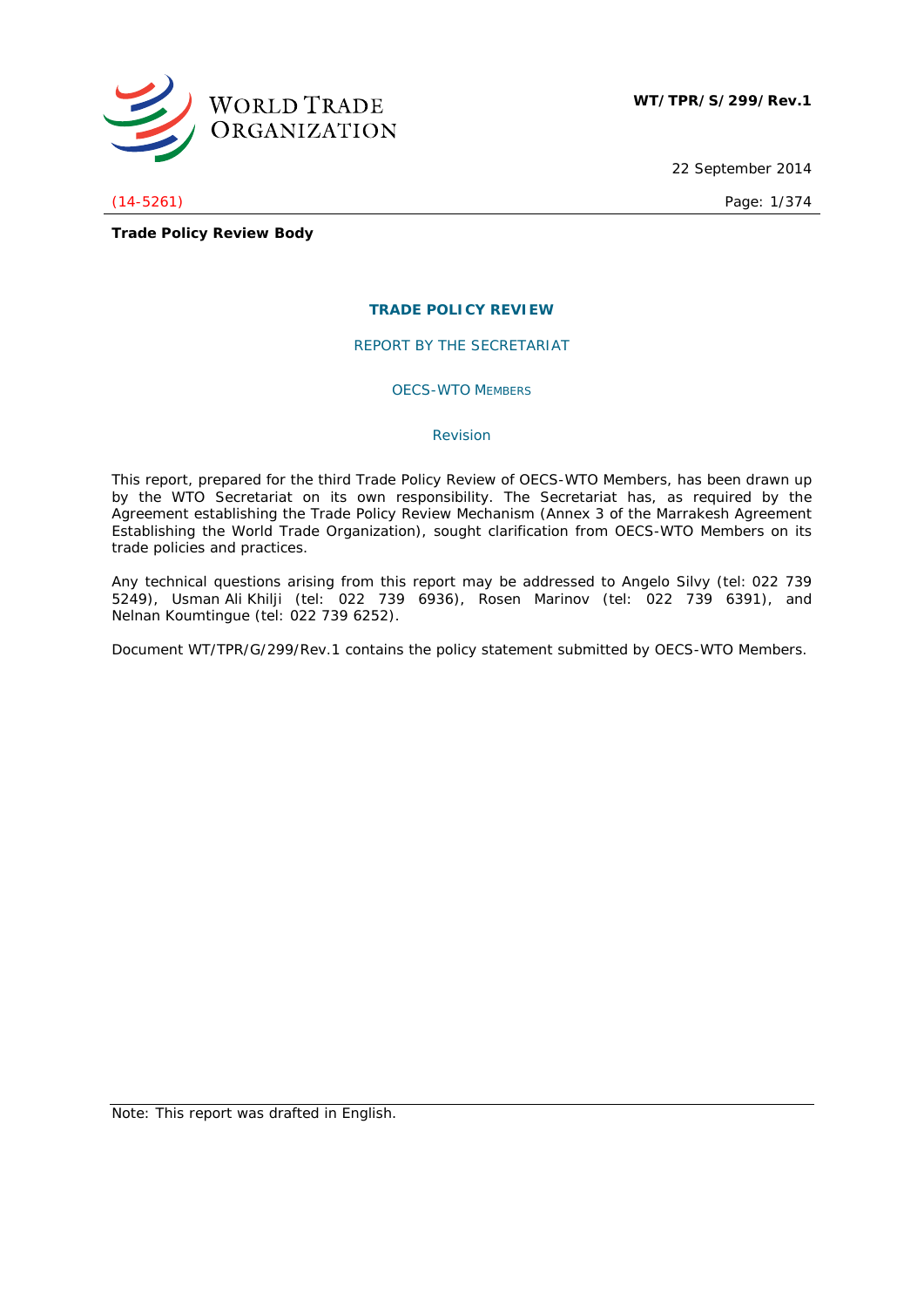# $-2$  -

# **CONTENTS**

| 1.1          |  |
|--------------|--|
| 1.2          |  |
| 1.2.1        |  |
| 1.2.2        |  |
| 1.3          |  |
| $\mathbf{2}$ |  |
| 2.1          |  |
| 2.2          |  |
| 2.3          |  |
| 2.3.1        |  |
| 2.3.2        |  |
| 2.3.3        |  |
|              |  |
| 2.3.3.1.1    |  |
| 2.3.3.1.2    |  |
|              |  |
|              |  |
| 2.3.3.3      |  |
| 2.3.3.4      |  |
| 2.3.3.4.1    |  |
| 2.3.3.4.2    |  |
| 2.3.3.4.3    |  |
| 2.3.3.4.4    |  |
| 2.3.3.4.5    |  |
|              |  |
| 3            |  |
| 3.1          |  |
| 3.1.1        |  |
| 3.1.2        |  |
| 3.1.2.1      |  |
| 3.1.2.2      |  |
| 3.1.2.3      |  |
| 3.1.3        |  |
| 3.1.4        |  |
| 3.1.5        |  |
| 3.1.6        |  |
| 3.1.7        |  |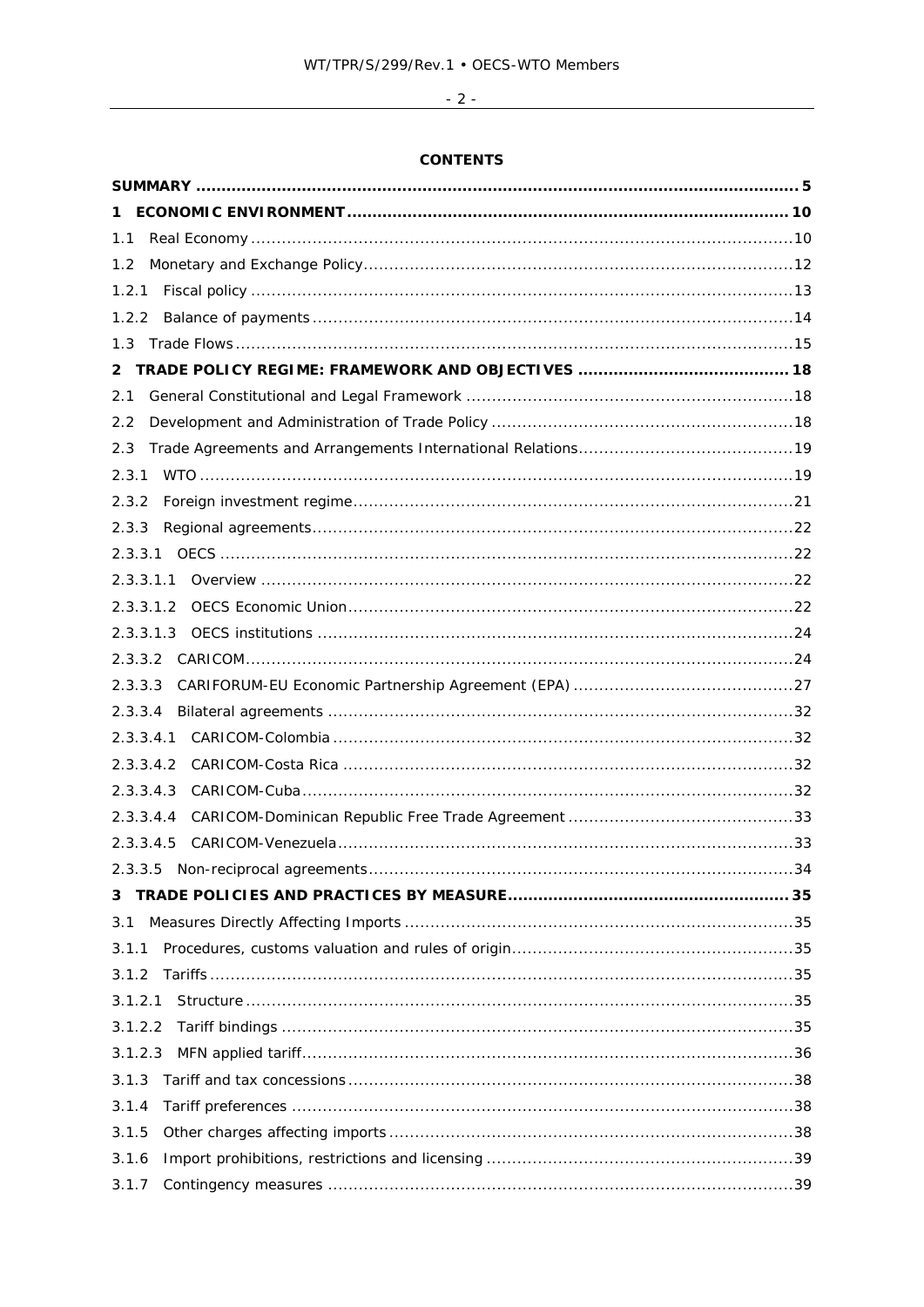| 3.1.8   |
|---------|
| 3.1.9   |
| 3.2     |
| 3.2.1   |
| 3.2.2   |
| 3.3     |
| 3.3.1   |
| 3.3.2   |
| 3.3.3   |
| 3.3.4   |
| 3.3.5   |
|         |
| 4.1     |
| 4.2     |
| 4.3     |
| 4.3.1   |
| 4.3.2   |
| 4.3.3   |
| 4.3.3.1 |
| 4.3.3.2 |
|         |
|         |
|         |
|         |
| 4.3.4   |
|         |
|         |
| 4.3.5   |
| 4.3.6   |
|         |
|         |
|         |
|         |
|         |
|         |
|         |
|         |
|         |

# $-3-$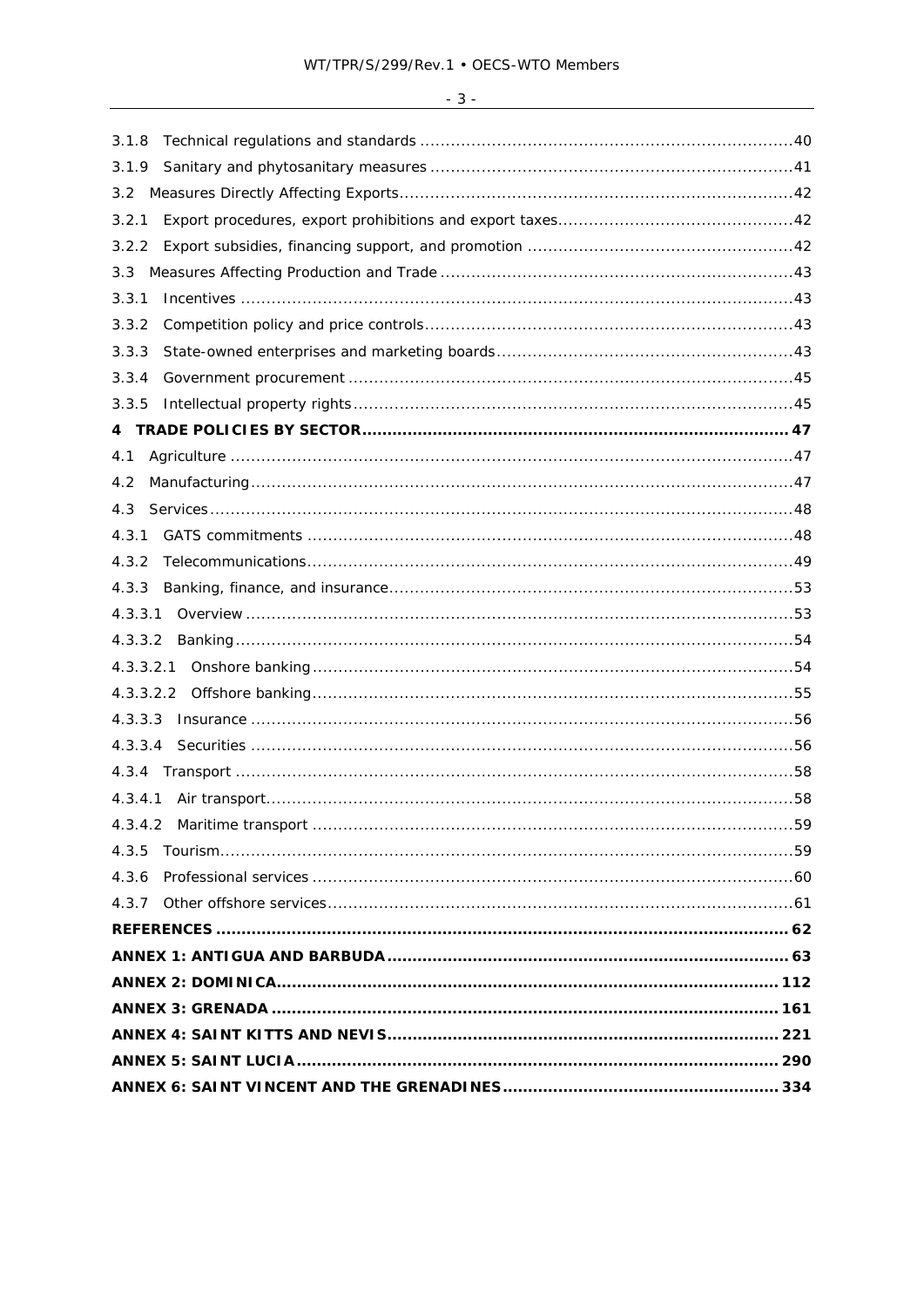# $-4$  -

# **CHARTS**

| Chart 1.1 OECS-WTO Members' merchandise trade by SITC section, 2007 and 2012 16           |
|-------------------------------------------------------------------------------------------|
| Chart 1.2 Total exports of OECS-WTO Members by selected partners, latest available year17 |
| Chart 1.3 Total imports of OECS-WTO Members by selected partners, latest available year17 |

# **TABLES**

| Table 3.3 Marketing boards or similar arrangements in place over 2007-13 44                |
|--------------------------------------------------------------------------------------------|
| Table 3.4 Intellectual property rights legislation enacted since the Uruguay Round 45      |
|                                                                                            |
| Table 4.2 Key telecommunications service indicators in the ECTEL Member States, 2008-13 50 |
|                                                                                            |
|                                                                                            |
| Table 4.5 Institutions licensed under the Banking Act in the OECS Members, 201355          |
|                                                                                            |
|                                                                                            |

# **BOXES**

|--|--|--|--|--|--|--|--|--|--|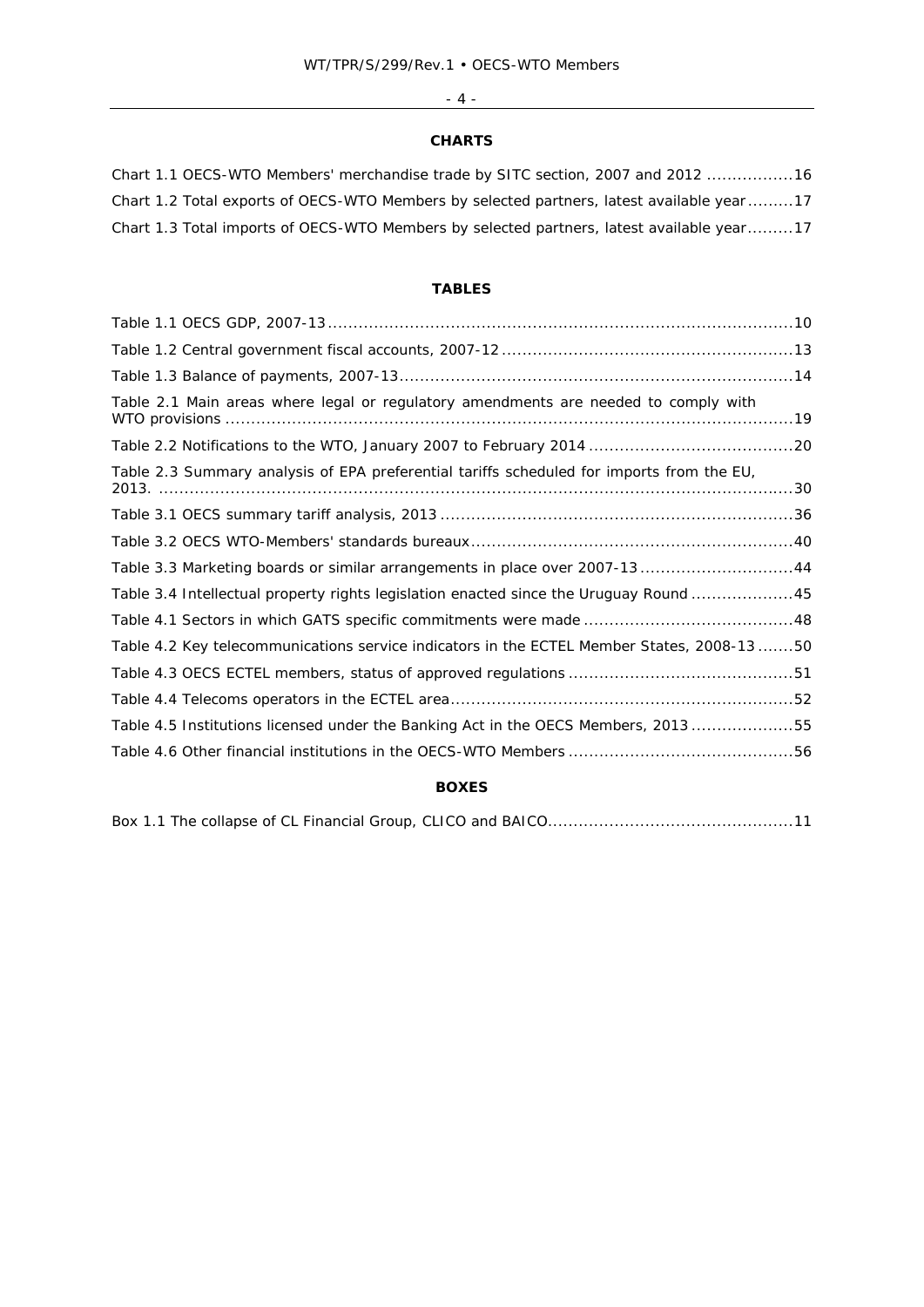- 5 -

#### **SUMMARY**

1. The WTO Members of the Organization of Eastern Caribbean States (OECS-WTO Members) consist of six independent states located in the Lesser Antilles: Antigua and Barbuda, Dominica, Grenada, St. Kitts and Nevis, St. Lucia, and St. Vincent and the Grenadines. The OECS-WTO Members are small vulnerable economies with GDP per capita ranging from about US\$6,300 (St. Vincent and the Grenadines) to over US\$13,000 (Antigua and Barbuda). They are located in a region prone to natural disasters, mainly hurricanes. The economies of the OECS-WTO Members are highly dependent on tourism services, with the sector's contribution to GDP varying from 24.2% in Grenada to nearly 75% in Antigua and Barbuda. To a lesser extent, and varying degrees, the financial services sector is also a significant contributor to GDP and employment, as well as construction. For most OECS-WTO Members, the share of agriculture and manufacturing in GDP is small; the main exceptions are Dominica as regards agriculture and St. Kitts and Nevis with respect to manufacturing.

2. Their narrow economic base, exposure to natural disasters and a high reliance on imports make the OECS-WTO Members vulnerable to exogenous shocks. In fact, during the period under review, the global financial crisis coupled with natural disasters in the region adversely impacted their economies. Consequently, real GDP for the OECS contracted by nearly 10% between 2009 and 2010 before recovering slightly in 2011, and contracting again in 2012. The contraction in GDP was due mainly to a decline in the tourist arrivals from North America and Europe, as well as lower per capita expenditure. Furthermore, the OECS-WTO Members were affected by financial sector problems in the region, including the collapse of the CL Financial Group (Trinidad and Tobago), which had a contagion effect on the OECS through its subsidiaries CLICO and BAICO. Antigua and Barbuda's financial sector was particularly hit by the collapse of two local banks and a large offshore banking institution. Mainly supported by increased services exports GDP growth rebounded somewhat in 2013, when an estimated collective real growth rate of 1.2% was posted. All in all, the economies of the OECS-WTO stagnated during 2007-13.

3. The OECS-WTO Members have a common monetary policy and central bank, the Eastern Caribbean Central Bank, or ECCB, and the EC dollar continues to be pegged to the US dollar. The ECCB also operates a regional market for government securities. The ECCB is tasked with keeping inflation under control. Inflation as measured by the consumer price index fell from 6.5% in 2008 to below 1% in 2009, reflecting falling demand, picked up in 2010 and 2011 but declined in 2012 and 2013 due mainly to lower prices for commodities and reflecting subdued aggregate demand.

4. The Revised Treaty of Basseterre Establishing the OECS Economic Union calls for the progressive harmonization of fiscal policies at the OECS level. However, to date, each OECS-WTO Member continues, by and large, to conduct fiscal policy in an independent manner. Although all OECS WTO Members saw their overall fiscal deficit increase in 2009 as a consequence of the global crisis, fiscal performance varied considerably across the OECS. The worsening fiscal situation was due mainly to a fall in revenue and continued high levels of expenditure. In response to the crisis, the OECS-WTO Members initiated programmes of fiscal reform and consolidation. With regards to tax reform, measures included the elimination of the consumption tax and its replacement by a value-added tax (VAT) (St Kitts and Nevis, St Lucia, and Dominica), a rationalization of fuel prices (St Lucia, and Antigua and Barbuda), and a reform of excise taxes (St Kitts and Nevis, Antigua and Barbuda, Dominica, and St Vincent and the Grenadines). In parallel, debt restructuring strategies have been pursued to seek debt relief. The measures adopted so far seem to have been effective: the overall fiscal deficit of the OECS-WTO Members fell from 4.6% of GDP in 2009 to 2.4% of GDP in 2012. Public debt as a percentage of GDP has declined to 83% from over 100% at the time of the last review.

5. The OECS-WTO Members continue to be characterized by a recurrent shortage of savings over investment, which requires substantial capital inflows to finance deficits in the external current accounts. The combined deficit in the current account of the balance of payments reached a peak of nearly 30% of GDP in 2008, but has been declining since to 17% of GDP in 2012, mainly on account of a decline in imports and a recovery in tourism receipts. The OECS-WTO Members have a structurally large deficit in merchandise trade and an important surplus in their services balance. The overall deficit in the merchandise trade balance reached 32% of GDP in 2012 and the surplus in services 14% of GDP.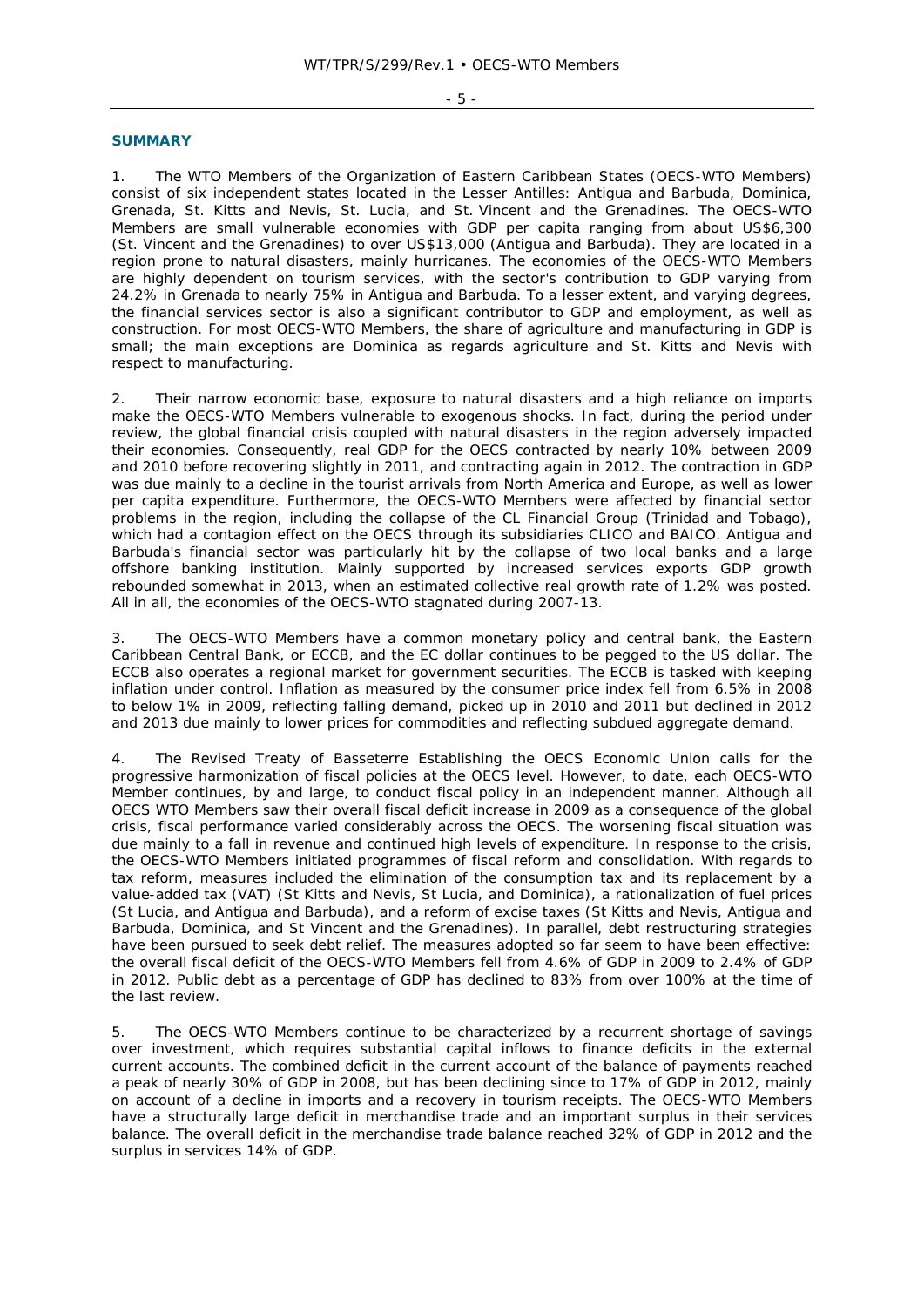- 6 -

6. Trade plays a main role in the OECS-WTO Members, representing some 100% of their aggregate GDP; they are net importers of goods and net exporters of services. During the period under review, the value of exports remained relatively stable, but the value of imports declined substantially and currently stands of some 80% of its pre-crisis level. The OECS-WTO Members' main trading partners are the United States, the European Union, Trinidad and Tobago, Barbados, and Canada.

7. A significant development since the last review has been the signing of the Revised Treaty of Basseterre Establishing the OECS Economic Union in June 2010. The Treaty calls for the free movement of goods, people, capital and services. Although the Economic Union was launched in January 2011, it has not been fully implemented as considerable work needs to be done to harmonize legislation, institutions and tariff schedules.

8. Through the signature of the CARIFORUM-EU Economic Partnership Agreement (EPA) in October 2008, the OECS-WTO Members entered into a reciprocal free-trade agreement with the European Union for the first time whereby the OECS-WTO Members are committed to a scheduled, gradual reduction of tariffs on a substantial portion of their trade with the EU. The main challenges for the OECS-WTO Members relate to the implementation of the agreement, in particular addressing the reforms needed to ensure that domestic legislation complies with the requirements of the EPA. In doing this, the OECS-WTO Members might be addressing several of the issues raised by Members in their previous Trade Policy Review.

9. As a result of the events during the period under review, the OECS Members' international trade commitments now move around four concentric circles: (a) the OECS Economic Union; (b) CARICOM and the CARICOM Single Market and Economy (CSME); (c) the CARIFORUM-EU Economic Partnership (EPA) (and other such future agreements); and (d) the multilateral trading system.

10. Through their participation in CARICOM, the OECS-WTO Members have bilateral trade agreements with Canada, Colombia, Cuba, Costa Rica, Dominican Republic, and Venezuela.

11. Since their last review in 2007, trade policy coordination among OECS-WTO Members has increased, including in areas such as contingency measures, competition policy and fiscal policy. The similarities of the OECS-WTO Members' legal systems facilitate the use of model legislation. The use of model laws has helped to increase transparency and comparability across countries. This has been especially the case in certain services areas, such as telecommunications, where national laws follow the Eastern Caribbean Telecommunications Authority (ECTEL) model, and banking, where uniform banking acts devised by the ECCB have been implemented. However, domestic laws must still be drafted and adopted by national legislatures, even when based on a common model law. Moreover, frequently, the incorporation of changes decided at the regional or multilateral level is slow, as apart from ratification and issue of a new law, regulations for implementation must be prepared in each country. As a result, sometimes implementation is not effective, because this whole process is not completed. This is the case with respect to the provisions of some WTO Agreements. This is expected to change with the full consolidation of the OECS Economic Union, where legal drafting and implementation competences on five specific areas have been devolved to the OECS.

12. In their participation in the multilateral trading system, the OECS-WTO Members have repeatedly stated their position with respect to the flexibilities needed in the WTO to take account of their development needs as "small vulnerable economies". They have also advocated for reinforcement of the support mechanisms, including technical cooperation, to help them fulfil their WTO commitments and conduct the institutional, legal, and economic adjustment required as a result of trade liberalization.

13. Compliance with notification obligations remains a challenge for OECS-WTO Members. Although an effort has been made to keep up to date notifications in some areas, such as subsidies, there is an overall lack of notifications on agriculture and sanitary and phytosanitary measures. This partly reflects the significant human resource limitations and underscores the importance of continuing to pursue a higher degree of cooperation among the OECS-WTO Members in the formulation and implementation of trade policy.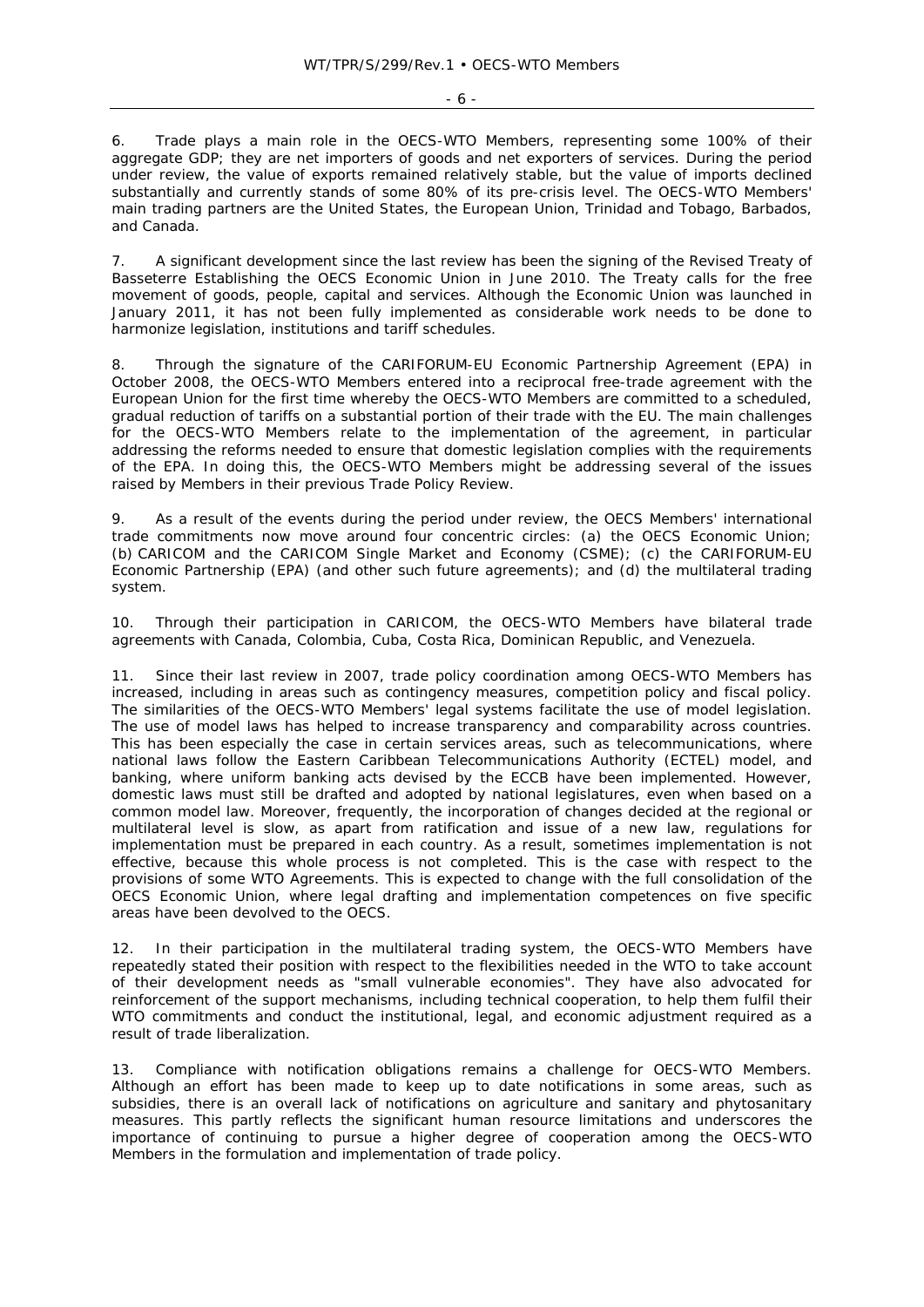- 7 -

14. The OECS-WTO Members' investment regime is generally open, and, with the main exception of the requirements for obtaining alien landholding licences, foreign investment receives national treatment. During the period under review, Antigua and Barbuda, and Grenada, repealed their Fiscal Incentives Acts and replaced them by broader incentives legislation that does not provide explicit export subsidies and does not impose local-content requirements. In the other four OECS countries, the process is ongoing.

15. During the period under review, OECS-WTO Members have continued to introduce measures to facilitate trade. Dominica, Grenada, St Lucia, and St Vincent and the Grenadines use different versions of ASYCUDA for customs processing and clearance, while Antigua and Barbuda and St Kitts and Nevis are in the process of migrating to ASYCUDA World. Customs clearance varies from about five hours (Antigua and Barbuda) to about two days (St. Vincent and the Grenadines). The OECS-WTO Members use the transaction value for customs valuation except for Grenada, which continues to use minimum import prices.

16. To a lesser degree than in the past review, the OECS-WTO Members continue to rely on taxes on foreign trade, mainly tariffs, customs service charges, excise taxes and environmental charges. In 2012, taxes collected on international trade represented some 33% of tax revenue in the OECS-WTO Members as a whole. Most OECS-WTO Members undertook reforms aimed at decreasing dependence on trade taxes during the period under review, mainly with the introduction of the VAT, which applied to both goods and services. VAT rates vary across countries, ranging from 10 to 17%. The implementation of the VAT was one of the recommendations stemming from the past Trade Policy Review.

17. The OECS-WTO Members apply CARICOM's Common External Tariff (CET) with exceptions. Nearly all tariff lines are bound in each country and the average applied MFN tariff remains at 11%. The OECS average import duty for agricultural products (WTO definition) is 19.1%, considerably higher than that for non-agricultural products (9.4%). During the review period, all the OECS-WTO Members moved towards the application of the HS2007 tariff nomenclature. However, a major harmonization still needs to be carried out as regards the tariff structure and levels, which, although based on the CARICOM CET, continue to vary considerably across countries. Specific duties apply to a very small number of lines and none of the countries apply tariff rate quotas. Customs service charges (CSC) range from 3% in Dominica to up to 10% in Antigua and Barbuda. The only OECS country to have recorded the CSC in its WTO Tariff Schedule is St. Kitts and Nevis. The CSC is applied on all imports, including those from other OECS-WTO Members.

18. OECS-WTO Members use import licensing for their trade with third parties. Most licences are granted automatically; however, non-automatic licences are also still used. These impact mainly agricultural and agri-business goods. In some OECS-WTO Members, and for some specific products, the concession of a non-automatic licence is linked to domestic purchases of the product.

19. Independent standards bodies function in each of the OECS-WTO Members. In terms of their structure, mandate, and procedures required for the adoption of standards and technical requirements, the OECS-WTO Members are quite similar. Technical regulations are developed in essentially the same manner as standards. Technical regulations and standards are generally adapted from international standards. Grenada, St Kitts and Nevis, and St Lucia undertake certification. During the period under review, Antigua and Barbuda and Grenada passed legislation on metrology.

20. None of the OECS-WTO Members notified any measures to the WTO SPS Committee during the review period. The OECS-WTO Members do not have an inventory of SPS measures that have been adopted. Since the last review, new legislation pertaining to SPS measures has been enacted in Antigua and Barbuda and St Kitts and Nevis.

21. With a few exceptions, the OECS-WTO Members do not use export-licensing. Only Antigua and Barbuda applies export taxes, on a limited number of products.

22. Traditionally, production for export has benefitted from tax incentives. All six OECS-WTO Members have notified the WTO Committee on Subsidies and Countervailing Measures of their Fiscal Incentives Acts as providing export subsidies. The Fiscal Incentives Acts provide relief from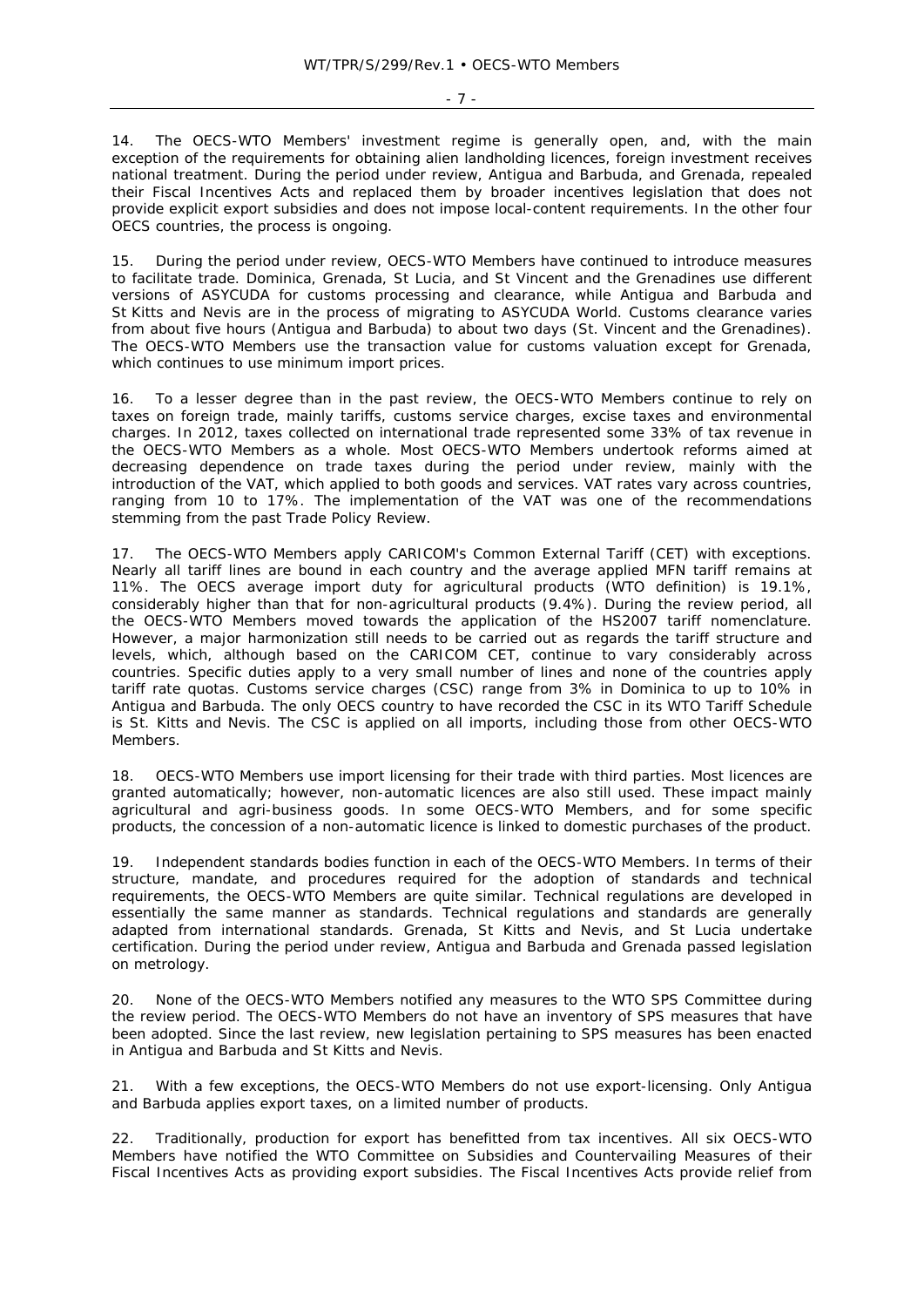customs duty and income tax waivers for a certain length of time depending on the size of the investment and on export content. Antigua and Barbuda, Grenada and St. Lucia have already repealed these Acts, the other three OECS-WTO Members are in the process of doing so before the end-2015 deadline granted by the WTO's General Council. Antigua and Barbuda, St Lucia, and St Vincent and the Grenadines (not operational) also provide for free zones where enterprises are

exempt from customs duty and other taxes on imports.

23. OECS-WTO Members do not have national programmes for export credit, insurance or guarantees. The export insurance facility provided by the Eastern Caribbean Central Bank (ECCB) for manufacturing exports, covering political and commercial risks was terminated in 2009.

The OECS-WTO Members operate a number of incentives schemes to encourage and promote both domestic and foreign investment. During the period under review, Antigua and Barbuda and Grenada enacted new legislation on incentives to replace their Fiscal Incentives Acts. The main change modified the export subsidy element, present in the previous legislation, so as to meet the export subsidy phase-out by 2015. The remaining OECS Members are in the process of modifying their fiscal incentives laws accordingly. In addition, sector-specific incentives are in place. For example, a number of countries offer incentives to the tourism sector through the Hotels Aid Act. Agriculture and small businesses also receive incentives.

25. None of the OECS-WTO Members has functional competition policy legislation in place. However, the CARICOM Competition Commission, inaugurated in January 2008 and headquartered in Suriname, is in charge of competition issues and enforcement at CARICOM level. Additionally, the OECS countries have agreed to establish an Eastern Caribbean Competition Authority by 2015.

26. All the OECS-WTO Members apply price controls in the form of maximum prices and maximum mark-ups to a limited number of products, which vary from five in Dominica to about 100 items in St Vincent and the Grenadines. Products covered include essential food items, fuel and natural gas, fertilizer, and certain building materials. Marketing boards are in operation in all OECS-WTO Members, primarily in the agricultural field.

27. None of the OECS-WTO Members are parties to the WTO Agreement on Government Procurement. During the period under review, Antigua and Barbuda, Dominica, and St Kitts and Nevis passed new legislation on government procurement; the legislation has not yet entered into force in Antigua and Barbuda. OECS-WTO Members generally provide for both public and selective tendering. Public tendering is generally used for larger projects and when required by a donor's rules. Local or regional suppliers are not granted any preferences, except in Dominica.

28. Significant progress has been made on IPRs across the OECS-WTO Members. Dominica had enacted IPR-related legislation at the time of the last review, but the laws were not in force; they entered into force during the current review period. Grenada introduced copyright, patents and trade mark legislation in 2011 and 2012; draft legislation on geographical indications, layout designs of integrated circuits, protection of plant varieties, and undisclosed information is under consideration. However, although progress has been made further efforts are required to fully reflect the TRIPS Agreement in national legislation.

29. Agriculture plays in general a smaller role in the economy of the OECS-WTO Members than in the past. The sector has been affected by diminishing banana production, natural disasters (for example with the respect to nutmeg production in Grenada), and the demise of the sugar industry in St. Kitts and Nevis. The relative importance of the sector varies widely across OECS States, from virtually nil in Antigua and Barbuda, to moderately high in Dominica. The level of protection also varies, with some countries resorting to non-tariff barriers to shield their producers. Manufacturing activities in most OECS countries are limited to the production of beverages and detergents, and some other lights industries; the exception is St. Kitts and Nevis, where there is a growing electronic components industry.

30. Services, in particular tourism and related activities are, by large, the main contributors of GDP. The services subsectors of the OECS-WTO Members are generally open to trade and foreign investment. All OECS-WTO Members have both domestic and off-shore financial service activities. During the period under review, the financial sector of OECS-WTO Members has been affected by the global financial crisis. The effect was the greatest in Antigua and Barbuda, where the demise of

 $- 8 -$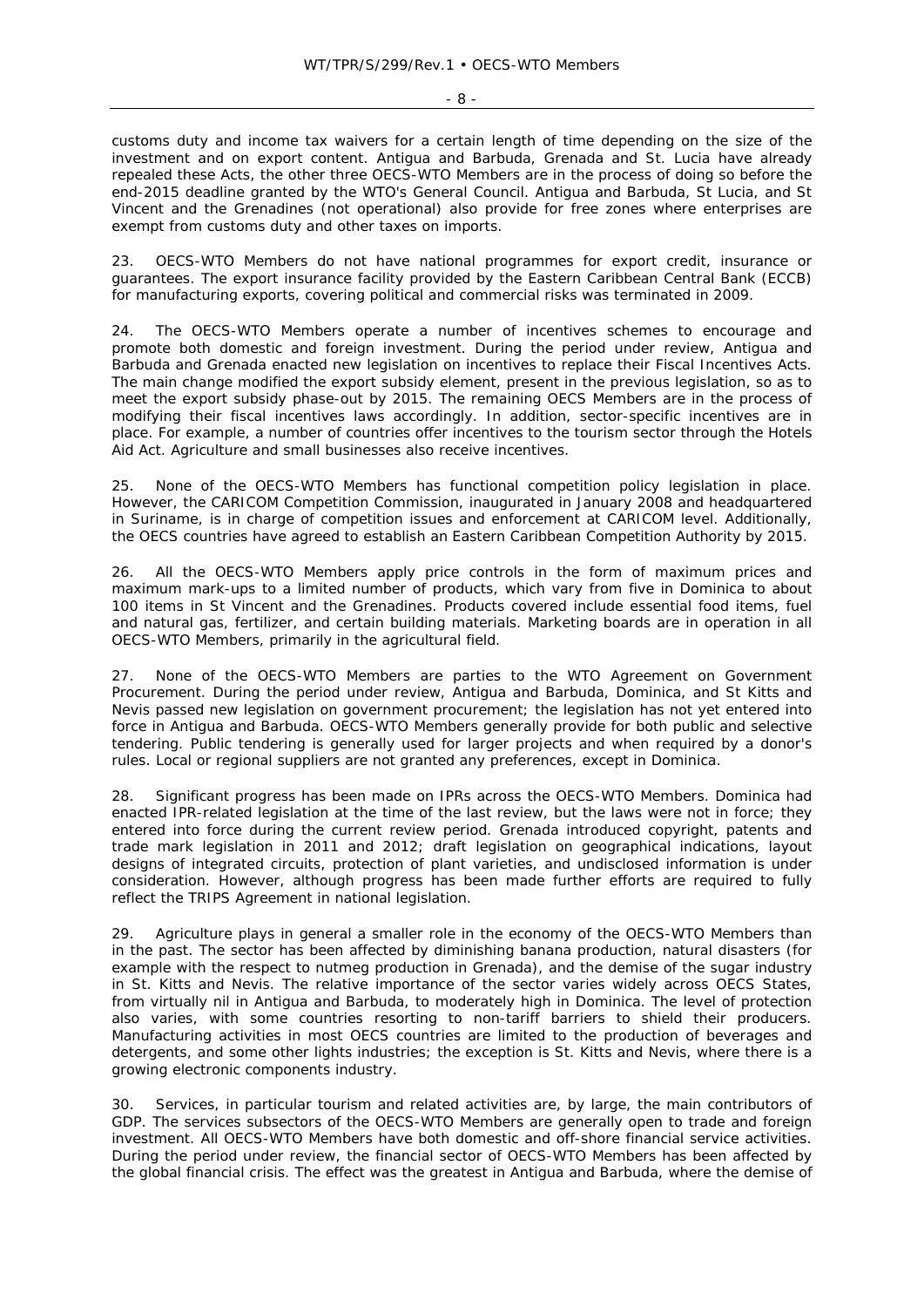Stanford International Bank is estimated to have cost the economy an estimated 20% of GDP. During the period under review and under the effect of the global crisis, OECS-WTO Members have consolidated regulations of their onshore and offshore sectors under a single unit (excluding domestic banks, which are regulated by the Eastern Caribbean Central Bank (ECCB)).

31. Five of the six OECS countries (the exception is Antigua and Barbuda) have a common telecommunications policy. The Eastern Caribbean Telecommunications Authority (ECTEL) is their regulatory body; it coordinates with five National Telecommunications Regulatory Commissions (NTRCs). Despite liberalization, the market continues to be dominated by a few players and telecommunications charges are still high by international comparison. In Antigua and Barbuda, a state monopoly provides domestic fixed line services, while one private operator provides domestic long distance fixed line services.

32. In maritime transport, all OECS-WTO Members set conditions to foreign ownership of domestically flagged vessels. None of the OECS-WTO Members applies restrictions on international passenger and cargo maritime transport services. No government or other cargos are reserved for domestically flagged vessels or for ships owned or operated by the Government. Commercial ports are government-owned and are generally managed by a state-owned port authority in each country. Air transport policy is formulated at the OECS level by the Civil Aviation Regulatory Board. All the main airports and seaports in OECS-WTO Members are owned by their respective Governments and managed by government-owned authorities.

33. In most OECS-WTO Members, tourism accounts, directly and indirectly, for a large percentage of GDP. There are important spill over effects from tourism on construction, distribution services, electricity, agriculture and manufacturing. The main sources of stay-over tourists to the OECS remain Caribbean countries, the United States, the United Kingdom, and Canada. Tourism policy is formulated at the country level. All OECS-WTO Members offer fiscal incentives for hotel development, including customs duty and corporate income tax exemptions.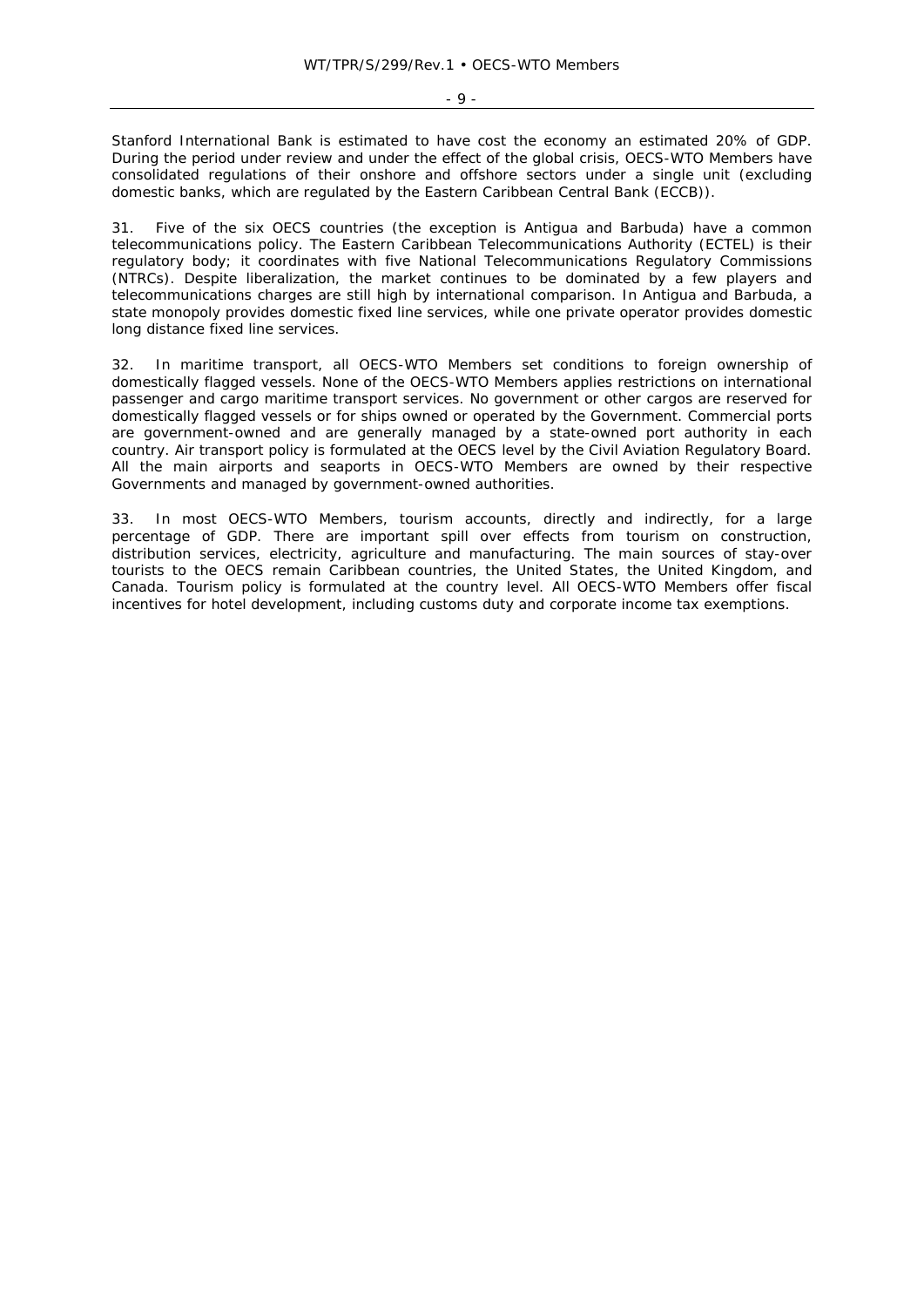- 10 -

# **1 ECONOMIC ENVIRONMENT**

# **1.1 Real Economy**

1.1. The WTO Members of the Organization of Eastern Caribbean States (OECS) consist of six island states located in the Lesser Antilles<sup>1</sup> All the islands are small vulnerable economies with populations ranging from about 50,000 (Saint Kitts and Nevis) to about 170,000 (Saint Lucia), and GDP per capita ranging from about US\$6,300 (Saint Vincent and the Grenadines) to over US\$13,000 (Antigua and Barbuda). The GDP of the entire OECS is around US\$5.7 billion.

1.2. The islands all have a similar economic structure. Services and particularly tourism is a major contributor to both GDP and employment. To a lesser extent, and varying degrees across the islands, the financial sector and government services are also significant contributors to GDP and employment (Table 1.1). Furthermore, in certain islands the role of the construction sector is significant. For most of the islands, the share of agriculture and manufacturing in GDP is small and declining. The islands are also located in a region prone to natural disasters (mainly hurricanes).

1.3. The narrow economic base, susceptibility to natural disasters, and a high reliance on imports makes the OECS particularly vulnerable to exogenous shocks. The global economic crisis affected all the islands. Real GDP for the OECS contracted by nearly 10% between 2009 and 2010 before recovering negligibly in 2011. The contraction in GDP was due mainly to a decline in the tourism sector as the source markets (North America and Europe) felt the impact of the crisis, and to a lesser degree to higher prices of commodities and fuel, which affected output in other sectors. As a result, the number of stay-over visitors to the region, as well as their per capita expenditure, declined between 2007 and 2011. Furthermore, the collapse of CL Financial Group had a contagion effect on the region through its subsidiaries CLICO and BAICO (Box 1.1). The collapse of two indigenous banks in Antigua and Barbuda hit that country particularly hard, while other OECS countries were not as strongly affected. For example, real GDP contracted by over 20% between 2009 and 2011 in Antigua and Barbuda, while it grew by a modest 1.4% in Saint Lucia.

|                                                 | 2007     | 2008     | 2009     | 2010                       | 2011     | 2012     | 2013     |
|-------------------------------------------------|----------|----------|----------|----------------------------|----------|----------|----------|
| GDP in constant 2006<br>prices (EC\$ million)   | 13,821.2 | 14,157.2 | 13,305.6 | 12,929.3                   | 12,996.9 | 12,962.0 | 13,121.0 |
| GDP in constant 2006<br>prices (US\$ million)   | 5,119.0  | 5,243.4  | 4,928.0  | 4,788.6                    | 4,813.7  | 4,800.7  | 4,859.6  |
| GDP at current prices<br>(EC\$ million)         | 14,536.4 | 15,258.4 | 14,487.7 | 14,395.8                   | 14,733.1 | 15,075.2 | 15,525.2 |
| Real GDP growth rate<br>$(\%)$                  | 5.47     | 2.43     | $-6.01$  | $-2.83$                    | 0.52     | $-0.27$  | 1.23     |
|                                                 |          |          |          | Share of sector in GDP (%) |          |          |          |
| Agriculture, livestock<br>and forestry          | 2.95     | 3.39     | 3.76     | 3.60                       | 3.66     | 3.80     | 3.83     |
| Crops                                           | 2.34     | 2.78     | 3.12     | 2.95                       | 2.97     | 3.16     | 3.18     |
| Fishing                                         | 0.88     | 0.87     | 0.85     | 0.82                       | 0.84     | 0.87     | 0.90     |
| Mining & quarrying                              | 0.77     | 0.75     | 0.63     | 0.53                       | 0.48     | 0.44     | 0.46     |
| Manufacturing                                   | 4.28     | 3.89     | 4.28     | 4.50                       | 4.59     | 4.61     | 4.58     |
| Electricity & water                             | 3.46     | 3.60     | 3.69     | 4.03                       | 4.07     | 3.90     | 3.89     |
| Construction                                    | 12.89    | 13.04    | 11.37    | 9.49                       | 8.43     | 8.04     | 8.45     |
| Wholesale & retail trade                        | 11.62    | 12.18    | 10.81    | 10.79                      | 10.86    | 11.00    | 10.88    |
| Hotels & restaurants                            | 9.55     | 8.38     | 8.01     | 9.16                       | 9.43     | 9.47     | 9.44     |
| Transport, storage and<br>communications        | 14.73    | 14.28    | 14.50    | 14.36                      | 14.31    | 14.24    | 14.20    |
| Transport and storage                           | 9.24     | 9.05     | 9.05     | 9.35                       | 9.44     | 9.47     | 9.47     |
| Communications                                  | 5.48     | 5.23     | 5.46     | 5.01                       | 4.86     | 4.77     | 4.73     |
| <b>Financial intermediation</b>                 | 8.98     | 8.76     | 8.69     | 7.98                       | 7.78     | 7.69     | 7.61     |
| Real estate, renting and<br>business activities | 13.19    | 13.16    | 13.93    | 14.62                      | 14.98    | 14.89    | 14.80    |

#### **Table 1.1 OECS GDP, 2007-13**

 $\frac{1}{1}$ <sup>1</sup> The six OECS-WTO Members are Antigua and Barbuda, Dominica, Grenada, Saint Kitts and Nevis, Saint Lucia, and Saint Vincent and the Grenadines.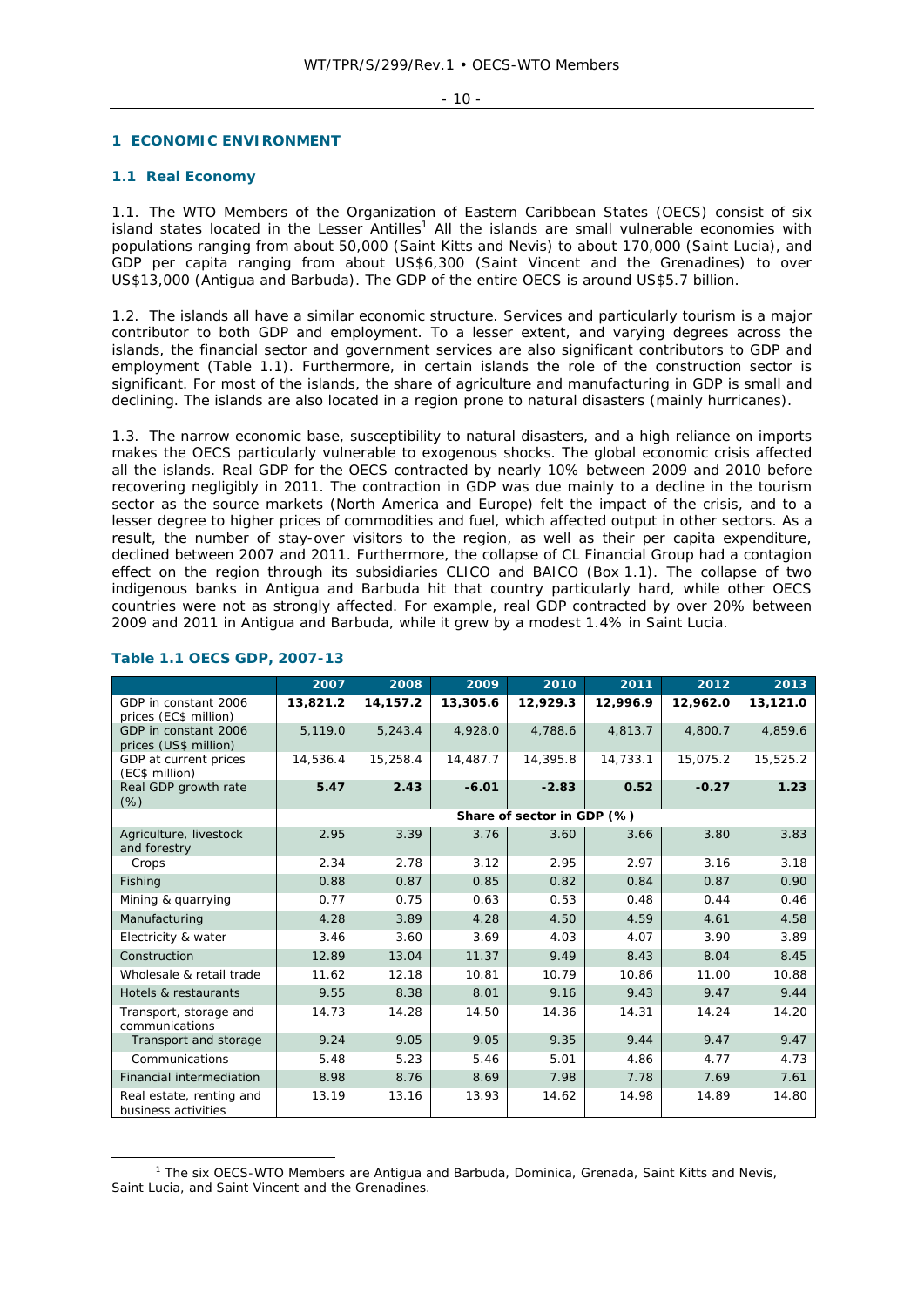|                                                                   | 2007   | 2008   | 2009   | 2010   | 2011   | 2012   | 2013   |
|-------------------------------------------------------------------|--------|--------|--------|--------|--------|--------|--------|
| Public administration,<br>defence & compulsory<br>Social security | 7.54   | 7.91   | 8.61   | 8.96   | 9.16   | 9.21   | 9.12   |
| Education                                                         | 6.52   | 6.92   | 7.62   | 7.83   | 7.90   | 8.18   | 8.25   |
| Health and social work                                            | 2.37   | 2.48   | 2.63   | 2.72   | 2.75   | 2.77   | 2.74   |
| Other community, social<br>& personal services                    | 2.25   | 2.36   | 2.65   | 2.70   | 2.79   | 2.79   | 2.78   |
| Activities of private<br>households as employers                  | 0.39   | 0.39   | 0.44   | 0.45   | 0.45   | 0.44   | 0.43   |
| Less: FISIM                                                       | 2.37   | 2.36   | 2.46   | 2.55   | 2.49   | 2.33   | 2.38   |
| <b>Total</b>                                                      | 100.00 | 100.00 | 100.00 | 100.00 | 100.00 | 100.00 | 100.00 |

 $-11 -$ 

Source: CSO, ECCU, and ECCB.

1.4. As the impact of the global economic crisis subsides in the tourism source markets, the tourism sector is expected to pick up, which would drive growth in the future. The islands are also seeking to diversify their economies. For example the education services sector is responsible for over 16% of GDP in Grenada, while agriculture and niche medical tourism services are focus sectors for other islands. It would also appear that the financial sector issues are also being resolved, albeit slower than expected, and their resolution should provide an impetus to growth in the region.

## **Box 1.1 The collapse of CL Financial Group, CLICO and BAICO**

In addition to traditional insurance and pension products, CLICO took in funds through a product called the Executive Flexible Premium Annuity, a deferred annuity that could be sold by life insurance companies so long as it contained a mortality clause, implying a guaranteed rate of return at the forecast retirement age of the contract holder. However, the product functioned as a term deposit. It was sold for a fixed term of 3-5 years with guaranteed returns in excess of 8% per annum, well above the ordinary savings deposit rate in the region of approximately 2% at the time.

Despite functioning as deposits, the funds solicited from this product were not subject to the stricter banking regulation and supervision applied to ordinary deposits. As a result, the CL Financial Group was able to channel the deposits to fund illiquid assets such as real estate in Florida and plant and equipment for petrochemical production. Consequently, between 2005-07 CL Financial's assets grew by 32%. The global economic crisis of 2008 triggered the collapse as many of CL Financial's subsidiaries faced liquidity and solvency pressures. This included BAICO, which was a fully owned subsidiary of CL Financial and faced significant liquidity shortages.

According to the authorities, the key factors in the collapse were:

- excessive related-party transactions, which carried high contagion risks;
- an aggressive high interest rate resource mobilization strategy to finance high risk and illiquid investments; and
- very high leveraging of CL Financial's assets.

Despite being aware of these issues, the regulator (Central Bank) was unable to implement corrective measures due to the inadequacies of the legislative framework. At the time of the collapse, CL Financial's total assets were equivalent to 30% of the Caribbean region's GDP. The ECCU member countries monitored developments within BAICO for several months and, in August 2009, regulators from the ECCB intervened in BAICO's operations. Governments of the ECCU applied to the courts in all of the jurisdictions requesting the appointment of a judicial manager to facilitate financial recovery of the ailing entities. A judicial manager was appointed in every ECCU country except Dominica, where the legislation does not allow for such an appointment.

In resolving the operations of BAICO, the judicial managers sought to compartmentalize various aspects of the business and implement measures to improve operations in each of the major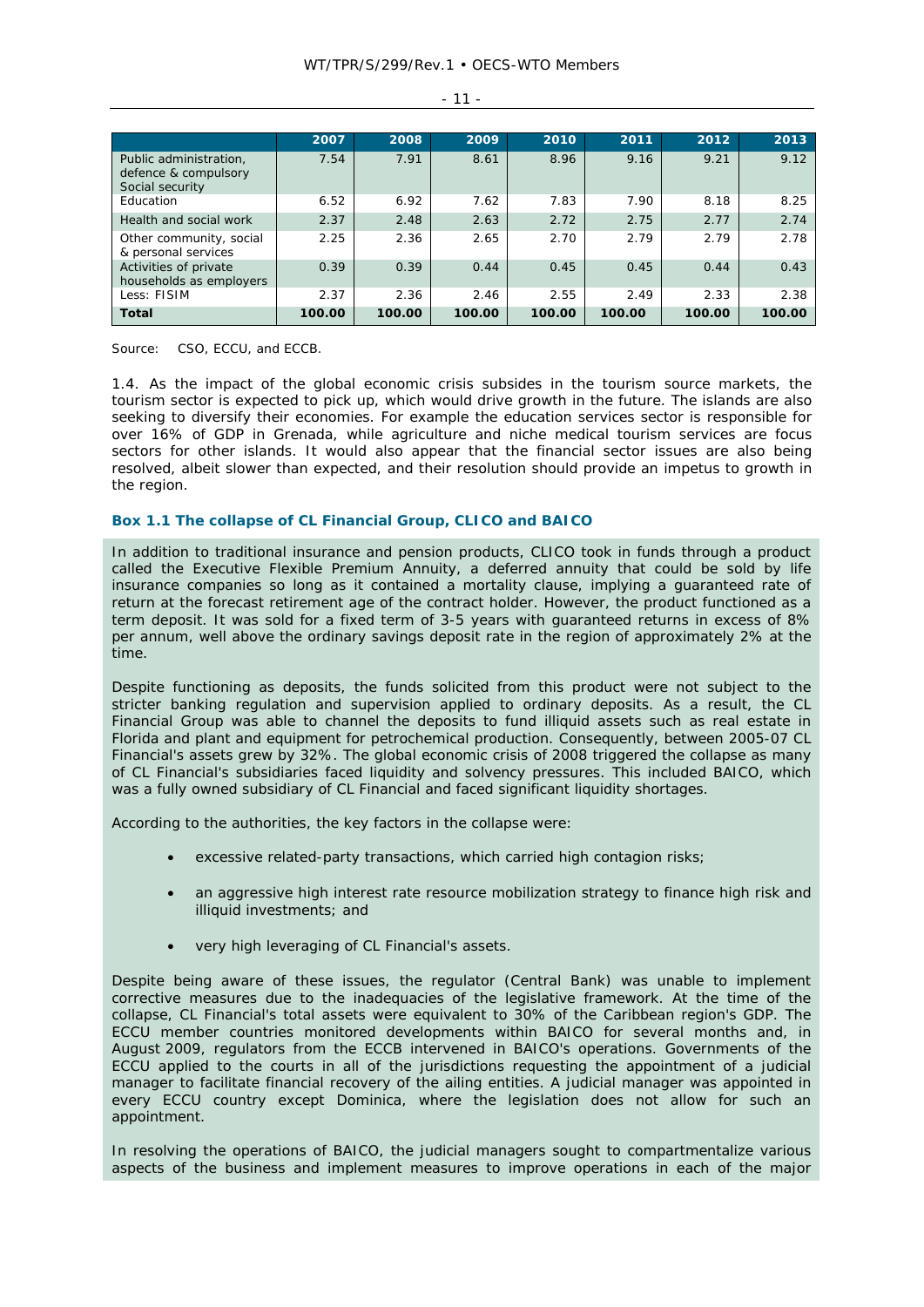- 12 -

business lines; property insurance; medical/health insurance, the traditional life insurance business; and short-term investment business. The member governments of ECCU also established a Medical Insurance Support Fund for BAICO policyholders. Resolution of the traditional life business was more complex than the property and health portfolios. In October 2011, the ECCU governments along with the judicial managers announced that they had reached an agreement to sell the BAICO traditional life portfolio and group pensions to Sagicor Life, Inc. As a condition to the sale, the governments of the ECCU agreed to provide funding to a maximum of US\$38 million to facilitate restoration of value to the life portfolio, which would be transferred.

The Resolution of the non-traditional or short-term deposit portfolio for BAICO within the ECCU has been even more challenging. In this respect, the judicial managers have yet to make any announcements regarding the resolution of the short-term deposit portfolio for BAICO within the **ECCU.** 

The judicial managers filed a restructuring plan for CIL in September 2011. After consultations with stakeholders, the judicial managers recommended to the court that action commence to find a suitable investor in order to establish a new company, which will gain the credibility and trust of regulators and policyholders. As per newspaper reports, the judicial manager for CIL Barbados proposed the formation of a special purpose entity to hold the assets of CIL and CLICO holdings Barbados, as well as the assets (real estate, land, etc.) of CIL in the ECCU member countries. The judicial managers propose that this special purpose entity will issue a bond to facilitate the acquisition of assets to support the transfer of the traditional life insurance liabilities to potential buyers. However, it is not clear whether Caribbean governments, and more specifically the Government of Trinidad and Tobago, have reached any agreement regarding financial commitments to resolve the operations of CLICO Barbados and the ECCU.

Exposures to CLICO and BAICO combined are significant in nominal terms, ranging from US\$187 million in Antigua and Barbuda to US\$68 million in St. Lucia. In terms of percentage of GDP, country exposures of 25% (St. Vincent and the Grenadines); 24.4% (Grenada); 19.9% (Dominica); 16.3% (Antigua and Barbuda); 17.1% (St. Kitts and Nevis); and 7.2% (St. Lucia) will, in part, determine the relative obligations associated with any resolution option.

Source: IMF (various documents) and DaCosta, Michael, Kari Grenade, and Tracy Polius (2012), *The Caribbean: Rethinking Policy Frameworks in the wake of the Recent Financial Failures*.

#### **1.2 Monetary and Exchange Policy**

1.5. All OECS-WTO Members are members of the Eastern Caribbean Currency Union (ECCU). The Eastern Caribbean Central Bank (ECCB), based in St. Kitts, is the monetary authority for the ECCU. The ECCB is responsible for OECS monetary, credit, and exchange rate policies. The ECCB's Monetary Council, comprising Ministers of Finance from each of the OECS countries, is the main decision-making body. The ECCB Agreement Act states that monetary stability, money and capital market development, and real sector development are objectives to be attained, in that order of preference. The Act stipulates that foreign exchange must cover at least 60% of monetary liabilities, however, the ECCB uses an operation benchmark of 80% and has been keeping cover well in excess of the stipulated ratio. Over the past 6-7 years the backing ratio has averaged approximately 95% and the stock of foreign reserves has provided six-month coverage for imports.

1.6. Monetary stability has been pursued through a fixed exchange rate regime, which pegs the EC dollar to the U.S. dollar at a rate of EC\$2.70 per US\$1. Movements in the EC dollar real effective exchange rate are related largely to changes in the value of the U.S. dollar vis-à-vis other major currencies. During the period under review, the REER has been depreciating, however, in 2008, it appreciated rapidly as there was a flight to quality, i.e. people started buying the U.S. Dollar. Since 2008/09, the REER has resumed the secular downward trend established pre-crisis.

1.7. The money supply is virtually endogenous due to the existence of a quasi-currency board. Limits are imposed on credits to member governments: at any given time, the ECCB's holding of treasury bills of a particular country shall not exceed 10% of the estimated recurrent revenue of that government as determined by the ECCB for the current year. Holdings of other government securities maturing in no more than 15 years from the date of acquisition shall not exceed 15% of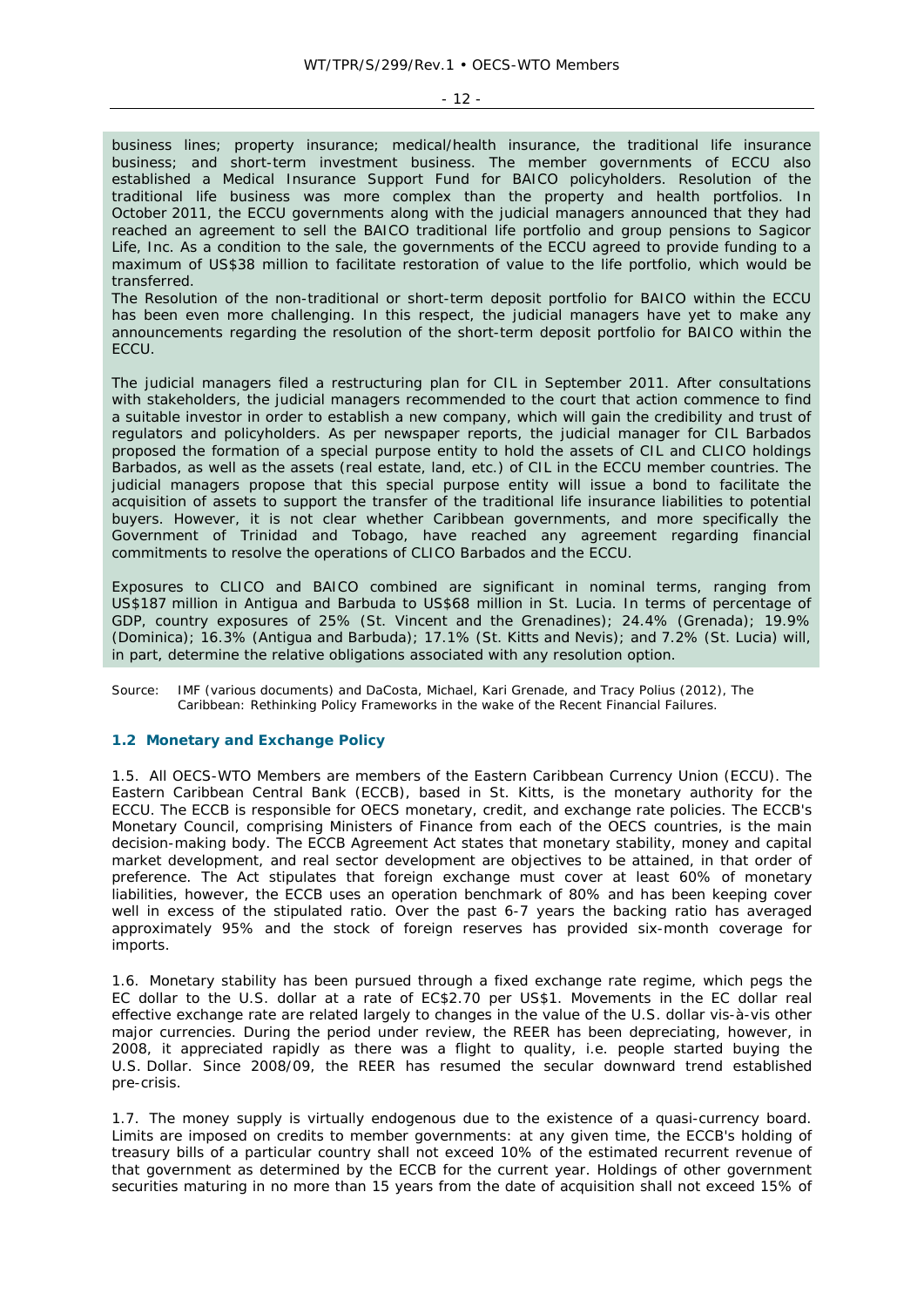- 13 -

the currency in circulation and other demand liabilities. The ECCB also extends temporary advances to a member government, which, in any financial year cannot exceed 5% of that government's average annual current revenue in the preceding three years, and holdings of bonds issued by development finance corporations may not exceed 2.5% of the average annual government current revenue over the preceding three years. The ECCB operates a regional market for government securities of the ECCU member states. These limits were not breached as the ECCB is very strict with maintaining these rules so as to safeguard the fixed exchange rate regime.

1.8. Inflation as measured by the consumer price index was slightly more than 3% in 2007 and nearly 6.5% in 2008. However, the global financial crisis resulted in subdued demand in the OECS, causing inflation to fall below 1% in 2009. It picked up in 2010 and 2011, before falling again in 2012. Inflation has been fuelled by higher food prices since 2010. However prices declined in 2013 due mainly to a fall in clothing and footwear and fuel and light prices.

# **1.2.1 Fiscal policy**

1.9. Fiscal policy is conducted independently by each OECS country, under the responsibilities of their respective Ministries of Finance. However, under the Revised Treaty of Basseterre Establishing the OECS Economic Union, member states agreed to the progressive harmonization of their fiscal policies. Given that monetary policy is under the purview of the ECCB, fiscal policy is the only macroeconomic policy instrument available to the national authorities to influence output and employment.

1.10. During the period under review, the OECS economies displayed a varied fiscal performance. As mentioned, the global financial crisis affected all the OECS countries, but the impact varied across the countries; the fiscal position was no different. All the islands registered a deficit in 2009, ranging from 1% of GDP (St Kitts and Nevis) to 11% of GDP (Antigua and Barbuda). The worsening fiscal situation was due mainly to a fall in revenue and continued high levels of expenditure, notwithstanding the adjustments made since the crisis through the implementation of a number of home-grown programmes. These adjustment initiatives were undertaken in accordance with the ECCU Eight Point Stabilisation and Growth Programme, which was approved by the Monetary Council as the region's strategic response to the challenges posed by the crisis and to address other long-term structural issues.

1.11. In response to the deteriorating fiscal situation, the OECS countries initiated a programme of fiscal reform and consolidation. Reform measures included replacing consumption tax by VAT (St Kitts and Nevis, St Lucia, and Dominica), rationalizing fuel prices (St Lucia, and Antigua and Barbuda), reform and increased coverage of excise taxes (St Kitts and Nevis, Antigua and Barbuda, Dominica, and St Vincent and the Grenadines). In addition, the islands have pursued a debt restructuring strategy involving *inter alia*: debt relief through write-offs, lengthening of maturity, debt swaps, and lower interest rates. Debt restructuring should also ease the fiscal burden by reducing interest and amortization payments.

1.12. It would appear that these measures were successful to a certain degree. The overall fiscal deficits of the OECS countries improved from a deficit of US\$245 million in 2009 (4.6% of GDP) to US\$135 million in 2012 (2.4% of GDP) (Table 1.2).

| (US\$ million)                                   |       |       |       |       |       |       |
|--------------------------------------------------|-------|-------|-------|-------|-------|-------|
|                                                  | 2007  | 2008  | 2009  | 2010  | 2011  | 2012  |
| <b>Current revenue</b>                           | 1,246 | 1,332 | 1,226 | 1,248 | 1,317 | 1,323 |
| Tax revenue                                      | 1,125 | 1,192 | 1,101 | 1,088 | 1,136 | 1,138 |
| Taxes on income and profits <sup>a</sup>         | 237   | 276   | 275   | 248   | 249   | 248   |
| Taxes on property                                | 24    | 23    | 23    | 23    | 22    | 25    |
| Taxes on domestic goods and<br>services          | 361   | 409   | 362   | 400   | 466   | 490   |
| Taxes on international trade<br>and transactions | 503   | 484   | 442   | 418   | 400   | 375   |
| of which: Import duties                          | 172   | 177   | 149   | 155   | 157   | 155   |
| Non-tax revenue                                  | 122   | 141   | 125   | 160   | 180   | 185   |

# **Table 1.2 Central government fiscal accounts, 2007-12**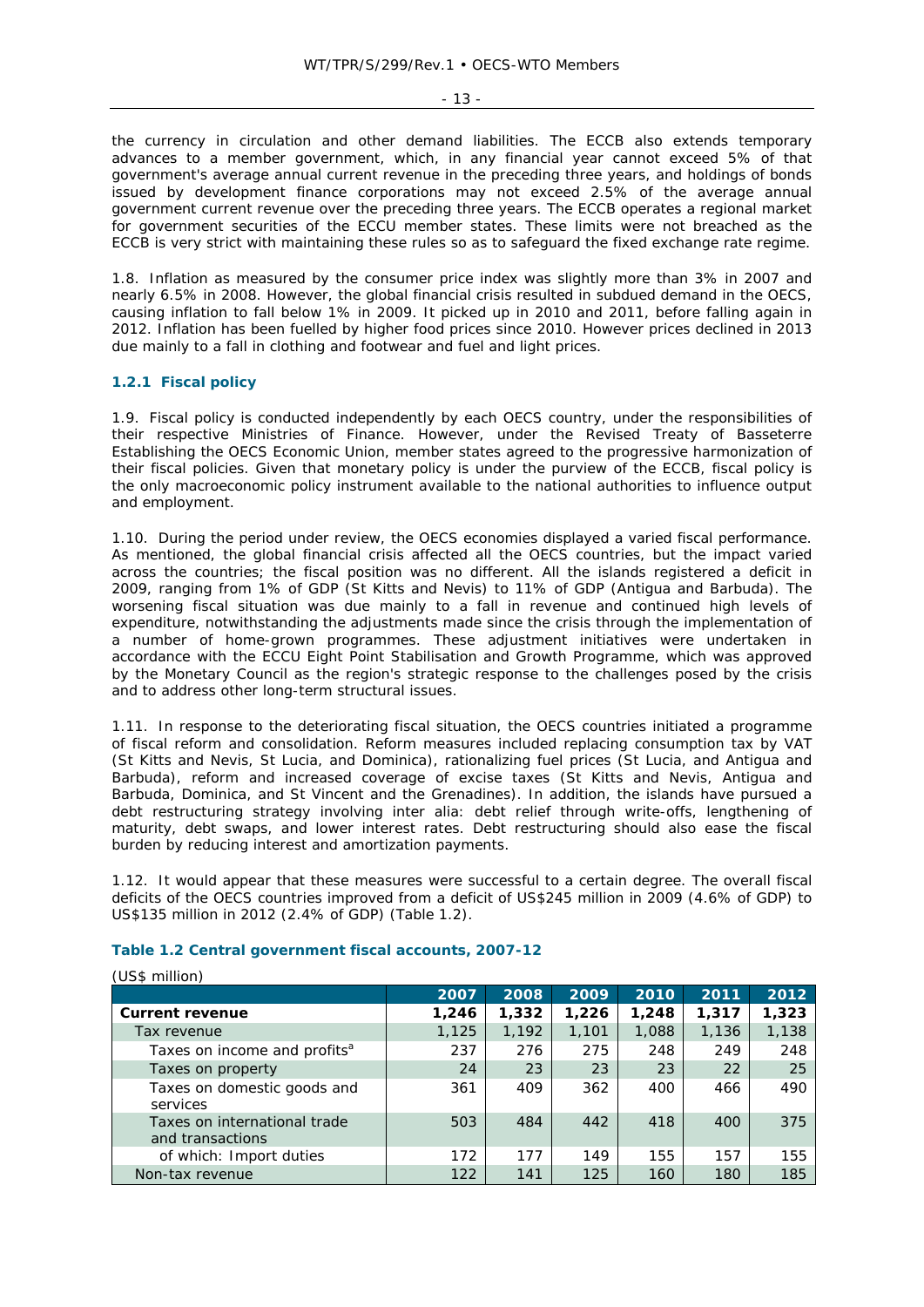|                                     | 2007      | 2008             | 2009      | 2010   | 2011      | 2012   |
|-------------------------------------|-----------|------------------|-----------|--------|-----------|--------|
| <b>Current expenditure</b>          | 1,107     | 1,249            | 1,283     | 1,260  | 1,321     | 1,337  |
| Personal emoluments                 | 490       | 538              | 554       | 560    | 573       | 586    |
| Goods and services                  | 257       | 300              | 283       | 262    | 277       | 264    |
| Interest payments                   | 154       | 157              | 158       | 157    | 161       | 181    |
| Transfers and subsidies             | 206       | 255              | 288       | 281    | 310       | 306    |
| <b>Current account balance</b>      | 140       | 83               | $-57$     | $-12$  | $-4$      | $-15$  |
| Capital revenue                     | 17        | 37               | 8         | 10     | 9         | 9      |
| Grants                              | 89        | 127              | 134       | 129    | 128       | 136    |
| Capital expenditure and net lending | 397       | 399              | 330       | 259    | 307       | 265    |
| of which: Capital expenditure       | 392       | 394              | 328       | 258    | 297       | 265    |
| Primary balance before grants       | -86       | $-123$           | $-220$    | $-105$ | $-141$    | $-90$  |
| Primary balance after grants        | 3         | $\boldsymbol{A}$ | $-87$     | 24     | $-12$     | 47     |
| Overall balance before grants       | $-240$    | $-280$           | $-379$    | $-262$ | $-302$    | $-271$ |
| Overall balance after grants        | $-151$    | $-153$           | $-245$    | $-133$ | $-173$    | $-135$ |
| Financing                           | 151       | 153              | 245       | 133    | 173       | 135    |
| <b>Domestic</b>                     | 98        | 116              | 142       | $-91$  | 79        | 61     |
| External                            | 14        | 20               | 65        | 212    | 101       | 54     |
| Arrears <sup>b</sup>                | 38        | 18               | 38        | $-431$ | $-7$      | $-18$  |
| Other Financing                     | $\cdot$ . | . .              | $\cdot$ . | 443    | $\cdot$ . | 37     |

.. Not available.

b Includes Antigua and Barbuda, and Dominica.

Source: WTO Secretariat, based on data provided by the governments of the ECCU and ECCB.

#### **1.2.2 Balance of payments**

1.13. The OECS-WTO Members all post current account deficits. This is due to the nature of their economies, which are highly dependent on merchandise imports, while goods exports are relatively low. In contrast, the islands post a services account surplus, fuelled by tourism-related receipts. However, the services and income account surpluses only partially offset the deficit accrued on the merchandise trade account.

1.14. During the period under review, the current account deficit declined from a high of US\$1.73 billion in 2008 (nearly 30% of GDP) to US\$1 billion in 2013 (approximately 17% of GDP) (Table 1.3).

## **Table 1.3 Balance of payments, 2007-13**

|                                        | 2007     | 2008     | 2009     | 2010     | 2011     | 2012     | 2013     |
|----------------------------------------|----------|----------|----------|----------|----------|----------|----------|
| <b>Current account</b>                 | $-1,556$ | $-1,739$ | $-1,098$ | $-1,074$ | -990     | $-952$   | -999     |
| <b>Goods and services</b>              | $-1,465$ | $-1,637$ | $-1,037$ | $-1,074$ | $-1,020$ | $-939$   | $-1,007$ |
| Goods                                  | $-2,104$ | $-2,280$ | $-1,701$ | $-1,761$ | $-1,797$ | $-1,739$ | $-1,804$ |
| Merchandise                            | $-2,174$ | $-2,345$ | $-1,746$ | $-1,801$ | $-1,861$ | $-1,801$ | $-1,868$ |
| Exports                                | 282      | 381      | 376      | 413      | 360      | 380      | 380      |
| Imports                                | $-2,456$ | $-2,725$ | $-2,122$ | $-2,214$ | $-2,221$ | $-2,181$ | $-2,249$ |
| Repair on goods                        | 0        | 0        | $\Omega$ | 0        | $\Omega$ | $\Omega$ | $\Omega$ |
| Goods procured in ports by<br>carriers | 70       | 64       | 45       | 40       | 64       | 62       | 64       |
| Services                               | 640      | 643      | 663      | 687      | 778      | 800      | 797      |
| Transportation                         | $-237$   | $-241$   | $-140$   | $-161$   | $-170$   | $-167$   | $-174$   |
| Travel                                 | 1,029    | 991      | 895      | 927      | 993      | 1,002    | 1,018    |
| Insurance services                     | $-80$    | $-92$    | $-79$    | $-70$    | $-65$    | $-63$    | $-70$    |
| Other business services                | -59      | -8       | $-12$    | $-23$    | $-18$    | $-27$    | $-32$    |
| <b>Government Services</b>             | $-14$    | $-8$     | $\Omega$ | 14       | 37       | 55       | 55       |
| Income                                 | $-234$   | $-264$   | -230     | $-163$   | $-148$   | $-171$   | $-145$   |

(US\$ million)

a Taxes on income and profits are not collected in Anguilla.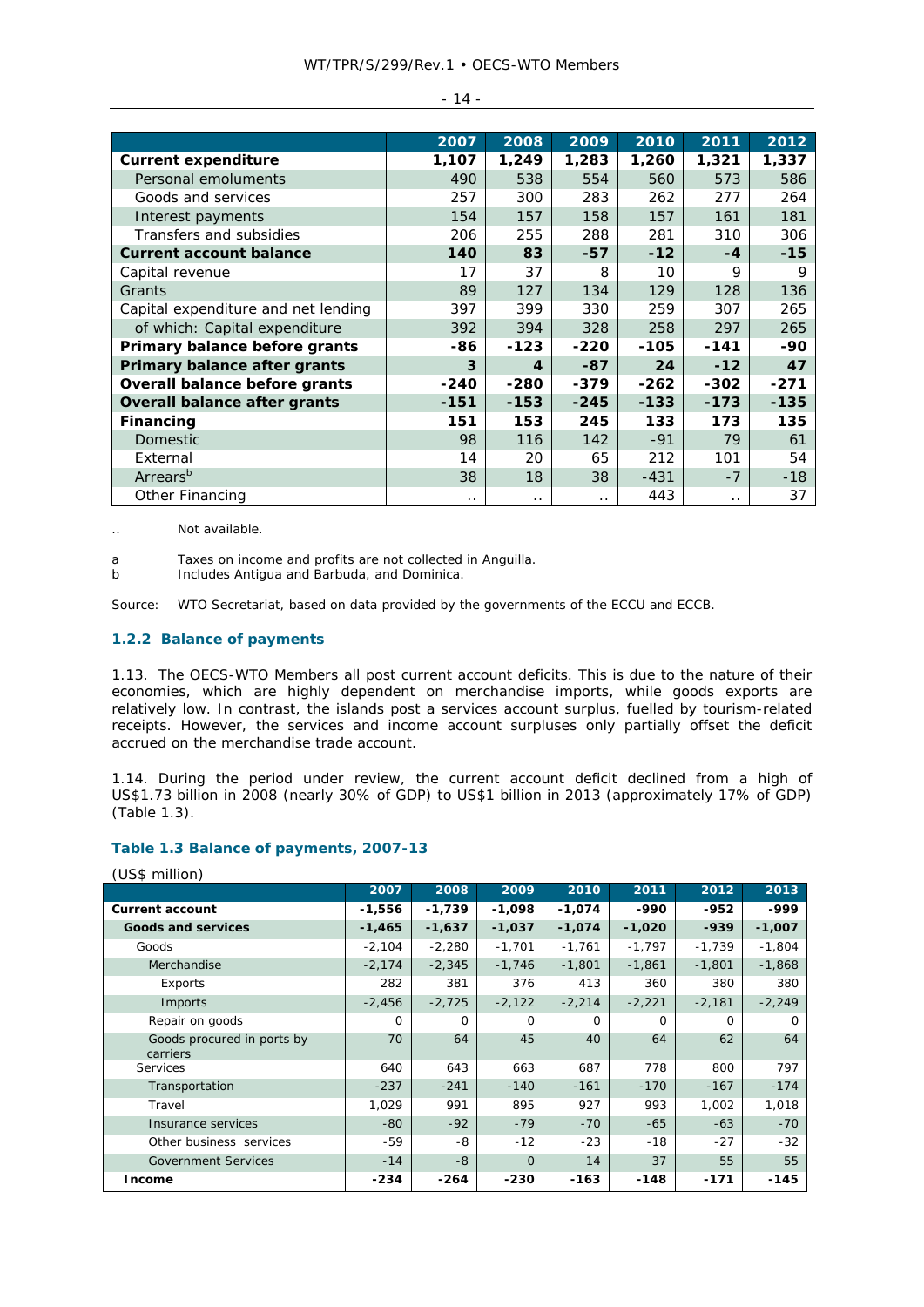|                                        | 2007   | 2008   | 2009   | 2010           | 2011   | 2012   | 2013   |
|----------------------------------------|--------|--------|--------|----------------|--------|--------|--------|
|                                        | 14     | 16     | 19     | 19             | 17     | 17     | 17     |
| Compensation of employees              |        |        |        |                |        |        |        |
| Investment income                      | $-249$ | $-279$ | $-249$ | $-182$         | $-165$ | $-188$ | $-162$ |
| Direct investment                      | $-187$ | $-191$ | $-185$ | $-137$         | $-105$ | $-119$ | $-120$ |
| Portfolio investment                   | 3      | $-9$   | 2      | $\Omega$       | 5      | -8     | 10     |
| Other investment                       | $-64$  | $-79$  | $-66$  | $-45$          | $-66$  | $-61$  | $-53$  |
| <b>Current transfers</b>               | 144    | 163    | 169    | 163            | 178    | 158    | 154    |
| General government                     | 47     | 59     | 65     | 60             | 72     | 55     | 52     |
| Other sectors                          | 96     | 104    | 104    | 104            | 106    | 103    | 102    |
| Capital and financial account          | 1,593  | 1,636  | 1,297  | 1,269          | 1,076  | 1,005  | 1,083  |
| Capital account                        | 229    | 231    | 223    | 299            | 253    | 342    | 304    |
| Capital transfers                      | 229    | 231    | 223    | 299            | 253    | 342    | 304    |
| <b>Financial account</b>               | 1,363  | 1,405  | 1,074  | 970            | 823    | 663    | 779    |
| Direct investment                      | 1,187  | 960    | 659    | 531            | 440    | 514    | 568    |
| Portfolio investment                   | $-27$  | 10     | $-18$  | $\overline{2}$ | 32     | 52     | 26     |
| Other investment                       | 203    | 435    | 433    | 437            | 351    | 97     | 185    |
| Net errors and omissions               | 9      | 83     | $-42$  | $-75$          | $-28$  | 55     | $-2$   |
| <b>Overall balance</b>                 | 46     | $-20$  | 157    | 120            | 59     | 108    | 82     |
| Financing                              | -46    | 20     | -157   | $-120$         | -59    | $-108$ | -82    |
| Change in SDR holding                  |        |        | $-98$  | 10             | 14     | -6     |        |
| Change in government foreign<br>assets | 10     | $-1$   | 1      | $-3$           | 1      | 16     |        |
| Change in ECCU's net foreign assets    | $-56$  | 20     | $-59$  | $-128$         | $-75$  | $-119$ | $-82$  |

- 15 -

Source: WTO Secretariat, based on data provided by the Eastern Caribbean Central Bank.

1.15. The improvement in the current account was due in part to a decline in imports, which was brought about by a dampening of demand due to the post-2008 recession. On the other hand, travel receipts picked up post-2009 as the tourism sector recovered.

1.16. In the past, the current account deficit was financed to a large extent by foreign direct investment inflows. However, in the aftermath of the crisis, FDI inflows declined considerably. Nevertheless, capital transfers rose during the review period. The overall balance of payments for the OECS countries improved from US\$46 million in 2007 to US\$82 million in 2013.

#### **1.3 Trade Flows**

1.17. The OECS countries have similar trade patterns. Exports comprise mainly food and live animals, machinery and transport equipment, and mineral fuels (Chart 1.1 and Tables A1.1 in each national Annex). Due to the economic structure of the OECS members, most goods need to be imported, and this is reflected in the OECS import mix. Mineral fuels, food and live animals, and machinery and transport equipment are the main import categories.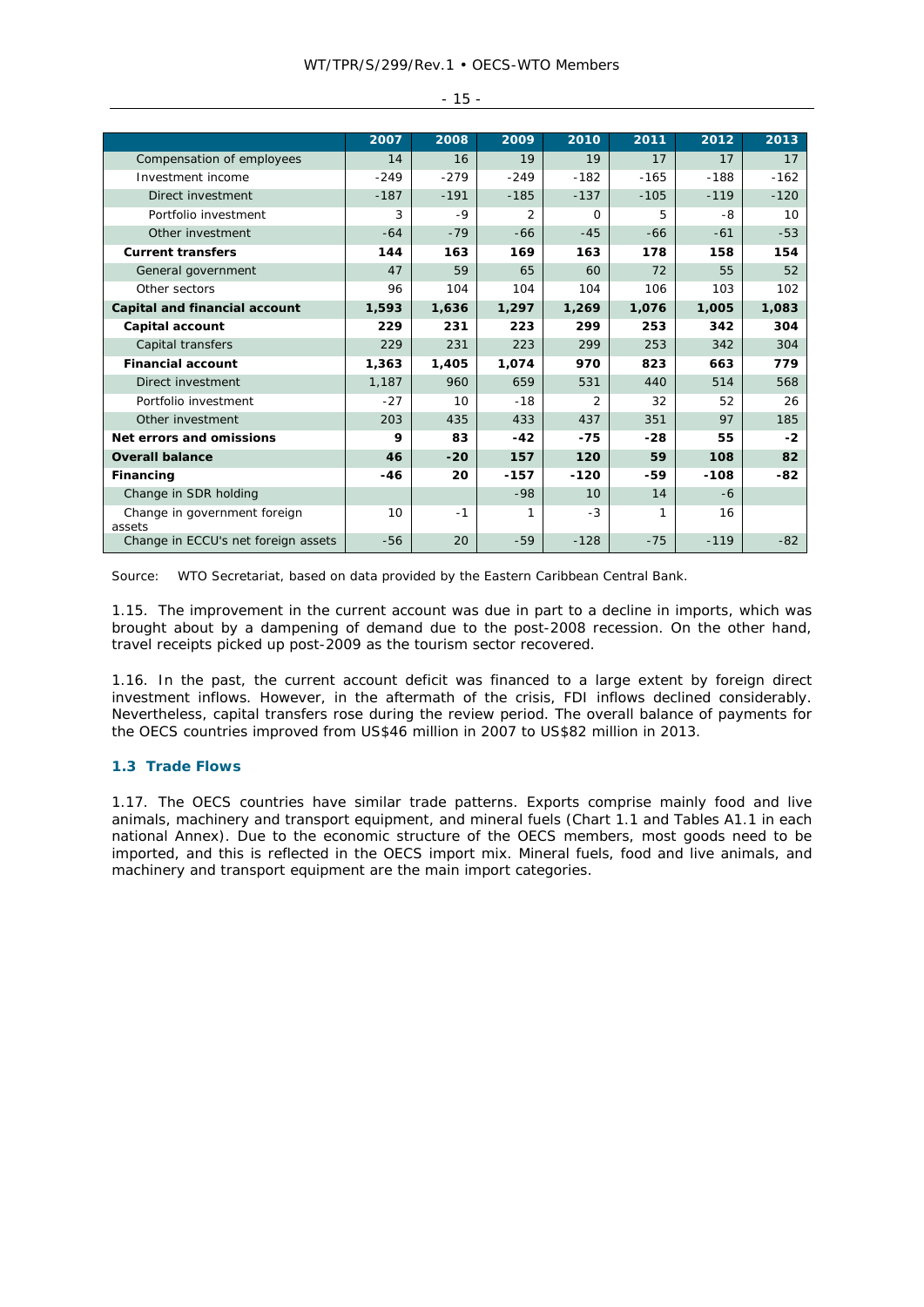

#### **Chart 1.1 OECS-WTO Members' merchandise trade by SITC section, 2007 and 2012**





Source: Eastern Caribbean Central Bank.

1.18. The main export destinations of OECS countries are the United States and CARICOM countries, which are responsible for over 70% of exports from all OECS countries except Antigua and Barbuda (Chart 1.2), whose main export destination is the EU27.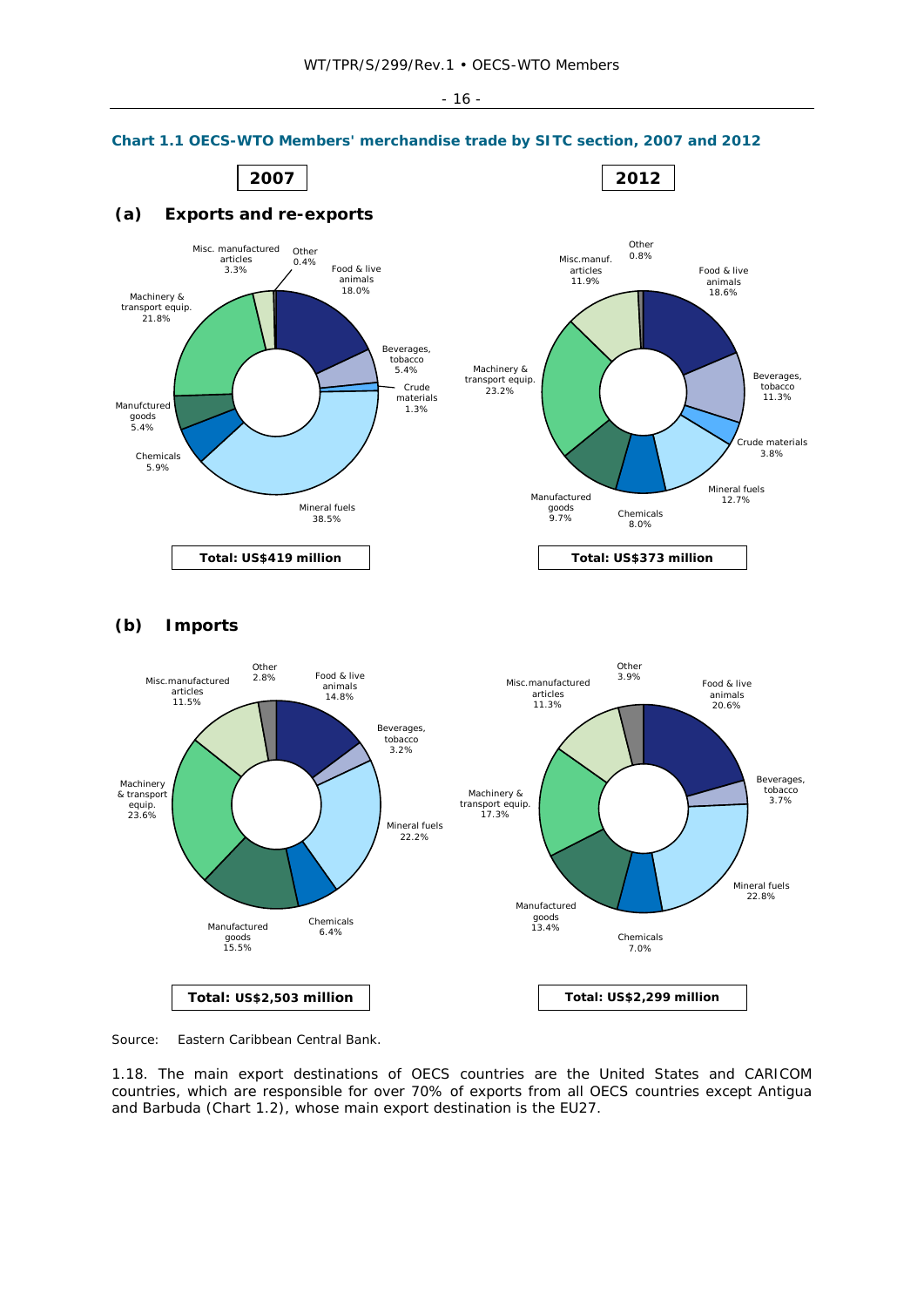



1.19. The United States and the CARICOM countries together supply over 60% of each OECS members imports (Chart 1.3).





Source: WTO calculations, based on UNSD Comtrade database.

- 17 -

Source: WTO calculations, based on UNSD Comtrade database.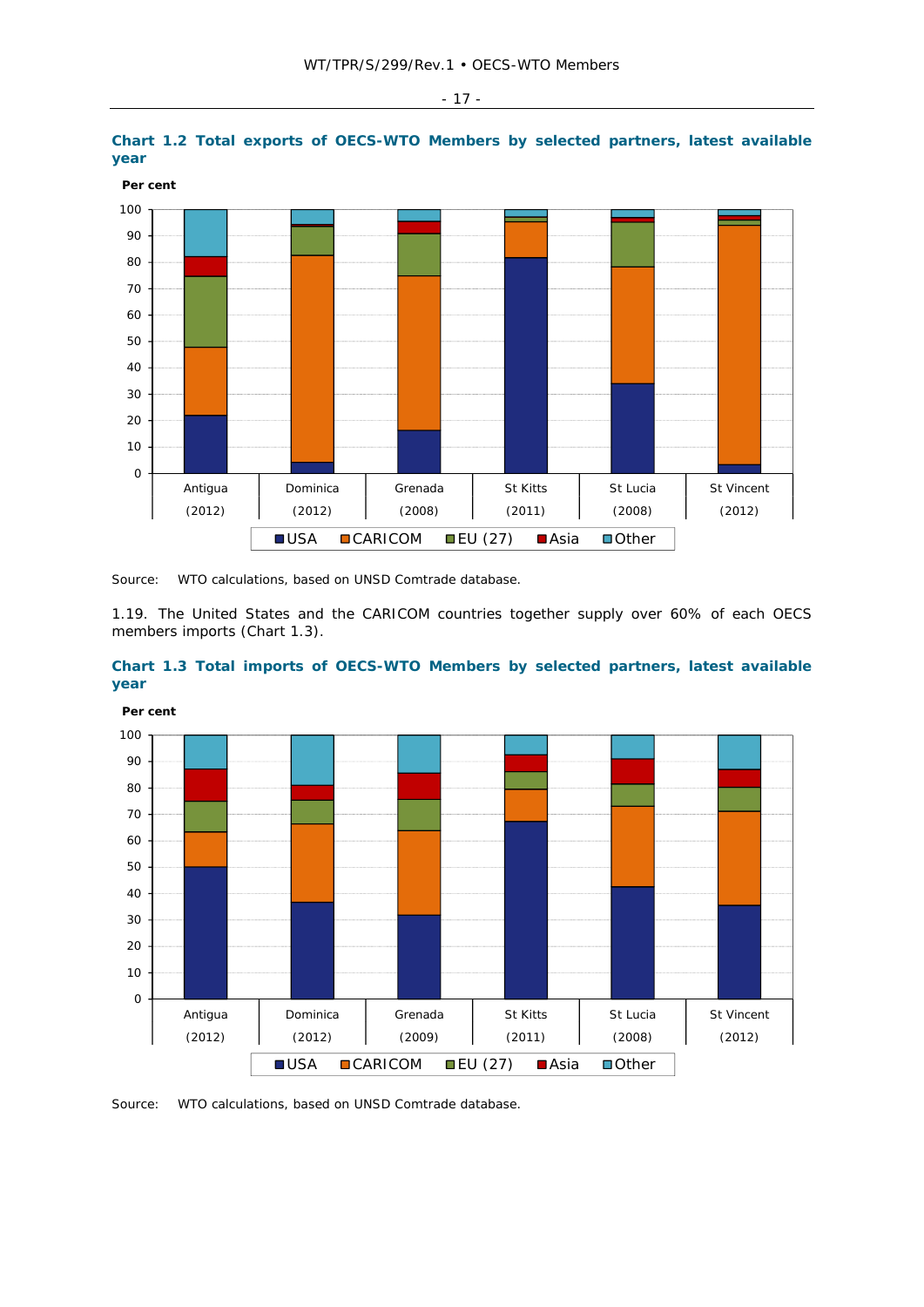# **2 TRADE POLICY REGIME: FRAMEWORK AND OBJECTIVES**

# **2.1 General Constitutional and Legal Framework**

2.1. The six OECS-WTO Members (the OECS members) have similar, but not identical, constitutional and legal systems. They all are parliamentary democracies in the "Westminster style" and have similar legislative and judicial arrangements (Chapter 2 of the national reports). With the exception of Dominica, they all have the same Head of State (the Queen of England). The six countries are members of the Commonwealth of Nations, and have constitutions that grant essentially identical powers to their largely ceremonial Head of State. There are some differences, however, in their parliamentary systems: while Antigua and Barbuda, Grenada, and St. Lucia, have bi-cameral legislatures, Dominica, St. Kitts and Nevis, and St. Vincent and the Grenadines have unicameral legislatures.

2.2. The similarities of the OECS members' legal systems facilitate the use of model legislation. The use of model laws in the past has helped to increase transparency and comparability across countries. This has been especially the case in certain services areas, such as telecommunications, where national laws follow the Eastern Caribbean Telecommunications Authority (ECTEL) model, and banking, where uniform banking acts devised by the Eastern Caribbean Central Bank (ECCB) have been implemented. However, domestic laws must still be drafted and adopted by national legislatures, even when based on a common model law. This will change with the implementation of the OECS Economic Union, where legal drafting and implementation competences on five specific areas have been devolved to the OECS and are exercisable through the Authority and the Council of Ministers (section 2.3.3.1.2).

## **2.2 Development and Administration of Trade Policy**

2.3. The core administration of OECS members' trade policy is on three main levels: national, sub-regional (OECS), and regional (CARICOM). The Revised Treaty of Basseterre provides for the establishment of institutional arrangements at the member states level to pursue common trade policies.

2.4. During the period under review, the OECS members increased the thrust of regional integration by establishing the OECS Economic Union, which was put in place in January 2011. Liberalization processes at the sub-regional and regional levels are considered the pillars of the OECS members' trade policy and are expected to facilitate their participation in the multilateral trading system by eliminating barriers to trade and pooling resources.

2.5. In their participation in the multilateral trading system, the OECS-WTO Members have repeatedly stated their position with respect to the flexibilities needed in the WTO to take account of their development needs as "small vulnerable economies". They have also advocated for reinforcement of the support mechanisms, including technical cooperation, to help them fulfil their WTO commitments and to support them in the institutional, legal, and economic adjustment required as a result of trade liberalization. This position was reinforced after the signature of the CARIFORUM-EU Economic Partnership Agreement (EPA) with the European Union in 2008, where the OECS members entered into a reciprocal free-trade agreement for the first time, moving away from the system of unilateral preferences that existed before, but also guaranteeing more stable preferential market access for their products. The EPA offers flexibility to the OECS members (section 2.3.3.3), but also requires a substantial effort to fulfil commitments in a number of areas. This will require modifying laws and institutions, and will help the OECS WTO-Members fill the pending WTO-implementation gaps, as the EPA follows the WTO agreements in several areas, and is WTO plus in others.

2.6. The OECS members' international trade commitments now move around four concentric circles. Tariff-free treatment among OECS partners remains at the core, reinforced now by the need to achieve further integration by consolidating the Common Market, with the establishment of a Regime for the Free Circulation of Goods. The next circle is represented by CARICOM and the CARICOM Single Market and Economy (CSME), where trade with its members is duty-free, with some exceptions, and trade with third countries is subject to the use of the CARICOM Common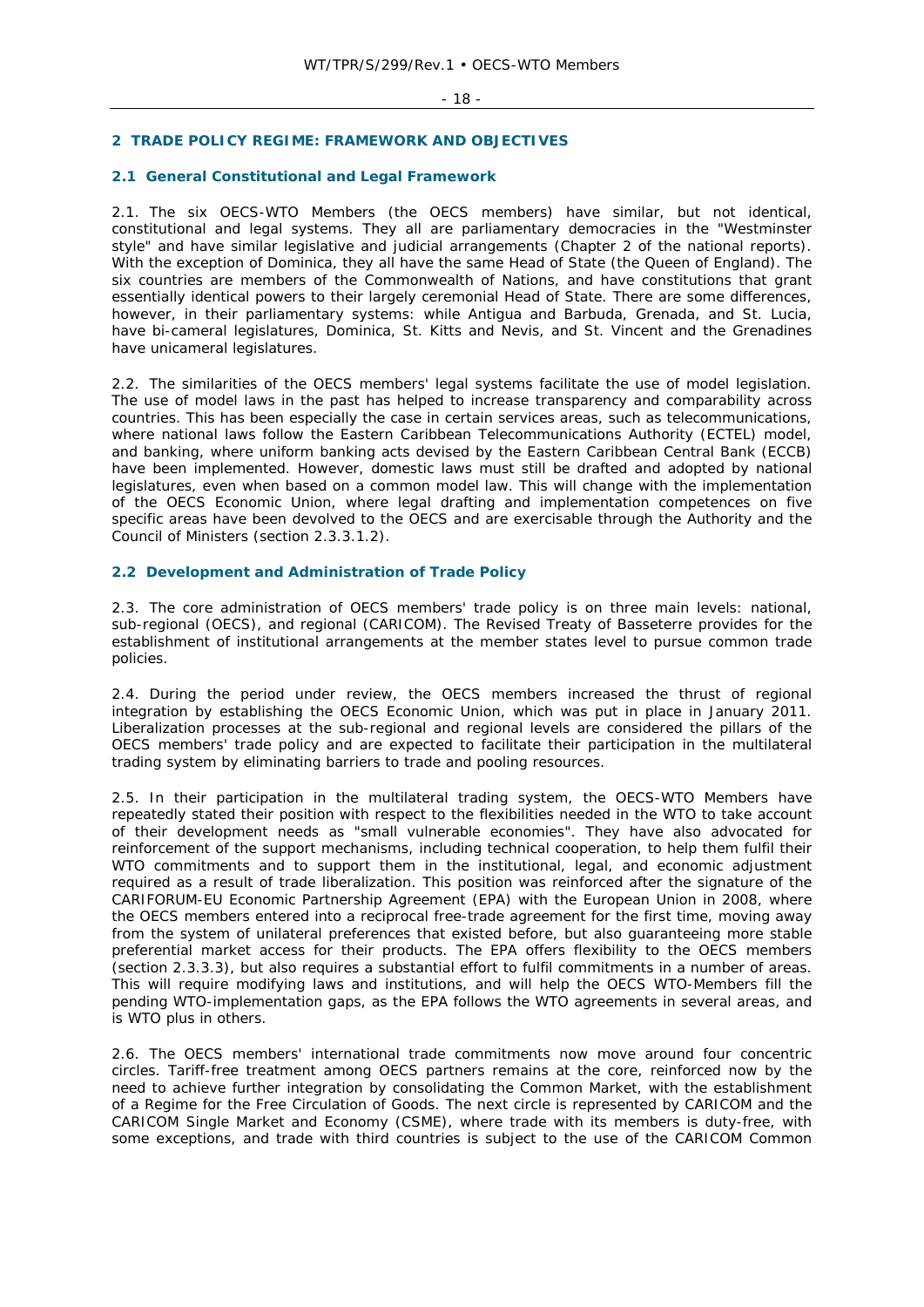- 19 -

Market and Common External Tariff.<sup>1</sup> The third circle is now represented by the CARIFORUM-EU Economic Partnership (EPA), where the OECS members are committed to a scheduled, gradual reduction of tariffs on a substantial portion of their trade with the EU. The fourth and outer ring (the MFN ring) comprises multilateral commitments including tariff bindings and other obligations covered by the WTO Agreements.

## **2.3 Trade Agreements and Arrangements International Relations**

## **2.3.1 WTO**

2.7. OECS members applied GATT de facto before independence, as part of the metropolitan territory of the United Kingdom. After independence, each OECS member became a GATT contracting party under Article XXVI:5(c) with their rights and obligations under GATT retroactive to the date of independence.

2.8. With respect to WTO accession, Antigua and Barbuda, Dominica, St. Lucia, and St. Vincent and the Grenadines are original Members of the WTO. Grenada and St. Kitts and Nevis became WTO Members in 1996. They all apply at least MFN treatment to all their trading partners.

2.9. During the period under review, the OECS members continued their efforts to amend legislation to allow them to fully implement the WTO Agreements. For instance, Grenada implemented new legislation on patents, copyright, and trademarks; Dominica enacted new legislation on trademarks and layouts of industrial designs, while its 1999 Patents Act entered into force in 2008; and Antigua and Barbuda, Grenada, and St. Lucia repealed their Fiscal Incentives Act, which granted subsidies contingent upon exportation. However, there is still work to be done in the area of implementation. Table 2.1 summarizes areas by country where legislation needs to be drafted or enacted to implement the provisions of WTO Agreements. It also shows areas where laws have been passed but have not entered into effect, due to lack of enacting legislation or of regulations to implement them. The authorities indicated that this situation is due to resource constraints.

| <b>Agreement</b>                                                       | Antigua &<br><b>Barbuda</b>          | <b>Dominica</b>                  | Grenada                              | <b>St. Kitts</b><br>and Nevis            | St. Lucia                  | <b>St. Vincent</b><br>& the<br><b>Grenadines</b> |
|------------------------------------------------------------------------|--------------------------------------|----------------------------------|--------------------------------------|------------------------------------------|----------------------------|--------------------------------------------------|
| Customs<br>Valuation                                                   | None                                 | None                             | Non-<br>application of<br><b>CVA</b> | None                                     | None                       | None                                             |
| Anti-dumping                                                           | <b>No</b><br>enacting<br>legislation | No enacting<br>legislation       | No enacting<br>legislation           | No enacting<br>legislation               | No enacting<br>legislation | No enacting<br>legislation <sup>a</sup>          |
| <b>SCM</b>                                                             | No<br>legislation                    | No<br>legislation                | <b>No</b><br>legislation             | N <sub>O</sub><br>legislation            | No<br>legislation          | N <sub>O</sub><br>legislation <sup>a</sup>       |
| <b>SCM</b><br>Article 27                                               | <b>None</b>                          | Need to<br>reform<br>legislation | <b>None</b>                          | Need to<br>reform<br>legislation         | <b>None</b>                | Need to<br>reform<br>legislation                 |
| GATT 1994,<br>Article XI,<br>Agreement<br><sub>on</sub><br>Agriculture | None                                 | <b>None</b>                      | None                                 | ORs allowed<br>(not used in<br>practice) | ORs allowed                | QRs allowed                                      |

## **Table 2.1 Main areas where legal or regulatory amendments are needed to comply with WTO provisions**

 $\overline{\phantom{a}}$ <sup>1</sup> The preferential trade agreements signed by CARICOM with third trading partners, mostly in Latin America, exclude the OECS members, as CARICOM Less-Developed members, from tariff preference obligations.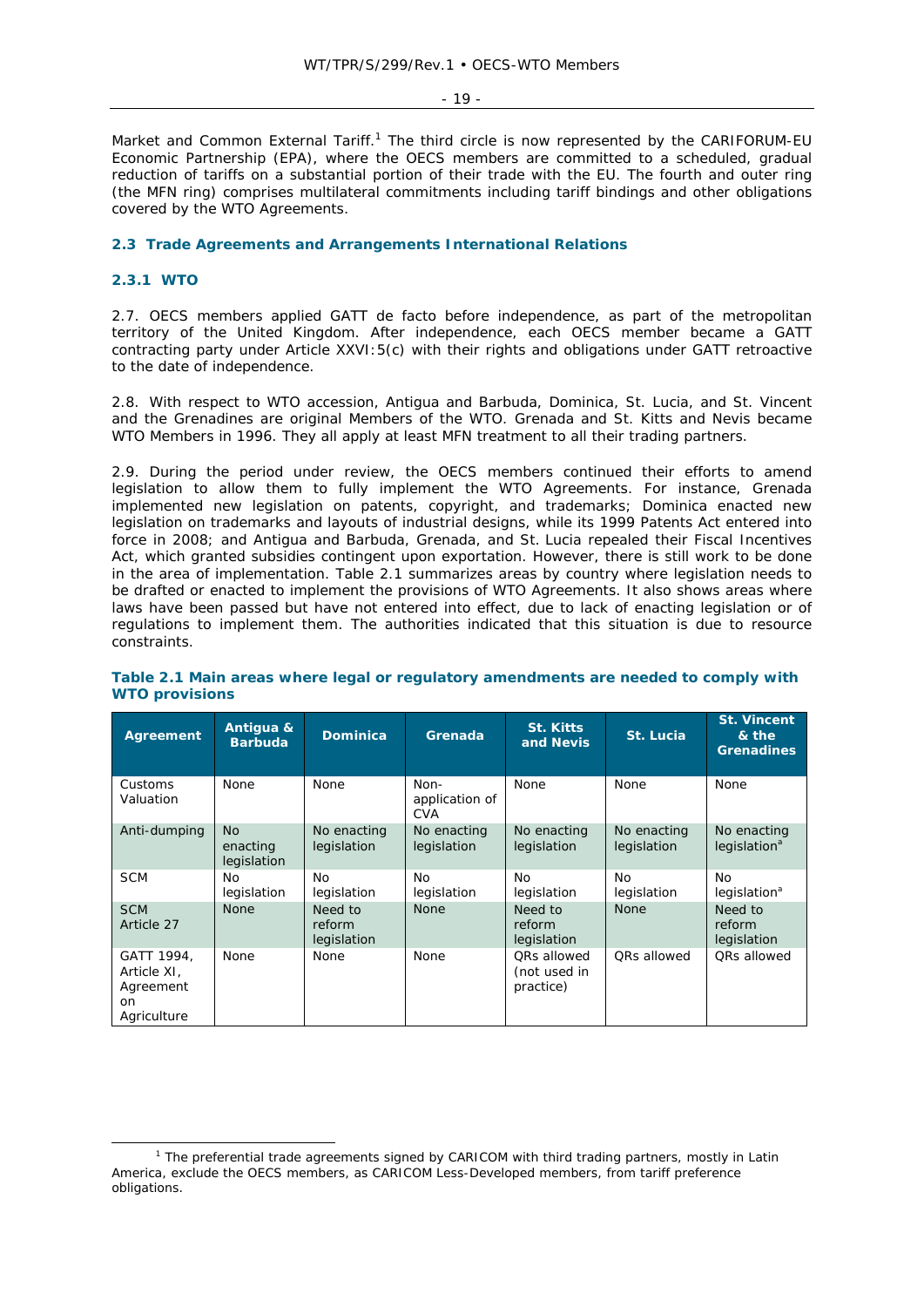| Agreement                                                        | Antiqua &<br><b>Barbuda</b> | <b>Dominica</b>                                          | Grenada                                                  | <b>St. Kitts</b><br>and Nevis                                          | St. Lucia                                                | <b>St. Vincent</b><br>& the<br><b>Grenadines</b>         |
|------------------------------------------------------------------|-----------------------------|----------------------------------------------------------|----------------------------------------------------------|------------------------------------------------------------------------|----------------------------------------------------------|----------------------------------------------------------|
| GATT 1994,<br>Article II<br>Schedule of<br>Tariff<br>concessions | <b>None</b><br>Not listed   | Ad-valorem<br>Customs<br>Service<br>Charge<br>Not listed | Ad-valorem<br>Customs<br>Service<br>Charge<br>Not listed | Ad-valorem<br>Customs<br>Service<br>Charge<br>Bound at<br>higher level | Ad-valorem<br>Customs<br>Service<br>Charge<br>Not listed | Ad-valorem<br>Customs<br>Service<br>Charge<br>Not listed |

- 20 -

a Legislation in draft stage.

Source: WTO Secretariat.

2.10. Compliance with notification obligations remains an issue for OECS members. Most OECS members have made efforts to improve their notification records. Differences in levels of implementation and notifications may be attributable to differences between the countries' technical or human resources (Table 2.2). There is a general lack of notifications on agriculture and SPS; only St. Vincent and the Grenadines has notified its agriculture export subsidies (none) and domestic support programmes. No SPS measures were notified by the OECS-WTO Members during the period under review.

# **Table 2.2 Notifications to the WTO, January 2007 to February 2014**

| <b>Agreement</b>                   | Antigua &<br><b>Barbuda</b> | <b>Dominica</b>                                                                     | Grenada           | <b>St. Kitts</b><br>and Nevis | St. Lucia   | <b>St. Vincent</b><br>& the<br><b>Grenadines</b> |
|------------------------------------|-----------------------------|-------------------------------------------------------------------------------------|-------------------|-------------------------------|-------------|--------------------------------------------------|
| <b>Agreement on Agriculture</b>    |                             |                                                                                     |                   |                               |             |                                                  |
| Articles 10<br>and 18.2            | <b>None</b>                 | <b>None</b>                                                                         | <b>None</b>       | <b>None</b>                   | <b>None</b> | Yes                                              |
| Article 18.2                       | None                        | None                                                                                | None              | None                          | None        | Yes                                              |
| Para. (ii),<br>p. 24 of<br>G/AG/2) | <b>None</b>                 | <b>None</b>                                                                         | <b>None</b>       | <b>None</b>                   | <b>None</b> | <b>None</b>                                      |
|                                    |                             | Agreement on Implementation of Article VI of the GATT 1994 (Anti-dumping Agreement) |                   |                               |             |                                                  |
| Article 16.4                       | <b>Yes</b>                  | Yes                                                                                 | Yes               | Yes                           | <b>None</b> | None                                             |
| Article 16.5                       | None                        | None                                                                                | None              | Yes                           | None        | None                                             |
| Article 18.5                       | Yes                         | <b>None</b>                                                                         | <b>None</b>       | <b>None</b>                   | <b>None</b> | None                                             |
| Valuation)                         |                             | Agreement on Implementation of Article VII of the GATT 1994 (Agreement on Customs   |                   |                               |             |                                                  |
| Annex III<br>para. 1               | <b>None</b>                 | <b>None</b>                                                                         | None <sup>a</sup> | <b>None</b>                   | <b>None</b> | <b>None</b>                                      |
| Article 22.2                       | None                        | None                                                                                | None              | None                          | None        | None                                             |
|                                    |                             | <b>Agreement on Import Licensing Procedures</b>                                     |                   |                               |             |                                                  |
| Articles 1.4                       | None                        | <b>No</b>                                                                           | <b>No</b>         | None                          | Yes         | None                                             |
| Article 5                          | <b>None</b>                 | <b>None</b>                                                                         | <b>None</b>       | <b>None</b>                   | Yes         | <b>None</b>                                      |
| Article 7.3                        | None                        | Yes                                                                                 | Yes               | None                          | Yes         | None                                             |
| Article 8.2                        | <b>None</b>                 | <b>None</b>                                                                         |                   | None                          | Yes         | None                                             |
| <b>Agreement on Safeguards</b>     |                             |                                                                                     |                   |                               |             |                                                  |
| Article 12.6                       | <b>None</b>                 | <b>None</b>                                                                         | <b>None</b>       | None                          | <b>None</b> | None                                             |
|                                    |                             | <b>Agreement on Subsidies and Countervailing Measures</b>                           |                   |                               |             |                                                  |
| Article 25.1<br><b>GATT 1994</b>   | Yes                         | Yes                                                                                 | Yes               | <b>None</b>                   | Yes         | <b>None</b>                                      |
| Article 18.5                       | None                        | None                                                                                | Yes               | None                          | None        | None                                             |
| Article 25.11                      | <b>None</b>                 | None                                                                                | <b>None</b>       | None                          | <b>None</b> | None                                             |
| Article 25.12                      | None                        | None                                                                                | None              | None                          | None        | None                                             |
| Article 32.6                       | <b>None</b>                 | <b>None</b>                                                                         | Yes               | <b>None</b>                   | <b>None</b> | <b>None</b>                                      |
| Article 27.4                       | Yes                         | Yes                                                                                 | Yes               | Yes                           | Yes         | Yes                                              |
| <b>State Trading Enterprises</b>   |                             |                                                                                     |                   |                               |             |                                                  |
| Article 17.4                       | None                        | None                                                                                | Yes               | None                          | None        | None                                             |
|                                    |                             | <b>Agreement on Technical Barriers to Trade</b>                                     |                   |                               |             |                                                  |
| Article 2.9                        | None                        | None                                                                                | None              | None                          | None        | None                                             |
| Article 10.6                       | <b>None</b>                 | Yes                                                                                 | Yes               | <b>None</b>                   | Yes         | <b>None</b>                                      |
|                                    |                             | Agreement on the Application of Sanitary and Phytosanitary Measures                 |                   |                               |             |                                                  |
|                                    | Yes                         | None                                                                                | None              | None                          | None        | Yes                                              |
|                                    |                             | Agreement on Trade-Related Aspects of Intellectual Property Rights                  |                   |                               |             |                                                  |
| Article 3.1                        | None                        | None                                                                                | <b>None</b>       | <b>None</b>                   | <b>None</b> | <b>None</b>                                      |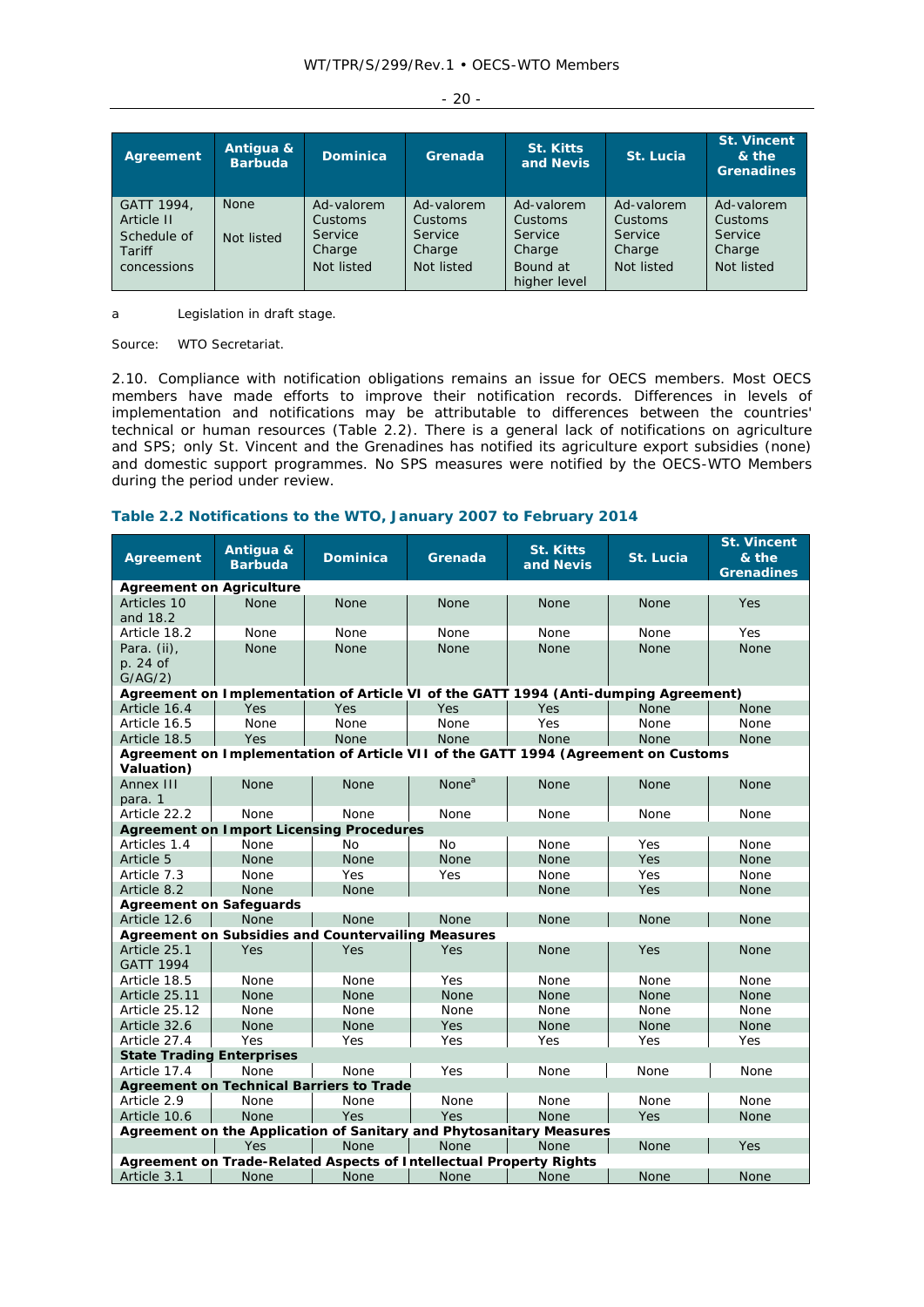| M. |  |
|----|--|
|    |  |

| Agreement                                     | Antiqua &<br><b>Barbuda</b> | <b>Dominica</b>                                       | Grenada     | <b>St. Kitts</b><br>and Nevis | St. Lucia         | <b>St. Vincent</b><br>& the<br><b>Grenadines</b> |
|-----------------------------------------------|-----------------------------|-------------------------------------------------------|-------------|-------------------------------|-------------------|--------------------------------------------------|
| Article 63.2                                  | None                        | <b>None</b>                                           | None        | <b>None</b>                   | None <sup>b</sup> | Yes                                              |
|                                               |                             | <b>Agreement on Trade-Related Investment Measures</b> |             |                               |                   |                                                  |
| Article 5.1                                   | <b>None</b>                 | <b>None</b>                                           | None        | <b>None</b>                   | <b>None</b>       | None                                             |
| <b>General Agreement on Trade in Services</b> |                             |                                                       |             |                               |                   |                                                  |
| <b>GATS</b><br>Article III: 4,                | None                        | <b>None</b>                                           | <b>None</b> | <b>None</b>                   | <b>None</b>       | <b>None</b>                                      |
| <b>GATS</b><br>Article $V:7(a)$               | Yes                         | Yes                                                   | <b>Yes</b>  | <b>None</b>                   | Yes               | Yes                                              |

Note: Yes = At least one notification has been made; None = No notification has been made.

- a Legislation in force has not been amended to comply with the requirements of the respective WTO Agreement
- b Legislation in force has not been amended to comply with the requirements of the TRIPS Agreement with respect to patents.

Source: WTO Secretariat.

2.11. The OECS-WTO Members have entered limited commitments in their GATS Schedules. Antigua and Barbuda, Dominica, and Grenada participated and presented offers in the WTO extended negotiations on telecommunications, and have ratified the Fourth Protocol. None of the OECS members participated in the extended negotiations on financial services.

2.12. Antigua and Barbuda is the only OECS-WTO Member that has been a complainant in a case before the WTO Dispute Settlement Body (DSB). The case concerned various U.S. measures that affected the cross-border supply of gambling and betting services (Chapter 2, national report of Antigua and Barbuda). However, all of the other OECS members have been third parties to disputes: St. Kitts and Nevis participated as a third party in the EC - Export Subsidies on Sugar<sup>2</sup> case; the other countries were all third parties in European Communities – Regime for the Importation, Sale and Distribution of Bananas.<sup>3</sup>

2.13. The OECS members belong to the following negotiating groups: ACP, G-90, Small, vulnerable economies (SVEs) — NAMA, G-33, "W52" sponsors, and SVEs—rules (Dominica, St. Lucia and St. Vincent and the Grenadines). As members of the SVEs group, the OECS countries have pushed for flexibilities in the DDA and the recognition of principles of non-reciprocity in NAMA. They have also highlighted the need for the negotiations to take account of the consequences of preference erosion for the region.

# **2.3.2 Foreign investment regime**

2.14. The OECS members' foreign investment regime was not changed during the review period, although the general investment regime was modified in Antigua and Barbuda, Grenada, and St. Lucia, which was repealed their Fiscal Incentives Act, ahead of the WTO-agreed deadline. These laws have been replaced by broader incentives legislation that does not provide explicit export subsidies and does not impose local-content requirements. In the other three OECS countries, the process is ongoing, and in some cases negotiations are being carried out with the remaining beneficiaries of the Act (e.g., Dominica).

2.15. With the main exception of the requirements for obtaining alien landholding licences, foreign investment receives national treatment in all OECS members. The rationale for the land licensing restriction is related to limitations in land availability for commercial purposes, as well as to the need to rationalize land use and enable nationals to afford property while avoiding speculation by foreigners. Licences are subject to satisfactory applications to the national Cabinet of Ministers and payment of the required fees. However, licences are not required for investment in sectors considered of priority for the country, or where the purchase does not exceed a certain threshold.

 $\frac{1}{2}$ WTO documents WT/DS265/28, WT/DS266/28, WT/DS283/9, 28 April 2005.

<sup>3</sup> WTO online information. Viewed at:

http://www.wto.org/English/tratop\_e/dispu\_e/cases\_e/ds27\_e.htm.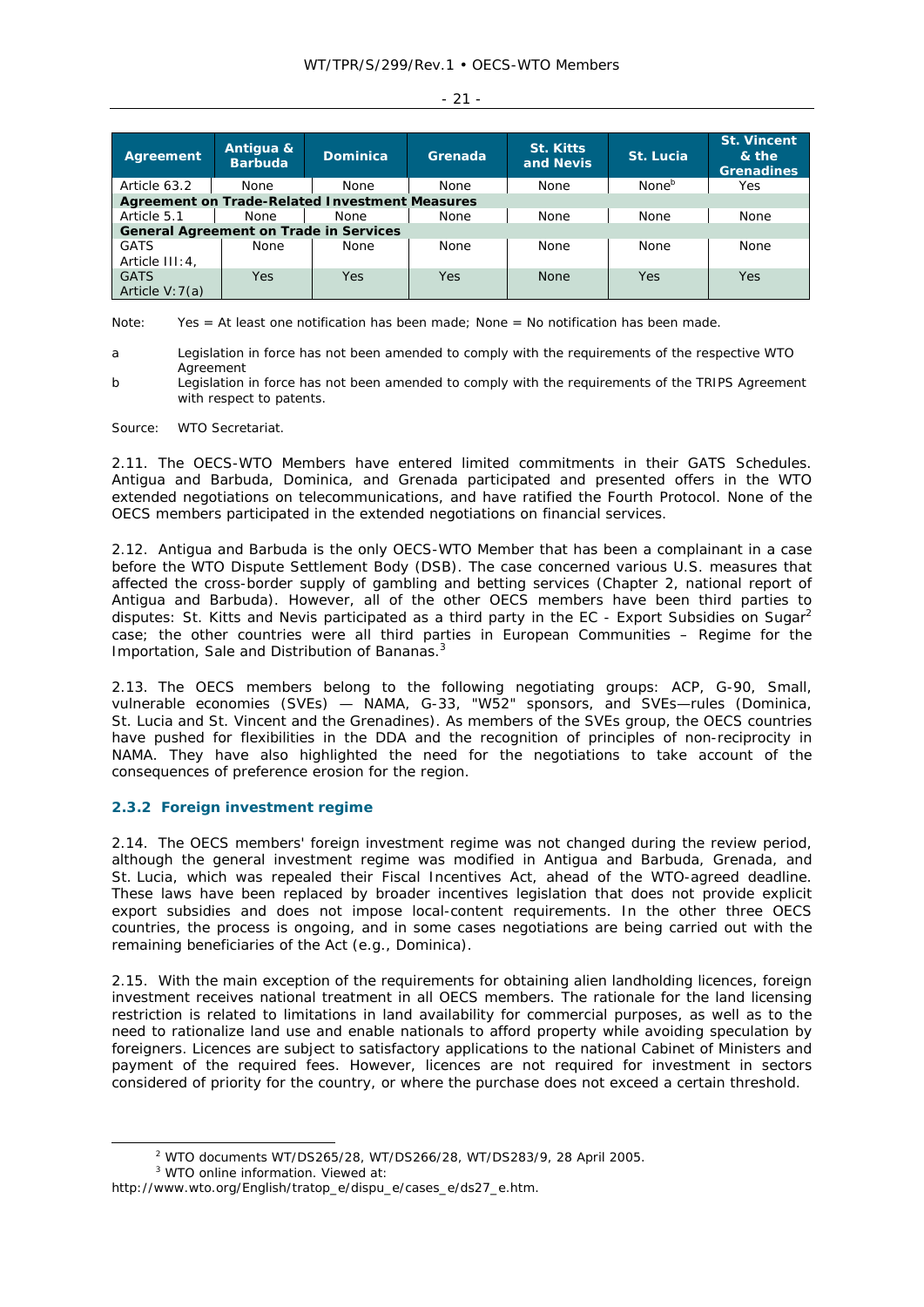#### - 22 -

## **2.3.3 Regional agreements**

# **2.3.3.1 OECS**

#### **2.3.3.1.1 Overview**

2.16. The Treaty of Basseterre created the Organisation of Eastern Caribbean States with the goal of promoting cooperation and economic integration in the Eastern Caribbean. The OECS came into being in 1981, with Antigua and Barbuda, Dominica, Grenada, Montserrat, St. Kitts and Nevis, St. Lucia, and St. Vincent and the Grenadines as members, and Anguilla and the British Virgin Islands are associate members. As at the beginning of 2014, discussions were been held with respect to Martinique's accession as an Associate Member.4

2.17. The OECS reinforced its move towards integration through the signature of the Revised Treaty of Basseterre Establishing the OECS Economic Union in June 2010. The Revised Treaty of Basseterre seeks to foster integration between member States by establishing new institutional arrangements. This integration is expressly geared to complement efforts already taking place at the CARICOM level. In a selected number of areas, legislative decision-making powers have been vested in the OECS, exercisable through the Authority and the Council of Ministers (section 2.3.3.1.2).

2.18. The OECS Secretariat, based in St. Lucia, provides support and coordination services to help member States identify scope for joint action and further integration. The Secretariat also conducts research, and executes specific projects. Through the Office of the Director General, it oversees the operations of the OECS Technical Mission in Geneva, which was set up in 2005 and acts as the OECS-WTO Members' representative to the WTO.

2.19. As pointed out in the previous Review, trade policy implementation within and among OECS members is still subject to severe human resource limitations. This is partly reflected in the lack of WTO notifications in certain areas. In general, the limitation of human resources contributes to the slow implementation of WTO commitments among OECS members, and constitutes a challenge for the implementation of commitments under the EPA.

# **2.3.3.1.2 OECS Economic Union**

2.20. A major milestone in the process of further integration among OECS States is the signature of the OECS Economic Union. The Revised Treaty of Basseterre (RTB) Establishing the OECS Economic Union was signed on 18 June 2010 in St. Lucia, during the 51<sup>st</sup> Meeting of the Authority of Heads of Government of OECS members States. The RTB establishes the OECS Economic Union, a single financial and economic space within which goods, services, people, and capital move freely, monetary and fiscal policies are harmonized, and countries continue to adopt a common approach to trade, health, education, and environment, as well as to sectoral development in agriculture, tourism and energy. The Revised Treaty of Basseterre has been ratified by all OECS-WTO Members; it entered into force on 21 January 2011, when five of six members States completed ratification, and replaces the original OECS Treaty of 1981.<sup>5</sup>

2.21. The Revised Treaty of Basseterre established the Economic Union's organs and institutions. The principal organs are: (a) the OECS Authority of Heads of Government of the member States; (b) the Council of Ministers; (c) the OECS Assembly; (d) the Economic Affairs Council; and (e) the OECS Commission.

2.22. The *OECS Authority* is the highest policy‑making organ of the OECS. It has the power to make decisions on all matters within its capability and to grant final approval for the conclusion of treaties or other international agreements. The chairmanship of the Authority changes every year,

 $\overline{a}$  OECS online information. Viewed at: http://www.oecs.org/media-center/press-releases/oecsauthority/795-communiqué-58th-meeting-of-the-oecs-authority#sthash.9NBXvYvh.dpuf.

The Treaty of Basseterre has been ratified by all OECS members. The deposit of instruments of ratification by Antigua and Barbuda took place on 30 December 2010, St. Vincent and the Grenadines on 12 January 2011, St. Kitts and Nevis on 20 January 2011, Grenada on 20 January 2011, and Dominica on 21 January 2011. For further details, see OECS online information. Viewed at: http://www.oecs.org/economicunion-press/290-oecs-economic-union-launch#sthash.26JpA7wM.dpuf.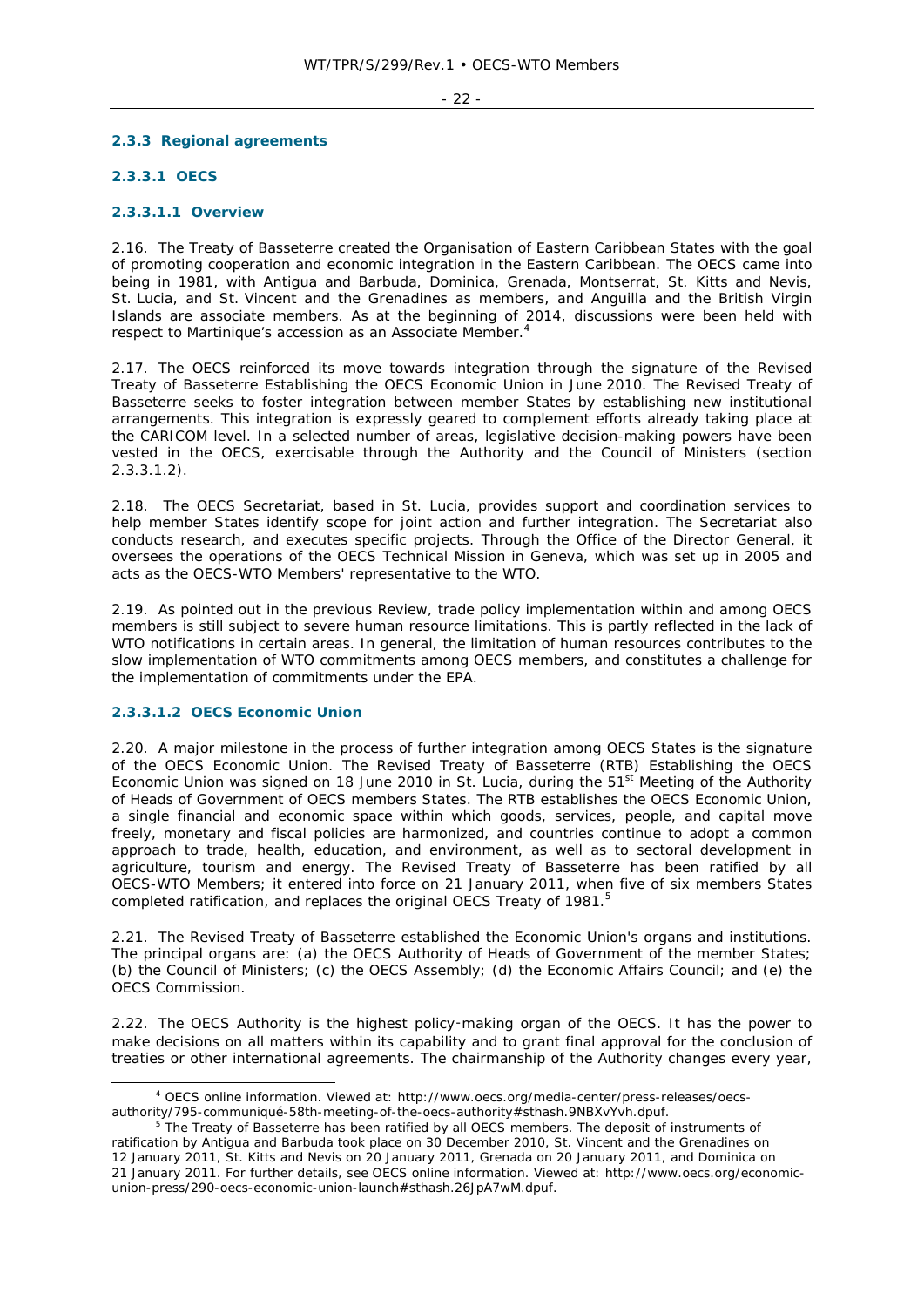rotating alphabetically by country. The OECS Authority meets twice yearly, and in Special Session as and when required.

2.23. The *Council of Ministers* comprises appointed Ministers of Government from each member State and is responsible to the OECS Authority. The Council meets in various configurations based upon the subject matter under consideration. It takes action on any matters referred to it by the OECS Authority and makes recommendations to it. The Council also has responsibility for considering and reporting on recommendations of the OECS Commission for the drafting of laws, including considering and enacting regulations and other implementing instruments to give effect to the laws enacted by the OECS Authority.

2.24. The *OECS Assembly* comprises five members of the Parliament of each independent member State and three members from the legislature of each non-independent member State. Member States' representation in the Assembly reflects the proportionate representation of the Government and opposition members of each Parliament/Legislature, including the Head of Government and Leader of the Opposition. The Assembly does not have power to enact legislation, which remains the prerogative of the parliaments of the member States or the OECS Authority and the Council of Ministers in the case of the organization's legislation. The Assembly's primary function is to support the legislative work of the OECS by reporting to the OECS Authority and the OECS Council of Ministers on legislation developed by the OECS members. However, it is intended to quicken the process of enacting legislation. Meetings are held at least twice per year. The inaugural meeting of the OECS Assembly took place on 10 August 2012. The OECS Assembly held its first working session in Antigua and Barbuda (the headquarters of the OECS Assembly) on 26 March 2013. At that sitting, the Assembly adopted *Rules of Procedure* to govern its proceedings, debated a motion on the free movement of persons within the OECS Economic Union, and on amendments to the Civil Aviation Regulations.

2.25. The RTB has devised mechanisms to ensure that the OECS can legislate and common decisions are binding and automatically enforceable in member States in agreed areas listed in the Revised Treaty. This is done by transferring power from national parliaments to the OECS Authority and the Council of Ministers, through the passing, by each OECS member State, of common legislation transferring such power. No amendments to the national constitutions are required.<sup>6</sup> There are five main areas agreed for the exercise of exclusive power by the Authority: common market and customs union; monetary policy; trade policy; maritime jurisdiction and maritime boundaries; and civil aviation. The OECS can also legislate on common commercial, environmental and immigration policies.

2.26. The *Economic Affairs Council* is responsible for supervising and keeping under review the OECS Economic Union.

2.27. The *OECS Commission* is the principal organ responsible for the general administration of the organization. It has integrated the former OECS Secretariat as the administrative arm of the organization. The Secretariat consists of divisions, which continue the implementation and oversight of the work of a number of specialized institutions, work units, and projects of the OECS. As the administrative arm of the OECS, the Commission provides Secretariat services to the OECS organs, including by coordinating meetings and acting on decisions, recommendations or directives approved at such meetings. The OECS Commission is also responsible for preparing model legislation and making recommendations to the OECS Authority and the Council of Ministers regarding acts and regulations. The OECS Commission comprises the Director-General, who is responsible for the day-to-day administration of the OECS, and a Commissioner of ambassadorial rank, named by each member State, who represents the OECS Commission in her/his member State.

2.28. The OECS Heads of Government declared 1 August 2011 as the commencement date for the free movement of people of the OECS region throughout the OECS Economic Union. However, as at early 2014, OECS members were at different stages of implementation of the legislative and administrative requirements regarding the free movement of OECS nationals, with three member

 $\overline{\phantom{a}}$ OECS Secretariat (2008).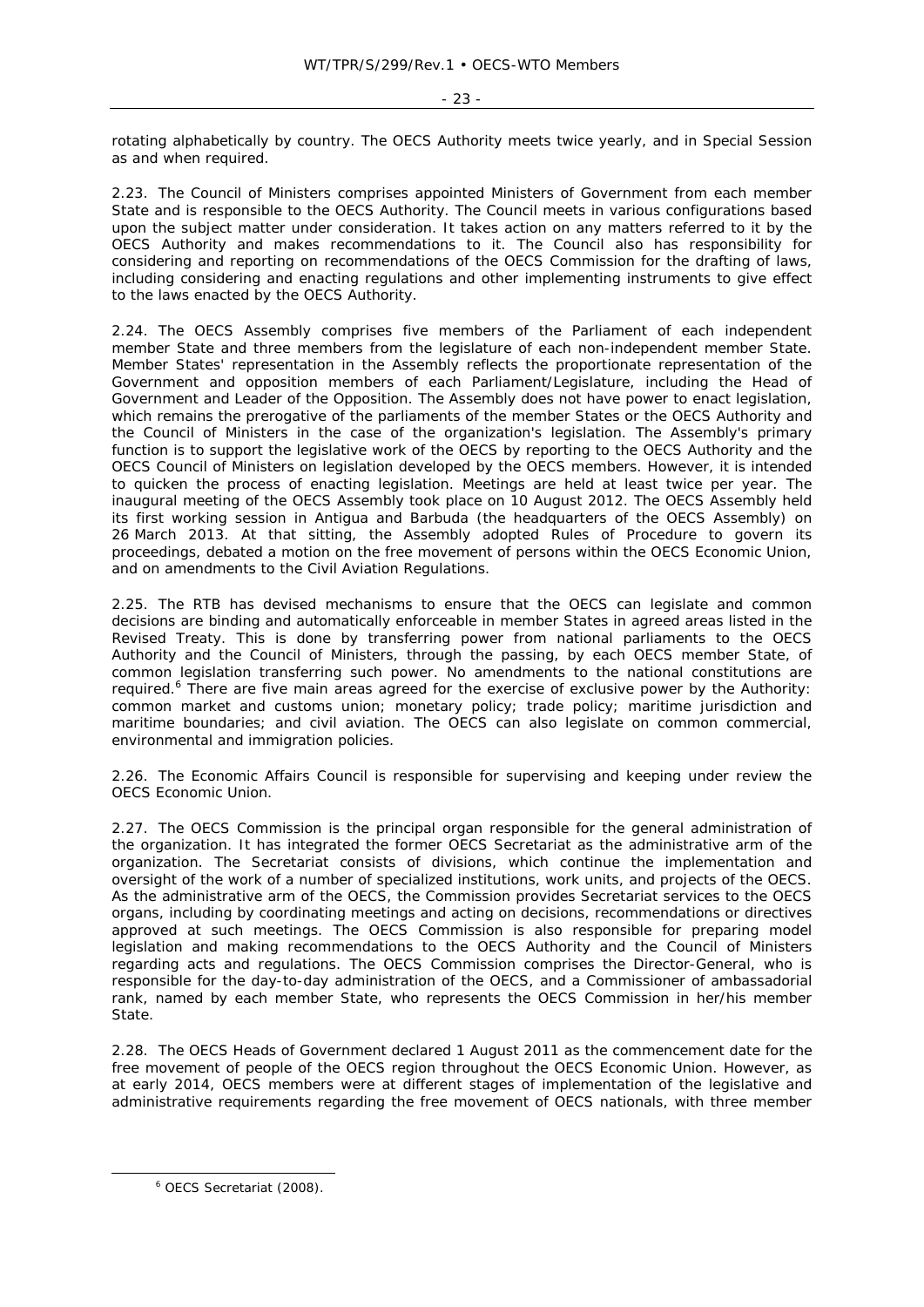States namely Dominica, Montserrat, and St. Kitts and Nevis having completed their legislative and administrative work in its entirety.<sup>7</sup>

## **2.3.3.1.3 OECS institutions**

2.29. There are three OECS institutions as per the RTB: the Eastern Caribbean Supreme Court, the Eastern Caribbean Central Bank, and the Eastern Caribbean Civil Aviation Authority. Discussions are ongoing for the establishment of a fourth OECS institution, the Eastern Caribbean Energy Regulatory Authority.

2.30. The *Eastern Caribbean Supreme Court* (ECSC) was established in 1967 by the West Indies Associated States Supreme Court Order No. 223 of 1967. It is a superior court of record for the OECS members as well as Anguilla, the British Virgin Islands, and Montserrat. The ECSC is composed of the Chief Justice, three justices of appeal, 13 high court judges and two masters. Judicial appointments are made by the Judicial and Legal Services Commission, except in the case of the Chief Justice, who is appointed by the Queen of England. The Court sits in two divisions: the Court of Appeal and the High Court of Justice – Trial Division. The four-member Court of Appeal hears appeals from the decisions of the High Court and magistrates' courts in civil and criminal matters; the Court is itinerant and sits in each member State to hear appeals. The trial courts sit throughout the year. Criminal assizes convene in each jurisdiction on dates specified by statute. Each member territory has its own High Court.<sup>8</sup> The Court has unlimited jurisdiction in the member States; national legislation in the OECS countries confers rule-making authority on the Chief Justice in presiding the ECSC in relation to matters within the Court of Appeal and the High Court.

2.31. *The Eastern Caribbean Civil Aviation Authority (ECCAA)*, which became an institution of the OECS through the Treaty of Basseterre, regulates civil aviation activities within OECS member states. The body was granted more independence and responsibilities in 2002 and it was decided that it should be self-financed. In October 2003, in St. Georges, Grenada, the OECS Ministers responsible for civil aviation signed the Agreement Establishing the ECCAA; this agreement had to be given legal effect through an Act of Parliament in each member State. By October 2004, five member States had passed the Eastern Caribbean Civil Aviation Authority Agreement Act.<sup>9</sup> I.

2.32. The *Eastern Caribbean Central Bank (ECCB)*, based in St. Kitts, is the Monetary Authority for the OECS-WTO Members and Anguilla and Montserrat. The ECCB issues the Eastern Caribbean dollar, and is charge of maintaining the peg to the U.S. dollar. The ECCB oversees the domestic banking system in all OECS States. The Bank is governed by a Monetary Council and a Board of Directors and is managed by a Governor. Established in 1983, it replaced the Eastern Caribbean Currency Authority.10

2.33. The OECS members have agreed on the need to a harmonized regulatory framework within the OECS for the energy sector. To this end, they have agreed to the establishment of the *Eastern Caribbean Energy Regulatory Authority (ECERA)*. The ECERA, when and if established, will provide arms-length regulation and oversight of the electricity utilities sector. It is expected that this will achieve cost efficiency in electricity supply and lower electricity rates to consumers in the medium to long term. In 2011, it was agreed to give the go-ahead for the OECS Secretariat to act as Implementing Agency for the ECERA Project.<sup>11</sup>

# **2.3.3.2 CARICOM**

2.34. The six OECS-WTO Members are founding members of the Caribbean Community and Common Market, established in 1973 through the Treaty of Chaguaramas. The Treaty was revised

work/projects/ecera#sthash.CDTfiQWb.dpuf.

 $\overline{\phantom{a}}$  OECS online information. Viewed at: http://www.oecs.org/economic-union-press/761-oecs-regionachieves-two-years-of-the-free-movement-of-persons-throughout-the-oecs-economicunion#sthash.po0z6x U0.dpuf.

<sup>&</sup>lt;sup>8</sup> OECS online information. Viewed at: http://www.oecs.org/about-the-oecs/institutions/easterncaribbean-supreme-court-ecsc#sthash.7G0CHXiS.dpuf. 9 For more information see: http://www.oecs.org/about-the-oecs/institutions/eastern-caribbean-civil-

aviation-authority-eccaa#sthash.bfjqvjuu.dpuf.<br><sup>10</sup> OECS online information. Viewed at: http://www.oecs.org/about-the-oecs/institutions/eastern-

caribbean-central-bank-eccb#sthash.aG4P2bou.dpuf. 11 OECS online information. Viewed at: http://www.oecs.org/our-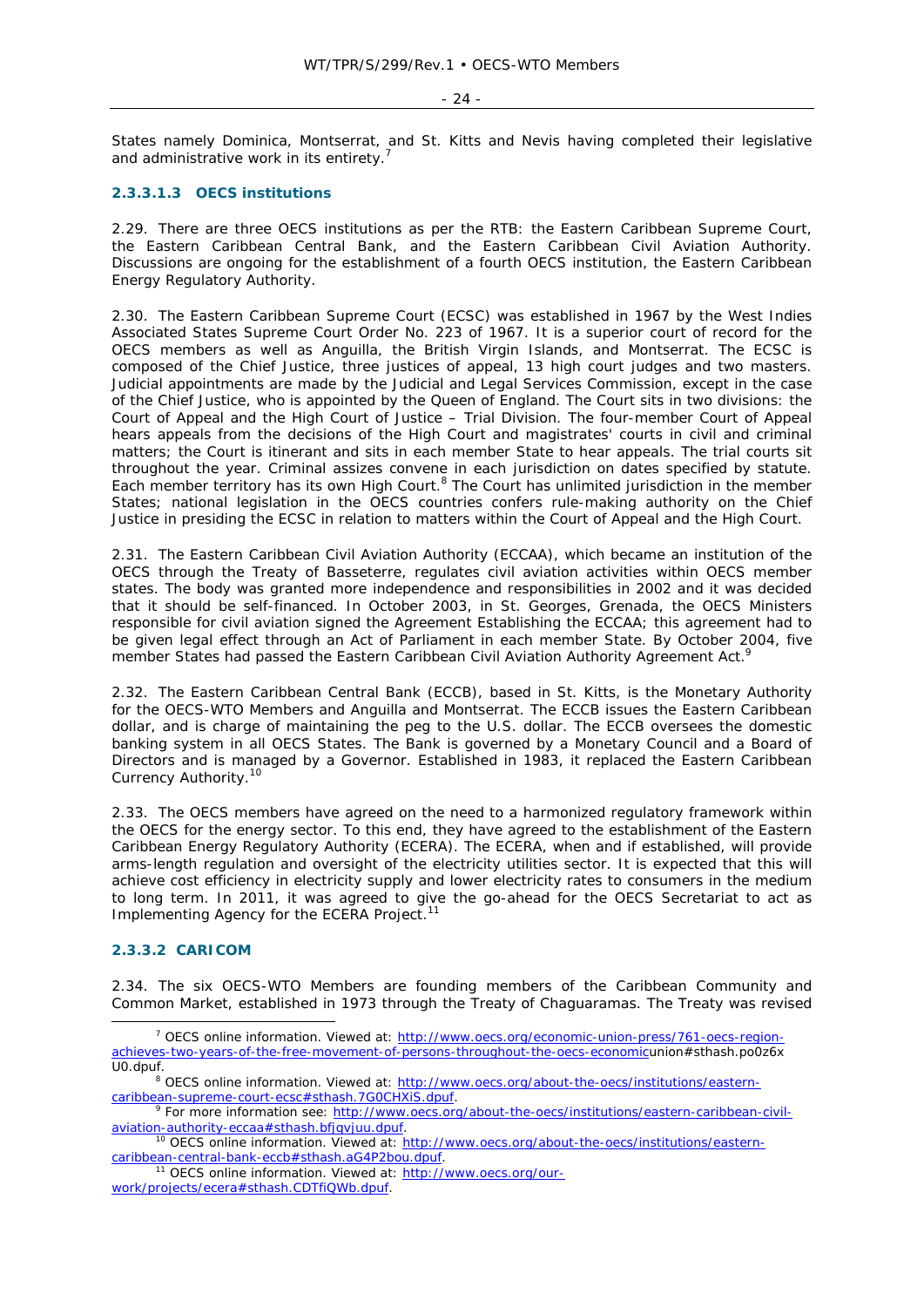- 25 -

in 1989 to allow for the creation of the CARICOM Single Market and Economy (CSME), a single economic space with free movement of goods, services, capital, and CARICOM nationals between member States; the revision was completed in 2000.<sup>12</sup> The OECS-WTO Members enacted domestic legislation giving effect to the CSME.<sup>13</sup> To facilitate the consolidation of the CSME the original Treaty of Chaguaramas was revised, and nine Protocols were established; these form the legal basis for the establishment and operation of the CSME and were incorporated into the revised treaty.14 Protocol II added the free movement of services and capital, as well as selected categories of skills and the right of CARICOM nationals to set up business in any CARICOM country (the right of establishment). $15$ 

2.35. A total of 15 countries and territories participate in CARICOM: Antigua and Barbuda; the Bahamas; Barbados; Belize; Dominica; Grenada; Guyana; Haiti; Jamaica; Montserrat; St. Kitts and Nevis; St. Lucia; St. Vincent and the Grenadines; Suriname; and Trinidad and Tobago. The Bahamas is a full member of the Community but not of the CSME; Turks and Caicos Islands, the British Virgin Islands, and Bermuda are associate members. The more developed countries (MDCs) of the Community are Bahamas, Barbados, Guyana, Jamaica, Suriname and Trinidad and Tobago. The OECS member States along with Belize and Haiti make up the less developed countries (LDCs).

2.36. Since 1991, CARICOM member States have sought to implement a common external tariff (CET), through a phased process. However, as at March 2014 tariff schedules across countries still differed considerably, due partly to the exceptions allowed and partly to mechanisms permitting the non-application of the CET under certain circumstances.

2.37. CARICOM's highest decision-making body and final authority is the Conference of Heads of Government. At the second decision level, several ministerial councils deal with policy issues in different areas. The Council for Trade and Economic Development (COTED), composed of the trade and development ministers from all member States participating in the CSME, is responsible for promoting trade and economic development in CARICOM, and is one of CARICOM's most influential institutions. Any change in tariffs by a CARICOM member must first be approved by COTED. The Council for Foreign and Community Relations (COFCOR) is responsible for relations between CARICOM, international organizations, and third countries, while the Council for Finance and Planning (COFAP) is responsible for monetary policy coordination.

2.38. The Revised Treaty of Chaguaramas contains safeguard provisions. In the event of serious balance of payments and external financial difficulties, it allows for the adoption of restrictions on the right to establishment, to provide services and to move capital, as well as using quantitative restrictions on imports. These restrictions must not discriminate among member States, must seek to minimize damage to the commercial, economic or financial interest of any other member State, must not exceed those necessary to deal with the circumstances, and must be applied for no longer than 18 months.

 $12$  With respect to the free movement of goods, the Revised Treaty of Chaguaramas prohibits imposing export or import duties to other CARICOM members, but not "charges commensurate with the cost of services rendered". The OECS members have interpreted this as the right to apply Customs Services Charges, which are *ad valorem*, to all imports, including those of CARICOM origin. The revised treaty also prohibits the application of quantitative restrictions on the importation of goods of CARICOM origin, and of export subsidies or subsidies contingent upon the use of domestic over imported goods. However, the OECS members have maintained such subsidies under their Fiscal Incentives Acts. Dominica, St. Kitts and Nevis, and St. Lucia still have these Acts in place.<br><sup>13</sup> The objectives of the CSME, as set out in the Revised Treaty of Chaguaramas are: to improve the

standards of living and work; full employment of labour and other factors of production; accelerated, coordinated and sustained economic development and convergence; expansion of trade and economic relations with third States; enhanced levels of international competitiveness; organization for increased production and productivity; the achievement of a greater measure of economic leverage and effectiveness of member states in dealing with third states, groups of states and entities of any description; enhanced coordination of member states foreign and economic policies; and enhanced functional cooperation.<br><sup>14</sup> The Protocols are: I Restructuring of the Organs and Institutions of the Community; II Establishment,

Services and Capital; III Industrial Policy; IV Trade Policy; V Agricultural Policy; VI Transport Policy; VII Disadvantaged countries, Regions and Sectors; VIII Dispute Settlement; and IX Competition Policy, Consumer Protection and Dumping and Subsidies.<br><sup>15</sup> In the case of provision of services, the revised treaty allows for unrestricted provision of services by

members within the region by the four modes of trade in services.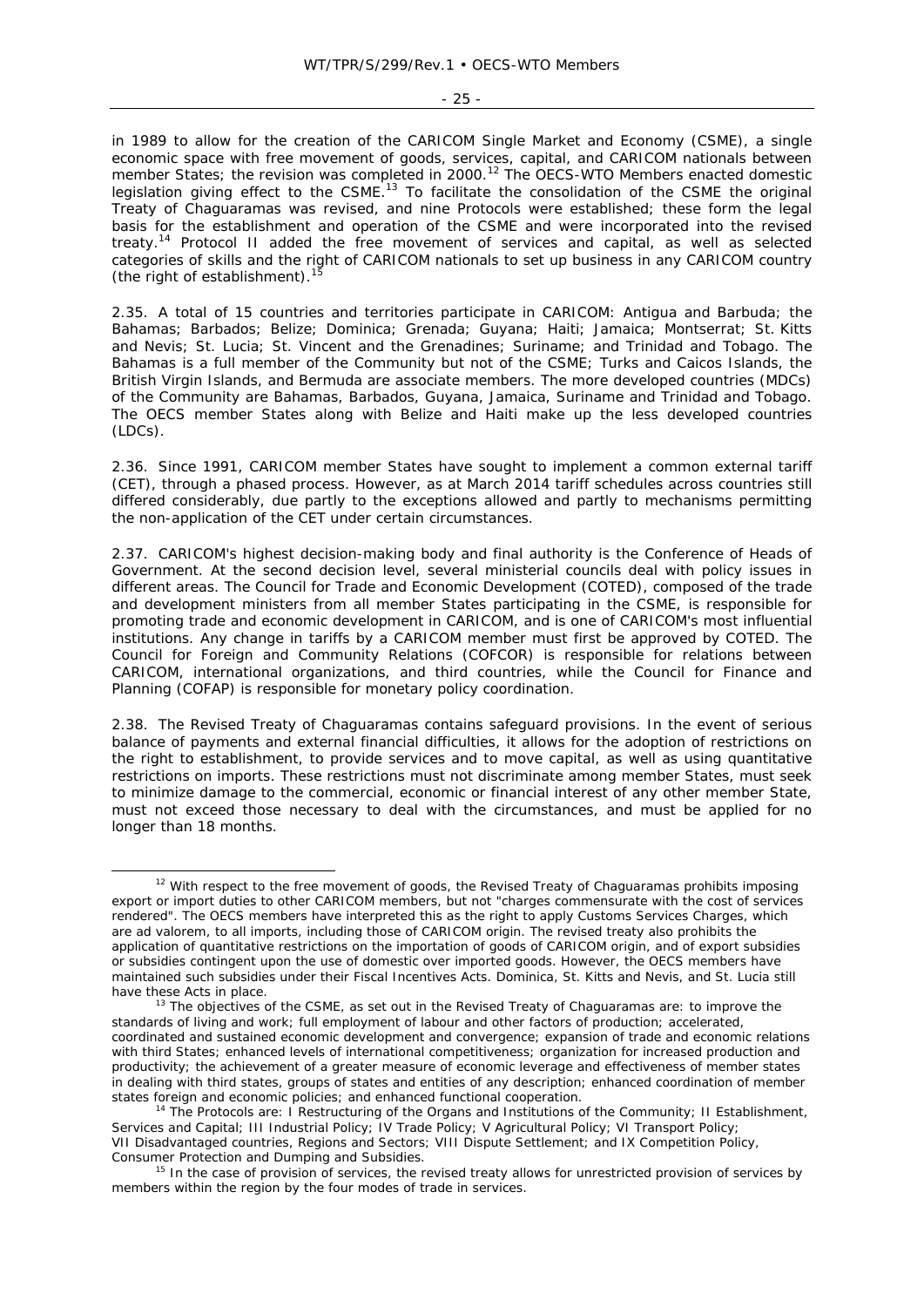- 26 -

2.39. Under special provisions, the less developed countries of CARICOM, including all OECS members, may invoke Chapter 7 of the Revised Treaty of Chaguaramas, in particular Article 150 (Safeguard Measures). A country classified as less developed may limit imports of goods from other CARICOM members, for up to three years, and may take other COTED-authorized measures. Members may not apply safeguard measures against the products of a disadvantaged country where the products do not exceed 20% of the market of the importing member.

2.40. The Caribbean Court of Justice (CCJ), based in Trinidad and Tobago, started to function as the Regional Judicial Court in April 2005. The CCJ was established to ensure a single unified interpretation of the Revised Treaty of Chaguaramas; it has both original and appellate jurisdiction and all its decisions are final. The CCJ's original jurisdiction regards the interpretation and application of the Treaty Establishing the Caribbean Community, including the CARICOM Single Market and Economy. In its original jurisdiction, the Court has exclusive jurisdiction in contentious proceedings on a number of issues<sup>16</sup>, and issues advisory opinions on the interpretation or application of the Treaty. With respect to the CCJ's original jurisdiction, all member States are obligated by Treaty to recognize and give effect to the jurisdiction of the Court.

2.41. The CCJ also functions as an appellate jurisdiction, considering and determining appeals in both civil and criminal matters from common law courts of member States party its establishment. In the exercise of its appellate jurisdiction, the Court is a superior Court of record in relation to national courts.17 CARICOM States may choose to substitute the jurisdiction of the London based Privy Council with that of the CCJ. In the case of the OECS members, this has not occurred, since it would imply a change in their Constitutions.

2.42. An important task lying ahead relates to the harmonization of laws. Several such laws have been identified, including: customs legislation, regulations and forms; legal regime for establishment, services, and capital; competition law; consumer protection; anti-dumping and countervailing measures; standards and technical regulations; labelling; and sanitary and phytosanitary measures. In the area of competition, a CARICOM Competition Commission (CCC) was launched in 18 January 2008. The Revised Treaty of Chaguaramas requires CARICOM member States to establish their own national competition authority. At the OECS level, a Competition Treaty and model Competition Bill were drafted creating a single OECS Competition Authority, which will serve as the national competition body for each member State. As at March 2014, only St. Vincent and the Grenadines had enacted a national competition law, which would need to be amended to comply with the OECS model legislation. The Eastern Caribbean Competition Authority is expected to be established by 2015. It is expected to deal with OECS national and sub-regional issues, while the CCC deals with issues at a CARICOM regional level.

2.43. Trade-related cooperation has also deepened at a technical level with the establishment of the CARICOM Regional Organization for Standards and Quality (CROSQ). Of the six OECS-WTO Members, only St. Lucia and St. Vincent and the Grenadines have enacted the agreement establishing the CROSQ into domestic law.

2.44. The Caribbean Health and Food Safety Agency (CAHFSA) was launched on 12 March 2010 in Suriname, when the legal instrument Establishing the Caribbean Agricultural Health and Food Safety Agency entered into force upon signature by the CARICOM Heads of Government. The CAHFSA was established to coordinate SPS measures and strengthen the agricultural health and food safety systems and infrastructure related to agricultural trade in CARICOM. As at March 2014, the CAHFSA was not yet operational.

2.45. Since 1997, CARICOM has worked through the Caribbean Regional Negotiating Machinery (CRNM) to coordinate information and strategy in external trade negotiations, including in the WTO. In 2009, the CRNM was incorporated into the CARICOM Secretariat as a specialized department. Subsequently, it was renamed the Office of Trade Negotiations (OTN). The OTN works

<sup>&</sup>lt;sup>16</sup> This includes: disputes between contracting parties to the Agreement Establishing the CCJ; disputes between any contracting parties to the Agreement and CARICOM; referrals from national courts or tribunals of contracting parties; and applications by national courts and the Eastern Caribbean Supreme Court concerning<br>the interpretation and application of the Treaty of Chaguaramas.

Appeals of decisions by a Court of Appeal may be presented where a final decision in civil proceedings involves a dispute with a value of not less than EC\$25,000 and for final decisions in proceedings that involve a question regarding the interpretation of the Constitution of the contracting party.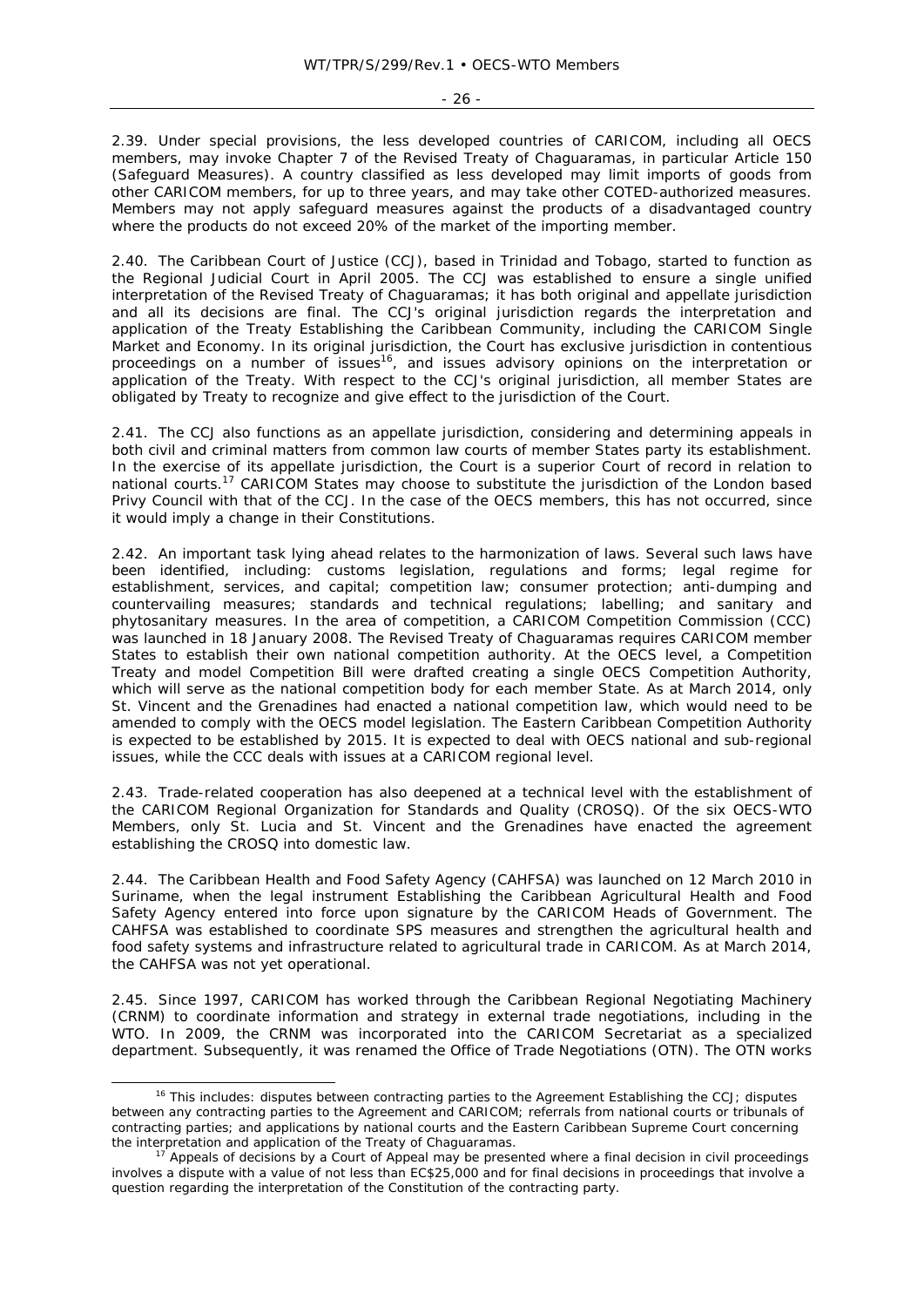- 27 -

to develop a cohesive framework for the coordination and management of CARICOM's negotiating resources. It also assists member States in preparing national positions, coordinates the formulation of unified strategies for the region, and undertakes and leads negotiations where appropriate.<sup>18</sup>

2.46. All OECS countries are members of the Association of Caribbean States (ACS), a forum for economic and trade policy coordination at the regional level, comprising 25 Caribbean Basin countries.

# **2.3.3.3 CARIFORUM-EU Economic Partnership Agreement (EPA)**

2.47. A comprehensive Economic Partnership Agreement (EPA) between the EU and 15 Caribbean States in the CARIFORUM group, including the OECS members, was signed in 2008. This agreement replaced the expired preferences under the ACP-EU Cotonou Agreement. In contrast to the Cotonou Agreement, which was unilateral, the EPA is based on the principle of reciprocity, albeit asymmetric reciprocity. This asymmetry is reflected in market access, the MFN provisions, trade defence measures, and development cooperation.

2.48. As a result of the EPA, five new joint CARIFORUM-EU institutions were established: (a) the Joint Council is tasked with giving political direction, and reviewing main EPA implementation issues, and is composed of the CARIFORUM Ministers, the EU Trade Commissioner and European High Representatives, it meets at least every two years; (b) the Trade and Development Committee (T&DC) in charge of reviewing EPA implementation in detail, is composed of senior officials, and meets at least once a year; (c) the Parliamentary, tasked with reviewing EPA implementation and advising the T&DC and the Joint Council, and composed of Caribbean MPs, and Members of the European Parliament (MEPs). it meets when it decides to do so; (d) the Consultative Committee, also responsible for reviewing EPA implementation, and advising the T&DC and the Joint Council, is composed of business and civil society representatives; and (e) the Special Committee on Customs Cooperation and Trade Facilitation, reviews technical issues concerning customs and trade facilitation, and is composed of Customs and trade officials.19

2.49. The Trade and Development Committee held its third meeting in Grenada in November 2013. It reviewed progress and issues so far in applying the EPA, and agreed on next steps. In accordance with the declaration made at the occasion of the signature of the agreement, Parties will carry out a full review of the implementation of the EPA in 2014. The EU informed that a study is under way, on the basis of which Parties will discuss the implementation of the EPA in the meetings of the relevant institutions (TCD and Joint Council) later in 2014.

2.50. In the EPA, the EU committed to immediate removal of all tariffs and quotas on CARIFORUM exports except for arms and ammunition as well as of sugar and rice, which gained full duty and quota-free access at the end of 2009. For their part, CARIFORUM States committed to more gradual reductions in their tariffs over a period of up to 25 years. Certain sensitive products are excluded. It was agreed that there would be a three-year moratorium before the reduction of tariffs started and the reductions would be from a harmonized base.<sup>20</sup> The agreement also covers trade in services, public procurement, intellectual property rights and environmental protection.

2.51. The EPA guarantees the OECS members and other CARIFORUM countries MFN treatment in trade in goods. CARIFORUM States were guaranteed the right to any more favourable concession or improvement or relaxation of rules of origin offered to any third country by the EU by way of an FTA. CARIFORUM, on the other hand, must only provide MFN treatment to EU products in cases of FTAs signed with major trading economies.<sup>21</sup> The EU and CARIFORUM States must enter into consultations where any signatory CARIFORUM State enters into an FTA with a major trading economy that offers better concessions than those offered in the EPA.

<sup>&</sup>lt;sup>18</sup> Office of Trade Negotiations online information. Viewed at:

http://www.crnm.org/index.php?option=com\_content&view=article&id=45&Itemid=69&0872a8d70c6252b772 61d45b4779477d=207f7b7ec587.<br><sup>19</sup> European Commission (2012).<br><sup>20</sup> Base rates are calculated using a basic average of the applied rates across CARIFORUM per tariff line.<br><sup>21</sup> Under the EPA, a major trading economy is defi

world merchandise trade exceeding 1% or 1.5%, respectively.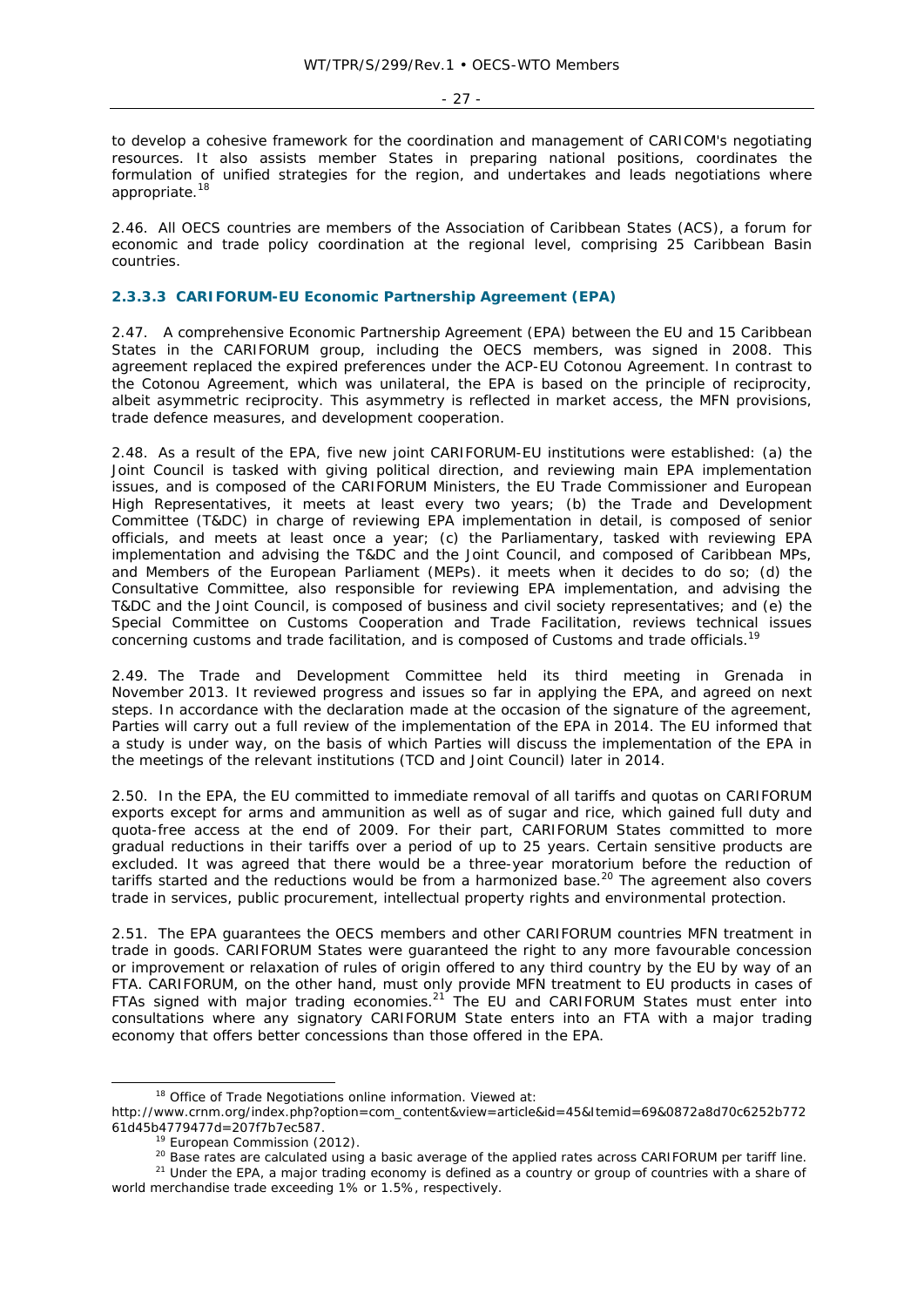- 28 -

2.52. In accordance with Article 17, the OECS members are granted preferential treatment with respect to their tariff commitments. Article 17 explicitly states that the OECS countries, Belize, Guyana, and Haiti, may, upon decision in the CARIFORUM-EC Trade and Development Committee, modify the level of customs duties stipulated in Annex III, applied to a product originating in the EC party upon its importation into the CARIFORUM States. The parties must ensure that any such modification does not result in incompatibility with the requirements of Article XXIV of the GATT 1994.

2.53. The EPA encourages deeper integration among CARIFORUM States and introduces a regional preference principle by which any more favourable treatment or advantage offered by any CARIFORUM State to the EC must be granted to each CARIFORUM State.

2.54. With respect to the programme of liberalization, all products originating in CARIFORUM countries and exported to the EU except for arms and ammunition and other than rice and sugar, entered into a duty- and quota-free access (DFQF) regime as from 1 January 2008. For rice, DFQF has applied since 1 January 2010, as it was granted a transition period of two years ending on 31 December 2009. In 2008 and 2009, rice quotas were 187,000 tonnes and 250,000 tonnes, compared with the former quota of 125,000 tonnes. For sugar, DFQF has applied since 1 October 2009, subject to a transitional automatic safeguard mechanism until 30 September 2015.<sup>22</sup> Imports of CARIFORUM sugar were subject to a minimum price (not lower than 90% of the EU reference price) between 1 October 2009 and 30 September 2012.

2.55. Under the gradual liberalization schedule for imports from the EU into CARIFORUM countries, it is estimated that some 61% of tariff lines would be duty-free over 10 years, 83% of over 15 years, and 87% over 25 years. $23$  The main exclusions and lengthier implementation periods apply to sensitive products, including poultry and other meat; dairy products; certain fruits and vegetables; fishery products; sauces; ice cream; syrup; beverages; ethanol; rum; vegetable oils; paints and varnishes; perfumes; cosmetics; soaps; shoe polish; glass or metal polishes; candles; disinfectants; furniture and parts; and some apparel, such as cotton pullovers/jerseys/cardigans. Most agricultural products have been either excluded from liberalization or subject to long transition periods of 20 or 25 years.

2.56. The EPA provides for a standstill of other duties and charges applied on imports, leading to a phase-out starting seven years after signature with a complete elimination within ten years. This will be a sensitive reform in most OECS countries, since they depend heavily on revenue from the Customs Service Charge (CSC) on imports, given that their CARICOM commitments do not allow them to incorporate the CSC into their applied MFN tariff rate. Moreover, the CSC is also applied on all imports from preferential partners, including other OECS countries. OECS member States apply a number of other duties and charges on imports, such as the environmental levy, and excise tax, and would have to remove the CSC and these taxes and charges by 2018. Some OECS members are already addressing the situation, and, in Antigua and Barbuda, the CSC has been turned into a Revenue Recovery Charge, which applies to imports and domestic goods.

2.57. A separate Protocol attached to EPA concerns rules of origin. This Protocol is based on the Cotonou Agreement's Protocol on rules of origin, with some major amendments. These include the relaxation of product specific rules of origin for some fisheries products, for chosen processed agricultural products and the switch from double transformation to single transformation for fabrics of Chapter 60. Moreover, the Protocol includes: specific provisions regarding sugar, rice, and highsugar-content products in order to avoid possible circumvention of the provisions in force during the transition period; amended provisions on cumulation with neighbouring countries (adding Mexico to the list of such countries). The agreement calls for the review and further simplification of the Protocol on the Rules of Origin within five years after implementation of the EPA.

2.58. The EPA addresses administrative cooperation in matters relating to fraud or other irregularities, giving the parties the right to suspend the application of the preferential rate of duty

<sup>&</sup>lt;sup>22</sup> Certain products with high sugar content were subject to a special surveillance mechanism from 1 January 2008 to 30 September 2015 to avoid trade circumvention: if imports of these products increase by 20% in volume during 12 consecutive months, the EC Commission may analyse trade patterns and, in case of circumvention, suspend preferential treatment for these products (CARICOM Secretariat, 2008).<br><sup>23</sup> This is based on the original HS nomenclature (HS 2007); the shares could differ considering the

current HS 2012 nomenclature. European Commission (2008).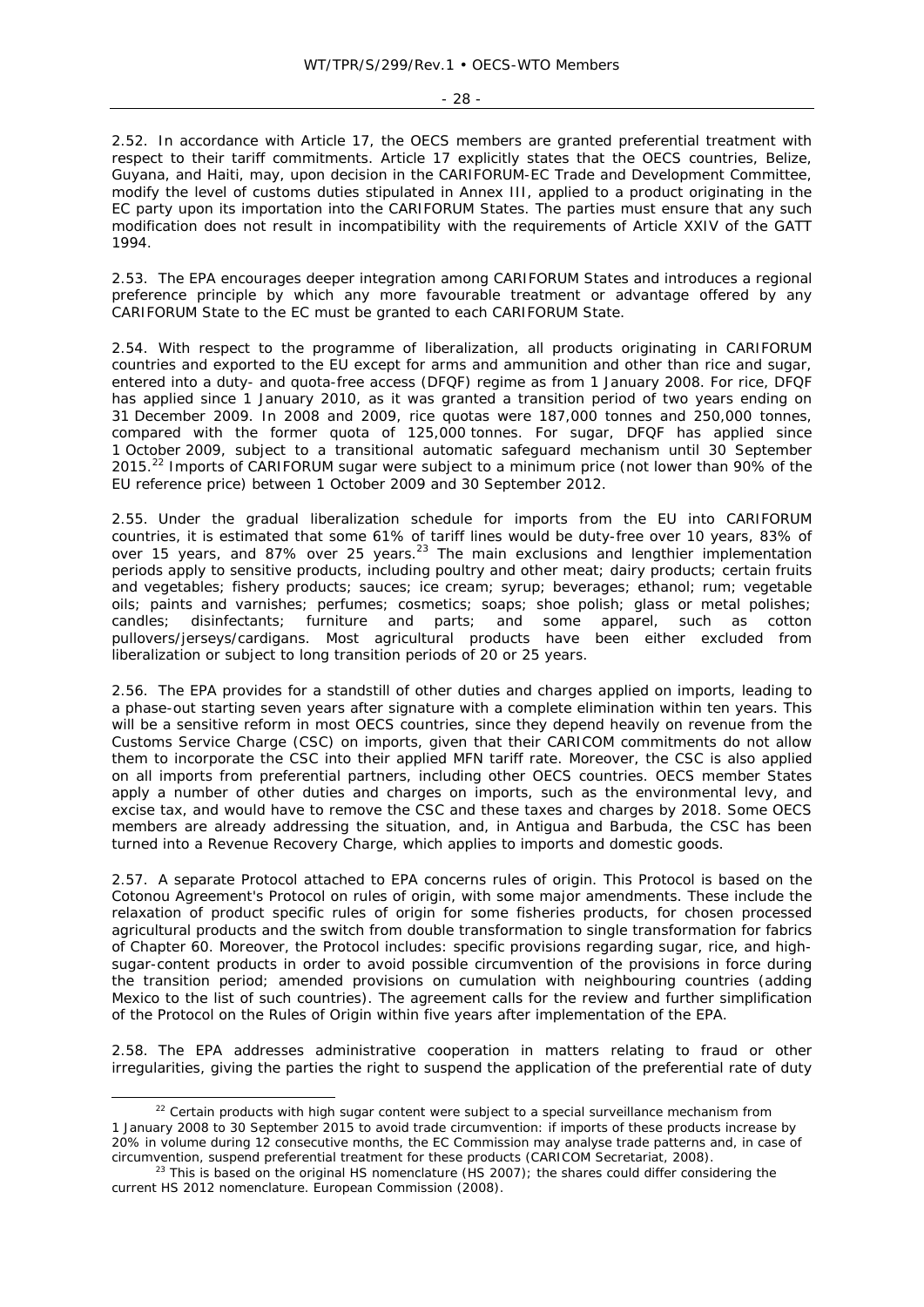- 29 -

for the product concerned for a period not exceeding six months, renewable. The parties may make use of anti-dumping and countervailing measures in intra-party trade in accordance with WTO rules. This is of relevance mostly for the EU, since OECS-WTO members lack the appropriate legal and institutional instruments to carry out such investigations. In this respect, the EU agreed to notify CARIFORUM states of formal complaints before commencing investigations.

2.59. The use of safeguards is allowed for a maximum of two years. Where the circumstances warranting the imposition of safeguard measures continue to exist, such measures may be extended for a further period of no more than two years. Where a signatory CARIFORUM State applies a safeguard measure, or where the EC party applies a measure limited to the territory of one or more of its outermost regions, such measures may be applied for a maximum of four years and, where the circumstances warranting the safeguard measures continue to exist, for a further four years. Under the EPA, the EU committed not to include products from CARIFORUM on any GATT Article XIX investigations for a period of five years. Permitted safeguard remedies are all price-based measures, including the suspension of the rate of tariff reductions, the application of MFN applied rates (at a maximum), and the introduction of tariff quotas. CARIFORUM countries are allowed to impose safeguards to protect infant industries for ten years after signing the EPA, only based on an increase in imported quantities (there are no price triggers).

2.60. Annex IV to the EPA contains commitments on services and investment. The OECS members made market access and commercial presence commitments in a large number of sub-sectors. In some cases, conditions were attached. For example, in transport, Dominica made its commitments available only as from 2018, while Grenada, St. Kitts and Nevis, St. Lucia, and St. Vincent and the Grenadines attached as condition for guaranteeing market access for foreign investment in the sector that the investment be over US\$1 million; investment of lower amounts may be reserved for nationals. Dominica, and to a lesser extent Antigua and Barbuda, and Grenada, also left market access unbound on some banking services. Dominica put market access limitations on insurance. Commitments were generally not made with respect to mode 4. The EU made commitments in 94% of all sectors, on mode 4 for various categories of service providers, like e.g. contractual service suppliers and independent professionals.

2.61. CARIFORUM countries took a negative-list approach with respect to their commitments on investment. Pertaining to investment in services, most OECS members scheduled limitations on investments under a certain value, generally to protect SMEs. The coverage of commitments on investment by OECS members is wide, and generally excludes only small-scale mining and quarrying, manufacture of wood and products of wood, furniture, and the production of weapons and ammunition. The coverage of the commitments on investment allows the inclusion of non-conforming measures, (existing at the time of signature of the Agreement), in a party's schedule within two years of the date of entry of the Agreement. Unlike CARIFORUM, the EU utilized a positive listing approach to investment, listing all the sectors liberalized.

2.62. The EPA has a chapter on government procurement, which aims at promoting transparency and predictability. The chapter sets out some basic principles and minimum transparency rules that procuring entities should respect when tendering. These rules apply to contracts over a US\$200,000 threshold tendered by central authorities. In practice, most OECS government procurement is not covered by these provisions. Moreover, the chapter does not guarantee OECS market access for EU suppliers; the choice of suppliers remains a prerogative of each OECS member. However, when selective tendering procedures are employed, procuring entities must publish a notice of intended procurement inviting eligible suppliers to submit a request for participation; select the suppliers to participate in the selective tendering procedure in a fair manner; and indicate the time limit for submitting requests for participation.

2.63. The EPA also contains a competition policy chapter, which identifies the types of anti-competitive conduct that are prohibited, mainly restrictive agreements and abuse of a dominant position. The chapter does not cover mergers or state aid. The chapter also contains provisions on enforcement cooperation. Under the chapter, the CARIFORUM States committed to ensure that within five years of the entry into force of the EPA, they would have laws in force addressing restrictions on competition within their jurisdiction, and have established the appropriate competition bodies. As at March 2014, this was not the case in the OECS members States; however, the Competition Authority for the OECS is expected to be established by 2015.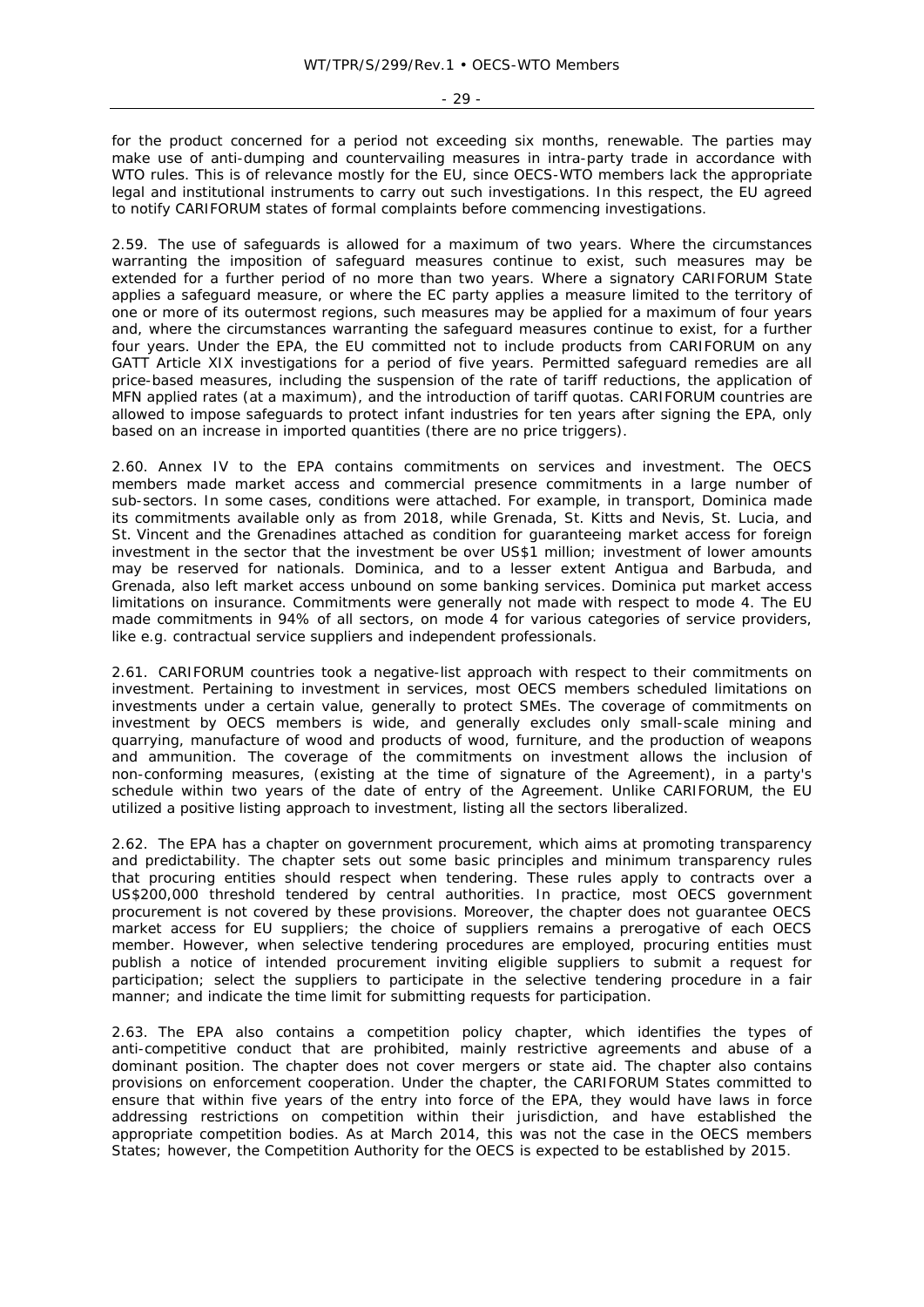2.64. The EPA contains provisions on public enterprises and enterprises with special rights, including monopolies. Public enterprises must be made subject to competition laws, but only to the extent that the application of these laws does not obstruct the execution of the special task assigned to them. Moreover, in the light of the specific development needs of CARIFORUM countries, certain sectors were excluded from this provision.

2.65. With respect to IPR protection, the CARIFORUM States must ensure adequate and effective implementation of the international treaties dealing with intellectual property to which they are parties and of the TRIPS Agreement. The provisions of the IPR section were in principle to be implemented effectively no later than 1 January 2014 unless the CARIFORUM-EC Trade and Development Committee determined otherwise. As of that date, some OECS members were lagging behind on the adoption of appropriate national legislation to allow full implementation of the TRIPS Agreement (e.g. St. Lucia with respect to patents).

2.66. Four OECS-WTO Members have begun implementation of the tariff reductions scheduled under the EPA, while the two others are still finalizing the necessary legislative and administrative work.<sup>24</sup> Table 2.3 provides a summary of the preferential tariffs to be applied by the OECS members to EU products in 2013, if the Schedule of tariff cuts had been followed. Only St. Kitts and Nevis was applying the 2013 rates in the corresponding year, while Dominica, Grenada, and St. Vincent and the Grenadines were applying the initial cuts corresponding to 2011, and Antigua and Barbuda and St. Lucia had not implemented any cuts. These rates have been calculated by the WTO Secretariat and are an approximation. In general, rates to be applied to EU imports were, on average, between 2 and 2.3 percentage points lower than the MFN in all OECS members except Dominica, where the preferential average was 1.6 percentage points lower than the MFN. The reduction is most pronounced for non-agricultural products (WTO definition).

|                                                | Preferential EPA tariff (%)           |                        |                |                                             |                        |                                                        |  |  |
|------------------------------------------------|---------------------------------------|------------------------|----------------|---------------------------------------------|------------------------|--------------------------------------------------------|--|--|
| <b>Description</b>                             | Antigua<br>&<br><b>Barbuda</b><br>(N) | <b>Dominica</b><br>(F) | Grenada<br>(F) | <b>St Kitts</b><br>&<br><b>Nevis</b><br>(1) | <b>St Lucia</b><br>(N) | <b>St Vincent</b><br>& the<br><b>Grenadines</b><br>(F) |  |  |
| Total                                          | 9.1                                   | 10.7                   | 9.1            | 7.9                                         | 7.7                    | 8.7                                                    |  |  |
| <b>HS 01-24</b>                                | 17.8                                  | 26.5                   | 19.5           | 13.5                                        | 16.7                   | 17.9                                                   |  |  |
| HS 25-97                                       | 7.0                                   | 7.3                    | 6.8            | 6.7                                         | 5.7                    | 6.8                                                    |  |  |
| By WTO category                                |                                       |                        |                |                                             |                        |                                                        |  |  |
| <b>WTO Agriculture</b>                         | 16.4                                  | 24.9                   | 17.2           | 13.4                                        | 14.2                   | 15.5                                                   |  |  |
| - Animals and products thereof                 | 16.4                                  | 15.3                   | 19.3           | 11.6                                        | 7.6                    | 12.0                                                   |  |  |
| - Dairy products                               | 6.1                                   | 6.1                    | 6.5            | 6.3                                         | 5.5                    | 5.3                                                    |  |  |
| - Fruit, vegetables and plants                 | 21.9                                  | 26.7                   | 21.1           | 15.0                                        | 18.4                   | 21.3                                                   |  |  |
| - Coffee and tea                               | 17.7                                  | 29.2                   | 16.3           | 13.4                                        | 15.3                   | 16.5                                                   |  |  |
| - Cereals and preparations                     | 14.7                                  | 17.3                   | 15.2           | 15.0                                        | 12.4                   | 14.5                                                   |  |  |
| - Oil seeds, fats and oils and their Products  | 13.6                                  | 14.6                   | 14.1           | 11.8                                        | 14.2                   | 12.9                                                   |  |  |
| - Sugars and confectionary                     | 21.9                                  | 21.9                   | 22.2           | 22.7                                        | 18.8                   | 18.1                                                   |  |  |
| - Beverages, spirits and tobacco               | 18.0                                  | 77.8                   | 25.0           | 22.1                                        | 25.8                   | 23.8                                                   |  |  |
| - Cotton                                       | 3.0                                   | 0.0                    | 3.0            | 0.0                                         | 0.0                    | 3.0                                                    |  |  |
| - Other agricultural products n.e.s.           | 5.9                                   | 6.3                    | 6.6            | 6.3                                         | 4.6                    | 6.4                                                    |  |  |
| WTO Non-agriculture (including petroleum)      | 7.5                                   | 8.0                    | 7.5            | 6.8                                         | 6.4                    | 7.4                                                    |  |  |
| - WTO Non-agriculture (excluding<br>petroleum) | 7.5                                   | 8.0                    | 7.5            | 6.8                                         | 6.4                    | 7.4                                                    |  |  |

| Table 2.3 Summary analysis of EPA preferential tariffs scheduled for imports from |  |  |
|-----------------------------------------------------------------------------------|--|--|
| the EU, 2013                                                                      |  |  |

<sup>&</sup>lt;sup>24</sup> According to information provided by the different national authorities, and by the OECS Secretariat, as at March 2014, the implementation situation was as follows: (a) in Dominica, the 2011 tariff reductions had been completed both administratively and legislatively. The issue of an SRO to give effect to the Schedule of reductions permanently is pending; (b) in Grenada, the 2011 tariff reductions had been completed both administratively and legislatively. The issue of an SRO to give effect to the Schedule of reductions permanently is pending; (c) in St. Kitts and Nevis, the 2011 and 2013 tariff reductions had been completed administratively. The issue of an SRO to give effect to the Schedule of reductions permanently is pending; (d) in St. Vincent and the Grenadines, the 2011 tariff reductions had been completed both administratively and legislatively. The issue of an SRO to give effect to the Schedule of reductions permanently is pending; and (e) in Antigua and Barbuda and St. Lucia, no administrative or legal action had been taken, and the reductions had not yet started.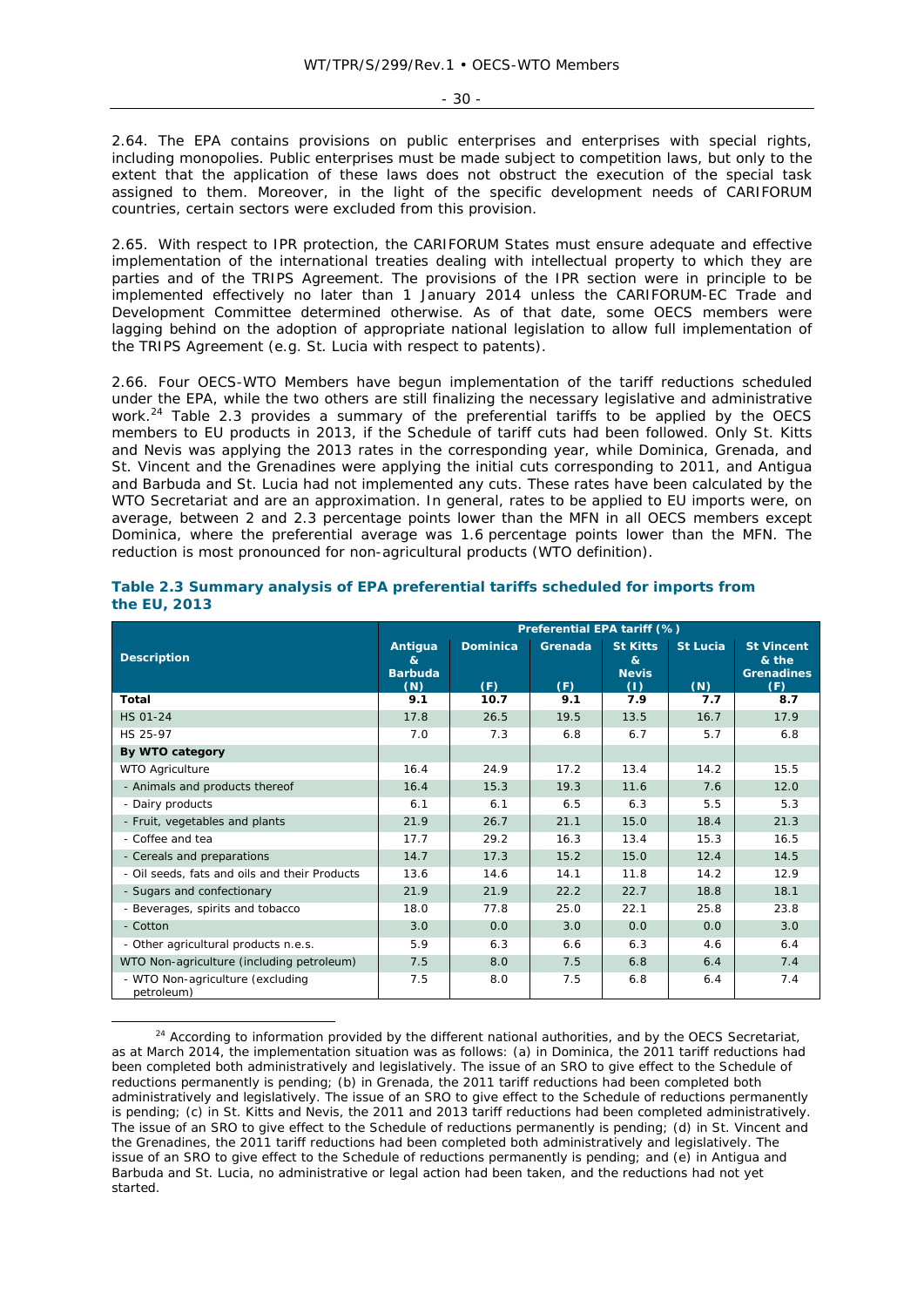|  | ., |  |
|--|----|--|
|--|----|--|

|                                                                             | Preferential EPA tariff (%)           |                        |                |                                             |                        |                                                        |  |
|-----------------------------------------------------------------------------|---------------------------------------|------------------------|----------------|---------------------------------------------|------------------------|--------------------------------------------------------|--|
| <b>Description</b>                                                          | Antigua<br>&<br><b>Barbuda</b><br>(N) | <b>Dominica</b><br>(F) | Grenada<br>(F) | <b>St Kitts</b><br>&<br><b>Nevis</b><br>(1) | <b>St Lucia</b><br>(N) | <b>St Vincent</b><br>& the<br><b>Grenadines</b><br>(F) |  |
| - - Fish and fishery products                                               | 19.7                                  | 25.4                   | 25.3           | 9.3                                         | 24.6                   | 25.0                                                   |  |
| - - Minerals and metals                                                     | 5.7                                   | 5.7                    | $6.0$          | 5.4                                         | 4.5                    | 5.9                                                    |  |
| - - Chemicals and photographic supplies                                     | 5.2                                   | 8.7                    | 5.4            | 5.0                                         | 4.6                    | 5.2                                                    |  |
| - - Wood, pulp, paper and furniture                                         | 7.6                                   | 8.0                    | 7.9            | 7.9                                         | 6.5                    | 8.0                                                    |  |
| - - Textiles                                                                | 5.2                                   | 4.8                    | 5.2            | 4.7                                         | 4.1                    | 5.2                                                    |  |
| - - Clothing                                                                | 16.7                                  | 16.6                   | 16.7           | 17.3                                        | 16.6                   | 16.7                                                   |  |
| - - Leather, rubber, footwear and travel<br>goods                           | 7.0                                   | 7.1                    | 7.4            | 6.6                                         | 6.8                    | 7.4                                                    |  |
| - - Non-electric machinery                                                  | 3.4                                   | 3.1                    | 3.2            | 3.3                                         | 2.2                    | 3.1                                                    |  |
| - - Electric machinery                                                      | 7.8                                   | 7.1                    | 7.7            | 7.8                                         | 5.9                    | 7.9                                                    |  |
| - - Transport equipment                                                     | 11.7                                  | 9.7                    | 9.1            | 11.4                                        | 7.5                    | 9.3                                                    |  |
| - - Non-agriculture articles n.e.s.                                         | 11.3                                  | 10.4                   | 10.7           | 11.3                                        | 9.9                    | 10.7                                                   |  |
| - Petroleum                                                                 | 6.8                                   | 5.5                    | 7.0            | 7.4                                         | 6.0                    | 7.0                                                    |  |
| By ISIC sector <sup>a</sup>                                                 |                                       |                        |                |                                             |                        |                                                        |  |
| Agriculture and fisheries                                                   | 19.1                                  | 21.2                   | 19.0           | 11.7                                        | 16.7                   | 18.9                                                   |  |
| Mining                                                                      | 2.9                                   | 4.4                    | 4.7            | 1.9                                         | 3.5                    | 4.3                                                    |  |
| Manufacturing                                                               | 8.4                                   | 10.1                   | 8.4            | 7.7                                         | 7.2                    | 8.1                                                    |  |
| By HS section                                                               |                                       |                        |                |                                             |                        |                                                        |  |
| 01 Live animals & animal products                                           | 17.6                                  | 20.7                   | 21.8           | 10.1                                        | 15.6                   | 17.9                                                   |  |
| 02 Vegetable products                                                       | 19.1                                  | 20.7                   | 18.3           | 12.9                                        | 15.5                   | 18.3                                                   |  |
| 03 Fats & oils                                                              | 20.9                                  | 23.8                   | 21.8           | 18.3                                        | 21.5                   | 19.6                                                   |  |
| 04 Prepared food etc.                                                       | 16.1                                  | 38.8                   | 18.1           | 16.8                                        | 18.2                   | 17.1                                                   |  |
| 05 Minerals                                                                 | 3.2                                   | 4.3                    | 4.7            | 3.0                                         | 3.5                    | 4.6                                                    |  |
| 06 Chemical & products                                                      | 4.8                                   | 8.7                    | 5.0            | 4.7                                         | 4.3                    | 4.9                                                    |  |
| 07 Plastics & rubber                                                        | 6.8                                   | 6.5                    | 7.0            | 6.2                                         | 6.2                    | 6.5                                                    |  |
| 08 Hides & skins                                                            | 6.8                                   | 6.9                    | 7.2            | 6.6                                         | 5.3                    | 7.0                                                    |  |
| 09 Wood & wood articles                                                     | 8.2                                   | 8.0                    | 8.3            | 8.3                                         | 6.9                    | 8.2                                                    |  |
| 10 Pulp, paper etc.                                                         | 5.6                                   | 5.8                    | 6.1            | 5.7                                         | 4.5                    | 6.3                                                    |  |
| 11 Textile & apparel                                                        | 8.3                                   | 8.0                    | 8.3            | 8.1                                         | 7.6                    | 8.3                                                    |  |
| 12 Footwear, headgear                                                       | 13.3                                  | 13.1                   | 13.3           | 12.7                                        | 12.7                   | 13.3                                                   |  |
| 13 Articles of stone                                                        | 8.6                                   | 8.1                    | 8.4            | 8.4                                         | 7.3                    | 8.4                                                    |  |
| 14 Precious stones, etc.                                                    | 16.6                                  | 14.6                   | 17.0           | 14.3                                        | 15.2                   | 15.9                                                   |  |
| 15 Base metals & products                                                   | 5.1                                   | 5.1                    | 5.2            | 5.0                                         | 3.6                    | 5.1                                                    |  |
| 16 Machinery                                                                | 4.8                                   | 4.4                    | 4.6            | 4.8                                         | 3.1                    | 4.6                                                    |  |
| 17 Transport equipment                                                      | 11.4                                  | 9.4                    | 8.9            | 11.0                                        | 7.2                    | 9.1                                                    |  |
| 18 Precision equipment                                                      | 7.9                                   | 7.0                    | 8.1            | 7.5                                         | 6.7                    | 8.1                                                    |  |
| 19 Arms and ammunition                                                      | 40.2                                  | 29.4                   | 24.2           | 41.9                                        | 39.6                   | 24.2                                                   |  |
| 20 Miscellaneous manufactures                                               | 13.3                                  | 14.0                   | 13.3           | 13.1                                        | 12.8                   | 13.3                                                   |  |
| 21 Works of art, etc.                                                       | 15.0                                  | 15.0                   | 15.0           | 15.0                                        | 15.0                   | 15.0                                                   |  |
| By stage of processing                                                      |                                       |                        |                |                                             |                        |                                                        |  |
| First stage of processing                                                   | 14.5                                  | 16.4                   | 15.0           | 9.0                                         | 13.2                   | 14.8                                                   |  |
| Semi-processed products                                                     | 3.6                                   | 3.6                    | 3.8            | 3.2                                         | 2.6                    | 3.7                                                    |  |
| Fully-processed products                                                    | 10.4                                  | 13.1                   | 10.4           | 10.1                                        | 9.1                    | 10.0                                                   |  |
| Preferential rates range (%)                                                | $0 - 70$                              | $0 - 165$              | $0 - 40$       | $0 - 70$                                    | $0 - 101.1$            | $0 - 40$                                               |  |
| Share of duty-free lines (% of total number<br>of lines)<br>Memorandum item | 20.3                                  | 23.7                   | 17.5           | 28.6                                        | 46.8                   | 18.7                                                   |  |
| MFN duty rate, total (%)                                                    | 11.3                                  | 12.3                   | 11.4           | 10.1                                        | 9.7                    | 10.9                                                   |  |
| MFN rates range (%. Min - Max)                                              | $0 - 70$                              | $0 - 165$              | $0 - 40$       | $0 - 70$                                    | $0 - 101.1$            | $0 - 40$                                               |  |
| Share of duty-free lines (% of total number<br>of lines)                    | 9.5                                   | 22.4                   | 5.4            | 24.0                                        | 39.6                   | 8.8                                                    |  |

Notes: F: First reductions (2011) implemented

I: 2013 reductions implemented

N: No reduction implemented

a ISIC (Rev.2) classification, excluding electricity (1 line).

Source: WTO Secretariat estimates, based on data provided by the authorities of St Kitts and Nevis.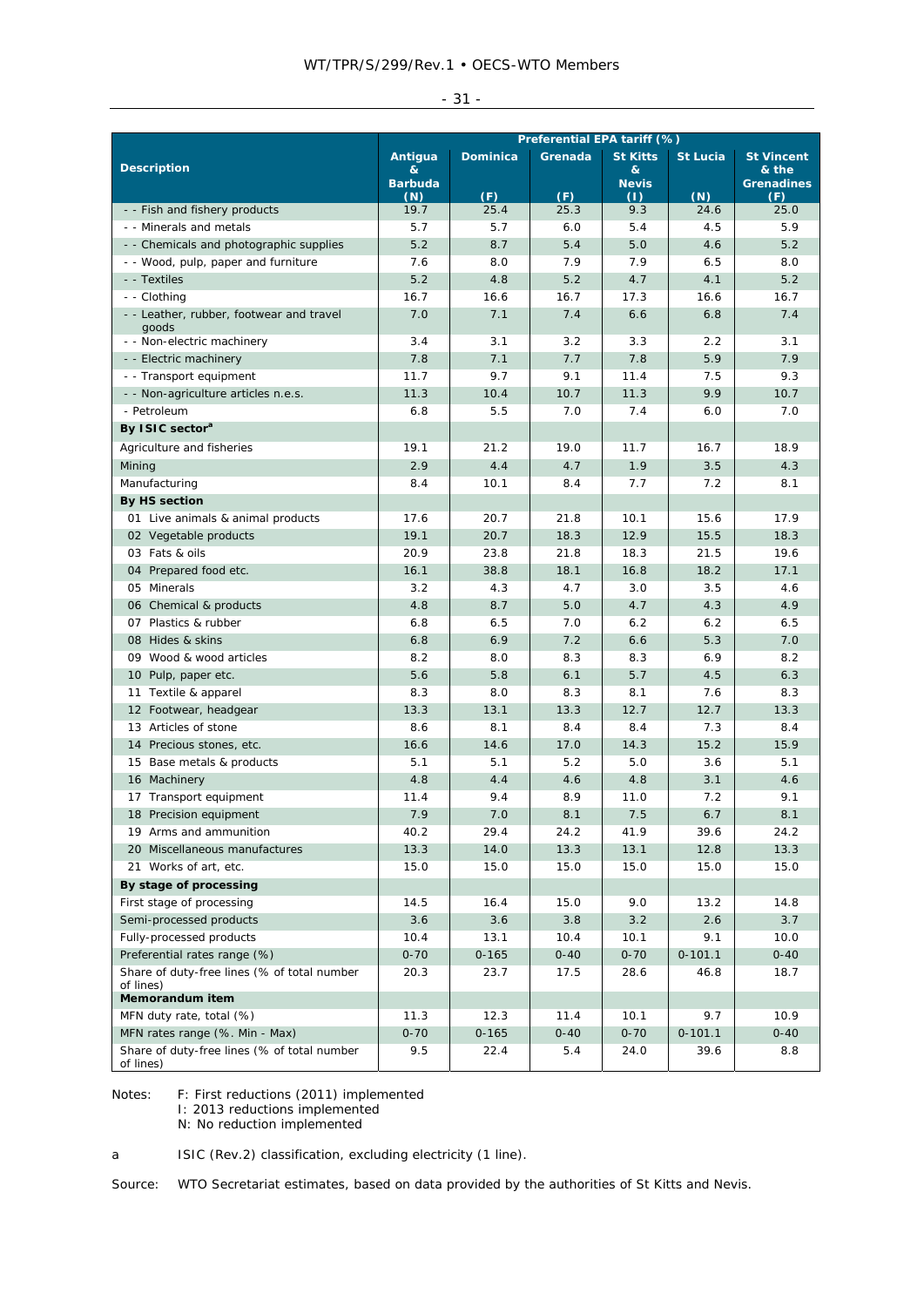- 32 -

2.67. Implementation of the EPA in other areas is still lagging, as it will require major legislative changes in the OECS members. Most EPA provisions and non-tariff commitments require the application of the apposite WTO Agreement, or are WTO plus. Since, in several cases, OECS members have not yet adjusted domestic legislation to be able to fully implement some WTO agreements, the effort to comply with the EPA provisions will be onerous. However, it may act as an incentive to accelerate the changes in legislation required to comply with multilateral commitments.

# **2.3.3.4 Bilateral agreements**

2.68. CARICOM has bilateral trade agreements with Canada, Colombia, Cuba, Costa Rica, Dominican Republic, and Venezuela.

# **2.3.3.4.1 CARICOM-Colombia**

2.69. The CARICOM-Colombia Agreement on Trade, Economic and Technical Cooperation, was signed in 1994 and re-negotiated in 1997. A CARICOM-Colombia Joint Council on Trade, Economic and Business Cooperation administers the agreement. Through the re-negotiated agreement, Colombia granted unilateral preferential access to its market for four years to a group of products originating in CARICOM. After the four-year period the preferential trade scheme became reciprocal, taking into account development differences. The agreement is reciprocal only for CAROCOM MDCs.25 OECS countries, as less developed countries within CARICOM, are not obliged to grant any concessions under the agreement. The elimination of tariffs does not apply to used goods.

2.70. The agreement has its own rules of origin regime. The parties have agreed to review their technical, industrial, commercial, and public health standards, as well as their sanitary and phytosanitary measures through the Joint Council. The agreement allows the use of safeguard measures if imports from their counterpart in the agreement are in such quantities that they may damage local industries. Safeguards must take the form of a suspension of preferential treatment. Safeguard measures may also be used for balance-of-payments purposes. The measures may be initially for no longer than a year, with the possibility of renewal for a further year. The application of anti-dumping measures is permitted.

# **2.3.3.4.2 CARICOM-Costa Rica**

2.71. The Free Trade Area agreement with Costa Rica entered into force on 1 March 2004. A CARICOM-Costa Rica Joint Council was established to implement the agreement as well as "free trade coordinators" (Ministry of Foreign Trade in Costa Rica and CARICOM Secretariat) to monitor the implementation of the agreement.

2.72. The agreement is reciprocal with respect to CARICOM's MDCs, but not the OECS members. The agreement provides for free trade or preferential access for a wide range of products, excluding sensitive goods. Tariffs on 95% of products have been phased out. Duty will continue to apply for CARICOM, on meat, dairy products, fruit, and vegetables, and a few manufactured goods, such as furniture, some paints, bottles, and candles. A list of agricultural products is subject to seasonal MFN duties but duty free for the rest of the year. The FTA contains anti-dumping and sanitary and phytosanitary provisions, and dispute settlement dispositions, and provides for a review of developments in relation to trade in services, investment, competition policy, and government procurement within two years of its entry into force. The agreement excludes goods produced in or shipped from export processing zones from preferential treatment. A system of rules of origin was established for this agreement.

# **2.3.3.4.3 CARICOM-Cuba**

2.73. The CARICOM-Cuba Trade and Economic Agreement, which entered into force in 2006, provides for duty-free access for a list of goods agreed by both sides. However, as is the case with

<sup>&</sup>lt;sup>25</sup> The agreement phased-in tariff reductions on a list of selected products. Its Annex II contains a list of products on which tariffs were eliminated in mid 1999, and Annex III a list for possible phased reduction of duties, but these have not been implemented.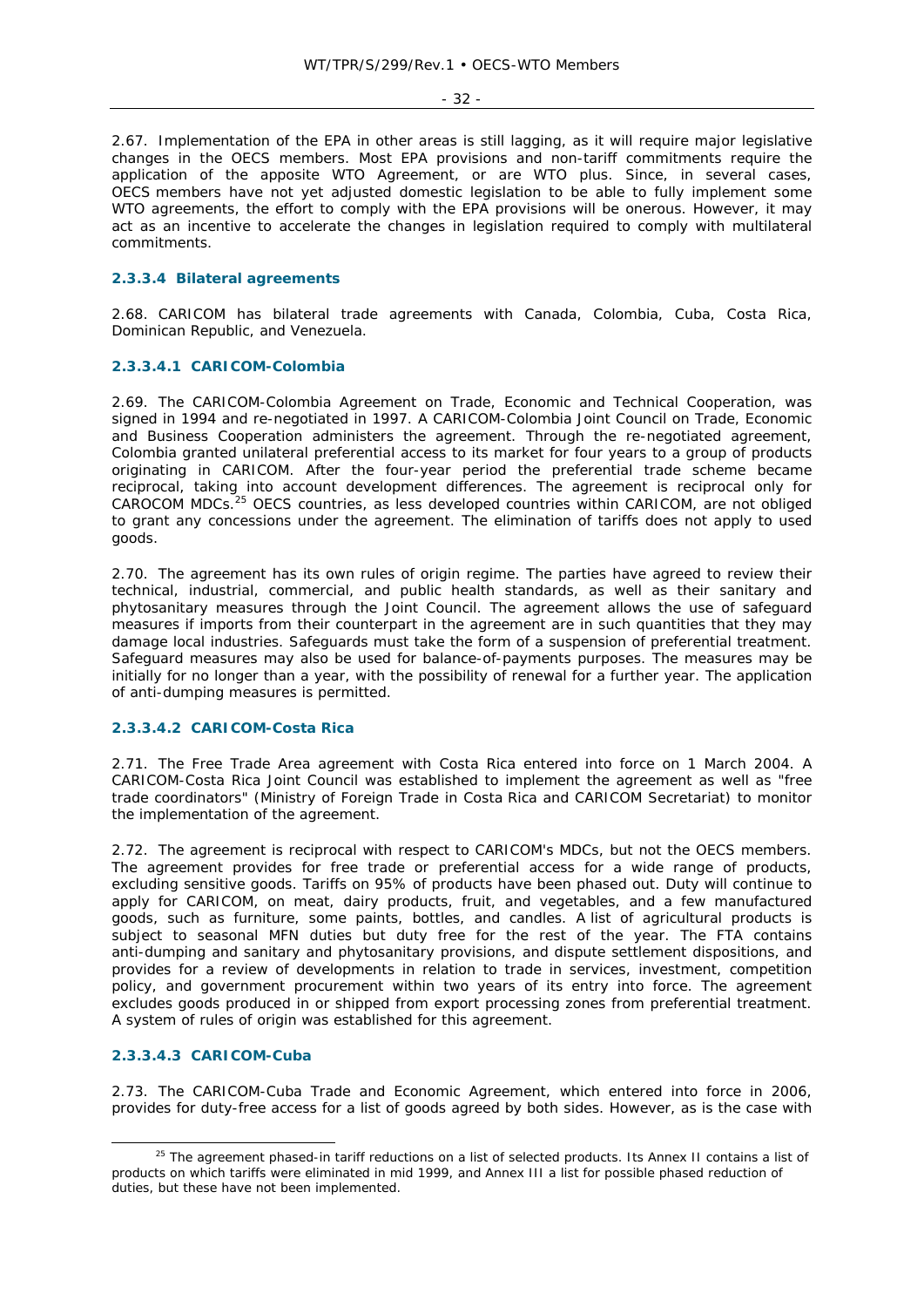other CARICOM agreements, the concessions on the CARICOM side are limited to MDCs. The OECS members do not grant preferences to Cuba under this agreement.

2.74. The agreement provides for duty-free treatment on specified goods. Cuba's list of concessions to CARICOM is included in Annex I, while Annexe II includes CARICOM MDC's preferences to Cuba. Tariffs on a specialized list of products are to be eliminated by Cuba through four annual reductions (Annex III and IV). Preferential market access for certain agricultural products is dealt with on a seasonal and specific basis. In addition, the agreement deals with taxation, trade promotion and facilitation, services, tourism, investment, intellectual property rights, and other topics. Goods produced in free zones are exempted from preferences.

#### **2.3.3.4.4 CARICOM-Dominican Republic Free Trade Agreement**

2.75. The CARICOM-Dominican Republic Free Trade Agreement, which entered into force in 1999, granted bilateral duty-free access for a number of products from 1 January 2004. The FTA allows for the mutual granting of tariff concessions by CARICOM MDCs and the Dominican Republic. However, exports from the Dominican Republic to the CARICOM less developed countries, which include the OECS countries, continue to attract duties.

2.76. The agreement aims to free up market access, eliminate non-tariff barriers to trade, establish a system of rules of origin, engage in customs cooperation, and harmonize the technical, sanitary, and phytosanitary (SPS) procedures of the CARICOM and the Dominican Republic. The liberalization calendar is comprehensive and the agreement provides for duty-free access for all goods other than those set out in Appendices II and III to the agreement; the phased reduction of the MFN rate of duty on goods in Appendix II; and the application of the MFN rate of duty to goods in Appendix III.

2.77. This agreement established a Joint Council, made up of representatives of CARICOM and Dominican Republic, which meets once per year or at special sessions. The Council supervises the implementation and administration of the agreement, resolves disputes, and presides over specific committees on trade in goods; technical barriers to trade; SPS measures; rules of origin; trade in services; investment; intellectual property rights; anti-competitive business practices. The two parties have established a CARICOM-Dominican Republic Business Forum to analyse trade and investment opportunities, exchange business information and organize business engagements. The aim of the Forum is to encourage the private sectors of the two parties to participate in the FTA.

2.78. CARICOM and the Dominican Republic have also agreed on procedures for settling disputes emerging from trade under the FTA. This involves initial informal consultations to arrive at a mutually satisfactory solution. In the event that the consultations fail to reach settlement within 30 days, or in the case of perishable goods, in 10 days, the case may be referred to the Joint Council. The Council may seek compromise among the parties or make a ruling.

#### **2.3.3.4.5 CARICOM-Venezuela**

2.79. The CARICOM-Venezuela Agreement on Trade and Investment entered into force on 1 January 1993. It is a one-way preferential agreement aimed at promoting CARICOM exports to Venezuela through duty-free access for some products or phased reductions in tariffs. The agreement also seeks to promote investment and facilitate joint ventures between the two parties. The signatories are allowed to apply measures to counter dumping and subsidies. Disputes may be resolved through the Joint Council, but its recommendations are not binding.

2.80. Through this agreement, most CARICOM exports to the Bolivarian Republic of Venezuela are granted preferential or duty-free access. Tariffs were eliminated on 22% of products (mostly fresh produce, confectionery, cosmetics, jams and jellies, medicines, wooden furniture, horticultural products, spices, processed foods, and toilet preparations), while 67% of products benefit from tariff reductions. As a result, the Bolivarian Republic of Venezuela's average applied tariff on imports from CARICOM is about one third lower than its MFN tariff.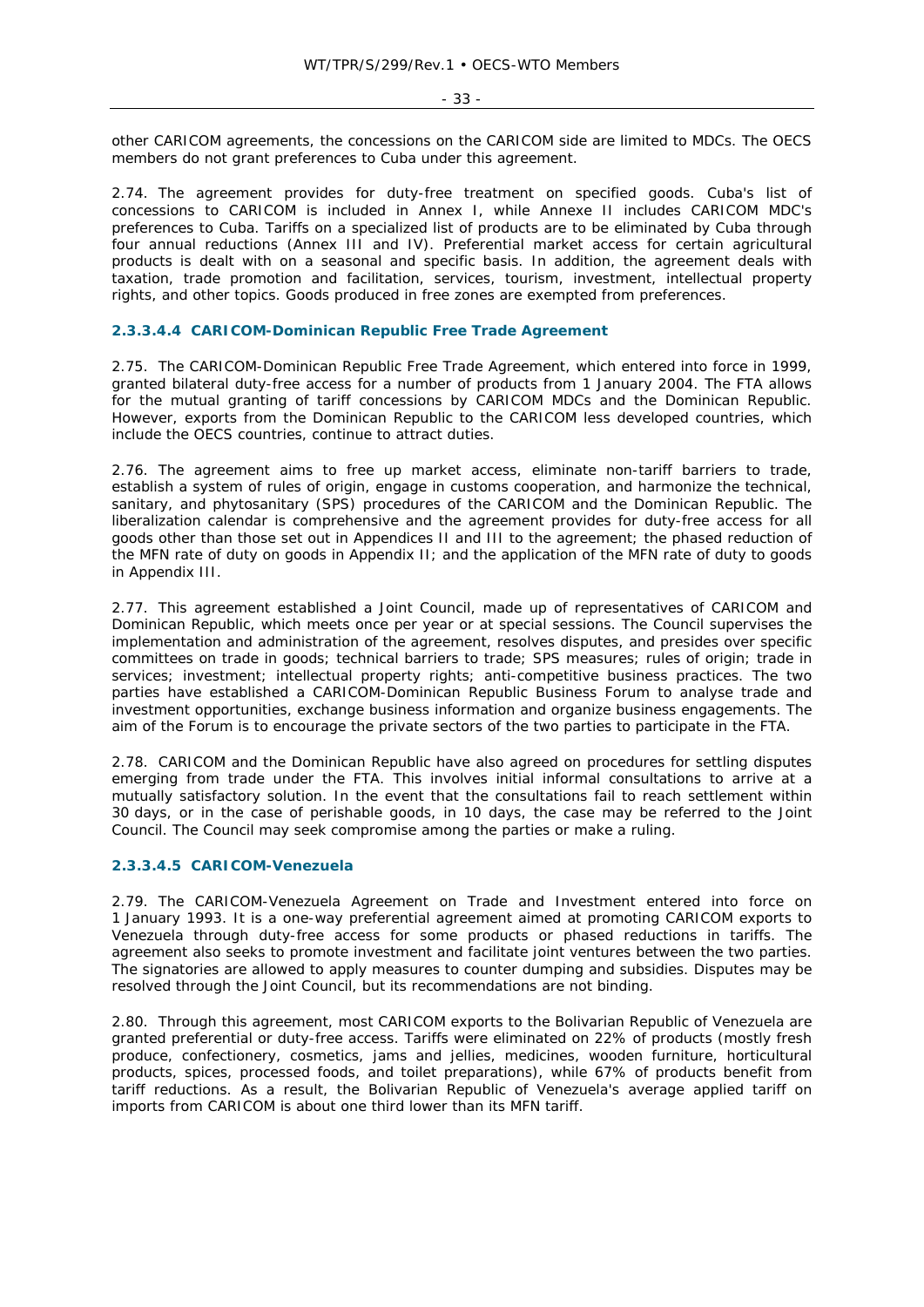#### $-34 -$

#### **2.3.3.5 Non-reciprocal agreements**

2.81. The OECS members also benefit from the Caribbean Basin Initiative, and CARIBCAN, both of which are non-reciprocal and unilateral.

2.82. Under the Caribbean Basin Initiative (CBI), in effect since 1984 as part of the Caribbean Basin Economic Recovery Act (CBERA), OECS countries are eligible for duty-free access to the U.S. market subject to rules of origin. Preferences were expanded in 2000 by the United States-Caribbean Basin Trade Partnership Act (CBTPA), which, for a specified period, accorded the same preferential tariff and quota treatment granted to certain textile and apparel articles imported into the United Sates from NAFTA countries, subject to conditions. The CBTPA expires on 30 September 2020. In 2009, the United States requested, and was granted, an extension of the WTO waiver for CBERA (as amended) up to end-December 2014.<sup>26</sup>

2.83. Under CARIBCAN, implemented in 1986, exports originating in the OECS and other CARICOM countries are granted duty-free treatment by Canada: the eligible products exclude textiles, clothing, footwear, luggage and other leather goods, lubricating oils, and methanol. To qualify for duty-free access, 60% of the ex-factory price of eligible products must originate in a beneficiary country or in Canada. CARIBCAN was set to expire on 31 December 2011, but since negotiations between Canada and CARICOM towards and FTA were ongoing, an extension was requested by Canada of the waiver of its obligations under paragraph 1 of Article I of the GATT, allowing it to extend duty-free treatment to imports from Commonwealth Caribbean countries, until 31 December 2013.<sup>27</sup>

2.84. Canada and CARICOM are currently negotiating a reciprocal Canada-CARICOM Trade Agreement set to replace the unilateral preferences granted under CARIBCAN.<sup>28</sup> The negotiation of a possible Canada-CARICOM FTA was announced at the Canada-CARICOM Summit in January 2001, in Jamaica. However, negotiations did not start until 2009. Canada and CARICOM have held five rounds of negotiations to date (February 2014): in November 2009, March 2010, April 2011, July 2012, and January 2014. Discussions have covered market access in goods, trade defence and safeguards measures, rules of origin, trade facilitation, customs procedures, government procurement, technical barriers to trade, sanitary and phytosanitary measures, services, labour, and environment. Both parties agreed that with respect to market access, the chapter on financial services should go beyond Canada's and CARICOM's respective GATS commitments.<sup>29</sup>

2.85. The OECS members are also beneficiaries of the European Development Fund (EDF).<sup>30</sup> Funds allocated under the EDF have been used to support mostly projects in education and in health. The programme is two-pronged: member States are allocated funds under national indicative programmes and at the regional level. The authorities indicated that €12.6 million were allocated to the OECS Secretariat for economic integration and trade programmes in 2008-13.

2.86. The OECS members' products are eligible for the Generalized System of Preferences (GSP) schemes of Australia, Canada, the European Union, Japan, New Zealand, Russia, Switzerland, and the United States.

<sup>29</sup> CARICOM online information. Viewed at:

<sup>&</sup>lt;sup>26</sup> WTO document WT/L/753, 29 May 2009. United States-Caribbean Basin Economic Recovery Act, Renewal of Waiver, decision of 27 May 2009. The waiver allows the United States to provide duty-free treatment for eligible products of the Caribbean Basin countries without having to extend the same treatment to like products of any other WTO Member.

 $t<sup>27</sup>$  WTO document G/C/W/657, 27 October 2011.<br><sup>28</sup> Government of Canada online information. Viewed at: www.international.gc.ca/trade-agreementsaccords.

http://www.crnm.org/index.php?option=com\_content&view=article&id=51&Itemid=121.<br><sup>30</sup> The EDF supports actions in the ACP countries and overseas countries and territories (OCTs) in the following key areas for cooperation: economic development, social and human development, and regional cooperation and integration. The EDF consists of grants managed by the European Commission; risk capital and loans to the private sector, managed by the European Investment Bank under the Investment Facility; and the FLEX mechanism, aiming at remedying the adverse effects of instability of export earnings. The 10th EDF had a budget of €22.68 billion. For more information on the EDF, see European Commission online information. Viewed at: http://ec.europa.eu/europeaid/how/finance/edf\_en.htm.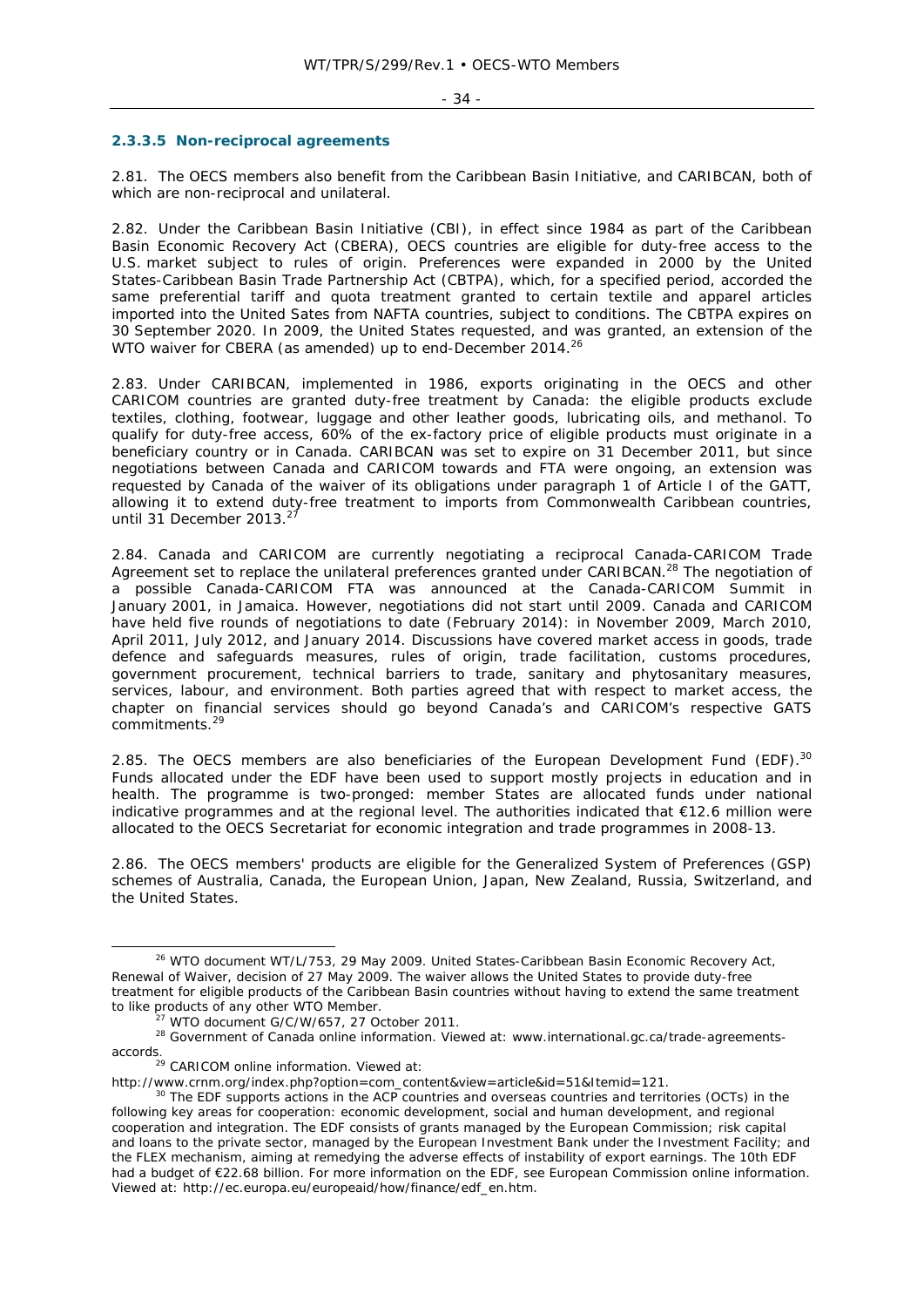# **3 TRADE POLICIES AND PRACTICES BY MEASURE**

# **3.1 Measures Directly Affecting Imports**

## **3.1.1 Procedures, customs valuation and rules of origin**

3.1. Customs procedures vary slightly across the OECS countries. All the OECS-WTO Members require a customs declaration form, an invoice, a bill of lading or an airway bill, a certificate of origin for imports from CARICOM countries and, when needed, import licences and SPS certificates. Grenada and St Lucia also require a value declaration for goods whose value is above a certain threshold. The use of a customs broker is not mandatory in any OECS-WTO Member, except Dominica.

3.2. Dominica, Grenada, St Lucia and St Vincent and the Grenadines use different versions of the ASYCUDA system for customs processing and clearance. To access the system importers need to register with the customs authorities. Antigua and Barbuda uses CASE, while St Kitts and Nevis uses TRIPS. Importers in Antigua and Barbuda are required to register with the Internal Revenue Service, while those in ST Kitts and Nevis are not required to register. Both Antigua and Barbuda and St Kitts and Nevis are in the process of migrating to ASYCUDA World.

3.3. Customs clearance varies from about five hours (Antigua and Barbuda) to about two days (St Vincent and the Grenadines). Except for Grenada, the customs legislation of all OECS-WTO Members has a provision for appeals; in Grenada an appeal against customs decisions may be lodged directly with the courts.

3.4. All the OECS-WTO Members except Grenada use the hierarchy of valuation methodology set out in the WTO Customs Valuation Agreement. Grenada uses the Brussels definition of valuation, although the authorities in Grenada indicated that the transaction value is used in many cases. According to authorities in other OECS-WTO Members, the transaction value is used for valuation of over 80% of imports.

3.5. None of the OECS-WTO Members has any non-preferential rules of origin. All the countries apply the CARICOM preferential rules of origin. To comply with these rules, goods are deemed to be from the Common Market if they have been: (a) completely produced within CARICOM; or (b) produced within CARICOM wholly or partly from materials imported from third countries, provided a substantial transformation has taken place within CARICOM. Substantial transformation may be achieved by change of tariff heading, or by complying with the requirements defined specifically for each tariff heading in Part A of the List in Schedule II of the CARICOM Treaty. Furthermore, under a "safeguard" mechanism, a manufacturer may use materials from outside the region when they are not available in a CARICOM State. However, the Council for Trade and Economic Development needs to provide a waiver to authorize such imports. Additionally, a certificate of origin from the exporting country is required with verification taking place at the importing end. CARICOM member States are expected to implement the rules of origin contained in the Amended Schedule I of the Revised Treaty of Chaguaramas, based on the 2007 HS from 1 January 2007. Presently all OECS-WTO Members apply the HS2007 nomenclature.

# **3.1.2 Tariffs**

#### **3.1.2.1 Structure**

3.6. In 2013, the OECS-WTO Members' tariff was based on the HS07 nomenclature and comprised between 6,282 tariff lines (St Kitts and Nevis) and 6,686 tariff lines (Antigua and Barbuda). Across all countries, nearly all tariffs are applied on an *ad valorem* basis.<sup>1</sup>

# **3.1.2.2 Tariff bindings**

3.7. The OECS countries do not have unified tariff bindings in the WTO. While the separate national schedules are broadly similar, they vary considerably at the level of individual items and

 $\frac{1}{1}$ <sup>1</sup> In St Kitts and Nevis, 99.7% of the tariffs are applied on an *ad valorem* basis, in St Lucia, 99.9%, and in St Vincent and the Grenadines, 99.8%.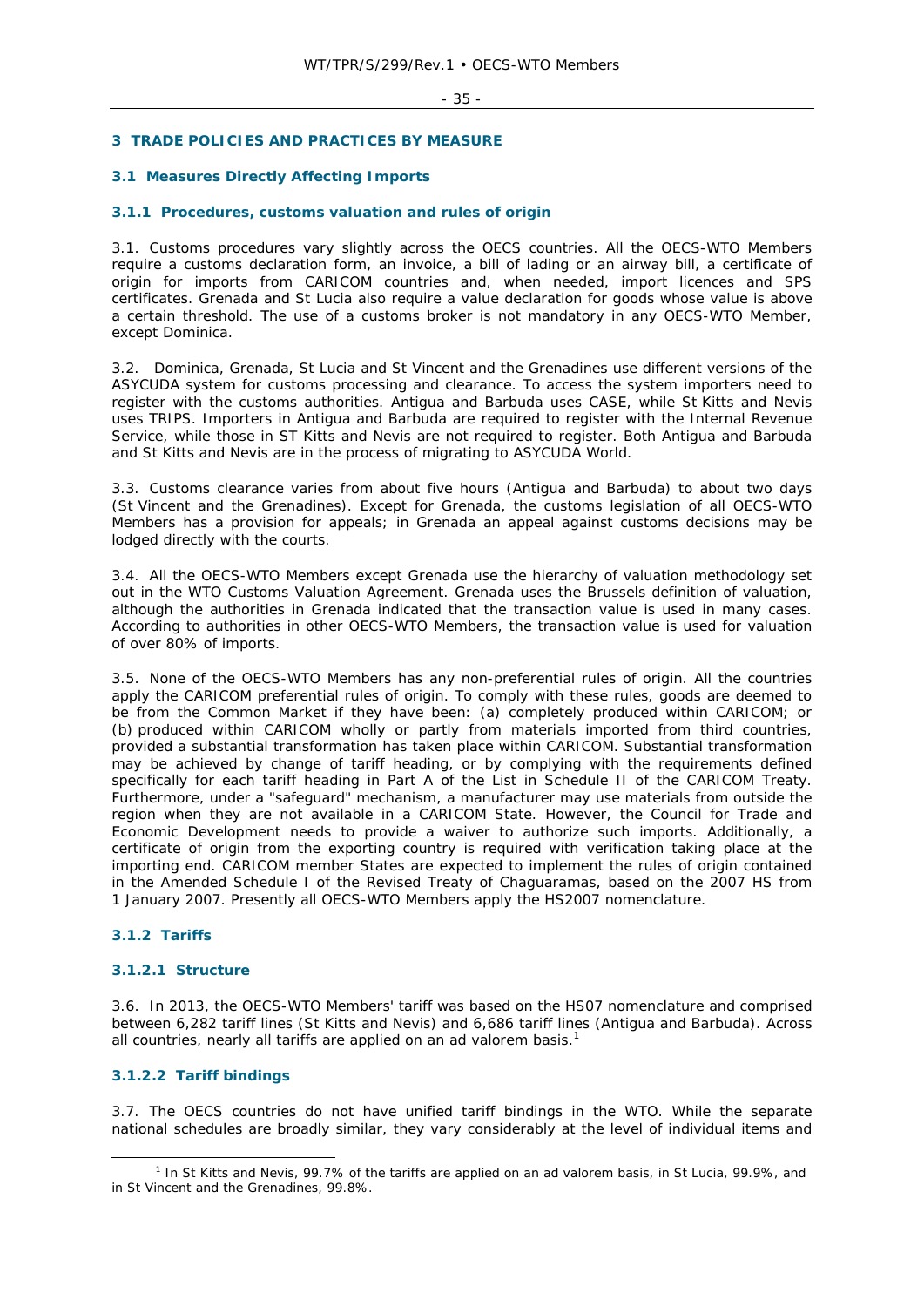sectors. That variance is demonstrated both by the wide range in average bound tariffs (58.2-77.4%), and the differences on some individual products and sectors. Grenada is the only OECS member to have bound all its tariff lines; the others have bound between 92.7% (Dominica) and 99.7% (St. Vincent and the Grenadines).

3.8. All six countries bound agricultural tariffs at a ceiling rate of 100%, with some exceptions. Exceptions were generally bound higher than 100% in Antigua and Barbuda, Dominica, St. Lucia, and St. Vincent and the Grenadines, but in Grenada some tariff lines were bound at zero. Non-agricultural goods were bound at a ceiling rate of 50% except in St. Kitts and Nevis, where they were bound at 70%; in all cases there are a number of exceptions, including bound rates as high as 250% in agriculture, and unbound tariff lines in non-agricultural goods in Antigua and Barbuda, Dominica, and St. Lucia. Products bound above the 50% or 100% rates include motor vehicles, cement, alcohol, margarine, and fruit. Although each OECS country applies other duties and charges to imports, only St. Kitts and Nevis bound other duties and charges in the WTO, at a general rate of 18% (3% CSC and 15% consumption tax), with a number of exceptions.

3.9. The applied rates for a few products in Grenada and Antigua and Barbuda exceed the rates bound in the WTO. However, the authorities indicated that this would be rectified in the 2014 tariff.

# **3.1.2.3 MFN applied tariff**

3.10. As members of CARICOM all OECS-WTO Members apply the CARICOM Common External Tariff (CET). National exceptions to the CET are detailed in List A (items in respect of which member states wish to encourage national production) and List C (items for which minimum rates have been agreed, but may be increased up to bound levels). Applied tariff rates for List C products are determined by the different CARICOM member countries. Common rates are determined by all members, but only for reference purposes. Products contained in List C are generally subject to a minimum rate.<sup>2</sup>

3.11. The average unweighted applied tariff rate for OECS-WTO Members is 11%, a negligible increase since the previous Review. The individual national applied MFN rate ranges between 9.6% (St Lucia) and 12.3% (Dominica) (Table 3.1). The average applied MFN rate across all countries is significantly higher for agricultural products than for non-agricultural products.

3.12. The difference between average bound rates and the average applied MFN rate across the OECS-WTO Members varies between 46.8% (Grenada) and 67.3% (St Kitts and Nevis), which is significant and gives the authorities considerable scope to increase tariffs, creating some unpredictability for importers. However, the authorities stated that changing the tariff was a long process that had to be done through and required approval of CARICOM's COTED and thus they felt the tariff was predictable.

3.13. Seasonal tariffs are applied by Dominica on Irish potatoes. Grenada (1 line), St Kitts and Nevis (19 lines), St Lucia (8 lines) and St Vincent and the Grenadines (13 lines) apply specific duties to a small number of tariff lines. No tariff-rate quotas are imposed.

| <b>Description</b>                | <b>MFN</b><br>average | Antiqua<br>&<br><b>Barbuda</b> | <b>Dominica</b> | Grenada | St Kitts &<br><b>Nevis</b> | <b>St</b><br>Lucia | St Vincent &<br>the<br><b>Grenadines</b> |
|-----------------------------------|-----------------------|--------------------------------|-----------------|---------|----------------------------|--------------------|------------------------------------------|
| Total                             | 11.0                  | 11.3                           | 12.3            | 11.4    | 10.1                       | 9.6                | 10.9                                     |
| HS 01-24                          | 20.7                  | 19.4                           | 28.6            | 21.4    | 15.1                       | 20.2               | 19.8                                     |
| HS 25-97                          | 8.8                   | 9.4                            | 8.8             | 9.2     | 9.1                        | 7.3                | 9.0                                      |
| By WTO category                   |                       |                                |                 |         |                            |                    |                                          |
| <b>WTO Agriculture</b>            | 19.1                  | 18.1                           | 26.9            | 19.2    | 15.0                       | 17.8               | 17.6                                     |
| - Animals and products<br>thereof | 18.3                  | 20.5                           | 19.3            | 23.3    | 15.6                       | 15.4               | 15.7                                     |
| - Dairy products                  | 6.2                   | 6.3                            | 6.3             | 6.7     | 6.5                        | 5.8                | 5.5                                      |

#### **Table 3.1 OECS summary tariff analysis, 2013**

 $\overline{a}$  $2$  Exceptions to the CET are included in Lists A, C, and D, annexed to the CET. Rates vary by country and product.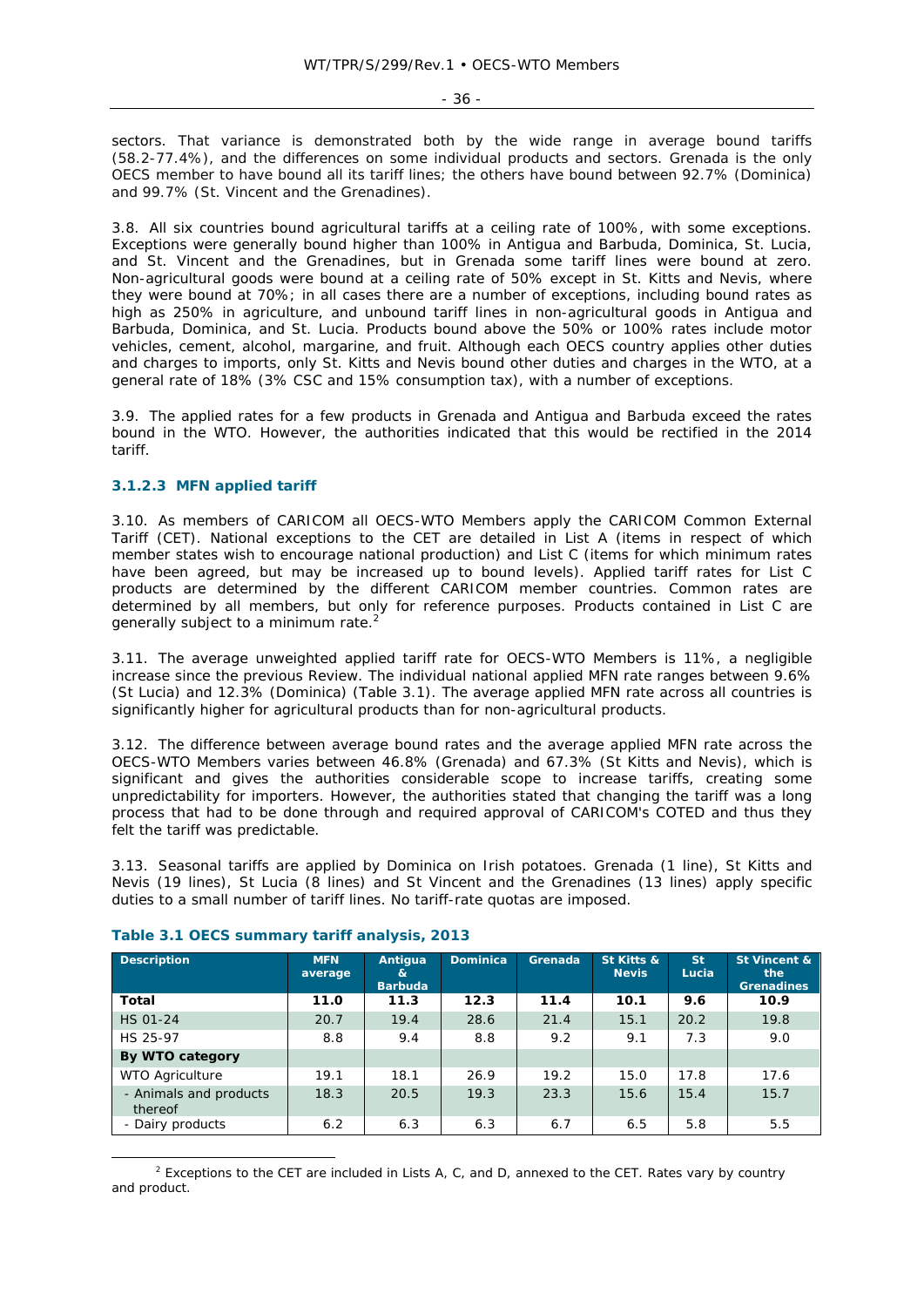| <b>Description</b>                                   | <b>MFN</b><br>average | Antigua<br>&<br><b>Barbuda</b> | <b>Dominica</b> | Grenada     | St Kitts &<br><b>Nevis</b> | St.<br>Lucia | St Vincent &<br>the<br><b>Grenadines</b> |
|------------------------------------------------------|-----------------------|--------------------------------|-----------------|-------------|----------------------------|--------------|------------------------------------------|
| - Fruit, vegetables and<br>plants                    | 23.0                  | 23.7                           | 29.0            | 23.0        | 16.1                       | 22.8         | 23.3                                     |
| - Coffee and tea                                     | 19.4                  | 18.8                           | 30.2            | 17.4        | 15.2                       | 17.4         | 17.7                                     |
| - Cereals and<br>preparations                        | 16.0                  | 15.6                           | 18.3            | 15.9        | 16.1                       | 14.8         | 15.4                                     |
| - Oil seeds, fats and oils<br>and their Products     | 16.3                  | 16.6                           | 17.1            | 17.3        | 13.8                       | 17.3         | 15.7                                     |
| - Sugars and<br>confectionary                        | 21.1                  | 21.9                           | 21.9            | 22.2        | 22.7                       | 19.8         | 18.1                                     |
| - Beverages, spirits and<br>tobacco                  | 32.2                  | 18.1                           | 77.9            | 25.2        | 22.2                       | 25.8         | 23.9                                     |
| - Cotton                                             | 2.5                   | 5.0                            | 0.0             | 5.0         | 0.0                        | 0.0          | 5.0                                      |
| - Other agricultural<br>products n.e.s.              | 8.6                   | 7.7                            | 8.2             | 9.4         | 8.3                        | 8.2          | 9.6                                      |
| WTO Non-agriculture<br>(including petroleum)         | 9.4                   | 9.9                            | 9.5             | 9.9         | 9.2                        | 8.0          | 9.6                                      |
| - WTO Non-agriculture<br>(excluding petroleum)       | 9.4                   | 9.9                            | 9.6             | 9.9         | 9.2                        | 8.0          | 9.6                                      |
| - - Fish and fishery<br>products                     | 23.2                  | 20.9                           | 27.4            | 27.1        | 10.3                       | 26.9         | 26.8                                     |
| - - Minerals and metals                              | 7.2                   | 7.5                            | 7.2             | 8.1         | 7.3                        | 5.5          | 7.6                                      |
| - - Chemicals and<br>photographic supplies           | 7.4                   | 7.2                            | 10.1            | 7.3         | 6.4                        | 6.3          | 6.9                                      |
| - - Wood, pulp, paper<br>and furniture               | 9.7                   | 9.5                            | 9.6             | 9.9         | 10.3                       | 8.7          | 10.1                                     |
| - - Textiles                                         | 7.0                   | 7.6                            | 6.4             | 7.7         | 6.8                        | 6.0          | 7.7                                      |
| - - Clothing                                         | 20.5                  | 19.9                           | 19.6            | 19.9        | 24.3                       | 19.9         | 19.9                                     |
| - - Leather, rubber,<br>footwear and travel<br>goods | 9.7                   | 9.6                            | 8.9             | 10.2        | 9.6                        | 9.4          | 10.2                                     |
| - - Non-electric<br>machinery                        | 5.3                   | 7.0                            | 3.9             | 6.6         | 5.5                        | 2.8          | 6.2                                      |
| - - Electric machinery                               | 10.1                  | 10.7                           | 9.3             | 10.7        | 11.6                       | 7.6          | 10.5                                     |
| - - Transport equipment                              | 11.0                  | 14.0                           | 10.4            | 10.1        | 12.5                       | 8.6          | 10.2                                     |
| - - Non-agriculture<br>articles n.e.s.               | 13.3                  | 13.8                           | 12.6            | 13.4        | 14.5                       | 12.2         | 13.4                                     |
| - Petroleum                                          | 7.8                   | 7.5                            | 5.7             | 9.8         | 8.3                        | 7.3          | 8.1                                      |
| By ISIC sector <sup>a</sup>                          |                       |                                |                 |             |                            |              |                                          |
| Agriculture and fisheries                            | 21.3                  | 22.0                           | 24.8            | 22.4        | 14.1                       | 22.1         | 22.3                                     |
| Mining                                               | 4.9                   | 3.4                            | 6.2             | 7.0         | 2.1                        | 4.9          | 6.2                                      |
| Manufacturing                                        | 10.3                  | 10.6                           | 11.6            | 10.7        | 10.0                       | 8.9          | 10.2                                     |
| By HS section                                        |                       |                                |                 |             |                            |              |                                          |
| 01 Live animals &<br>products                        | 20.3                  | 20.0                           | 23.5            | 24.6        | 12.4                       | 20.7         | 20.5                                     |
| 02 Vegetable products                                | 20.1                  | 21.3                           | 23.4            | 20.6        | 14.4                       | 20.2         | 20.9                                     |
| 03 Fats & oils                                       | 25.3                  | 25.3                           | 28.2            | 26.6        | 21.3                       | 26.4         | 23.8                                     |
| 04 Prepared food etc.                                | 21.2                  | 16.4                           | 39.0            | 18.4        | 17.5                       | 18.7         | 17.4                                     |
| 05 Minerals<br>06 Chemicals &                        | 5.3<br>7.2            | 4.0<br>6.8                     | 5.7<br>10.2     | 6.8<br>6.9  | 3.6<br>6.3                 | 5.1<br>6.1   | 6.4<br>6.8                               |
| products                                             |                       |                                |                 |             |                            |              |                                          |
| 07 Plastics & rubber                                 | 7.8                   | 8.5                            | 7.3             | 8.9         | 7.4                        | 7.4          | 7.6                                      |
| 08 Hides & skins                                     | 9.5                   | 9.8                            | 8.3             | 10.7        | 9.6                        | 8.3          | 10.5                                     |
| 09 Wood & articles<br>10 Pulp, paper etc.            | 10.8<br>7.4           | 10.8<br>7.2                    | 10.4<br>7.0     | 10.9<br>7.9 | 11.2<br>7.8                | 10.5<br>5.9  | 10.8<br>8.4                              |
| 11 Textile & articles                                | 10.7                  | 10.9                           | 9.9             | 11.1        | 11.5                       | 9.8          | 11.1                                     |
| 12 Footwear, headgear                                | 16.4                  | 16.1                           | 15.8            | 16.1        | 18.6                       | 15.8         | 16.1                                     |
| 13 Articles of stone                                 | 10.0                  | 10.4                           | 9.4             | 10.1        | 11.2                       | 9.0          | 10.1                                     |
| 14 Precious stones, etc.                             | 17.0                  | 17.7                           | 17.4            | 19.8        | 15.1                       | 15.5         | 16.6                                     |
| 15 Base metals &                                     | 6.6                   | 7.2                            | 6.5             | 7.5         | 7.2                        | 4.4          | 6.8                                      |
| products<br>16 Machinery                             | 7.0                   | 8.3                            | 5.8             | 8.0         | 7.5                        | 4.4          | 7.8                                      |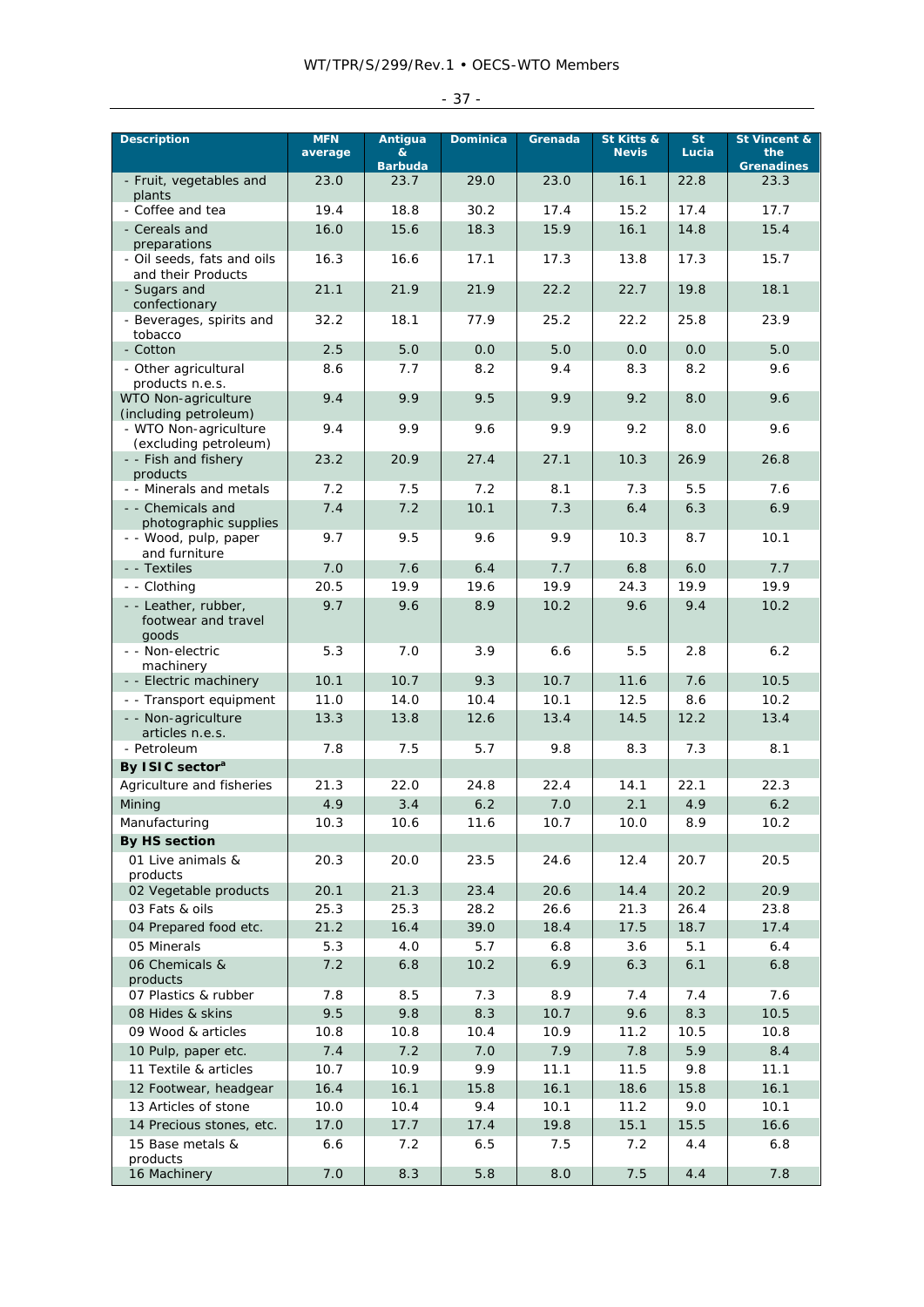| <b>Description</b>               | <b>MFN</b><br>average | Antiqua<br>&<br><b>Barbuda</b> | <b>Dominica</b> | Grenada | St Kitts &<br><b>Nevis</b> | St:<br><b>Lucia</b> | St Vincent &<br>the<br><b>Grenadines</b> |
|----------------------------------|-----------------------|--------------------------------|-----------------|---------|----------------------------|---------------------|------------------------------------------|
| 17 Transport<br>equipment        | 10.7                  | 13.6                           | 10.1            | 9.9     | 12.0                       | 8.3                 | 10.1                                     |
| 18 Precision equipment           | 10.1                  | 10.6                           | 9.2             | 11.3    | 10.2                       | 8.2                 | 11.3                                     |
| 19 Arms and<br>ammunition        | 33.2                  | 40.2                           | 29.4            | 24.2    | 41.9                       | 39.6                | 24.2                                     |
| 20 Miscellaneous<br>manufactures | 15.2                  | 15.0                           | 15.7            | 14.9    | 16.5                       | 14.3                | 15.0                                     |
| 21 Works of art, etc.            | 21.0                  | 20.0                           | 20.0            | 20.0    | 25.0                       | 20.6                | 20.6                                     |
| By stage of processing           |                       |                                |                 |         |                            |                     |                                          |
| First stage of processing        | 16.6                  | 16.6                           | 18.9            | 18.2    | 10.4                       | 17.2                | 18.0                                     |
| Semi-processed products          | 5.2                   | 5.8                            | 5.0             | 6.0     | 4.7                        | 4.0                 | 5.5                                      |
| Fully-processed products         | 12.6                  | 12.7                           | 14.6            | 12.6    | 12.8                       | 10.8                | 12.1                                     |

- 38 -

a ISIC (Rev.2) classification, excluding electricity (1 line).

Source: WTO Secretariat estimates, based on data provided by the authorities of Saint Kitts and Nevis.

## **3.1.3 Tariff and tax concessions**

3.14. The Fiscal Incentives Acts and other incentive schemes in place across OECS-WTO Members provide for duty-free imports and tax relief. Imports destined for government institutions; diplomatic missions and international organizations; hospitals, relief organizations, and other charitable institutions are also accorded duty-free treatment.

3.15. Furthermore, individual countries also allow duty-free imports for specific reasons. For example: in Dominica imports of raw materials and inputs, materials, tools, plant, machinery, and building materials used in a variety of construction and manufacturing activities are duty free.

3.16. Concessions may also be designed to meet specific, temporary needs such as post-hurricane reconstruction activity in certain countries.

## **3.1.4 Tariff preferences**

3.17. Duty-free access is granted by OECS members, to imports from other CARICOM countries, provided these imports meet the CARICOM rules of origin criteria. Under the EPA with the European Union, the OECS countries are scheduled to grant preferential access to most EU products. Implementation of preferences started on 1 January 2011, and is expected to be completed by 1 January 2033. By then, all products originating in the EU, with the exception of the exempted products, which mostly relate to agricultural and agri-industry products, are expected to be granted duty-free access to OECS countries. The pace of implementation varies sometimes by country (section 2.3.3.3 and Table 2.3).

#### **3.1.5 Other charges affecting imports**

3.18. In addition to the customs tariff, the OECS-WTO Members impose myriad taxes and levies. Five of the countries apply a customs service tax (CST), which varies from 3% (Dominica) to 6% (St Kitts and Nevis). The CST is charged on all imports including those from other CARICOM countries. However, all countries have exempted certain goods from the CST. In 2010, Antigua and Barbuda replaced the CST with the revenue recovery charge (RRC). The RRC is charged at a rate of 10% on all imports as well as on domestically produced goods.

3.19. Other than Antigua and Barbuda, all the OECS-WTO Members levy a VAT on goods and services; the general rate is 15%, with St Kitts and Nevis applying VAT at 17%. All countries have goods and services which are VAT exempt, while others are charged at a lower rate. For example, for hotels the VAT rate is 10%. Grenada, St Kitts and Nevis, and St Lucia introduced VAT during the period under review. Antigua and Barbuda continues to apply sales tax at a rate of 15% on goods and services. Like the other OECS countries, it has certain goods and services that are exempt and others that are charged the tax at a lower rate.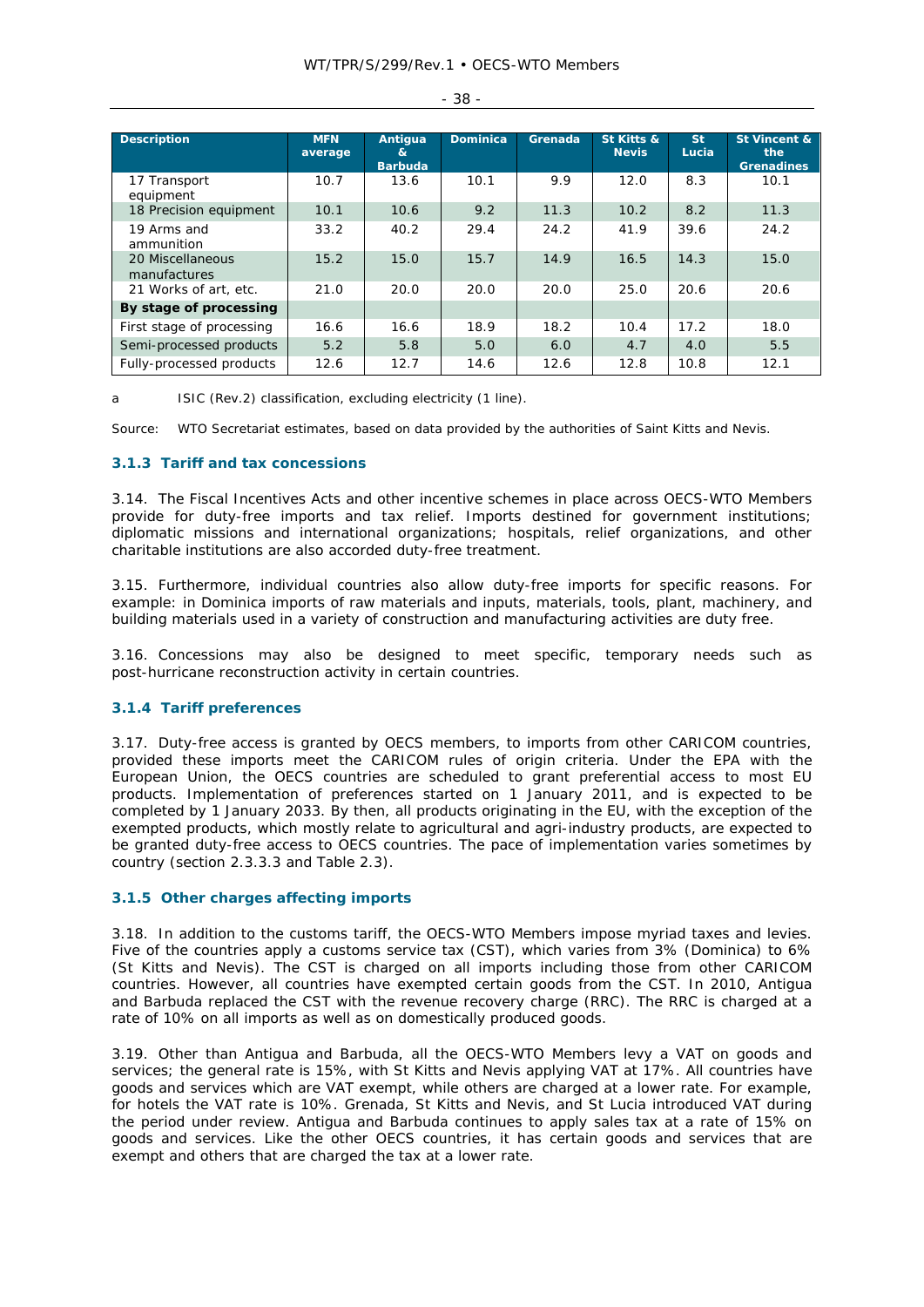- 39 -

3.20. With the exclusion of Antigua and Barbuda, all the OECS-WTO Members charge an excise tax. The tax is applied, *inter alia*, on tobacco products, alcoholic beverages, automobiles, and petroleum products. It is *ad valorem* basis and as a specific tax, depending on the country and the product.

3.21. Four of the countries apply an environmental levy, mainly on used cars and other goods that the authorities deem detrimental to the environment. The coverage of the levy both in terms of products and the rate charged differs across countries. St Vincent and the Grenadines applies a vehicle surcharge and a deposit on bottles, while St Lucia introduced and subsequently discontinued a 1% levy during the period under review.

# **3.1.6 Import prohibitions, restrictions and licensing**

3.22. All of the OECS-WTO Members have import prohibitions and licensing in place. The authorities stated that prohibitions are for health, safety, and security concerns. Import licensing requirements for certain products are also in place for the same reasons.

3.23. Furthermore, licences are in place for entirely economic reasons, such as the protection of infant industries or for balance-of-payments purposes. Import licensing schemes may be tied to regional integration (for example products covered by Article 164 of the Revised CARICOM Treaty), such that some products are subject to licensing only when imported from outside the CARICOM region or, in some cases, from outside the OECS sub-region.

3.24. Despite new custom's legislation being passed in Antigua and Barbuda and Dominica, there have been no changes to the import prohibitions or the import licensing regime in OECS countries. All the OECS-WTO Members, except St Vincent and the Grenadines, have notified their import licensing regime to the WTO. The authorities of St Vincent and the Grenadines indicated that they were in the process of completing a draft of the notification.

3.25. At the time of their last Review, the OECS countries applied non-automatic licensing on products subject to quantitative restrictions under Article 56 of the CARICOM Treaty. In 2006, CARICOM took a decision, pursuant to Article 164 (Promotion of Industrial Development) of the Revised CARICOM Treaty, to replace non-automatic import licensing with tariffs. The main intended beneficiaries under the decision were OECS members who qualify as LDCs in the CARICOM context. Article 164 also allows less developed CARICOM countries to petition COTED to suspend community origin treatment on certain products and to apply tariff rates higher than the CET. In January 2006, COTED agreed that tariff rates could be increased on goods for which Article 164 may be applied. It was further agreed that this decision would be reviewed in the first instance, after a period of five years. In Antigua and Barbuda and in St. Vincent and the Grenadines, the items subject to tariffication remain subject to non-automatic import licensing.

3.26. The authorities in OECS countries state that most licences, other than those imposed for health and safety reasons, are granted automatically, and in many cases are applied for and received at the time of importation. Non-automatic licences are used in every OECS country, except Dominica; the coverage varies by country, but generally includes agricultural and agri-business goods, as well as goods where there are safety concerns. Non-automatic licensing is, in principle, used extensively in St. Lucia, but the authorities indicate that, in practice, applications for a licence are rejected only if they are not made in proper form. While the rules vary from country to country, the licences are generally valid for a month or six weeks, are not transferable, and do not provide for penalties in the case of non-use. In St Kitts and Nevis, a health and safety permit is required for agricultural imports.

#### **3.1.7 Contingency measures**

3.27. During the period under review, there were no changes to the anti-dumping and countervailing legislation in any of the OECS-WTO Members. Antigua and Barbuda, Dominica, Grenada, and St Lucia have notified their anti-dumping and countervailing legislation to the WTO. None of the OECS-WTO Members has a competent authority to initiate and conduct an investigation, and thus none has taken anti-dumping actions during the review period.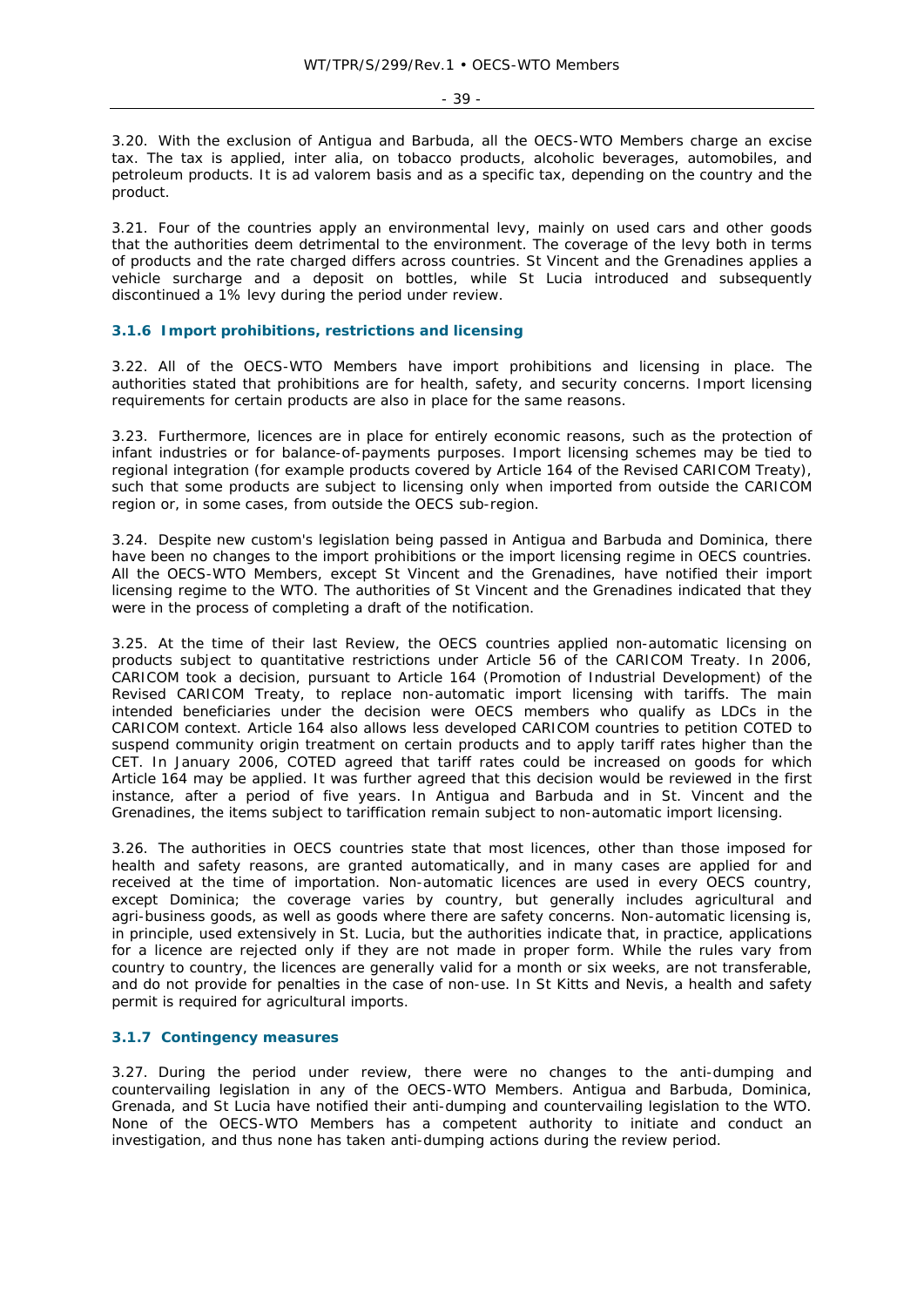$-40 -$ 

3.28. Anti-dumping and countervailing duty laws in force in the OECS-WTO Members date from 1959-64 and have not been amended to reflect the Uruguay Round Agreements. The Revised CARICOM Treaty provides the basis for adopting anti-dumping measures but only against imports from other CARICOM member States. A model CARICOM anti-dumping and countervailing measures law is being considered within the context of the proposed Eastern Caribbean Competition Authority (section 3.3.2) for all OECS countries and is expected to be in place by 2015.

3.29. None of the OECS-WTO Members has national safeguards legislation. However, under CARICOM rules, OECS-WTO Members, as less developed countries, may invoke the special provisions in Chapter 7 of the Revised Treaty of Chaguaramas, in particular Articles 150 and 164. Article 150 (safeguard measures) of the Revised Treaty of Chaguaramas entitles a disadvantaged country to limit imports of goods from other member states for up to three years, and to take other COTED-authorized measures. Article 164 (promotion of industrial development) of the revised Treaty allows less developed CARICOM countries to petition COTED to suspend community-origin treatment to certain products, as a temporary measure, in order to promote the development of an industry, and apply tariff rates higher than the CET. These rules have not been invoked by any of the countries.

# **3.1.8 Technical regulations and standards**

3.30. All the OECS-WTO Members have a bureau of standards (Table 3.2). During the period under review, Dominica, Grenada, St Lucia and St Vincent and the Grenadines made notifications to the TBT committee.

|                                         | <b>Bureau of Standards</b>       |                 |            |                                      |            |                                                    |  |  |
|-----------------------------------------|----------------------------------|-----------------|------------|--------------------------------------|------------|----------------------------------------------------|--|--|
|                                         | Antiqua<br>and<br><b>Barbuda</b> | <b>Dominica</b> | Grenada    | <b>St. Kitts and</b><br><b>Nevis</b> | St. Lucia  | <b>St. Vincent</b><br>and the<br><b>Grenadines</b> |  |  |
| Year established                        | 1987                             | 2000            | 1989       | 1998                                 | 1990       | 1998                                               |  |  |
| Standards adopted                       | 43                               | 26              | 178        | $\cdot$ .                            | 104        | 69                                                 |  |  |
| <b>Technical regulations</b><br>adopted | O                                | 11              | 27         | $\cdot$ .                            | 42         |                                                    |  |  |
| <b>WTO notifications</b>                | $\Omega$                         | 11              | 16         | $\Omega$                             |            | 13                                                 |  |  |
| <b>Functions</b>                        |                                  |                 |            |                                      |            |                                                    |  |  |
| Develop standards                       | <b>Yes</b>                       | <b>Yes</b>      | <b>Yes</b> | <b>Yes</b>                           | Yes.       | <b>Yes</b>                                         |  |  |
| Certification                           | No                               | No              | Yes        | Yes                                  | Yes        | No                                                 |  |  |
| Conformity<br>assessment                | <b>No</b>                        | N <sub>O</sub>  | <b>Yes</b> | <b>Yes</b>                           | <b>Yes</b> | $\cdot$ .                                          |  |  |
| Market surveillance                     | No.                              | No.             | Yes        |                                      | Yes.       | . .                                                |  |  |
| Metrology                               | <b>Yes</b>                       | No.             | <b>Yes</b> | <b>Yes</b>                           | <b>Yes</b> | $\cdot$ .                                          |  |  |

#### **Table 3.2 OECS-WTO Members' standards bureaux**

Not available.

Source: Information provided by authorities.

3.31. In terms of their structure, mandate, and procedures required for the adoption of standards and technical requirements, the OECS countries are quite similar. Technical regulations are referred to as either compulsory or mandatory standards, and are developed in essentially the same manner as standards. The process begins when a need is identified, and a proposal is developed. OECS countries generally favour the use of international standards (preferably CARICOM standards) as the basis for their technical regulations. A draft specification is developed and discussed by a technical committee, then submitted to the Standards Council; a period of public comments (e.g., 60 days) is allowed. Following receipt and review of comments, the standard may be amended and reconsidered by the Standards Council. Technical regulations are notified to the WTO prior to implementation of the measure, with 60 days for circulation and comments. In some countries, the Ministry of Legal Affairs may also be asked to comment on legal matters. The relevant minister publishes the technical regulation or standard in the *Government Gazette*.

3.32. Grenada, St Kitts and Nevis, and St Lucia undertake certification. The Grenada Bureau of Standards conducts batch, product, and quality certification. In St. Lucia, certification is done only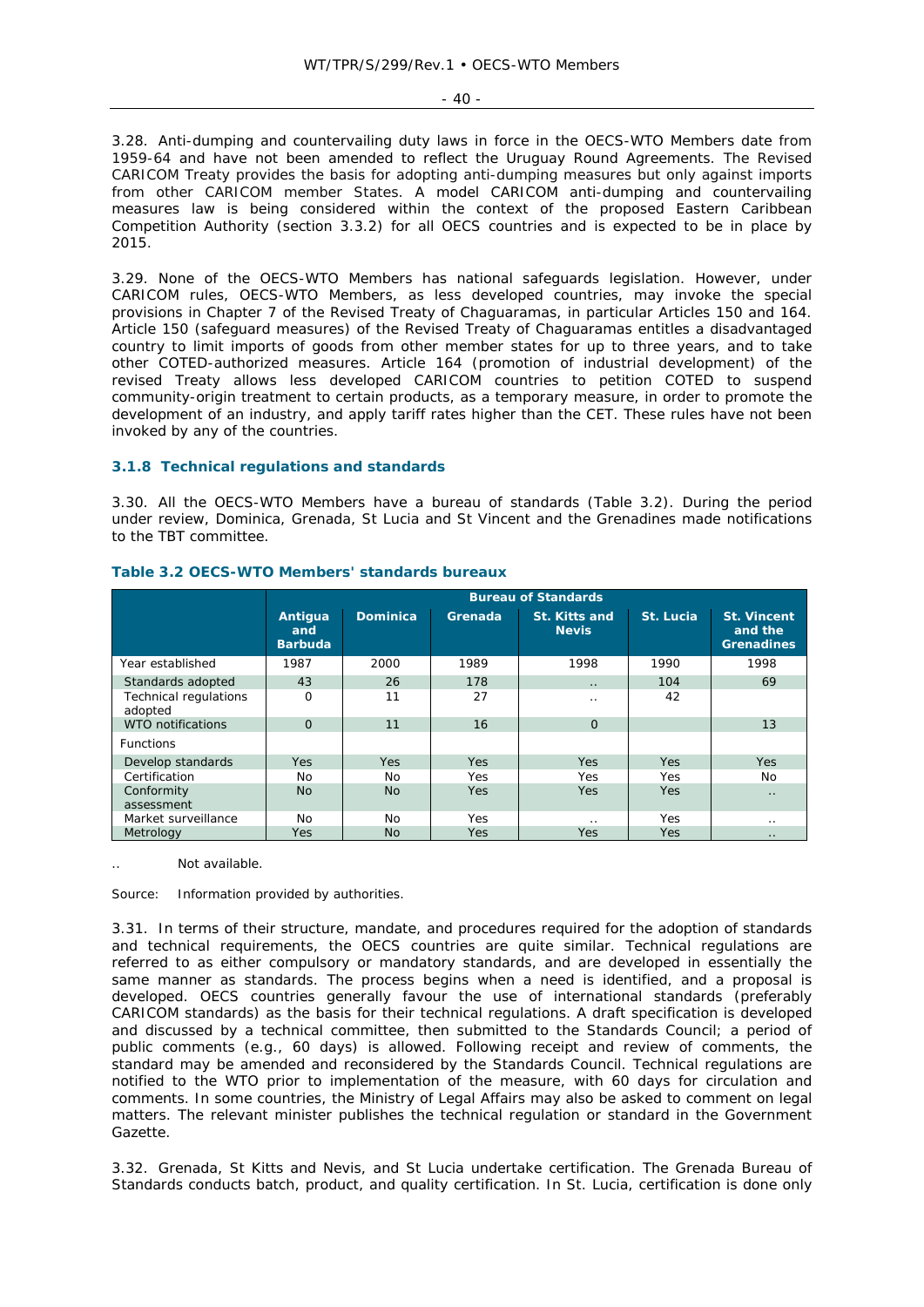- 41 -

against an existing standard, and is generally based on 100% testing. Other OECS countries stated that due to resource constraints, they did not have fully functional certification bodies and that certification activities are undertaken on a regional basis.

3.33. During the period under review, Antigua and Barbuda and Grenada passed legislation on metrology, but implementing regulations have not been issued in the former.

## **3.1.9 Sanitary and phytosanitary measures**

3.34. None of the OECS-WTO Members notified any measures to the WTO SPS Committee during the review period. Furthermore, there are no formal procedures in place to notify trading partners of SPS measures or any changes to the SPS regime. Instead, information is shared on an ad-hoc and peer-to-peer basis with counterpart agencies. The OECS countries do not have an inventory of SPS measures that have been adopted.

3.35. Document inspection as well as any product sampling is generally carried out at the border. However, there are few or no domestic facilities available to conduct tests of samples. These often need to be sent for testing to another country in the region (e.g., Barbados), or outside the region (e.g., the United States). Their lack of laboratory facilities may make it difficult for the OECS countries to ensure that any SPS measures they adopt are based on an evaluation of actual risks.

3.36. In general, imports of plants and unprocessed products must be accompanied by a phytosanitary certificate issued by the exporting country. Imports of live plants and all unprocessed plant products and commodities, and non-commercial untreated seeds are generally subject to quarantine regulations, and imports of soil or products containing soil are prohibited. Import licences may be required for imports of live animals or their products.

3.37. Since the last Reviewof the OECS members, new legislation pertaining to SPS measures has been enacted in Antigua and Barbuda and St Kitts and Nevis.

3.38. Antigua and Barbuda enacted the Plant Protection Act of 2012 and the Pesticides and Toxic Chemicals Act of 2008. Under the provisions of the Act, a government agency will be designated as the National Plant Protection Organization (NPPO). The NPPO would be responsible for the implementation of the International Plant Protection Convention (IPPC) and SPS Agreements. The NPPO would be responsible for, *inter alia*: issuing SPS certificates; inspection and surveillance pertaining to plant and plant products; disinfecting consignments of plant and plant products; conducting pest risk analysis; providing information to other countries concerning SPS measures applied; notifying trading partners of non-compliance with import requirements; notifying SPS measures to the national enquiry point for SPS and the IPPC focal point; and providing information regarding import and export regulations in force. Imports of plants and plant products are governed by the 2012 Act. The Pesticides and Toxic Chemicals Act of 2008 contains the main provisions with respect to the registration, import, sale, transport, disposal, control, and inspection of pesticides. The Act establishes the Pesticides and Toxic Chemicals Control Board (under the Ministry of Agriculture), which is in charge of implementing the Act. The Board is responsible for, *inter alia* considering applications for registration; granting or revoking licences; approving research permits; and certifying pest-control operators.

3.39. St Kitts and Nevis has introduced the Animals (National and International Movement and Prescribed Diseases Prevention) Act of 2012 (Act No. 7 of 2012) and the Biosafety Act of 2012. Act No. 7 of 2012 controls the movement of animals and animal-related items into and within St. Kitts and Nevis. The new Act which repealed the Animal (Disease and Importation) Act, Cap 107 of the Laws of St. Kitts and Nevis, contains regulations to prevent the introduction and spread of prescribed animal diseases and to ensure the safe and humane movement of animals to and from St. Kitts and Nevis. The Act is administered by the Chief Veterinary Officer, and establishes the Veterinary Authority. The authorities have noted that the Act enhances the scope for decisions to be based on risk assessment. The Biosafety Act, 2012 regulates the registration and licensing of GMOs. There are licences for intentional introduction of GMOs in the environment, for domestic use, for contained use, for imports, and for exports. A Biosafety Board was established to implement the provisions of the Act. A new Plant Act was being discussed in Parliament in late 2013.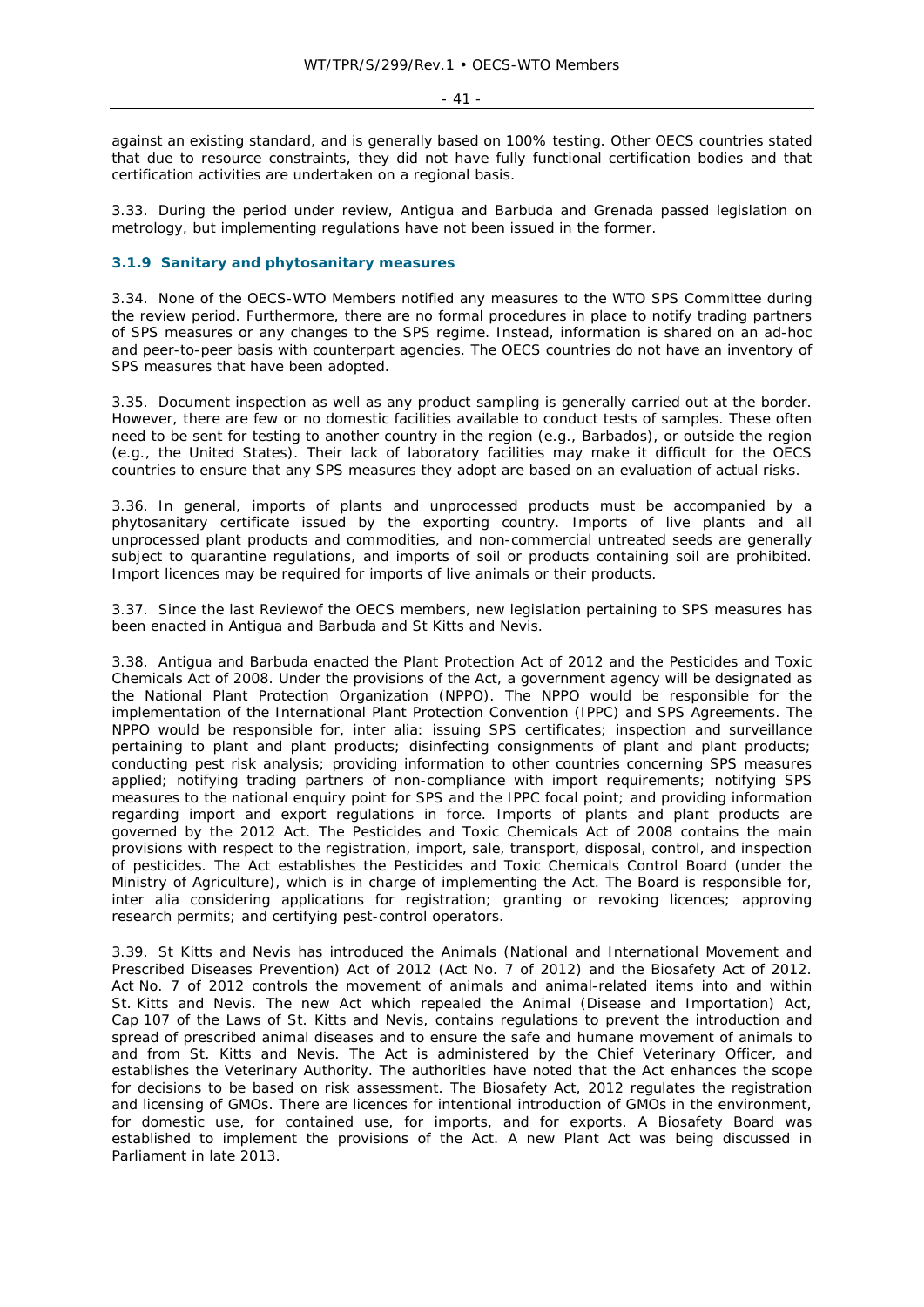- 42 -

3.40. The OECS-WTO Members are members of Codex Alimentarius, but not of the World Organization for Animal Health. They are all contracting parties to the International Plant Protection Convention (IPPC).

## **3.2 Measures Directly Affecting Exports**

## **3.2.1 Export procedures, export prohibitions and export taxes**

3.41. Export procedures across OECS-WTO Members are similar. In each country the export procedure mirrors the corresponding import procedure. Documents required include: an export declaration; a bill of lading or airway bill; an invoice; a certificate of origin (for preferential trade as needed); and an SPS certificate (when required). Exports are inspected especially to detect smuggling and tax avoidance.

3.42. Export restrictions are based on CITES standards: all OECS-WTO Members ban exports of wild birds and wildlife. Exports of narcotics and drugs are prohibited or subject to licensing in several countries, as are exports of goods bearing the country's coat of arms or flag. Grenada bans exports of unfermented cocoa.

3.43. The OECS-WTO Members generally do not use export-licensing. The exceptions include vegetables, monkeys, and several types of seafood in St. Kitts and Nevis; and swine, sheep, goats, lobsters, and conchs in St. Vincent and the Grenadines. St. Lucia's export-licensing requirement on ginger and dry coconut is not enforced. Grenada allows cocoa exports only with the written approval of the Grenada Cocoa Association, and bananas may be exported only by the Grenada Banana Co-operative Society or persons licensed by the Society.

3.44. Export taxes are applied by Antigua and Barbuda on lobsters and fish, while Dominica imposes export royalties on sand and stone, and St. Kitts and Nevis taxes exports of live animals, cotton, and some other products.

# **3.2.2 Export subsidies, financing support, and promotion**

3.45. All the OECS-WTO Members have notified their export subsidy schemes to the WTO. These include fiscal incentive laws<sup>3</sup>, which provide for *inter alia*: relief from customs duty and income tax waivers for a certain length of time depending on the size of the investment. In addition, Antigua and Barbuda, St Lucia, and St Vincent and the Grenadines (not operational) also provide for free-zones. Enterprises operating in free zones are exempt from customs duty and other taxes on imports of goods used to construct and operate enterprises within the zone. Enterprises also benefit from tax benefits for a certain period, depending on the size of the investment and the number of employees. However, export subsidy schemes need to end by 2015.

3.46. In a decision taken on 27 October 2006, the Committee on Subsidies and Countervailing Measures agreed to continue until 31 December 2007 the extension and continuation of the transition period, under Article 27.2(b) of the SCM Agreement, for the elimination of export subsidies that take the form of full or partial exemptions from import duties and internal taxes and were in existence under the programme on 1 September 2001. In July 2007, the General Council decided to extend the date to end 2015. On 23 October 2012, the Committee on Subsidies and Countervailing Measures approved the final extension of the transition period until end 2013 for export subsidy programmes of 19 developing countries including OECS countries.

3.47. OECS members do not have national programmes for export credit, insurance or guarantees. During part of the period under review, manufacturing exporters could make use of the export insurance facility provided by the Eastern Caribbean Central Bank (ECCB), covering political and commercial risks. This facility was terminated in 2009. The ECCB also provided pre-shipment and post-shipment financing. The ECCB had, alternatively, provided guarantees to commercial banks for advances made to exporters of non-traditional manufactured goods through the ECCB Export Credit Guarantee Scheme. The authorities noted that this scheme was unattractive to and under-utilized by manufacturers in OECS member States.

 $\frac{1}{3}$  $3$  In 2013 Antigua and Barbuda repealed its Fiscal Incentives Act.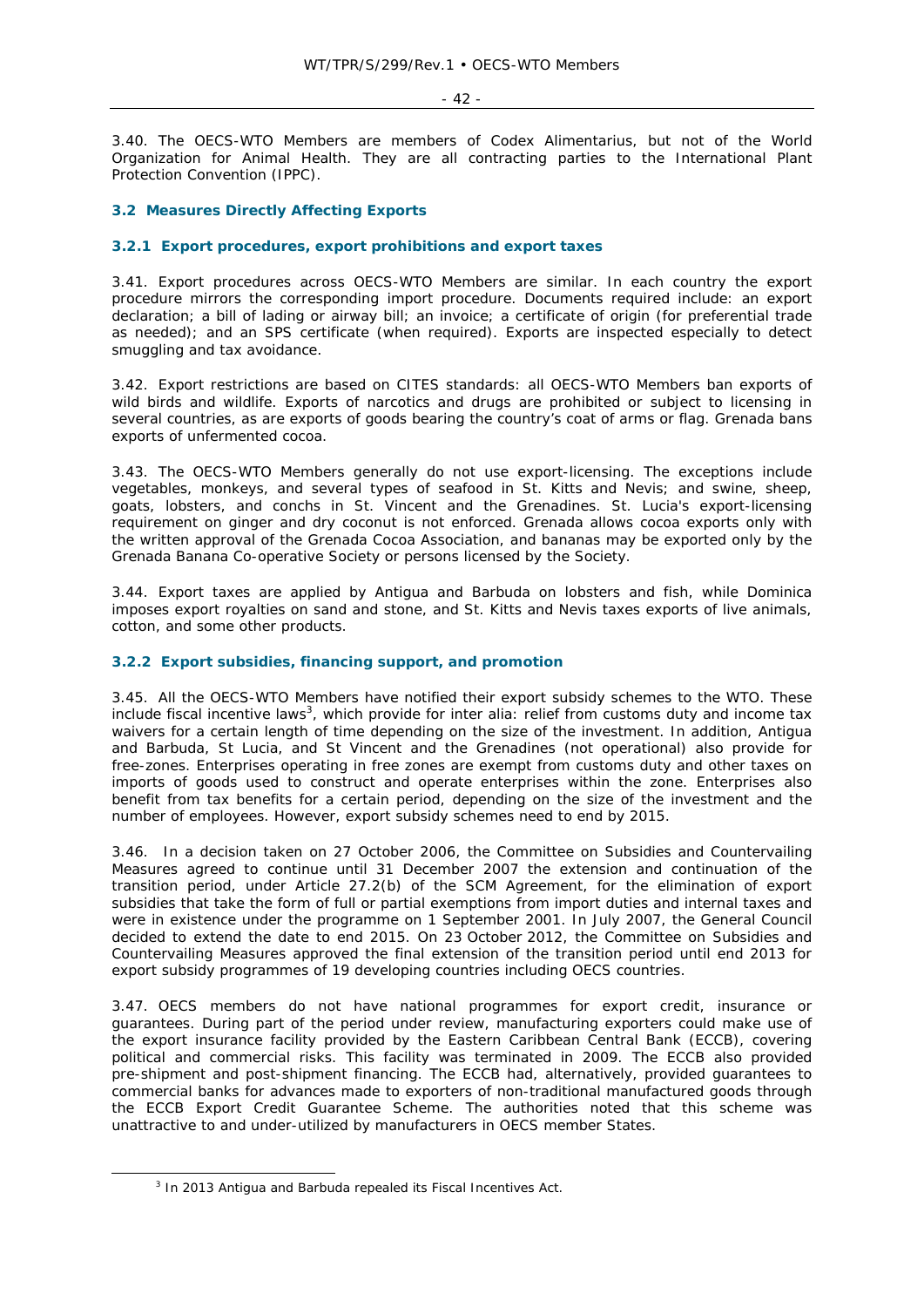$-43 -$ 

3.48. Exporters may receive export promotion support from the OECS Export Development Unit. In addition, some OECS countries have individual investment-promotion agencies. For example, the Dominica Export and Import Agency (DEXIA) provides support to exporters of agricultural, agri-processed, and manufactured goods for: market research and market entry requirements; product identification and development; participation in trade fairs, exhibitions, and promotions; organization of trade missions; organizational development; financial risk development; and training. To meet market entry requirements, DEXIA runs quality assurance programmes. In St Lucia, the Trade Export Promotion Agency provides information and support to local businesses and international buyers, it also coordinates and evaluates the national export development strategy.

#### **3.3 Measures Affecting Production and Trade**

## **3.3.1 Incentives**

3.49. The OECS-WTO Members encourage and promote both domestic and foreign investment with a view to fostering, *inter alia*: private sector development, job creation, poverty reduction, and economic diversification. To achieve these objectives, the OECS countries operate similar incentive schemes under their fiscal incentives laws, which provide for, *inter alia*, duty-free imports, tax exemptions, and preferential tax rates.

3.50. In addition, sector-specific incentives are in place. For example, a number of countries offer incentives to the tourism sector through the Hotels Aid Act. Agriculture and small businesses also receive incentives.

3.51. During the period under review, Antigua and Barbuda and Grenada enacted new legislation on incentives. The main change modified the export subsidy element, present in the previous legislation, so as to meet the export subsidy phase-out by 2015. The remaining OECS members are in the process of modifying their fiscal incentives laws accordingly.

3.52. Antigua and Barbuda, Dominica, and St Kitts and Nevis set-up investment promotion agencies during the review period. These serve as one-stop shops for investors. Invest St. Lucia, under the Ministry of Commerce, started acting as a one-stop shop in 2013. Invest St Vincent and the Grenadines was also rebranded in 2009 and functions as a one-stop shop.

## **3.3.2 Competition policy and price controls**

3.53. None of the OECS-WTO Members has functional competition policy legislation in place. However, Chapter VIII of the revised CARICOM Treaty deals with competition policy and provides for the enactment and harmonization of legislation in CARICOM member States. The CARICOM Competition Commission, inaugurated in January 2008 and headquartered in Suriname, is in charge of competition issues and enforcement in the CSME. Additionally, the OECS countries have agreed to establish a supra-national competition agency to handle competition matters within its single market. The Eastern Caribbean Competition Authority is expected to be established by 2015. Draft model legislation has been prepared by the CARICOM Secretariat and is with the respective authorities for consideration.

3.54. All the OECS-WTO Members apply price controls. Coverage varies from 5 products in Dominica to about 100 items in St Vincent and the Grenadines; these apply *de jure.* Products covered are *inter alia*: essential food items, fuel and natural gas, fertilizer, and certain building materials. Price controls are applied both as maximum prices and maximum mark-ups allowed on import or wholesale prices.

#### **3.3.3 State-owned enterprises and marketing boards**

3.55. Grenada submitted a new and full notification in July 2010, in which it identified the Grenada Cocoa Association (GCA) as a state trading enterprise.<sup>4</sup> Dominica is the only other OECS member to have notified a state trading enterprise to the WTO. In 2001, it notified the Dominica Import Export Agency (DEXIA) and Dominica Banana and Marketing Corporation. The latter has

 $\frac{1}{4}$ WTO document G/STR/N/13/GRD, 24 August 2010.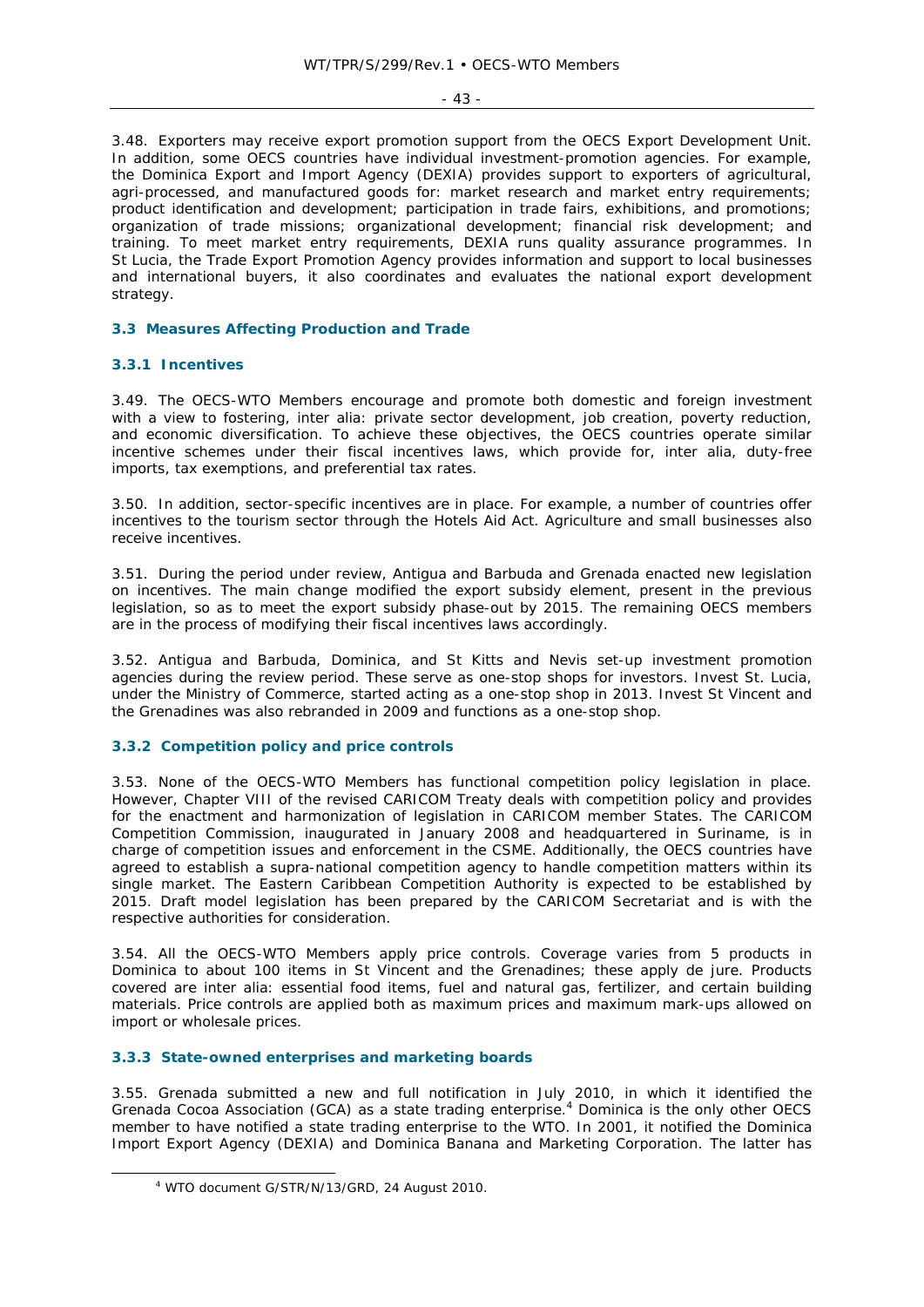been replaced by the Dominica Banana Producers Limited, which does not have a monopoly on the export of bananas. DEXIA still has the exclusive right to import most sugar, as well as bulk rice.

3.56. Marketing boards in operation in all OECS-WTO Members, exercise exclusive powers, primarily in the agricultural field (Table 3.3). Some institutions went out of business during the review period. In St Kitts and Nevis, the Supply Office of the Ministry of International Trade, Industry, Commerce and Consumer Affairs, which had an import monopoly on wheat flour in bulk (packages bigger than 5 lbs), rice in bulk (packages bigger than 10 lbs), and evaporated milk, ceased operations in 2013. In St Vincent and the Grenadines, the Banana Growers Association (BGA), a quasi-governmental organization with exclusive rights on the marketing (including exports) of domestically produced bananas, was dissolved in 2009.

| <b>Country</b>             | <b>Marketing board</b>                                                                                                                                                                                                    | Products marketed exclusively by board                                                                                                                                                                                                                                                                                                                                                                                             |
|----------------------------|---------------------------------------------------------------------------------------------------------------------------------------------------------------------------------------------------------------------------|------------------------------------------------------------------------------------------------------------------------------------------------------------------------------------------------------------------------------------------------------------------------------------------------------------------------------------------------------------------------------------------------------------------------------------|
| Antigua and Barbuda        |                                                                                                                                                                                                                           |                                                                                                                                                                                                                                                                                                                                                                                                                                    |
|                            | Central Marketing<br>Corporation (CMC),<br>established in 1973                                                                                                                                                            | CMC no longer enforces its monopoly on imports of carrots, cabbages,<br>onions, sweet peppers, and tomatoes; system of import licensing is<br>being phased out                                                                                                                                                                                                                                                                     |
|                            |                                                                                                                                                                                                                           |                                                                                                                                                                                                                                                                                                                                                                                                                                    |
| <b>Dominica</b>            |                                                                                                                                                                                                                           |                                                                                                                                                                                                                                                                                                                                                                                                                                    |
|                            | Dominica Export and Import<br>Agency (DEXIA), established<br>in 1986                                                                                                                                                      | DEXIA has exclusive right to import sugar (brown and white sugar,<br>except EEC No. 1 used by bottlers, and icing sugar) and bulk rice<br>(white and parboiled)                                                                                                                                                                                                                                                                    |
| Grenada                    |                                                                                                                                                                                                                           |                                                                                                                                                                                                                                                                                                                                                                                                                                    |
|                            | Marketing and National<br>Importing Board (MNIB),<br>established in 1973                                                                                                                                                  | Exclusive importation of bulk rice and sugar in 50 kg polypropylene<br>bags; centralized importer of rice in bulk, full cream powdered milk in<br>bags, refined sugar in bags, and unrefined sugar in bulk                                                                                                                                                                                                                         |
|                            | Grenada Banana<br>Co-operative Society<br>(GBCS); Grenada Cocoa<br>Association (GCA); Grenada<br>Co-operative Nutmeg<br>Association (GCNA);<br>Grenada Minor Spices<br>Co-operative Marketing<br>Society Limited (GMSCMS) | GBCS is the sole authorized purchaser of bananas for export to<br>countries outside the Caribbean area; bananas may be exported only<br>by this group or persons they license. Exportation of cocoa is only<br>allowed with the written approval of the GCA. GCNA is the sole<br>authorized exporter of nutmeg. GMSCMS has exclusive right to export<br>cloves, cinnamon, pimento, and all other spices except nutmeg and<br>mace. |
| <b>St. Kitts and Nevis</b> |                                                                                                                                                                                                                           |                                                                                                                                                                                                                                                                                                                                                                                                                                    |
|                            | <b>Central Marketing</b><br>Corporation (CEMACO)                                                                                                                                                                          | Marketing agent for non-sugar agricultural produce; its monopoly<br>rights on the non-sugar sector abolished; CEMACO closed in 2009                                                                                                                                                                                                                                                                                                |
|                            | Ministry of Trade and<br>Industry                                                                                                                                                                                         | Monopoly on importation of bulk rice, wheat flour, and evaporated<br>milk; St. Kitts' Supply Office closed in 2013                                                                                                                                                                                                                                                                                                                 |
| St. Lucia                  |                                                                                                                                                                                                                           |                                                                                                                                                                                                                                                                                                                                                                                                                                    |
|                            | Ministry of Commerce,<br>Business Development,<br><b>Investment &amp; Consumer</b><br>Affairs.                                                                                                                            | Monopoly on importation of bulk rice, wheat flour, and sugar                                                                                                                                                                                                                                                                                                                                                                       |
|                            | St. Lucia Marketing Board<br>(SLMB)                                                                                                                                                                                       | Imports out-of-season goods (cabbages, lettuce, tomatoes, carrots,<br>and sweet potatoes) but does not have a monopoly                                                                                                                                                                                                                                                                                                             |
|                            | <b>St. Vincent and the Grenadines</b>                                                                                                                                                                                     |                                                                                                                                                                                                                                                                                                                                                                                                                                    |
|                            | Agricultural Input Warehouse                                                                                                                                                                                              | Has de facto monopoly on importation of dry fertilizers, and legal<br>monopoly on importation of sugar; also imports other inputs, e.g.<br>tools, seeds, and pesticides, but does not have a monopoly                                                                                                                                                                                                                              |
|                            | National Properties Limited                                                                                                                                                                                               | Produce Division is responsible for domestic sales and exports of fresh<br>produce, but does not have a monopoly over either                                                                                                                                                                                                                                                                                                       |

| Table 3.3 Marketing boards or similar arrangements in place over 2007-13 |  |  |  |
|--------------------------------------------------------------------------|--|--|--|
|                                                                          |  |  |  |

Source: Information provided by the national authorities.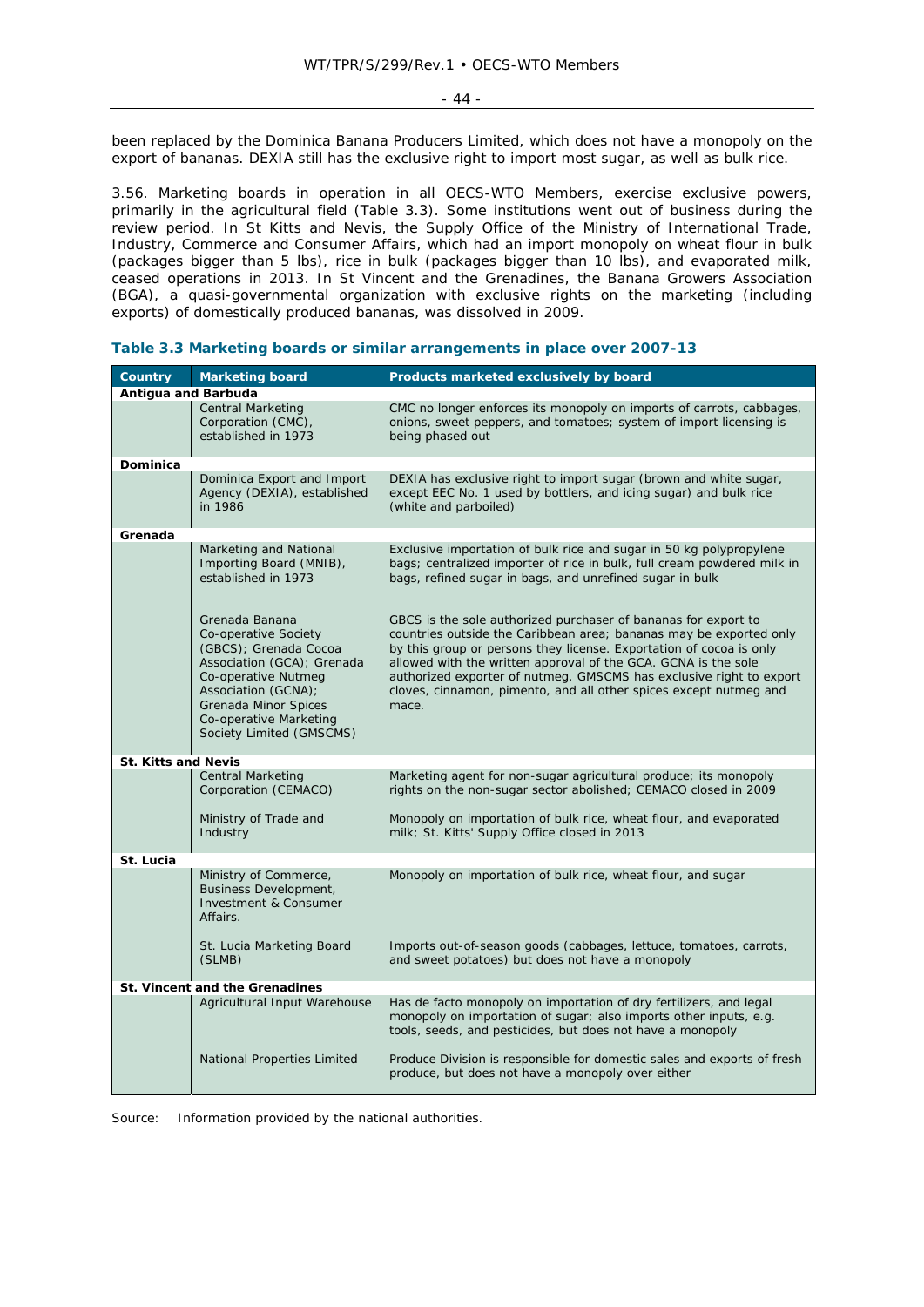#### **3.3.4 Government procurement**

3.57. None of the OECS-WTO Members is a party to the WTO Agreement on Government Procurement. Data on government procurement was not available from any OECS members for this Review.

3.58. During the period under review, Antigua and Barbuda, Dominica, and St Kitts and Nevis passed new legislation on government procurement; the legislation has not yet entered into force in Antigua and Barbuda.

3.59. Dominica's Procurement and Contract Administration Act of 2012 created the Central Procurement Board, which will approve and review procurements above a certain threshold. The Act also created a Central Procurement Unit in the Ministry of Finance for monitoring and compliance purposes. The Act provides a 20% preference margin for domestic suppliers.

3.60. St Kitts and Nevis enacted the Procurement and Contract Administration Act in 2012. The law mandates public competition by companies bidding for government contracts and contains conditions for the use of the various procurement methods. The Act also sets out, *inter alia*, principles guiding the selection among bids, typical periods involved in the procurement process, publication and other transparency requirements, appeal and review procedures, and sanctions.

3.61. OECS members generally provide for both public and selective tendering. Public tendering is generally used for larger projects and when required by a donor's rules. Tenders boards generally choose the bid with the lowest price, but other issues may be taken into consideration (e.g., qualitative issues and the credibility of a bidder). Other than in Dominica, local suppliers or those from CARICOM are not granted any preferences.

3.62. In the Revised CARICOM Treaty, government procurement is part of a built-in agenda for future negotiations aimed at developing disciplines. The COTED has nevertheless launched an action plan to create a central regional information coordinating agency, and a promotional programme has been put in place to increase procurement of regional goods and services, within CARICOM.

3.63. Furthermore, the CARIFORUM-EU EPA, signed in October 2008, contains public procurement conditions that require transparency and the use of agreed international standards in all government procurement above a threshold of approximately €164,000. The main provisions include the obligation not to discriminate against EU companies, and the publication of all laws, regulations, decisions, and administrative rulings related to the procurement. However, the CARIFORUM-EU EPA recognizes preferences provided in lieu of regional integration.

# **3.3.5 Intellectual property rights**

3.64. Significant progress has been made on IPRs across the OECS-WTO Members (Table 3.4). Dominica had enacted IPR-related legislation at the time of the last review, but the laws were not in force; they entered into force during the current review period. Grenada introduced copyright, patents and trade mark legislation in 2011 and 2012; draft legislation on geographical indications, layout designs of integrated circuits, protection of plant varieties, and undisclosed information is under consideration.

| <b>Field</b>                            | Antiqua<br>and<br><b>Barbuda</b> | <b>Dominica</b> | Grenada      | <b>St. Kitts</b><br>and Nevis | St. Lucia    | <b>St. Vincent</b><br>and the<br><b>Grenadines</b> |
|-----------------------------------------|----------------------------------|-----------------|--------------|-------------------------------|--------------|----------------------------------------------------|
| Copyright<br>Enacted:<br>In force:      | 2003<br>2006                     | 2003<br>2003    | 2011<br>2011 | 2000<br>2002                  | 1995<br>2000 | 2003<br>2004                                       |
| <b>Patents</b><br>Enacted:<br>In force: | 2003<br>2006                     | 1999<br>2008    | 2011<br>n.a. | 2000<br>2002                  | 2001<br>n.a. | 2004<br>2009                                       |

#### **Table 3.4 Intellectual property rights legislation enacted since the Uruguay Round**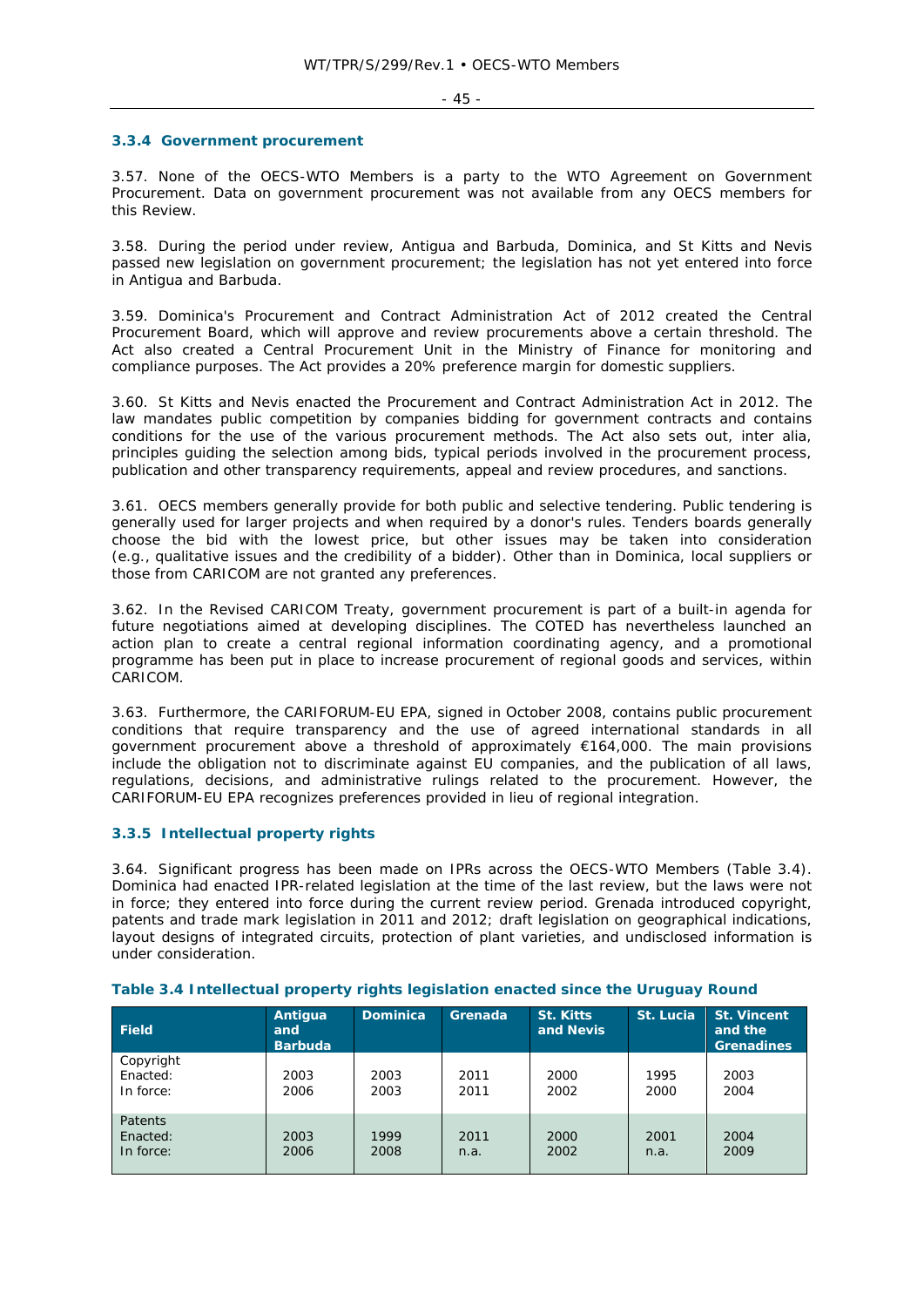| <b>Field</b>                                                | Antigua<br>and<br>Barbuda | <b>Dominica</b> | Grenada      | <b>St. Kitts</b><br>and Nevis | St. Lucia    | <b>St. Vincent</b><br>and the<br><b>Grenadines</b> |
|-------------------------------------------------------------|---------------------------|-----------------|--------------|-------------------------------|--------------|----------------------------------------------------|
| Industrial designs<br>Enacted:<br>In force:                 | 2003<br>2006              | 1998<br>2008    | n.a.<br>n.a. | n.a.<br>n.a.                  | 2001<br>2003 | 2005<br>2009                                       |
| Layout designs<br>Enacted:<br>In force:                     | 2003<br>2006              | 1999<br>2008    | n.a.<br>n.a. | n.a.<br>n.a.                  | 2000<br>2003 | 2004<br>2009                                       |
| <b>Plant varieties</b><br>Enacted:<br>In force:             | n.a.<br>n.a.              | 1999<br>2008    | n.a.<br>n.a. | n.a.<br>n.a.                  | n.a.<br>n.a. | n.a.<br>n.a.                                       |
| Trade marks<br>Enacted:<br>In force:                        | 2003<br>2006              | 1999<br>2009    | 2012<br>2012 | 2000<br>2002                  | 2001<br>2003 | 2003<br>2004                                       |
| Geographical<br><b>indications</b><br>Enacted:<br>In force: | 2003<br>2006              | 1999<br>2008    | n.a.<br>n.a. | 2007<br>2013                  | 2003<br>2003 | 2004<br>2009                                       |

n.a. Not applicable (No legislation or not in force).

Source: Information provided by the authorities.

3.65. Legislation enacted in St Kitts and Nevis at the time of the last review, also entered into force during the review period. Other than Grenada and St Kitts and Nevis, all the other OECS-WTO Members have notified their legislation to the WTO.

3.66. IPR legislation across OECS-WTO Members contains provisions with respect to infringement of rights. Penalties include prison terms, fines, and seizures of goods. However data on enforcement were not available.

3.67. Under the 2002 Cooperation Agreement between the OECS and WIPO, the two parties agreed to act in close cooperation on matters of mutual interest, with a view to harmonizing their efforts towards greater effectiveness.<sup>5</sup> The agreement identifies nine fields for cooperation, including updating information on IPR laws and regulations in the OECS member States through mutual exchange of data and information.

|  | ۰.<br>$\sim$<br>× |  |
|--|-------------------|--|
|--|-------------------|--|

 $\frac{1}{5}$ <sup>5</sup> For the full text of the agreement, see WIPO document WO/CC/48/2, 24 July 2002. Viewed at: http://www.wipo. int/documents/en/document/govbody/wo\_gb\_cc/pdf/cc48\_2.pdf.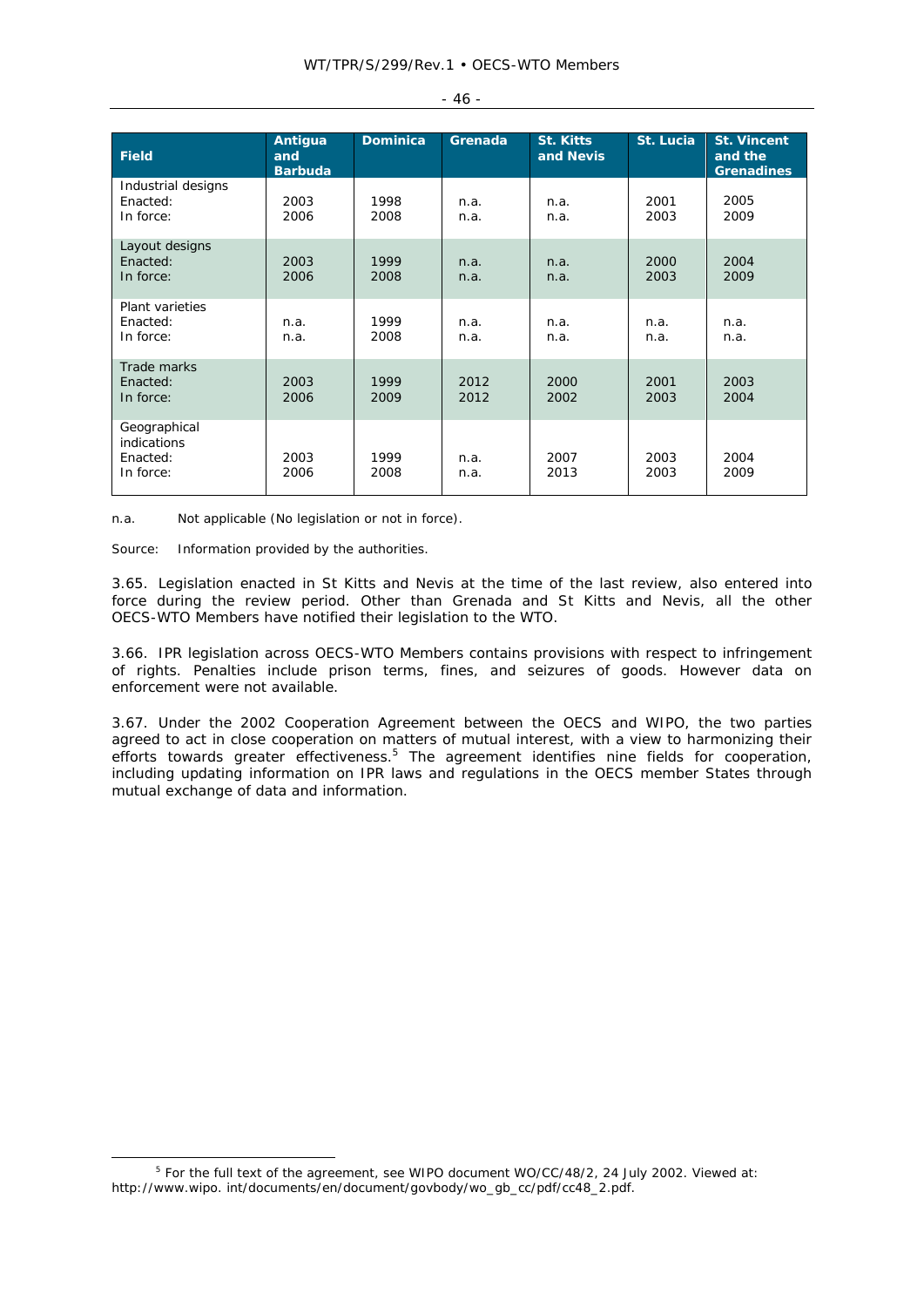#### $-47 -$

# **4 TRADE POLICIES BY SECTOR**

# **4.1 Agriculture**

4.1. The importance of the agriculture sector varies across the OECS-WTO Members. Agricultural is more important to the economies of the Windward Islands (Dominica, Grenada, St. Lucia, and St. Vincent and the Grenadines), than to the Leeward Islands (Antigua and Barbuda, and St. Kitts and Nevis). During the period under review, in contrast to the previous review period, the agriculture sector gained GDP share in the OECS countries as a group, increasing from 2.9% of GDP in 2007 to 3.9% in 2012. The increase partly reflects the decline of services and construction as a result of the global economic crisis. However, it also reflects the increase in the production of some commodities, in particular non-traditional crops. The sector has had a positive development in all OECS countries, but the increase was the highest in Dominica and Grenada, and smaller in St. Kitts and Nevis.

4.2. The banana industry continued to shrink during the review period; it accounted for just 0.4% of nominal GDP and 10.7% of agricultural production in 2012, compared with some 0.5% and 16.6%, respectively, in 2007. In 2010-11, the industry was severely affected by plant disease, resulting in a substantial reduction in production. This was compounded by the effect of natural disasters. Hurricane Thomas eradicated all banana plantations in St. Lucia in November 2010, causing a significant setback in agricultural production.

4.3. National agricultural policies in the OECS members are formulated mainly at the domestic level by the respective Ministries of Agriculture, but there is a trend to harmonize policies, and there is a regional OECS Agriculture Policy endorsed by the OECS Authority. Presently, efforts are directed to operationalize the food and nutrition security policy in each OECS country, consistent with the agricultural plan of action. Agricultural products receive higher tariff protection than non-agricultural goods in all OECS members (19.1% WTO definition, 21.3% ISIC, Table 3.1). Generally speaking, tariff protection is higher than average for fruit and vegetables, animals and products thereof, coffee, and tobacco. Most OECS-WTO Members also use non-automatic import licences for a number of agricultural products, when imported from non-CARICOM countries. The exception to this policy is Dominica, where, due to tariffication, the use of licensing is limited. Import restrictions to encourage self-sufficiency are also applied on some agricultural products, including poultry parts, eggs, and vegetables in St. Lucia, and St. Vincent and the Grenadines. During the review process, the authorities of some of the OECS members noted that the measures were in place partly to offset unfair trading practices from trading partners. A revision of these restrictions had been considered, but it was decided to leave them in place, due to the lack of possibilities for contingency measures to counter them, as well as the absence of legislation related to food safety and of laboratory testing and diagnostic facilities.

4.4. OECS support to agriculture is very limited. Banana producers in the OECS members may benefit from subsidies for fertilizers and other key inputs, and income tax exemptions; and farmers have benefited from duty-free importation of tractors and other agricultural machinery. Fiscal incentives in most OECS members include partial or complete waiver of import duties and VAT exemption (or zero rates) on most inputs for the production of primary or processed agricultural commodities. Under the CARIFORUM-EU EPA, OECS agricultural producers benefit for all originating products exported to the EU (other than rice and sugar), from a duty and quota free access (DFQF) regime as from 1 January 2008. This is considered to be a major improvement compared with the preferential treatment under the Cotonou Agreement for some agricultural products, in particular bananas.

4.5. Most OECS members (except St. Kitts and Nevis) continue to maintain marketing boards for some agricultural imports (section 3.3.3).

# **4.2 Manufacturing**

4.6. The manufacturing sector, including food processing, accounted for 4.7% of current GDP in 2012, up from 4.2% in 2000. The sector, although small and very concentrated in a few products and markets, performed relatively well during the global crisis, experiencing small declines in 2008 and 2011, but expanding in all the other years of the 2007-13 period. The main value-added industries are food and beverages, soaps and detergents, paper and paperboard, and the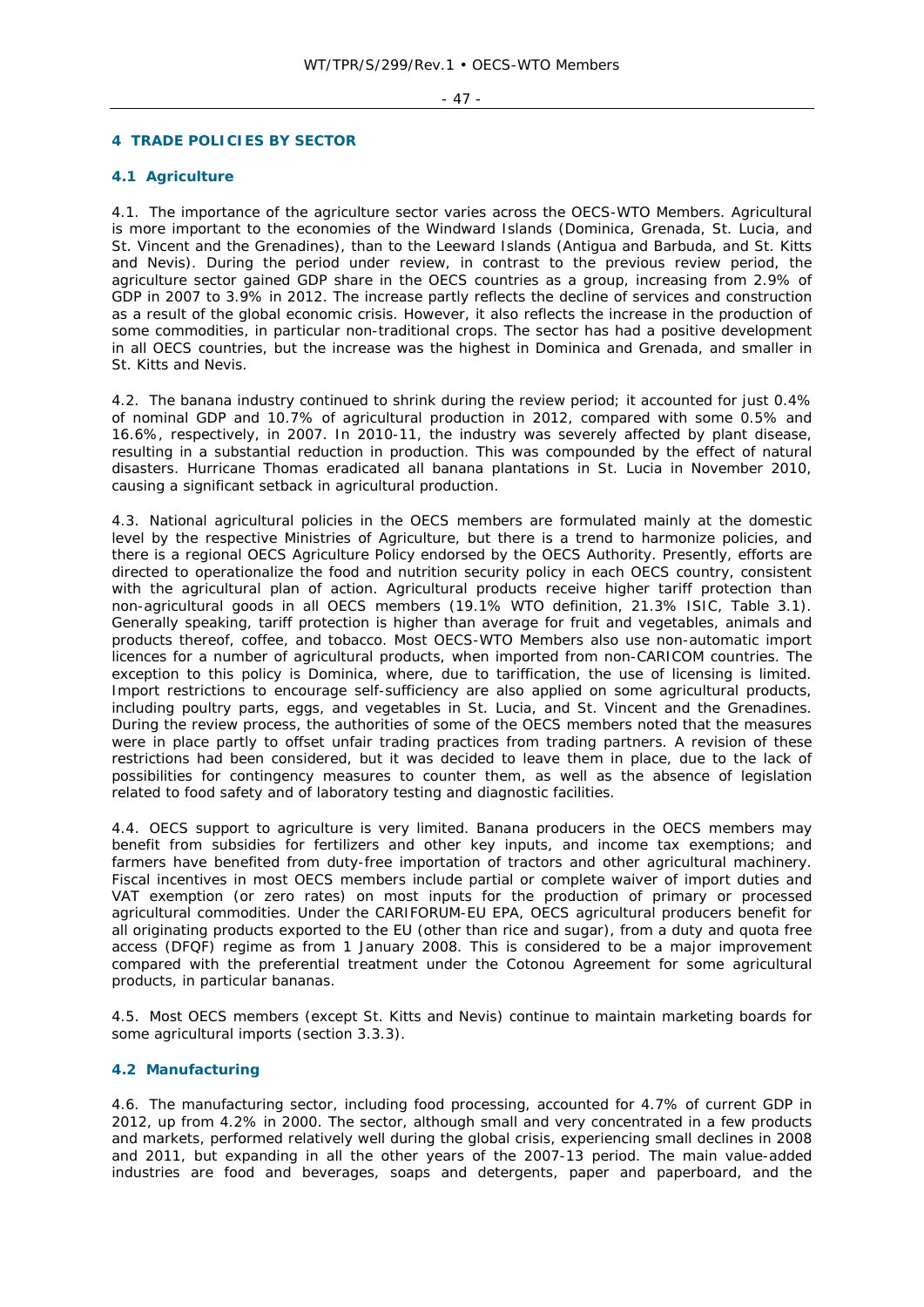$-48 -$ 

production of some electrical parts and components, which has been a significant industry in St. Kitts and Nevis, in terms of exports to the U.S. market.

4.7. The performance of the sector has been partly supported by an increase of exports, mainly to the United States and the EU, of some niche manufactured goods, such as electrical products (St. Lucia); switches, relays, fuses, and electrical capacitors (St. Kitts and Nevis); soaps and toothpaste (Dominica); and various manufactures (St. Vincent and the Grenadines).

4.8. The 2013 average MFN tariff on imports of industrial products (ISIC-2 definition) was 10.3%, the same at the time of the previous review. The highest average tariffs are applied on food, beverages and tobacco, clothing and apparel articles, and footwear. Licensing requirements apply to a number of manufactured goods (e.g. oxygen in cylinder, acetylene, bleach, candles, PVC pipes, tyres, wooden doors, galvanized sheets, aluminium windows and doors) in most OECS countries, with the exception of Dominica.

4.9. Incentive schemes for manufacturers, including relief from corporate tax and customs duties for approved manufacturing enterprises for up to 15 years, under the various Fiscal Incentives Acts, have been reviewed (Antigua and Barbuda, Grenada and St. Lucia) or are in the process of being reviewed to comply with the end-2015 WTO deadline for the removal of subsidies notified under Article 27.4 of the SCM Agreement (section 3.2.2). Free zones have been established in St. Lucia to encourage the development of export-oriented manufacturing.

#### **4.3 Services**

#### **4.3.1 GATS commitments**

4.10. The OECS-WTO Members made GATS commitments in 4 to 6 of the 12 main service areas, and in 8 to 32 of the 160 subsectors (Table 4.1). There are common elements in the schedules: all OECS members made commitments in: financial services; tourism and travel-related services; and recreational and sporting services. Most scheduled commitments for communications services and transport services, but Antigua and Barbuda, Dominica, and Grenada were the only OECS members to make commitments in the extended WTO Negotiations on Telecommunications and to have signed the Fourth Protocol. None of the OECS members participated in the extended WTO Negotiations on Financial Services.

4.11. In their GATS Schedules, the OECS members included horizontal commitments on the movement of natural persons and the provision of services through commercial presence. The latter generally requires local incorporation of the foreign provider. Dominica, Grenada, St. Kitts and Nevis, St. Lucia, and St. Vincent and the Grenadines included reservation of certain small business opportunities for nationals (now understood as OECS nationals). Employment of foreign natural persons is subject to work permit regulations and labour and immigration laws.

| Sector-specific commitments                         | Antigua<br>and<br><b>Barbuda</b> | <b>Dominica</b>      | Grenada              | <b>St. Kitts</b><br>and<br><b>Nevis</b> | St.<br>Lucia         | <b>St. Vincent</b><br>and the<br>Grenadines |
|-----------------------------------------------------|----------------------------------|----------------------|----------------------|-----------------------------------------|----------------------|---------------------------------------------|
| Number of sectors                                   | 6                                | 4                    | 4                    | 5                                       | 5                    | 5                                           |
| Number of subsectors                                | 32                               | 20                   | 19                   | 8                                       | 9                    | 8                                           |
| <b>Business services</b><br>1.                      | $\blacksquare$                   | . .                  | . .                  | $\cdot$ .                               | . .                  | . .                                         |
| A. Professional services                            | $\blacksquare$                   | $\ddot{\phantom{0}}$ | $\ddot{\phantom{0}}$ | $\ddot{\phantom{0}}$                    | $\ddot{\phantom{0}}$ | $\ddot{\phantom{0}}$                        |
| B. Computer and related services                    | п                                | . .                  | . .                  | $\cdot$ .                               | . .                  | . .                                         |
| C. Research and development<br>services             | ▬                                | $\cdot$ .            | . .                  | $\cdot$ $\cdot$                         | $\cdot$ .            | . .                                         |
| 2. Communications services                          | $\blacksquare$                   | $\mathbf{u}$         | $\mathbf{u}$         | $\blacksquare$                          | . .                  | . .                                         |
| <b>B.</b> Courier services                          | $\cdot$ $\cdot$                  | п                    | п                    | $\cdots$                                | $\cdot$ .            | $\ddot{\phantom{0}}$                        |
| C. Telecommunication services                       | ▬                                | ▬                    | $\mathbf{u}$         | п                                       | . .                  | . .                                         |
| 7. Financial services                               | $\blacksquare$                   | $\blacksquare$       | $\mathbf{u}$         | $\blacksquare$                          | $\blacksquare$       | $\blacksquare$                              |
| A. All insurance and insurance-<br>related services | $\blacksquare$                   | $\blacksquare$       | $\blacksquare$       | $\ddot{\phantom{0}}$                    | $\blacksquare$       | $\blacksquare$                              |
| C. Other financial services                         | $\cdot$ $\cdot$                  | . .                  | $\cdot$ $\cdot$      | $\blacksquare$                          | $\cdot$ .            | $\cdot$ $\cdot$                             |

#### **Table 4.1 Sectors in which GATS specific commitments were made**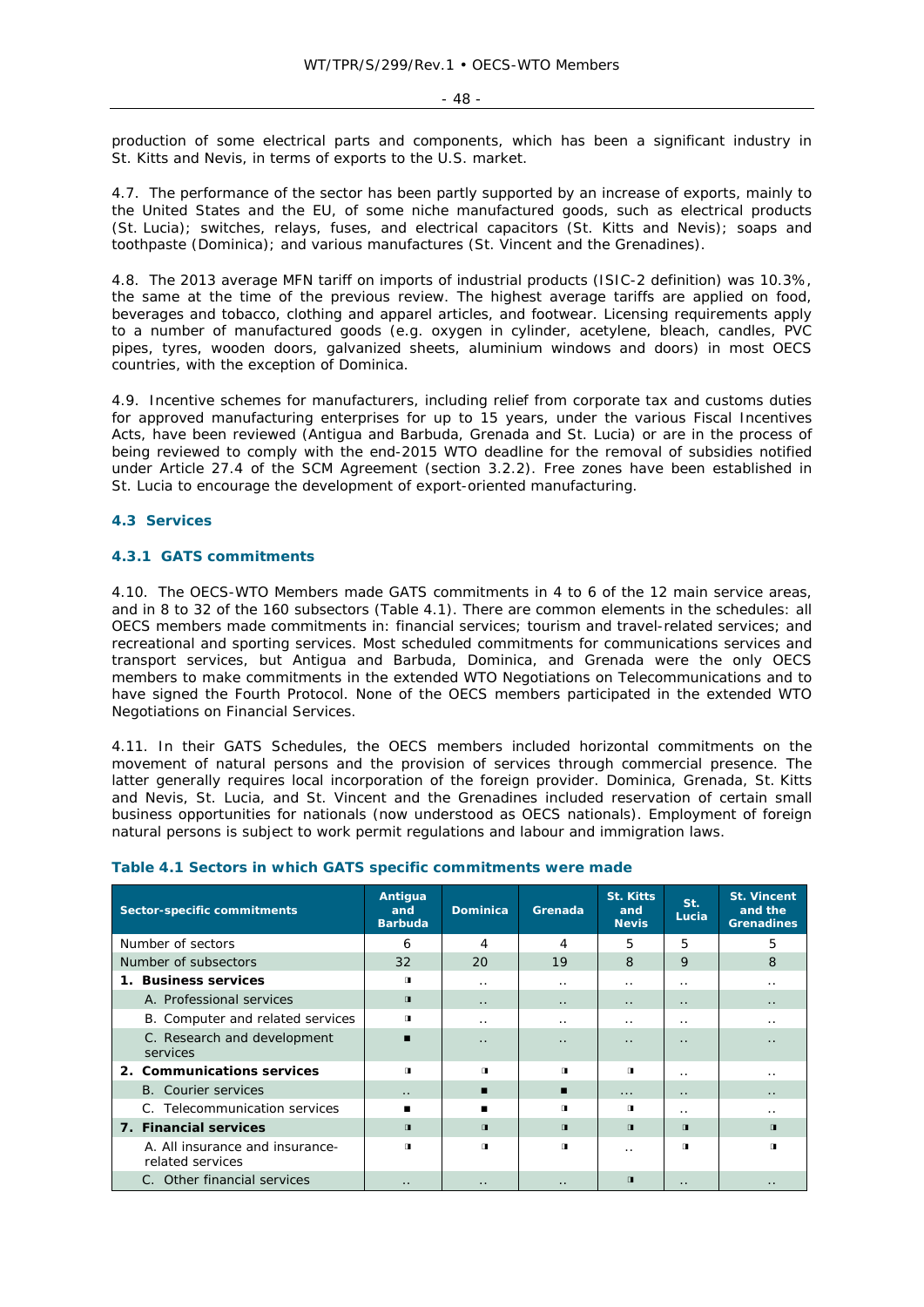|                 | <b>Sector-specific commitments</b>                | Antigua<br>and<br><b>Barbuda</b> | <b>Dominica</b>      | Grenada              | <b>St. Kitts</b><br>and<br><b>Nevis</b> | St.<br>Lucia              | <b>St. Vincent</b><br>and the<br><b>Grenadines</b> |
|-----------------|---------------------------------------------------|----------------------------------|----------------------|----------------------|-----------------------------------------|---------------------------|----------------------------------------------------|
| services        | 8. Health and related social                      | . .                              | $\cdot$ .            | $\ddot{\phantom{0}}$ | $\cdot$ .                               | $\blacksquare$            | п                                                  |
|                 | A. Hospital services                              | $\ddot{\phantom{0}}$             | $\ddot{\phantom{0}}$ | $\ddot{\phantom{0}}$ | $\ddot{\phantom{a}}$                    | п                         | п                                                  |
| 9.<br>services  | Tourism and travel related                        | п                                | П                    | $\blacksquare$       | $\blacksquare$                          | $\blacksquare$            | п                                                  |
|                 | A. Hotels and restaurants<br>(including catering) | $\blacksquare$                   | $\blacksquare$       | $\blacksquare$       | $\blacksquare$                          | $\mathbf{u}^{\mathbf{a}}$ | $\blacksquare$                                     |
|                 | B. Travel agencies and tour<br>operators          | . .                              | . .                  | $\cdot$ .            | . .                                     | . .                       |                                                    |
|                 | C. Tourist quides services                        | $\ddot{\phantom{0}}$             | $\ddot{\phantom{0}}$ | $\ddot{\phantom{0}}$ | $\ddot{\phantom{0}}$                    | $\ddot{\phantom{0}}$      | $\ddot{\phantom{0}}$                               |
| 10.<br>services | Recreational and sporting                         | $\blacksquare$                   | $\blacksquare$       | $\blacksquare$       | $\blacksquare$                          | $\blacksquare$            | п                                                  |
|                 | A. Entertainment services                         | ▬                                | п                    | п                    | п                                       | п                         | ▪                                                  |
|                 | D. Sporting and other<br>recreational             | $\ddot{\phantom{0}}$             |                      | п                    | п                                       | п                         | ■                                                  |
| 11.             | <b>Transport services</b>                         | $\blacksquare$                   | $\ddot{\phantom{0}}$ | $\ddot{\phantom{0}}$ | $\blacksquare$                          | $\mathbf{u}$              | $\blacksquare$                                     |
| А.              | Maritime transport services                       | $\blacksquare$                   | . .                  | . .                  | $\blacksquare$                          | $\mathbf{u}$              | п.                                                 |
|                 | H. Auxiliary services                             | $\cdot$ .                        | $\ddot{\phantom{0}}$ | $\cdot$ .            | $\cdot$ $\cdot$                         | $\blacksquare$            | $\blacksquare$                                     |

 $- 49 -$ 

◨ Part of sector/subsector has been scheduled.

■ All of sector/subsector has been scheduled.

- .. No commitments scheduled.
- a The commitment includes CPC 5126, which is within the scope of general construction work for buildings.
- Note: Maximum number of sectors = 12; subsectors = 160. The table reflects commitments with respect to market access or national treatment, and in any mode of supply. Only sectors and subsectors where commitments have been made are presented in the table.

Source: WTO GATS Schedules.

# **4.3.2 Telecommunications**

4.12. The Eastern Caribbean Telecommunications Authority (ECTEL) is the regulatory body for telecommunications in the ECTEL contracting states. ECTEL was established in May 2000 by the governments of Dominica, Grenada, St. Kitts and Nevis, St. Lucia, and St. Vincent and the Grenadines to promote market liberalization and competition in telecommunications. National Telecommunications Regulatory Commissions (NTRCs) are established in each state to complement the work of ECTEL.

4.13. ECTEL has an advisory and coordinating role with respect to NTRCs on telecom regulation, and is charged with ensuring a competitive, efficient, universally available service to OECS member States. ECTEL is made up of a Council of Ministers, the Board of Directors, and the ECTEL Directorate. The Council of Ministers comprises the ministers responsible for telecommunications in the ECTEL States, and of the Director General of the OECS as an ex-officio member. Its responsibilities include giving directives to the Board of Directors and ensuring that the Board is responsive to the needs of the member States in the implementation of telecommunications policy. The Board of Directors comprises one member and an alternate from each ECTEL contracting state and the Managing Director of ECTEL as an ex-officio member. The Board's responsibilities include making recommendations to the Council on any matter relating to telecommunications, and establishing rules and procedures. The national NTRCs are responsible for regulation of the telecoms sector in each contracting state. They are required by law to liaise and consult with ECTEL on various regulatory issues, including licensing, interconnection, spectrum management, pricing and tariffs, numbering, and dispute resolution. Individual licences may only be granted by the respective national ministers on recommendation by ECTEL.

4.14. The telecommunications market continued to develop in the ECTEL contracting States during the period under review, albeit at a more moderate pace. Mobile service penetration increased from 111% in 2008 to 129% in March 2013 (650,000 mobile subscriptions or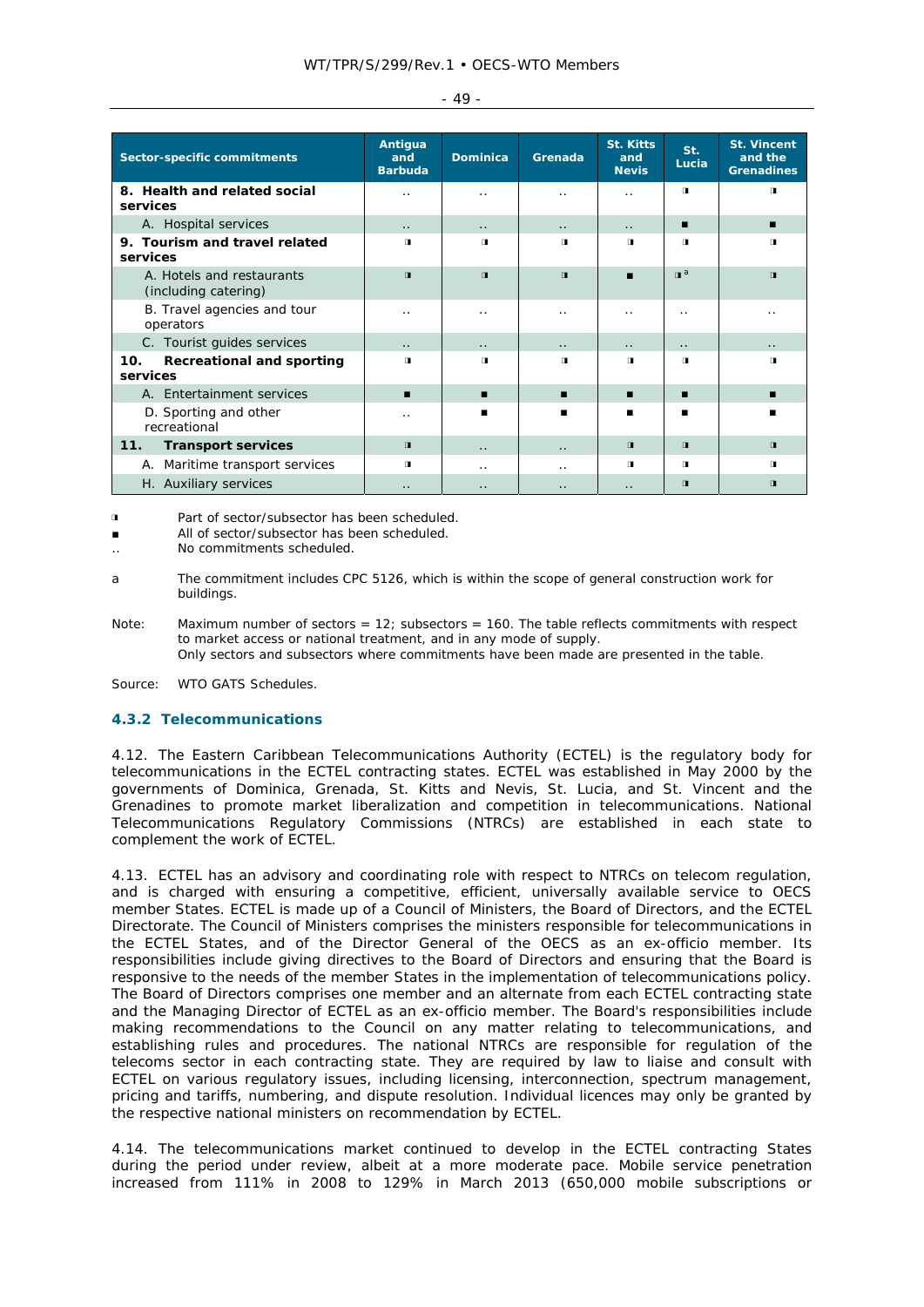$-50 -$ 

1.24 mobile subscriptions per inhabitant).<sup>1</sup> Although this shows an increase in penetration, it is partly because users have more than one mobile phone, as calls among users of the same operator are cheaper than calls across operators. Fixed-line penetration declined somewhat during the period under review, to 23% in 2013 (a total of 115,200 fixed lines were in service in March 2013), as did investment (Table 4.2). There were 80,500 broadband internet subscriptions in March 2013, with a 15.9% penetration rate.

**Table 4.2 Key telecommunications service indicators in the ECTEL member States, 2008-13**

| <b>Key Indicator</b>                                | 2008  | 2009  | 2010  | 2011  | 2012  | 2013  |
|-----------------------------------------------------|-------|-------|-------|-------|-------|-------|
| Revenue (EC\$ million)                              | 772   | 728   | 776   | 732   | 735   | 711   |
| Investment (EC\$ million)                           | 175   | 150   | 99    | 81    | 83    | 86    |
| Employment                                          | 1.612 | 1.472 | 1,379 | 1.346 | 1,369 | 1.194 |
| Fixed voice service penetration (%)                 | 26    | 26    | 25    | 24    | 24    | 23    |
| Mobile service penetration (%)                      | 111   | 122   | 126   | 128   | 130   | 129   |
| Broadband internet service penetration (%)          | 11.2  | 12.6  | 13.7  | 14.4  | 15.0  | 15.9  |
| Local traffic (million minutes)                     | 1,247 | 1,285 | 1,376 | 1,284 | 1,331 | 1,268 |
| International outgoing traffic (million<br>minutes) | 121   | 125   | 137   | 141   | 136   | 114   |

Note: Information is for year ending 31 March.

Source: ECTEL (2014), *Annual Sector Review 2012-13*. Viewed at: http://www.ectel.int/index.php/resources/publications?download=93:ectel-2013-annual-sectorreview.

4.15. At the end of March 2012, it was estimated that roughly 100 broadcast radio stations were licensed to operate in the ECTEL contracting States. There were 99 free-to-air television stations; only Dominica did not have a free-to-air television station in operation. At the same date, there were some 85,000 subscriptions to cable TV services offered by nine cable TV operators.

4.16. Antigua and Barbuda, Dominica, and Grenada participated and presented an offer in the WTO Negotiations on Basic Telecommunications Services; the other OECS-WTO Members did not present an offer. The OECS commitments made during the Uruguay Round reserved commercial presence in voice telephony and other services for the incumbent, Cable and Wireless, during the period of its original exclusive licensing arrangement. After this period, the offers give unrestricted market access for all services, with the exception of Antigua and Barbuda. In practice, liberalization took place in some countries before the scheduled date. The five ECTEL contracting states participated in the OECS Telecommunications Reform Project funded by the World Bank and, in May 2000, signed a Treaty Establishing the Eastern Caribbean Telecommunications Authority (ECTEL) and agreed to liberalize within a minimum of 12 months and a maximum of 18 months beginning 1 April 2001. New national telecommunications laws were promulgated in 2000 and 2001, and national telecommunications regulatory commissions (NTRCs) were established. These are still the main laws regulating Telecoms in the five ECTEL countries; regulations have been introduced at the national level to implement or complement these laws (Table 4.3). The national telecommunication laws of the OECS ECTEL contracting states follow the same pattern, as do the various implementing regulations. During the period under review, regulations on interconnection, numbering, and universal service funds were put in place in all ECTEL contracting states. Regulations on quality of services and wholesale provisions were put in place in all members, except St. Vincent and the Grenadines.

4.17. The telecommunications markets of the OECS ECTEL contracting states are open to foreign investment. There are no limits on foreign ownership of telecommunications companies, or citizenship requirements for directors. However, all telecommunications licensees must be established or registered as local companies. Cross-subsidization is not permitted. ECTEL contracting States applied specific telecommunication taxes, which have now been replaced by the VAT.

 $\frac{1}{1}$  $1$  ECTEL (2014).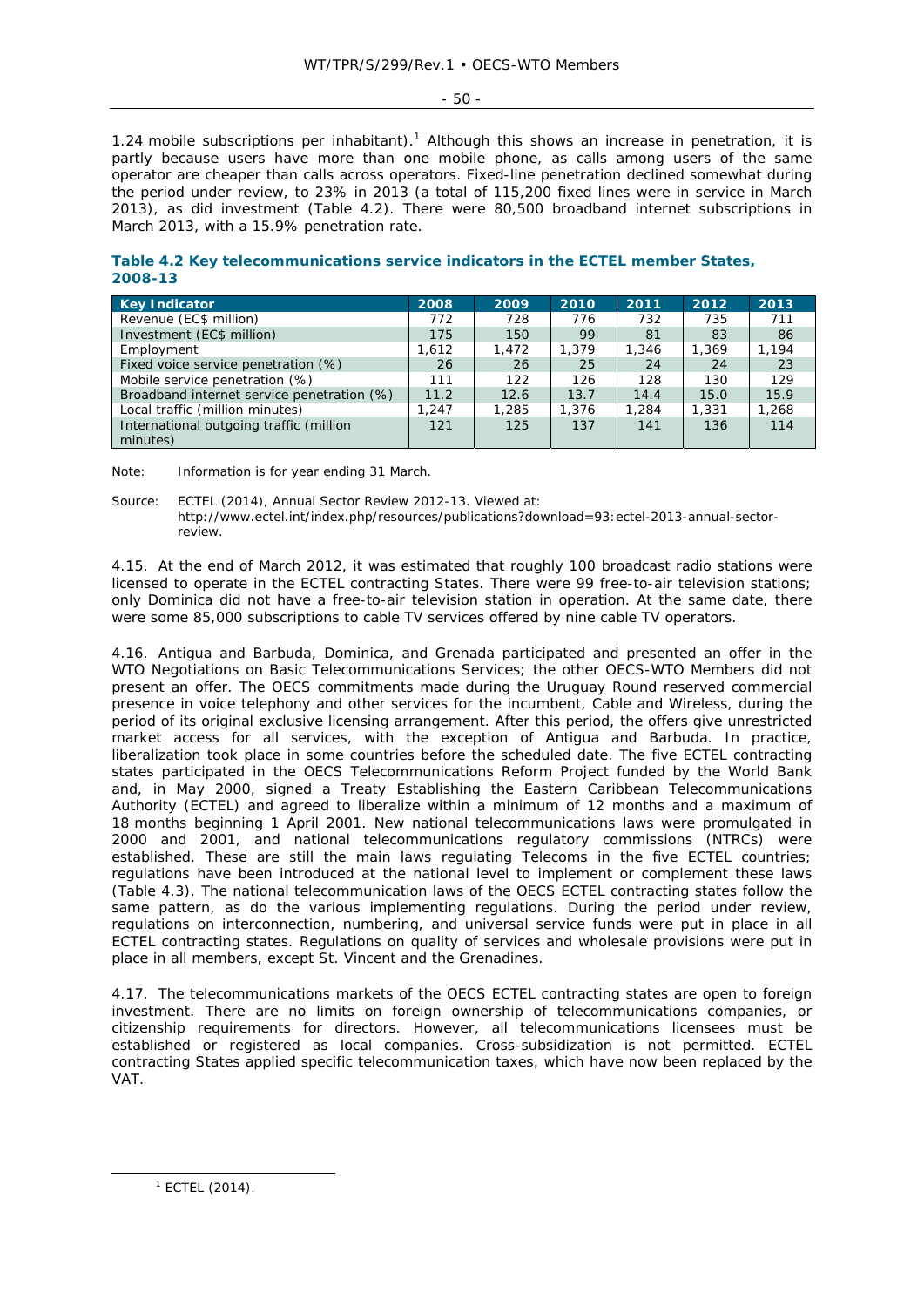|  | ٠<br>٠<br>$\sim$ |  |
|--|------------------|--|
|--|------------------|--|

| <b>Telecommunication</b><br>regulations | <b>Dominica</b>             | Grenada              | <b>St. Kitts and</b><br><b>Nevis</b> | <b>Saint Lucia</b>            | <b>St. Vincent</b><br>and the<br><b>Grenadines</b> |  |  |
|-----------------------------------------|-----------------------------|----------------------|--------------------------------------|-------------------------------|----------------------------------------------------|--|--|
| <b>Dispute Resolution</b>               | SRO No.34<br>23/8/07        | Outstanding          | Outstanding                          | <b>SRO No.122</b><br>29/12/09 | SRO No.2<br>3/1/07                                 |  |  |
| Licensing and                           | SRO No.7                    | Outstanding          | SRO No.2                             | <b>SRO No.121</b>             | SRO No.1                                           |  |  |
| Authorisation                           | 26/3/02                     |                      | 21/2/02                              | 29/12/08                      | 3/1/07                                             |  |  |
| Fees                                    | <b>SRO No.15</b>            | SRO No.46            | SRO No.13                            | SRO No.96                     | SRO No.3                                           |  |  |
|                                         | 8/3/07                      | 19/12/06             | 6/2/07                               | 30/9/02                       | 3/1/07                                             |  |  |
| Spectrum                                | <b>SRO No.26</b>            | <b>SRO No.18</b>     | <b>SRO No.25</b>                     | SRO No.119,                   | SRO No.4                                           |  |  |
| Management                              | 29/7/11                     | 30/3/09              | 17/10/06                             | 29/12/09                      | 3/1/07                                             |  |  |
| Interconnection                         | SRO No.17                   | <b>SRO No.14</b>     | SRO No.44                            | SRO No.72                     | <b>SRO No.60</b>                                   |  |  |
|                                         | 23/4/09                     | 23/3/09              | 13/11/08                             | 22/6/09                       | 5/11/08                                            |  |  |
| Numbering                               | <b>SRO No.32</b>            | <b>SRO No.15</b>     | SRO No.29                            | <b>SRO No.139</b>             | <b>SRO No.11</b>                                   |  |  |
|                                         | 4/9/08                      | 17/4/09              | 30/10/08                             | 6/8/07                        | 9/4/08                                             |  |  |
| Quality of Service                      | SRO No.13<br>29/5/08        | SRO No.16<br>17/4/09 | SRO No.28<br>30/11/08                | <b>SRO No.148</b><br>27/8/07  | Outstanding                                        |  |  |
| Wholesale                               | <b>SRO No.12</b><br>29/5/08 | SRO No.17<br>17/4/09 | SRO No.31<br>30/10/08                | <b>SRO No.168</b><br>17/9/07  | Outstanding                                        |  |  |
| <b>Universal Service</b>                | SRO No.34                   | SRO No.21            | SRO No.2                             | <b>SRO No.120</b>             | SR &O No.45                                        |  |  |
| Fund                                    | 17/7/09                     | 30/3/09              | 18/2/08                              | 15/12/08                      | 15/9/08                                            |  |  |
| <b>Universal Service</b>                | <b>SRO No.45</b>            | SRO No.20            | SRO No.4                             | SRO No.45                     | SRO No.9                                           |  |  |
| <b>Fund Contribution</b>                | 20/10/09                    | 17/4/09              | 18/2/08                              | 6/4/09                        | 9/4/08                                             |  |  |

# **Table 4.3 OECS ECTEL members, status of approved regulations**

Source: ECTEL online information. Viewed at: http://www.ectel.int/statusofapprovedreg.htm.

4.18. The respective national telecommunication laws contain the general provisions that regulate the allocation of telecommunications services and network licences. The latter may be individual or class licences, and their terms and conditions are determined by the Minister in charge of telecommunications in consultation with ECTEL. To this end, ECTEL has developed a number of licence classes, according to the service; they are technology neutral.<sup>2</sup> This means that the determining factor for licence classification is the service that will be provided, and not the state of technology. Four licence categories have been developed: (a) Individual Licence, generally covering infrastructure-oriented services and often those that provide the network/foundation upon which other services can be supported<sup>3</sup>; (b) Class Licence: Type A, for providers of telecoms services; Type B, for users of telecoms services; Type C, for support services (type approval, terminal equipment dealer's certification, customer premises wiring; (c) Frequency Authorization Licence: ancillary licence, required in addition to the Individual or Class Licence for wireless applications or services that require use of the spectrum; and (d) Special Licence: emergency licence issued at the discretion of the Minister and not exceeding 10 days.

4.19. ECTEL provides written criteria to make a recommendation for the allocation of an individual licence, which is granted by the Telecommunications Minister in the specific ECTEL contracting state. The system is based on maximum points granted to applicants on three criteria: legal (5 points); financial (60 points); and technical (35 points). Class licences are granted by the respective NTRC.

4.20. In general, an application for frequency authorization must be submitted when the proposed service requires exclusive use of specific frequencies. This application needs to be made in addition to the individual, class licence or special licence applications to provide service. An exception now exists for services under class licence (type B), as those application forms have been designed to incorporate the requirements to support the authorization and assignment of specific frequencies for the exclusive use of the applicant in this category. ECTEL grants frequency authorizations, but government approval is also required.

4.21. In accordance with the OECS standard legislation, when there is enough competition in the market, tariffs are freely determined by the suppliers. In segments where there is not enough competition to determine tariffs by market forces, and where services are provided by a major

 $\overline{\phantom{a}}$ <sup>2</sup> Eastern Caribbean Telecommunications Authority (ECTEL), Application for a Telecommunications Licence, *Guidance Notes,* Revised 11 September 2002. 3

 $3$  Services that require an individual licence include mobile/cellular telephony; fixed public telephony; submarine cable; public radio paging; and Internet networks and services.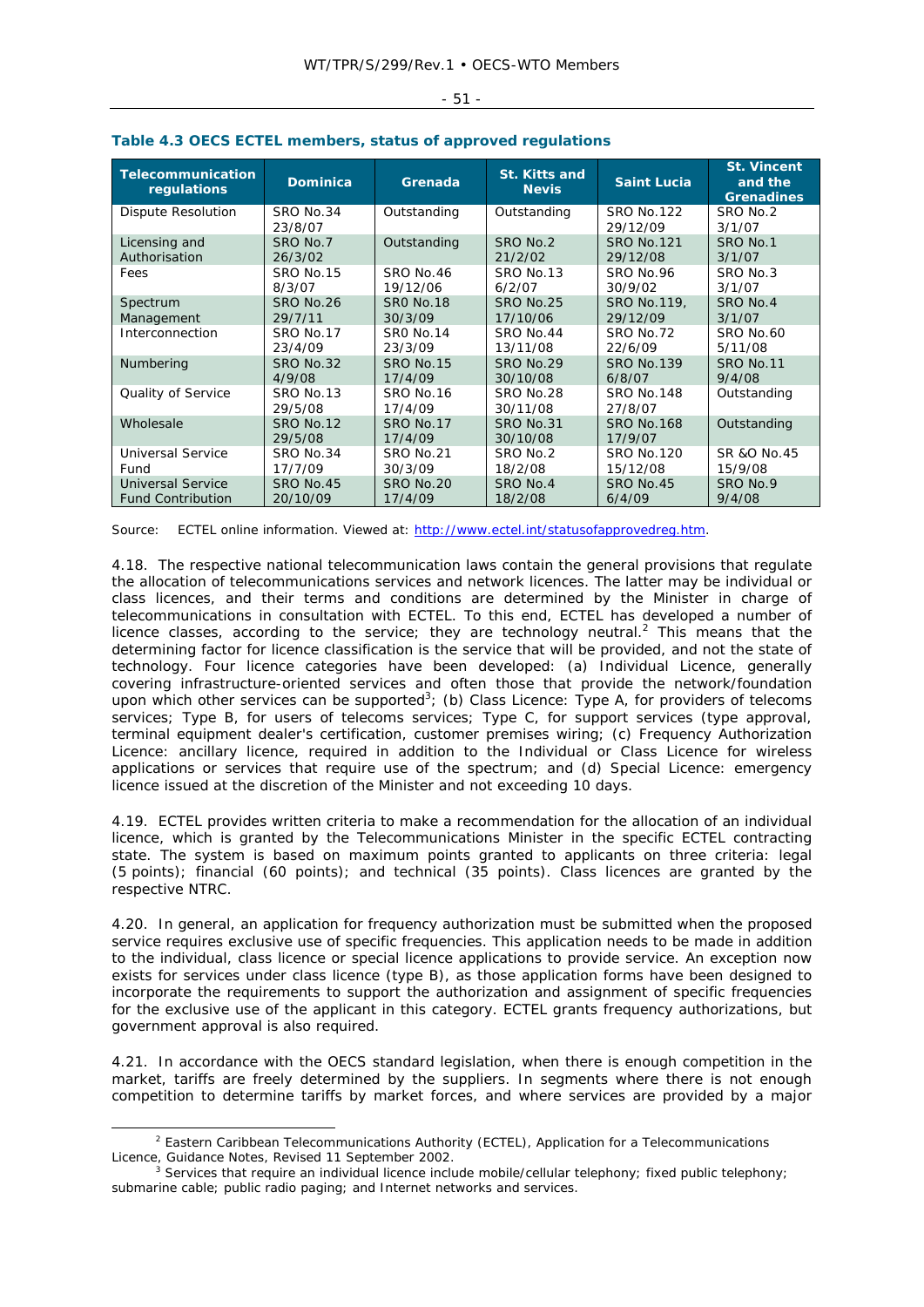- 52 -

supplier, tariffs are regulated by the NTRCs and ECTEL through a price cap plan (PCP) under the Retail Tariff Regulations. Currently the price cap plan applies only to the services provided by the operator LIME (Cable & Wireless).

4.22. In 2010, ECTEL recommended a new PCP to the NTRCs. The recommended price cap was for three years, with the possible extension of one year, at the sole discretion of the NTRCs, on recommendation from ECTEL. The PCP was scheduled to expire on 31 March 2013. The authorities noted that, although the extension was possible until 31 March 2014, the PCP will remain in place until a new plan comes to effect. Also from 1 April 2010, all access deficit charges (ADCs) were terminated, and LIME could no longer request consideration or approval of any tariff containing an ADC component. Under the PCP, LIME must continue to provide a minimum of 80 free minutes per month of residential fixed-to-fixed night and weekend calls. The PCP also contains price harmonization rules to ensure that prices for various services between the ECTEL member States remain relatively consistent and do not vary by a significant amount. For instance, the lowest monthly rate for a metered residence (business) access line must be equal to or more than 75% (82%) of the highest corresponding monthly rate in any other ECTEL member State.<sup>4</sup> Fixed international direct dialled (IDD) prices must be equal to or less than the corresponding mobile IDD price charged by LIME.

4.23. A price cap formula is applicable to retail services provided by LIME under the PCP. LIME must calculate an Actual Price Index (API), which represents changes in its prices for a specific basket of services over a specific period/time; the API must always be less than or equal to the Price Cap Index (PCI) according to an annually calculated formula. The PCI changes annually subject to the price cap formula for each basket.

4.24. Despite the openness of the market, it remains highly concentrated and costs of services are relatively high. This reflects in part the small size of the market. The incumbent, LIME (ex-Cable and Wireless), remains the main provider of fixed-lined services in the ECTEL member States, and has a strong presence in mobile telephony, Internet services, and submarine cable services (Table 4.4). As a result of the 2010 PCP, the rate offered by LIME for fixed to fixed on-net calling has remained unchanged at EC\$0.07 per minute in all ECTEL members States. In line with the PCP, the rate for fixed to mobile calling was reduced in March 2010 to EC\$0.40, from EC\$0.71 and remained flat thereafter. The average calling rates per minute for mobile to mobile calls in 2012 were: EC\$0.55 for an on-net call (same supplier) and EC\$0.83 for an off-net call in Dominica; EC\$0.60 on-net and EC\$0.90 off-net in Grenada; EC\$0.58 and EC\$0.92 in St. Kitts and Nevis; EC\$0.72 and EC\$0.82 in St. Lucia; and EC\$0.70 and EC\$0.77 in St. Vincent and the Grenadines. Mobile to fixed calls, which accounted for just 5% of local mobile calls, was on average EC\$0.75 per minute in Dominica; EC\$0.67 in St. Kitts and Nevis; EC\$0.80 in St. Lucia; and EC\$0.73 in St. Vincent and the Grenadines. The calculation method will be revised to reflect ITU format (reflective of the cost associated with bundling services).

| <b>Dominica</b>                  | Grenada                    | <b>St. Kitts and</b><br><b>Nevis</b> | St. Lucia                  | <b>St. Vincent and</b><br>the Grenadines |
|----------------------------------|----------------------------|--------------------------------------|----------------------------|------------------------------------------|
| <b>Fixed-line operators</b>      |                            |                                      |                            |                                          |
| Cable & Wireless<br>(LIME)       | Cable & Wireless<br>(LIME) | Cable & Wireless<br>(LIME)           | Cable & Wireless<br>(LIME) | Cable & Wireless<br>(LIME)               |
| Marpin 2K4                       | <b>FLOW</b>                | Caribbean Cable<br>Communications    | Karib Cable<br>(FLOW)      | Karib Cable<br>(FLOW)                    |
| <b>SAT</b><br>Telecommunications |                            |                                      |                            |                                          |
| Mobile operators                 |                            |                                      |                            |                                          |
| Cable & Wireless<br>(LIME)       | Cable & Wireless<br>(LIME) | Cable & Wireless<br>(LIME)           | Cable & Wireless<br>(LIME) | Cable & Wireless<br>(LIME)               |
| <b>DIGICEL</b>                   | <b>DIGICEL</b>             | <b>DIGICEL</b>                       | <b>DIGICEL</b>             | <b>DIGICEL</b>                           |
|                                  |                            | UTS - CariGlobe                      |                            |                                          |
| Internet network operators       |                            |                                      |                            |                                          |
| Cable & Wireless<br>(LIME)       | Cable & Wireless<br>(LIME) | Cable & Wireless<br>(LIME)           | Cable & Wireless<br>(LIME) | Cable & Wireless<br>(LIME)               |

#### **Table 4.4 Telecoms operators in the ECTEL area**

 $\overline{\phantom{a}}$  The percentage for fixed-to-fixed and fixed-to-mobile is 65%. For bundles, LIME may deviate from the price harmonization rules if the difference in prices among various ECTEL member States can be explained and documented by LIME as a difference in the "cost" of the bundled services in the various countries.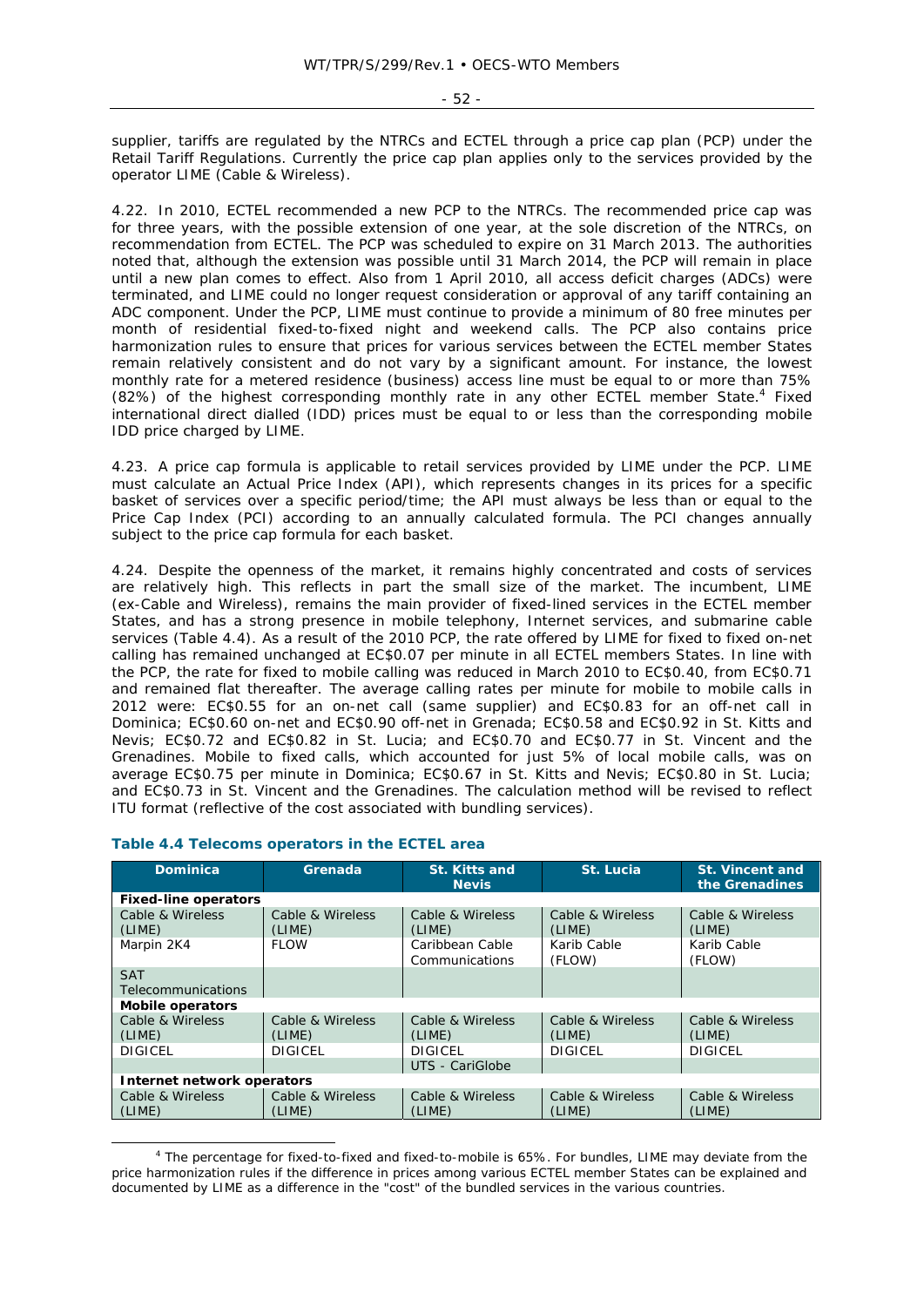| <b>Dominica</b>                         | Grenada                            | <b>St. Kitts and</b><br><b>Nevis</b> | St. Lucia                   | St. Vincent and<br>the Grenadines |  |  |  |
|-----------------------------------------|------------------------------------|--------------------------------------|-----------------------------|-----------------------------------|--|--|--|
| Marpin 2K4                              | <b>FI OW</b>                       | The Cable                            | Karib Cable<br>(FLOW)       | Karib Cable<br>(FLOW)             |  |  |  |
| <b>SAT</b><br><b>Telecommunications</b> | <b>GRENCOMM</b><br><b>AISLECOM</b> | Caribbean Cable<br>Communications    | Spectra                     |                                   |  |  |  |
| Submarine cable operators               |                                    |                                      |                             |                                   |  |  |  |
| Cable & Wireless<br>(LIME)              | Cable & Wireless<br>(LIME)         | Cable & Wireless<br>(LIME)           | Cable & Wireless<br>(LIME)  | Cable & Wireless<br>(LIME)        |  |  |  |
| Middle Caribbean<br><b>Network</b>      | Southern<br>Caribbean Fibre        | Southern<br>Caribbean Fibre          | Southern<br>Caribbean Fibre | Southern<br>Caribbean Fibre       |  |  |  |

Source: ECTEL (2014), *Annual Sector Review 2012-2013*. Viewed at: http://www.ectel.int/index.php/resources/publications?download=93:ectel-2013-annual-sectorreview.

4.25. Antigua and Barbuda is the only OECS-WTO Member that did not sign the ECTEL Treaty. The state-owned Antigua and Barbuda Public Utilities Authority (APUA) continues to have a monopoly on all domestic services. It is the only provider of domestic fixed-line services, but competition has been introduced in the mobile market, as it has sublicensed two companies (Digicel and Cable and Wireless) to provide mobile services, as well as providing these services itself. Cable and Wireless still has a monopoly in international fixed-line services. Eleven licences have been granted for the provision of internet networks and services; four of the companies are operational.

4.26. The authorities noted that Antigua and Barbuda has no immediate plans to participate in the ECTEL Treaty, since the Government owns APUA, which also provides water and electricity; APUA provides cross-subsidies from the telecoms sector to electricity and water utility sectors. The Government of Antigua and Barbuda does not pay APUA for its telephone calls.

#### **4.3.3 Banking, finance, and insurance**

#### **4.3.3.1 Overview**

4.27. The financial system in the Eastern Caribbean Currency Union (ECCU) (the OECS-WTO Members plus Anguilla and Montserrat) comprises domestic banks, international financial services sector banks, credit unions, insurance companies, national development foundations, development finance institutions, building and loan associations and finance companies.

4.28. During the period under review, the financial sector was affected by the global financial crisis and by the collapse of two regional insurance companies. The effect was greatest in Antigua and Barbuda, where the ECCB intervened in two local banks, and the Stanford International Bank is estimated to have cost the economy some 20% of GDP. All OECS members separate their financial sector into on-shore (domestic) and off-shore (international) financial services. A different set of laws and regulations applies to each type of institution. However, during the period under review, and under the effect of the global crisis, OECS members consolidated regulation of their onshore and offshore sectors under a single unit (excluding domestic banks, which are regulated by the Eastern Caribbean Central Bank (ECCB)).<sup>5</sup> The ECCB provides support and actively monitors developments, primarily in the credit unions and insurance subsectors.

4.29. OECS members made limited financial sector commitments during the Uruguay Round, mostly on reinsurance services. No OECS-WTO Member participated in the WTO extended Negotiations on Financial Services.

#### - 53 -

 $\frac{1}{5}$  $5$  These authorities are: the Financial Services Commission (Antigua and Barbuda); the Financial Services Unit, in the Ministry of Finance and Planning (Dominica); the Grenada Authority for the Regulation of Financial Institutions (GARFIN); the Financial Services Department in the Ministry of Finance (St. Kitts and Nevis); the Financial Sector Supervision Unit in the Ministry of Finance (St. Lucia); and the Financial Services Authority (St. Vincent and the Grenadines). These authorities are also the insurance regulatory bodies in their respective countries.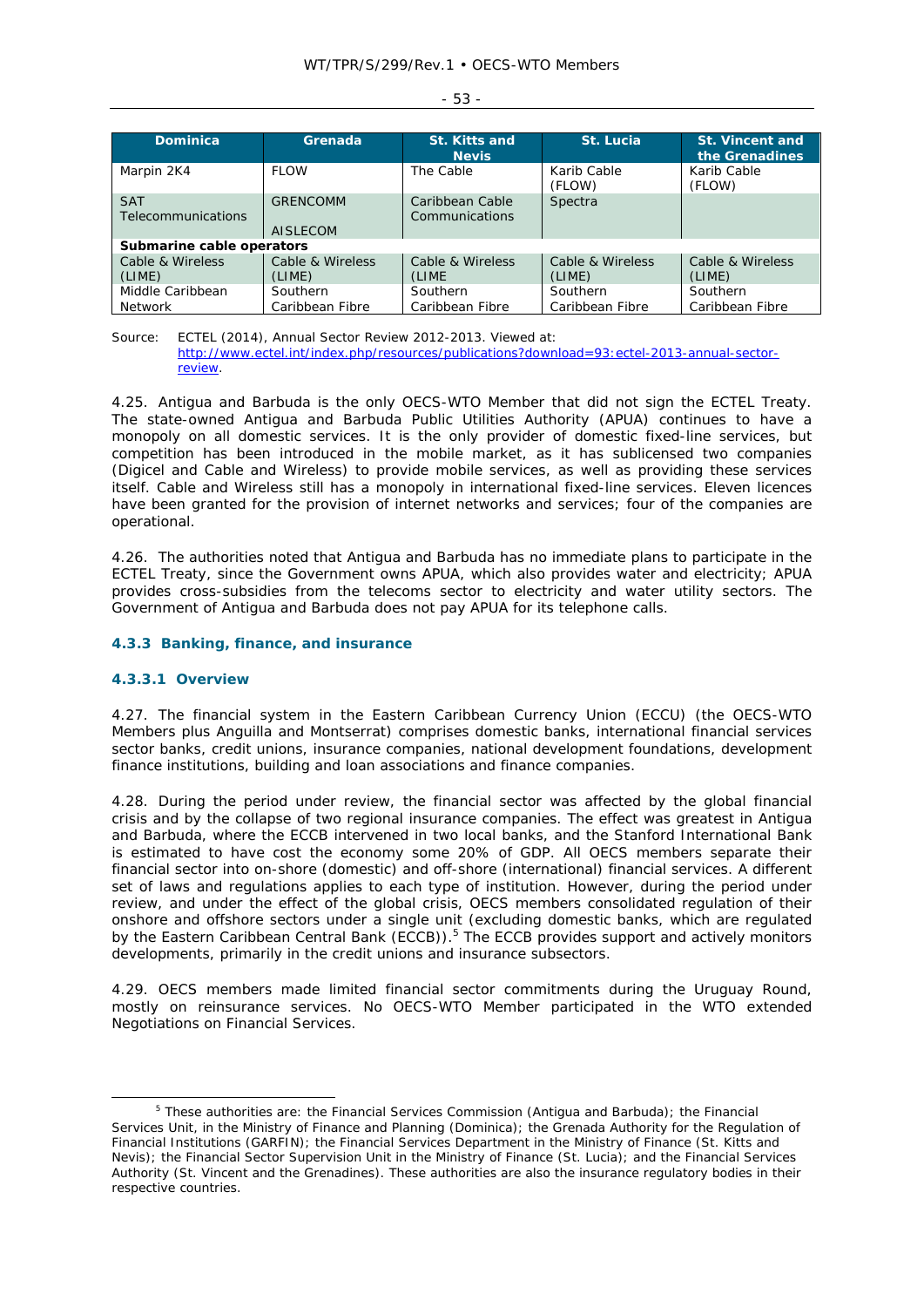$-54 -$ 

4.30. The ECCB manages an interbank market to help commercial banks to manage their liquidity, and to facilitate the lending and borrowing of available reserve balances between commercial banks.

4.31. The ECCB also manages the Regional Governments Securities Market (RGSM), established in November 2002 for the trading of debt instruments of the member States of the ECCU and which operates on a fully electronic platform. The instruments on the RGSM take the form of Treasury-bills and bonds and have varying maturities, ranging from 91 days to 10 years. These securities are backed by the Governments of the issuing member States. The RGSM uses the platform of the Eastern Caribbean Securities Exchange (ECSE) for its primary market activity. The ECSE and its subsidiaries, the Eastern Caribbean Central Securities Registry (ECCSR) and the Eastern Caribbean Central Securities Depository (ECCSD) provide the infrastructure for the trading, clearance, and settlement of securities on the RGSM. Government securities are issued on the market via auctions held according to the Regional Issuance Calendar, which outlines the upcoming auctions of participating Governments, and is usually updated monthly. The auctions use a uniform price format; they are open to all potential investors. However, only licensed brokers are allowed to bid in the RGSM auctions. The Regional Debt Coordinating Committee (RDCC), established by the ECCB Monetary Council, has direct oversight for the RGSM. The RDCC comprises financial secretaries and/or directors of finance from each of the eight participating governments of the ECCU, as well as the Governor of the ECCB. The ECCB acts as fiscal agent to participating Governments, advising them on the most appropriate instruments and timing for issuing securities on the primary market. The ECCB also undertakes some of the administrative duties associated with issuing the titles.

4.32. The RGSM has become more active in recent years. In 2012/13, 54 securities were auctioned on the regional market, compared with 39 the previous year. This partly reflects increasing government reliance on the regional market to secure funding in a difficult international context. The number of bonds issued on the market increased from four in 2011/12 to nine in 2012/13, with the value rising from EC\$130 million to EC\$282 million. Three Governments were responsible for the increase in the number of long-term securities: St. Lucia, St. Vincent and the Grenadines and Dominica. The number of Treasury-bills increased from 35 to 45, due mainly to the policy of the Governments to favour market financing over the use of bank overdrafts.<sup>6</sup>

4.33. In an effort to foster the development of the private sector, and money and capital markets in the ECCU, the ECCB established the Eastern Caribbean Enterprise Fund (ECEF) in October 2009. The ECEF's role is to attract investment capital and channel those resources to promote the development of private sector enterprises in the region, complementing existing financial intermediation services. The ECEF became operational in March 2012.

# **4.3.3.2 Banking**

# **4.3.3.2.1 Onshore banking**

4.34. Onshore banking is regulated by the ECCB across the ECCU, including the OECS: the ECCB Agreement Act (1983) gives the ECCB the authority to regulate banking businesses on behalf of, and in collaboration with, participating Governments. The regulatory framework of the domestic banking system in each OECS country has two main legislative components: the ECCB Agreement Act and the national banking law. National legislation is harmonized: between 1988 and 1992, new banking legislation was enacted in each of the OECS member States. These laws are collectively referred to as the Uniform Banking Act. Over the period 2004 to 2006, the banking laws, in the territories of the participating governments were revised and upgraded in relation to the Basle core principles.

4.35. The harmonized banking acts recognize the ECCB's primary responsibility for the supervision of domestic banks. Ultimate authority for regulating institutions covered by these acts is jointly vested in the Minister of Finance and the ECCB. The Minister of Finance is normally required to act in consultation with, and on the recommendation of, the ECCB with respect to areas where the Minister of Finance has ultimate responsibility.

 $\overline{\phantom{a}}$  $6$  ECCB (2013).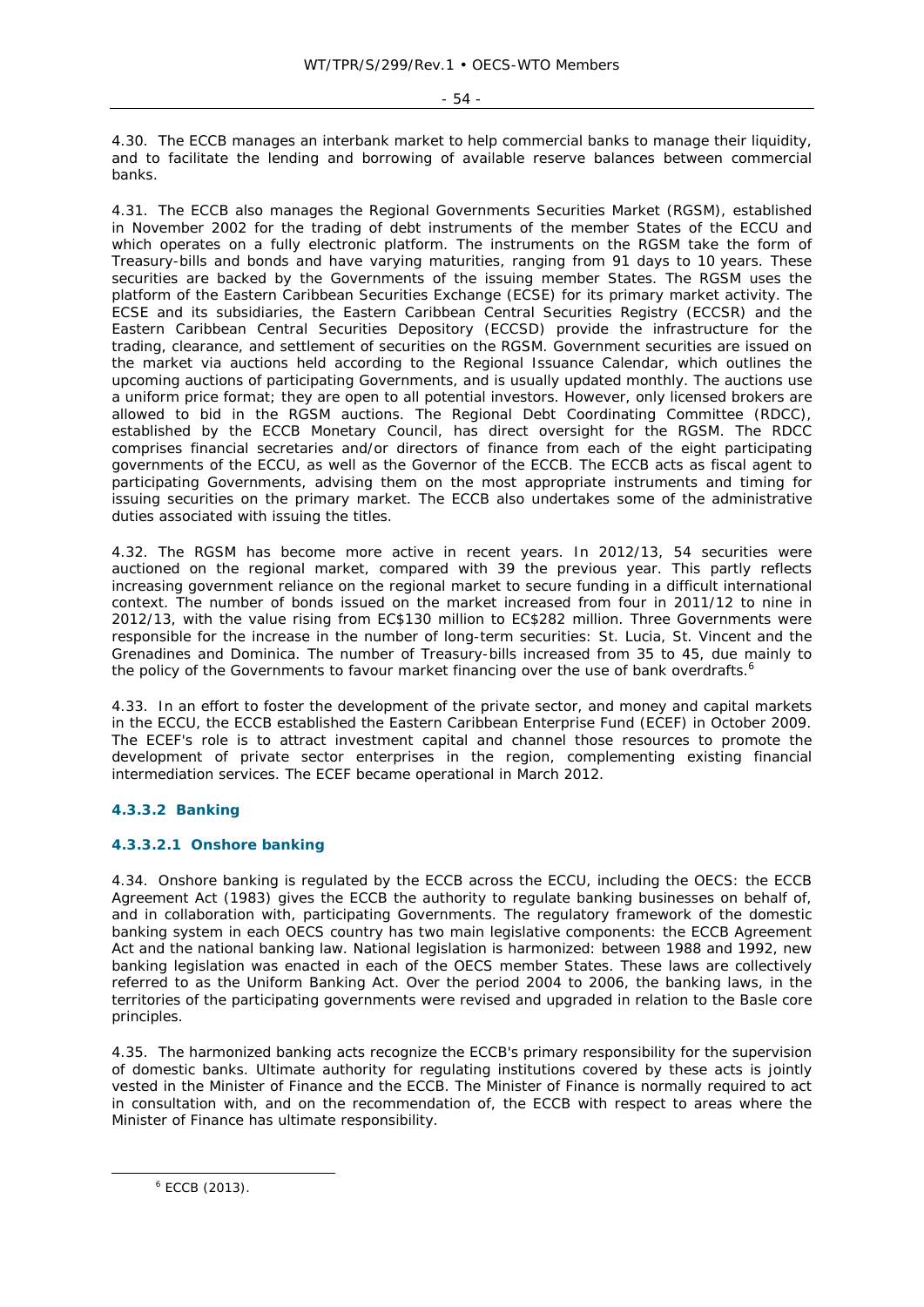- 55 -

4.36. All commercial banks and other institutions wishing to carry on banking business in the OECS are required to be licensed under the Banking Act and are regulated by the ECCB. Banks must be licensed by the Ministry of Finance of their respective country. Applications are assessed by the ECCB, which makes a recommendation to the Ministry of Finance in the respective member. As part of the ongoing supervision, licensed financial institutions are required to submit monthly, quarterly, and annual returns to the ECCB. In addition, periodic visits are made to the institutions to verify the information submitted.

4.37. Domestic banking across the OECS is open to foreign investment. There are no limitations on foreign investment and foreign-owned banks may establish subsidiaries or branches in each of the OECS members. Licences are specific to the country where they are granted: a different licence is required for each jurisdiction. Banks (local and foreign financial institutions) must have a place of business within the member State in which they are licensed. A foreign financial institution intending to open a branch or affiliate is also required to provide certification that the banking supervisor in the jurisdiction in which it was incorporated has no objection to its application for a licence, and evidence that it is subject to comprehensive supervision on a consolidated basis by the authorities in its home jurisdiction. There are no residency or citizenship requirements for bank managers or directors.

4.38. There are no foreign exchange controls: none of the OCES members has legislation that prevents borrowing or placing deposits with banks located abroad. Credit unions play an important role in the domestic financial sector in a number of the OECS members.

4.39. There were 34 domestic banks licensed in the OECS-WTO Members under the Uniform Banking Act at end 2013. There were also 15 non-bank financial institutions. (Table 4.5). Of the 34 domestic banks, 17 were locally incorporated, of which 11 were locally owned and six foreign owned, and 17 were foreign incorporated.

|                                | <b>Banks</b> | <b>Non-bank financial institutions</b> |  |
|--------------------------------|--------------|----------------------------------------|--|
| <b>Member territories</b>      |              |                                        |  |
| Antigua And Barbuda            | 8            |                                        |  |
| Dominica                       |              |                                        |  |
| Grenada                        | 5            |                                        |  |
| St. Kitts And Nevis            |              |                                        |  |
| St. Lucia                      | 6            |                                        |  |
| St. Vincent And The Grenadines |              |                                        |  |
| <b>Total</b>                   | 34           | 15                                     |  |

## **Table 4.5 Institutions licensed under the Banking Act in the OECS members, 2013**

Source: ECCB online information. Viewed at: http://www.eccb-centralbank.org/Financial/fin\_structure.asp.

# **4.3.3.2.2 Offshore banking**

4.40. The offshore (international) financial services sector is governed by the offshore banking laws in the respective countries, and is primarily the responsibility of the national regulators. Offshore banks may conduct banking business only in currencies other than the EC dollar and, are generally precluded from conducting business with citizens in the country in which they are registered. Offshore companies benefit from various tax exemptions (e.g. corporate tax and stamp duty). In some jurisdictions, there are citizenship requirements for directors of offshore companies.

4.41. In 2013, there were 29 international banks in the WTO Members. Of these, more than half (16) were incorporated in Antigua and Barbuda (Table 4.6).

4.42. Overall, the regulation and supervision of the financial sector in the ECCU is being enhanced, the ultimate objective being the establishment of harmonized laws that are consistent with international best practices and a regulatory and supervisory unit for financial services in each member state. During the period under review, the offshore banking sector was severely shaken by the bankruptcy and intervention of the Stanford International Bank (SIB), based in Antigua and Barbuda, the largest offshore bank in the OECS area (see Antigua and Barbuda report).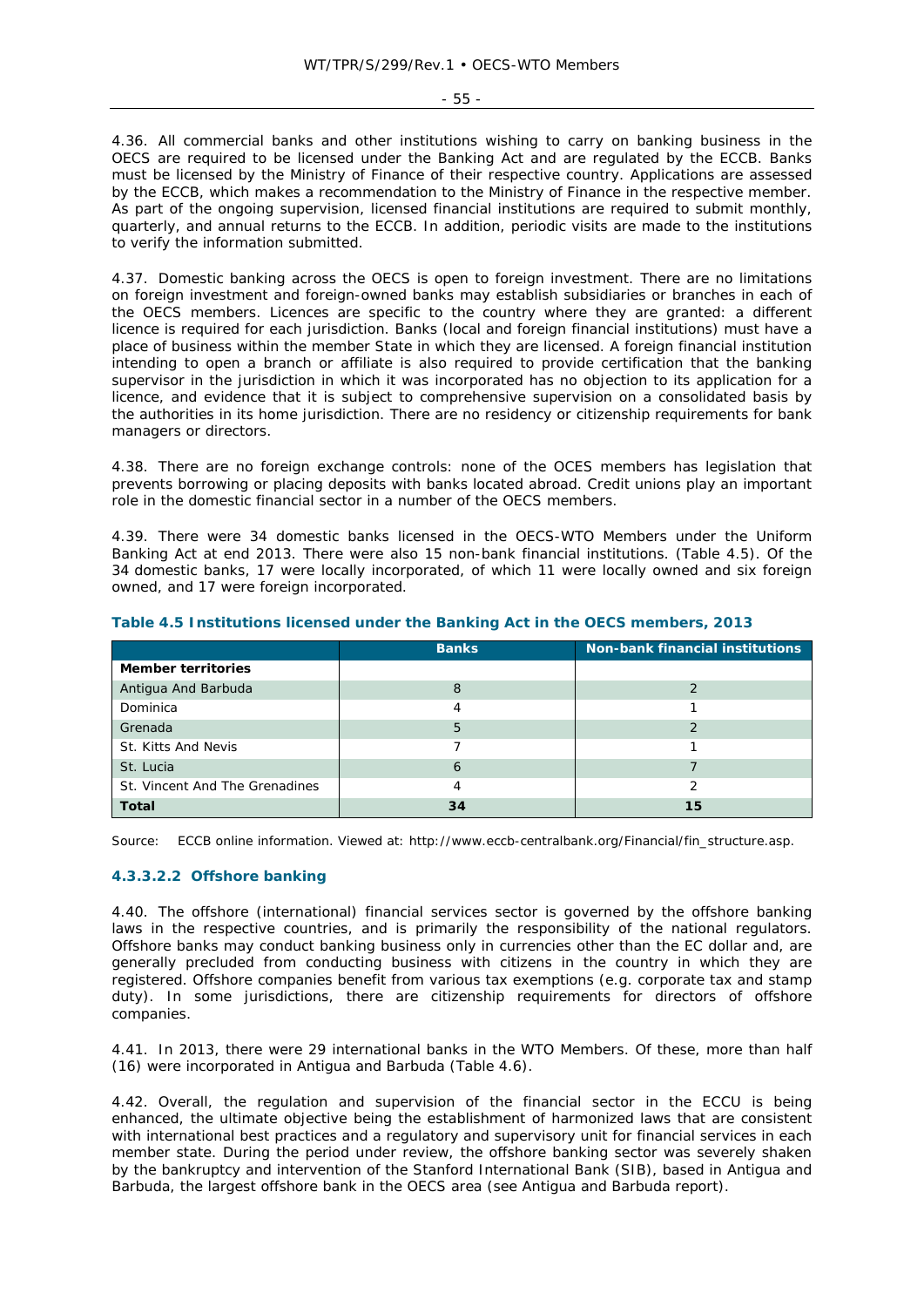| <b>Financial</b><br><b>Institutions</b> | <b>Development</b><br><b>banks</b> | <b>Credit</b><br>unions | <b>Insurance</b><br>companies/<br>agencies | <b>National</b><br>development<br>foundations | <b>Building and</b><br><b>loan</b><br>associations | <b>International</b><br>financial<br><b>banks</b> |
|-----------------------------------------|------------------------------------|-------------------------|--------------------------------------------|-----------------------------------------------|----------------------------------------------------|---------------------------------------------------|
| <b>Member</b>                           |                                    |                         |                                            |                                               |                                                    |                                                   |
| <b>Territories</b>                      |                                    |                         |                                            |                                               |                                                    |                                                   |
| Antigua and                             |                                    | 6                       | 26                                         | $\mathbf{1}$                                  |                                                    | 16                                                |
| <b>Barbuda</b>                          |                                    |                         |                                            |                                               |                                                    |                                                   |
| Dominica                                | 1                                  | 15                      | 17                                         | 1                                             | 1                                                  | 3                                                 |
| Grenada                                 |                                    | 16                      | 24                                         | $\mathbf{1}$                                  | 1                                                  |                                                   |
| St. Kitts and                           | 1                                  | 3                       | 17                                         | 1                                             |                                                    | 1                                                 |
| <b>Nevis</b>                            |                                    |                         |                                            |                                               |                                                    |                                                   |
| St. Lucia                               | $\mathbf{1}$                       | 16                      | 26                                         | 1                                             |                                                    | $\overline{4}$                                    |
| St. Vincent                             |                                    | 9                       | 22                                         | 1                                             | 1                                                  | 5                                                 |
| and the                                 |                                    |                         |                                            |                                               |                                                    |                                                   |
| Grenadines                              |                                    |                         |                                            |                                               |                                                    |                                                   |
| <b>TOTAL</b>                            | 5                                  | 65                      | 132                                        | 5                                             | 3                                                  | 29                                                |

# **Table 4.6 Other financial institutions in the OECS-WTO Members**

Source: ECCB.

#### **4.3.3.3 Insurance**

4.43. As with banking, insurance business is divided into onshore and offshore activities in the OECS. Regarding onshore insurance, there are no limitations on foreign investment in any of the OECS countries, and in most jurisdictions insurance companies are foreign-owned. However, foreign insurance companies must maintain a principal office locally and must appoint, by power of attorney, a citizen of one of the OECS countries as its principal representative. Foreign insurance companies (parent or subsidiary) are allowed to establish as a branch. There are no citizenship requirements for managers or directors of insurance companies. There is no legal restriction on companies located abroad from offering insurance coverage to locals. Capital requirements vary according to the origin of the insurance company and are higher for foreign companies.

4.44. During the period under review, new legislation on insurance was introduced in the OECS-WTO Members. These new insurance laws and their amendments redefined the legal framework to make it uniform across the OECS members. They apply to: (a) all local insurance companies; (b) all other insurance companies whether or not locally incorporated, which carry on any class of insurance business locally; (c) all associations of underwriters registered to carry on insurance business; (d) all insurance intermediaries whether or not locally incorporated; and (e) privately administered pension fund plans. The laws also apply to re-insurance.

4.45. Separate registries must be maintained for local, and foreign insurance companies, and for associations of underwriters. Registration as one of these three types of entities is a pre-requisite for the provision of insurance services.

## **4.3.3.4 Securities**

4.46. The Eastern Caribbean Securities Regulatory Commission Agreement was signed by all OECS-WTO Members, Barbados, and Montserrat, in November 2000. The agreement gained force of law with the passage of the Eastern Caribbean Securities Act, 2001, effective 8 October 2001.<sup>7</sup> It led to the launch, in October 2001, of the Eastern Caribbean Securities Market (ECSM) with the

#### - 56 -

 $\overline{\phantom{a}}$  $^7$  Apart from the Securities Act, 2001 and its 2004 amendment, the securities industry is governed by a number of regulations, including the Securities (Foreign Securities and Intermediaries) Regulations 2004; the Securities (Accounting and Financial Statements) Regulations; the Securities (Advertisements) Regulations; the Securities (Collective Investment Schemes) Regulations; the Securities (Conduct of Business) Regulations; the Securities (Discipline) Regulations; the Securities (Licences and Fees) Regulations; the Securities (Prospectus) Regulations; the Securities (Continuing Disclosure Obligations of Issuers) Regulations; and the Securities (Uncertificated) Regulations 2004. There are also ECSRC Rules, such as the Securities (Registration Statement) Rules No. 2 of 2008, and the Securities (Accounting & Financial Reports) Rules No. 1 of 2008, as well as Statutory Orders at the national level.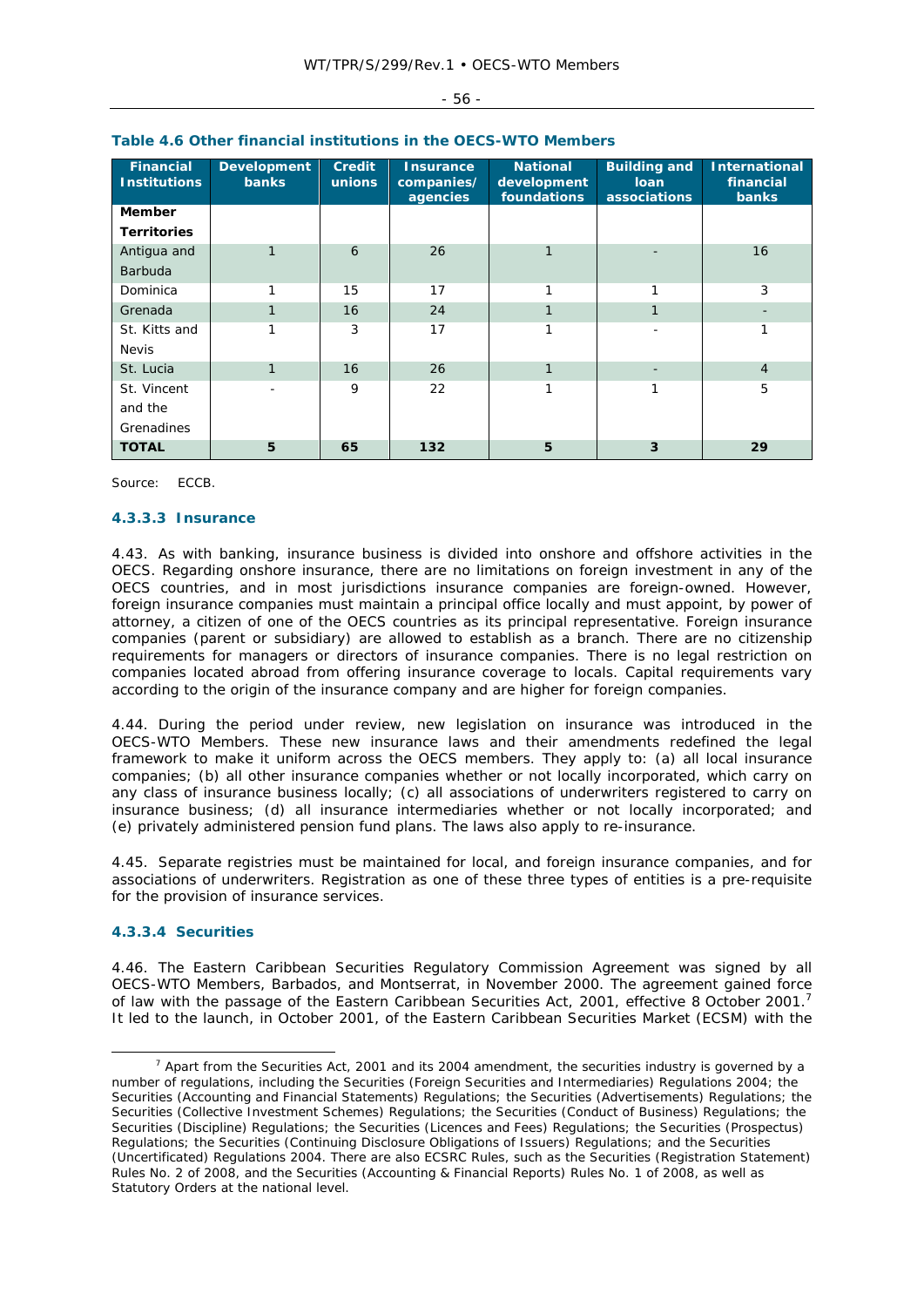- 57 -

opening of the Eastern Caribbean Securities Exchange Ltd (ECSE) and its affiliated institutions. The Eastern Caribbean Securities Regulatory Commission (ECSRC) is the regulatory body of the ECSM. The function of the ECSM is to facilitate securities dealing in the OECS and to enact legislation, establish an appropriate regulatory structure, and train, certify, licence, and regulate market participants. To this end, the ECSRC is responsible for making and amending rules and proposing legislation for the regulation of the securities market and for applying and interpreting the Securities Regulations, 2001, and the Securities Act, 2001.<sup>8</sup> The ECSRC's highest decision-making authority is the Monetary Council of the Eastern Caribbean Currency Union.

4.47. There are 12 licensees under the Act, seven of which from the OECS-WTO Members.<sup>9</sup> The other licensees are from Anguilla, Barbados, and Trinidad and Tobago. Since the ECSM's creation in 2001, there have been 37 reporting issuers.<sup>10</sup> Of these, 22 are public companies of OECS-WTO Members: seven from St. Kitts and Nevis; five from Grenada; four from St. Lucia; four from Dominica; and one each from Antigua and Barbuda and St. Vincent and the Grenadines. However, there were only 13 equity securities listed in the ECSE as at January 2014: 11 of them from OECS-WTO Members.11 There were also 75 debt securities traded, of which 33 from the Government of St. Lucia, 11 each from Antigua and Barbuda and St. Vincent and the Grenadines, nine from St. Kitts and Nevis; six from Grenada; and five from Dominica. The securities traded were mostly medium- and long-term bonds, but also Treasury-Bills with maturities between 91 and 365 days.

4.48. The Eastern Caribbean Central Securities Depository (ECCSD) is a wholly owned subsidiary of the ECSE. The ECCSD provides clearance and settlement of trades transacted on the ECSE. The main participants on the Depository are broker/dealers, limited service brokers, and custodians. It provides services to participant intermediaries and processes transactions for trades reported by the Exchange or other markets. Custody services are provided to entities that wish to hold securities at the Depository for safekeeping on behalf of customers. Another supporting institution is the Eastern Caribbean Central Securities Registry (ECCSR). Its responsibilities include: facilitating share transfers; recording the issuance of shares; maintaining the records of the owners of securities on behalf of issuers; processing corporate actions; and issuing proxy announcements/voting on corporate issues.

4.49. To buy or sell securities in the ECSE, it is necessary to establish an account with a licensed intermediary, also termed as a broker-dealer firm. Potential investors may also access the ECSE through other market intermediaries, including limited service brokers, financial advisers, and custodians.12 All except financial advisors must be licensed as firms. The financial adviser may be

 <sup>8</sup> <sup>8</sup> ECSRC online information. Viewed at: http://www.ecsrc.com/.

<sup>&</sup>lt;sup>9</sup> ABI Bank Ltd (Antigua and Barbuda); the Bank of Nevis; St. Kitts Nevis Anguilla National Bank Ltd.; ECFH Global Investment Solutions Limited, Financial Investment and Consultancy Services Ltd, First Citizens Investment Services Ltd, St Lucia, all from St. Lucia; and the Bank of St .Vincent and the Grenadines Ltd. <sup>10</sup> The OECS-WTO Members reporting issues are: Antigua Printing & Publishing Ltd.; Antigua

Commercial Bank; Antigua Brewery Ltd.; Dominica Coconut Products Ltd.; Dominica Electricity Services Ltd.; Dominica Brewery & Beverages Ltd.; National Bank of Dominica Ltd.; Grenada Electricity Services Limited (GRENLEC); RBTT Bank Grenada Limited; Jonas Browne & Hubbard Limited (Grenada); Grenada Property Corporation Ltd.; Grenada Breweries Limited; Republic Bank (Grenada) Ltd.; Grenada Co-operative Bank Ltd.; S L Horsford & Company Ltd. (St. Kitts and Nevis); St. Kitts-Nevis-Anguilla Trading & Development Company Ltd.; Eastern Caribbean Securities Exchange Limited (ECCB); Eastern Caribbean Central Securities Registry Limited; Eastern Caribbean Central Securities Depository Limited; Cable & Wireless St Kitts & Nevis Ltd.; St. Kitts-Nevis-Anguilla National Bank Ltd.; Carib Brewery (St Kitts & Nevis Limited); Bank of Nevis; RBTT Bank (SKN) Ltd.; Eastern Caribbean Home Mortgage Bank (ECHMB) (St. Kitts and Nevis); East Caribbean Financial Holding Company Ltd. (St. Lucia); 1st National Bank St. Lucia Ltd.; Windward and Leeward Breweries Ltd. (St. Lucia); St Lucia Electricity Services Ltd (LUCELEC); St Vincent Brewery Ltd.; and Campden Park Container Port Ltd. (St. Vincent and the Grenadines). ECSRC online information. Viewed at:

http://www.ecsrc.com/. 11 Dominica Electricity Services Ltd.; Grenada Electricity Services Limited; Grenreal Property Corporation Ltd. (Grenada); Republic Bank (Grenada) Limited; The Bank of Nevis Ltd; Cable & Wireless St. Kitts & Nevis; St Kitts Nevis Anguilla Trading and Development Company Ltd.; St. Kitts Nevis Anguilla National Bank Ltd; S. L. Horsford and Company Ltd; East Caribbean Financial Holding Co. Ltd (Holding Company for Bank of St. Lucia); and St. Lucia Electricity Services Ltd.<br><sup>12</sup> Limited service brokers are authorized to handle all the functions necessary for securities trading,

including: funds collection; securities ownership verification; order placement and settlement for securities transactions. Limited service brokers facilitate transactions for investors but are not allowed to give advice or hold money on their behalf, except for settling transactions. Broker/dealers provide the following additional services: study market fluctuations; evaluate new products; provide investment advice; conduct trading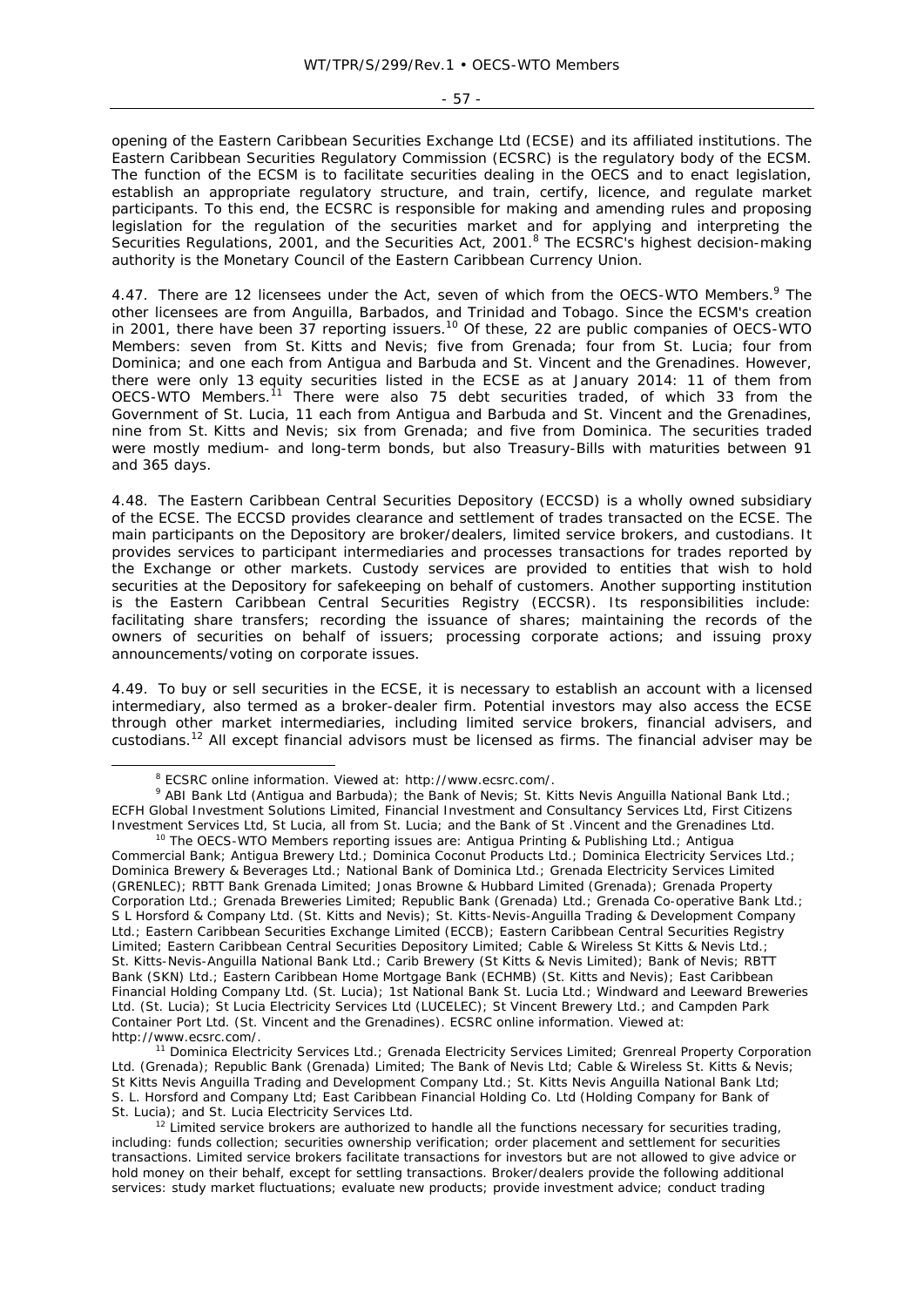$-58 -$ 

an individual. To participate on the ECSE, broker/dealers must satisfy a minimum total capital requirement of EC\$1 million. In addition, the intermediary must meet a net capital requirement of at least EC\$250,000 in cash or readily marketable securities. The net capital requirement is directly proportional to the volume of securities activity. Limited service brokers must satisfy a minimum total capital requirement of EC\$250,000 as well as a net capital requirement of at least EC\$125,000. The net capital requirement is also directly proportional to the volume of securities activity. As at January 2014, there were six authorized broker dealers: ABI Bank (Antigua and Barbuda); Bank of St Vincent and the Grenadines Ltd.; Bank of Nevis; St. Kitts Nevis Anguilla National Bank; ECFH Global Investment Solutions Limited; and First Citizens Investment Services Limited (both from St. Lucia). In case of purchase, it is necessary to give the broker dealer the whole amount of the transaction.

# **4.3.4 Transport**

-

# **4.3.4.1 Air transport**

4.50. Air transport is a vital sector for the economies of the OECS-WTO Members, both because it is the main communication channel between islands and because it is crucial in supporting the tourism sector, on which most OECS members rely. All OECS-WTO Members have international airports, and four of them (Antigua and Barbuda, Grenada, St. Kitts and Nevis, and St. Lucia) have regular intercontinental flights. The main hub in the OECS is the V.C. Bird International Airport in Antigua, and its expansion is expected to reinforce Antigua's role as a hub. The completion of Argyle International Airport in St. Vincent, currently under construction, is expected to greatly improve its international air links.

4.51. Air transport policy is coordinated and set at the regional level by the OECS Civil Aviation Regulatory Board, comprising the respective OECS Ministers responsible for civil aviation. The Board formulates and manages aviation policy and reviews aviation laws and regulations within the OECS. The Directorate of Civil Aviation of the Eastern Caribbean States, which operates under the direction of the Regulatory Board, provides safety and security oversight. The Directorate is in charge of ensuring that all civil aviation activities in OECS-ICAO contracting parties (all OECS countries except for Dominica) are in accordance with the applicable ICAO annexes.

4.52. Civil aviation legislation is standardized across the OECS. The legislation in each OECS member is its respective civil aviation law and the corresponding regulations; the current laws were promulgated between 2003 and 2005. Despite regional policy coordination, air transport licences are granted at the national level. The domestic authorities responsible for air transport are in charge of granting these licences. Each Civil Aviation Act specifies the criteria to be considered in the granting of an air transport licence: the existence of other air services; the need/demand for the proposed service; and any unfair advantage of the applicant over other operators by reason of the terms of employment of persons employed. Consideration is given to whether the airline is fit, willing, and able to operate the service, as well to its safety, continuity, regularity, and efficiency record, its financial resources, and the type of aircraft to be used.

4.53. LIAT, the main regional carrier, is incorporated in Antigua and Barbuda. St. Vincent and the Grenadines has two domestically incorporated airlines: SVG Air and Mustique Air, while in St. Lucia one airline, Inter-Caribbean Express, offers charter flights to the Grenadines. There are no domestically incorporated airlines in Dominica, Grenada, or St. Kitts and Nevis.

4.54. Foreign investment in domestically incorporated - carriers is unrestricted in all OECS countries. Cabotage is not restricted in Antigua and Barbuda. In St. Vincent and the Grenadines and Grenada, cabotage is restricted to local carriers, which is now understood to be OECS carriers.

4.55. All commercial airports in OECS members are government-owned and there are no plans to privatize them. Local authorities provide all airport management and auxiliary services in each country, with the exception of ground-handling services, which are provided by private local companies.

services; keep records of their clients' holdings; set up and maintain accounts on behalf of their clients; help companies go public; and determine the best method and time to issue securities.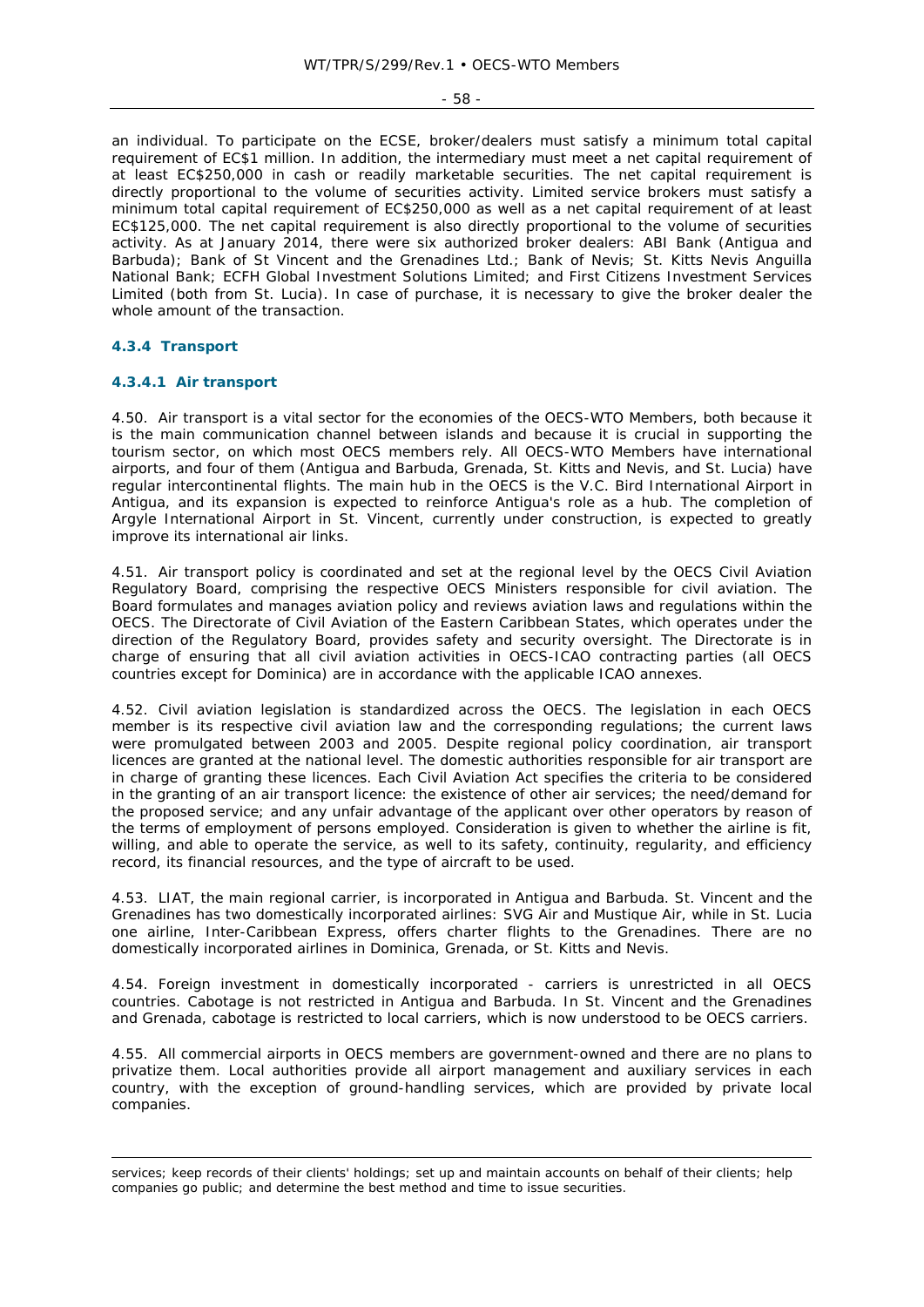#### - 59 -

4.56. Aviation agreements with third parties are negotiated through bilateral and regional channels. Several OECS members have bilateral agreements. CARICOM has a Multilateral Transport Agreement.

#### **4.3.4.2 Maritime transport**

4.57. Maritime transport is also of major importance to the OECS-WTO Members, since the vast majority of OECS cargo trade is transported by sea. Even after the formation of the Economic Union, maritime transport policy continues to be formulated and implemented at the national level. Antigua and Barbuda, St. Kitts and Nevis, St. Lucia, and St. Vincent and the Grenadines made commitments in maritime transport under the GATS, while no commitments were made by other OECS Members.

4.58. All OECS members set conditions to foreign ownership of domestically flagged vessels. In St. Lucia and Antigua and Barbuda, St. Kitts and Nevis, and St. Vincent and the Grenadines, a locally incorporated company must be established to be eligible to fly the domestic flag. In St. Vincent and the Grenadines the companies' main office must also be in the country. In Grenada, a foreign company wishing to register a vessel under the national flag must establish a company with its head office in Grenada and the majority ownership of the company must be in the hands of Grenadian/OECS citizens. No information is available on the situation in Dominica.

4.59. None of the OECS members applies restrictions on international passenger and cargo maritime transport services. However, all except St. Kitts and Nevis restrict cabotage to domestically (OECS) flagged ships. In St. Vincent and the Grenadines, it is also necessary to obtain a trading licence. No government or other cargos are reserved for domestically flagged vessels or for ships owned or operated by the Government.

4.60. Commercial ports are government-owned and are generally managed by a state-owned port authority in each country. The authorities in St. Lucia, St. Kitts and Nevis, and Dominica have responsibility for air and sea ports. Domestic legislation does not forbid contracting out port services to the private sector, including to foreign companies. In practice, however, private sector participation is limited.

4.61. All OECS-WTO Members, with the exception of St. Lucia and Grenada, maintain an international ships' registry. Ships registered under the respective national flags are subject to a number of fees, some of which vary according to the size of the vessel.

# **4.3.5 Tourism**

4.62. All OECS members made commitments in their GATS Schedule of Specific Commitments with respect to hotel development. The schedules generally bound market access for the development of hotels in excess of 50 rooms, subject to alien landholding and exchange control regulations. Hotel developments of less than 50 rooms (100 in St. Lucia) remained unbound, and access is subject to an economic needs test. In all OECS countries, national treatment was bound for commercial presence, but subject to the payment of a withholding tax. In some cases, other restrictions were scheduled: in St. Kitts and Nevis, for example, ownership of non-ethnic restaurants was reserved for nationals. St. Vincent and the Grenadines made commitments with respect to travel agencies and tour operators, and tourist guide services.

4.63. In most OECS-WTO Members, tourism accounts for a large percentage of GDP, directly and indirectly. Although hotels and restaurants generally represent around 5-6% of GDP, there are important spill-over effects from tourism on construction, distribution services, electricity, agriculture, and manufacturing. Tourism arrivals and receipts were severely affected by the global economic crisis. The main sources of stay-over tourists to the OECS remain Caribbean countries, the United States, the United Kingdom, and Canada. In the context of this Review, several OECS countries expressed their wish to diversify the sector, away from the cruise industry, and more towards developing higher value-added activities, including the higher end of market stay-overs and development of the yachting industry.

4.64. Tourism policy is formulated at the country level. Overall responsibility for the formulation and implementation of tourism policy lies with the respective minister in charge of tourism.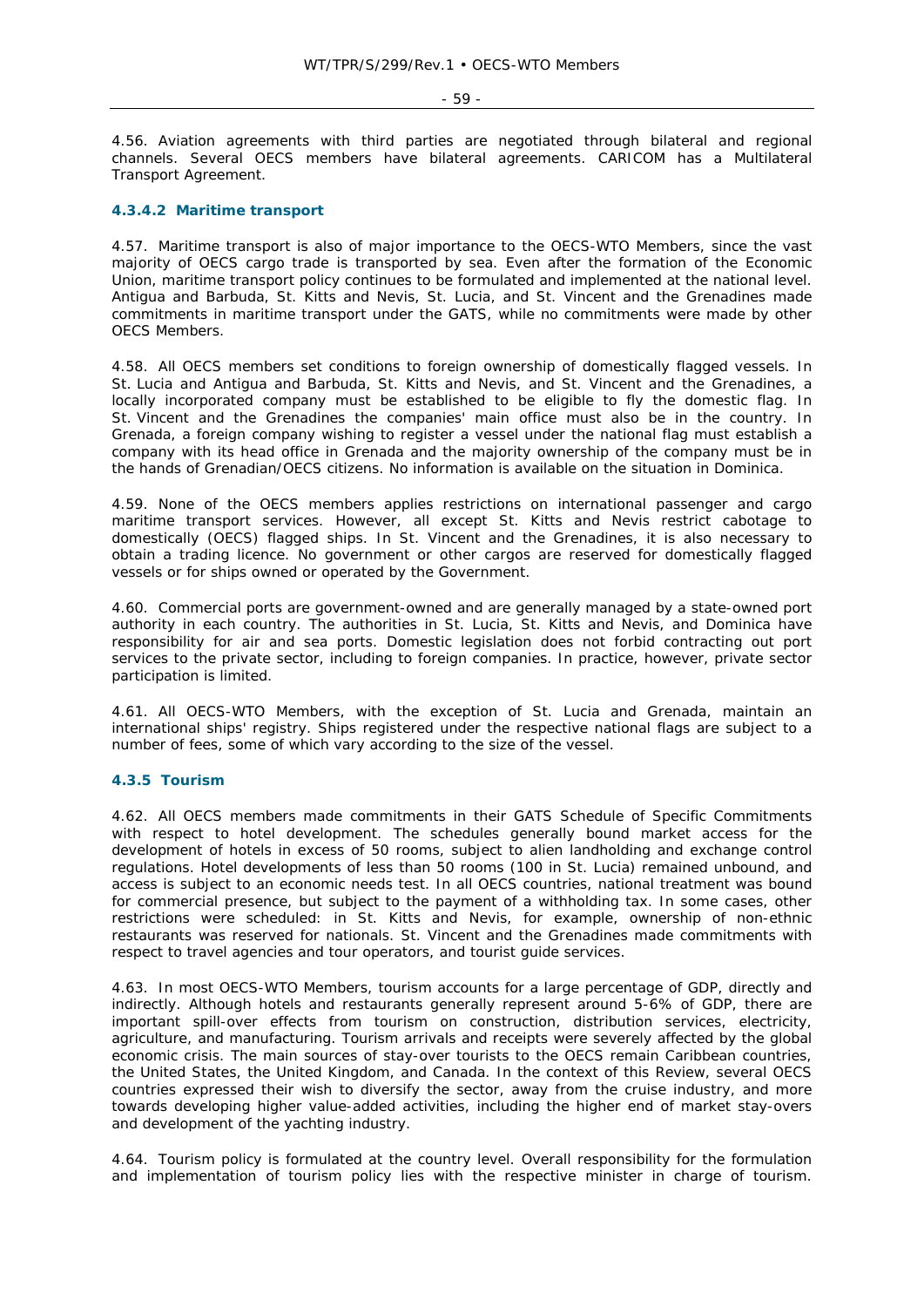Marketing and promotion activities are generally carried out by tourism authorities or boards. Licences to run hotels and guest houses are granted by the minister responsible for finance or tourism, depending on the country. Private sector associations are also active in each country.

4.65. The Government of St. Kitts and Nevis offers fiscal incentives to encourage the construction or renovation of hotels. The Hotels Aid (Amendment) Act (1998) provides for the granting of licences to import building materials and hotel equipment free of customs duties or benefiting from duty drawback for the construction or renovation of a hotel. St. Kitts and Nevis also provides corporate income tax breaks for the construction or extension of hotels, as included in the Income Tax Act No. 17 of 1966.

4.66. All OECS members offer fiscal incentives for hotel development. These incentives include exemptions from customs duties and other taxes on imports, generally under the respective Hotels Aid Acts, as well as corporate income tax exemptions. Some of these laws are currently in the process of being reviewed. The maximum period for corporate income tax exemptions varies from 10 to 25 years depending on the country, and longer tax breaks are generally available for larger projects. No information was available on the revenue forgone as a result of these benefits.

4.67. Apart from applying the VAT to tourism services, all OECS embers raise a number of tourism-related taxes, including on hotels and restaurants, on airline carriers, cruise-ship passengers, and passengers leaving the country.

## **4.3.6 Professional services**

4.68. Only Antigua and Barbuda undertook specific commitments under the GATS on professional services. These were: legal services (only for consulting in the home law of the service provider, and international law); accounting, auditing and book-keeping services; taxation services; architectural services; engineering services; and medical services.

4.69. The OECS countries have different regimes for professional services. In some, certain professions or professional services are regulated by specific laws while in others, most professional services are unregulated and professions are either auto-regulated or unregulated. There are no provisions that reserve the exercise of a particular professional service exclusively for nationals. None of the OECS Members have signed mutual recognition agreements on professional services.

4.70. During the period under review, the CARICOM Secretariat continued efforts towards regional service sector development, to give effect to requirements of Chapter III of the Revised Treaty of Chaguaramas. Six versions of a draft model professionals bill have been developed at the CARICOM level since 2003, the lastest in 2010. The model bill is intended to serve as a basis for the member states to enact legislation for the various professions and make amendments where legislation already exists. The bill consists of six parts dealing with: (a) interpretation and definitions, in which the concept of CARICOM national is defined; (b) the establishment of a council; (c) the requirements and procedures for registration and licensing; (d) discipline; (e) offences and penalties; and (f) miscellaneous provisions. The legislation once enacted should: (a) facilitate the free movement of professionals across CARICOM; (b) maintain high standards of service delivery in the CSME; and (c) enhance the international competitiveness of regional professionals. Consultations have been undertaken on the draft bill with representatives of medical practitioners, pharmacists, veterinarians, nurses and midwives, engineers, architects, and management consultants, both at the national and regional level. However, no agreement has been reached at the regional level, mainly on account of some contentious issues, such as the movement of service providers.

4.71. Under the Caribbean Community Skilled Nationals Act, No. 12, 1997, a regional initiative to enhance the free movement of skilled persons, CARICOM nationals who are university graduates may enter and work in another CARICOM State without the need for a work permit. All OECS members have enacted the law. All OECS members are also contracting parties to the CARICOM Agreement Establishing the Council of Legal Education, by which any person holding a Legal Education Certificate from one CARICOM country/territory is considered to fulfil the training requirements for practice in another.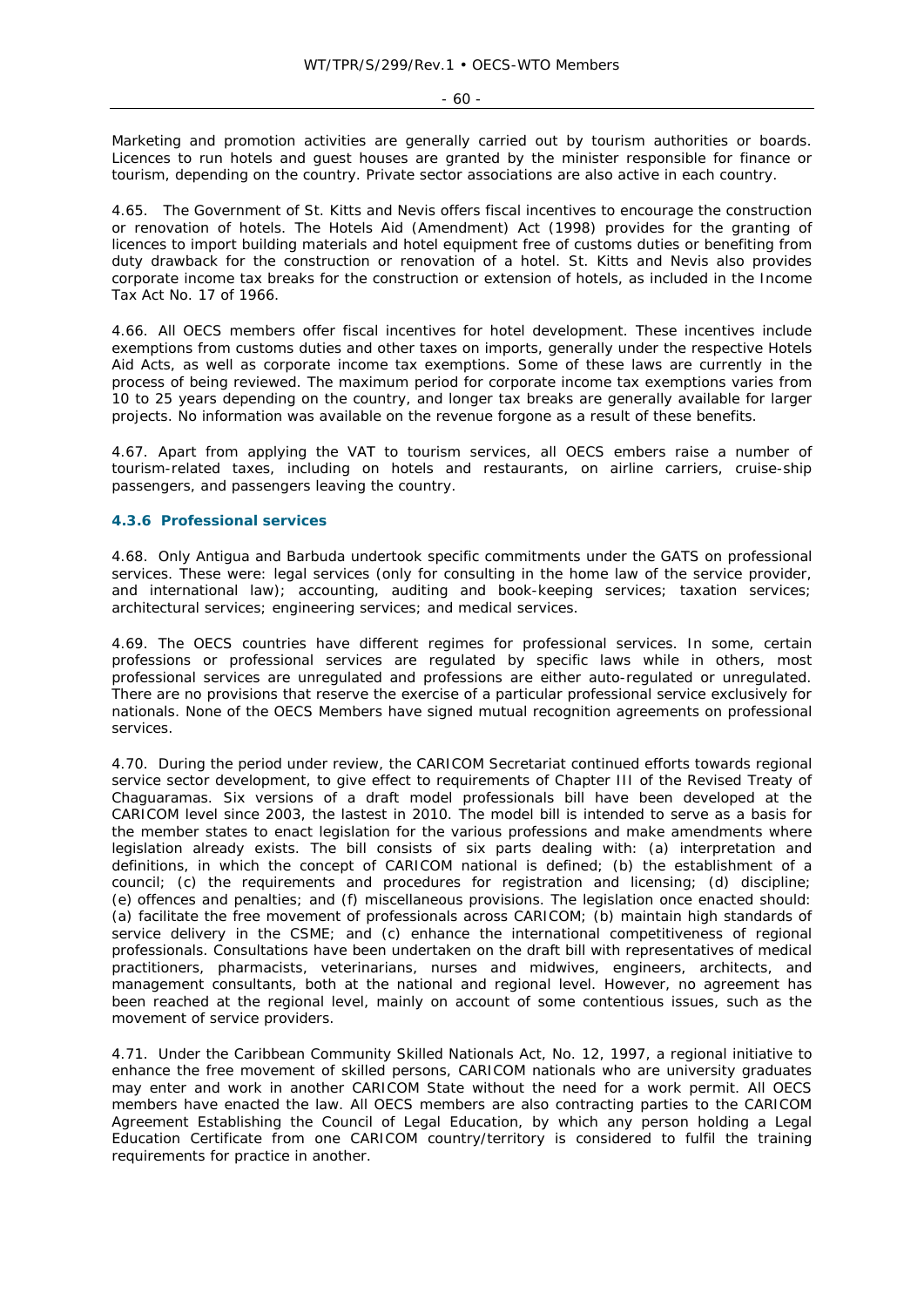#### - 61 -

#### **4.3.7 Other offshore services**

4.72. Most OECS members have legislation regulating the operation of international business companies (IBCs). However, as reported in the previous Review of the OECS members, there is only limited information on the number of registered IBCs and the contribution of their activities to employment, investment, and government revenue.

4.73. The registration and licensing of IBCs is generally regulated by an International Business Corporation Act (with the exception of St. Kitts and Nevis, where it is regulated by the Companies Act, 1996 in St. Kitts, and by the Nevis Business Corporation Ordinance, 1984 in Nevis). The IBC Act, in the countries where it is implemented, is distinct from the Companies Act, which applies to on-shore enterprises.

4.74. In general terms, IBCs are free to invest in the local economy only to the extent that the investment relates to the development of their business and the delivery of the services offered. Their officers and directors may be of any nationality and may reside anywhere; the identity of their shareholders is not required to be filed in any public record. Corporate records may be kept anywhere in the world. IBCs are granted a wide range of benefits, including exemption from all local taxes, duties, and other similar charges.